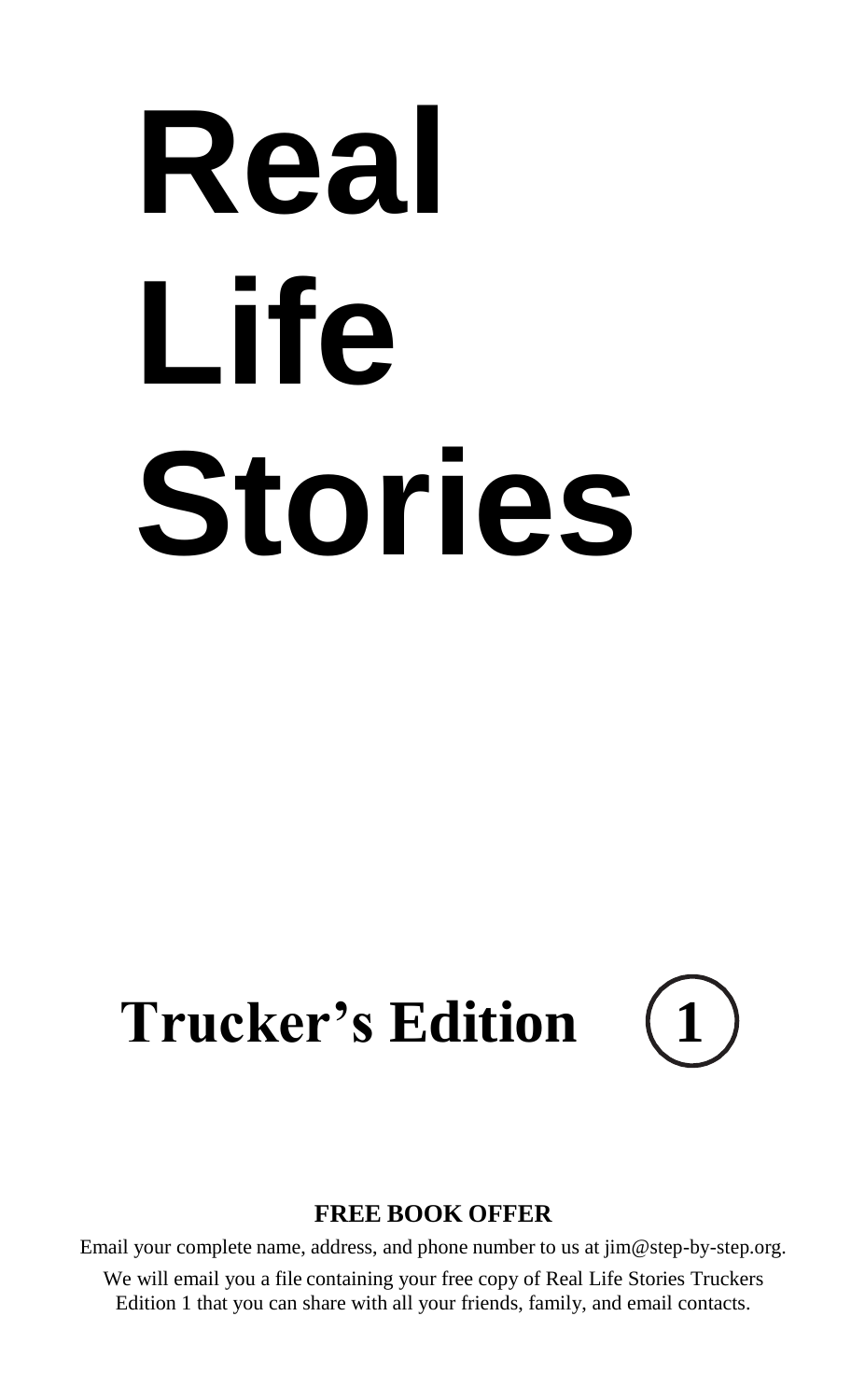# Real People in Real Places with Real Problems Looking for a Real Answer

*People so Real that it could be someone you know.*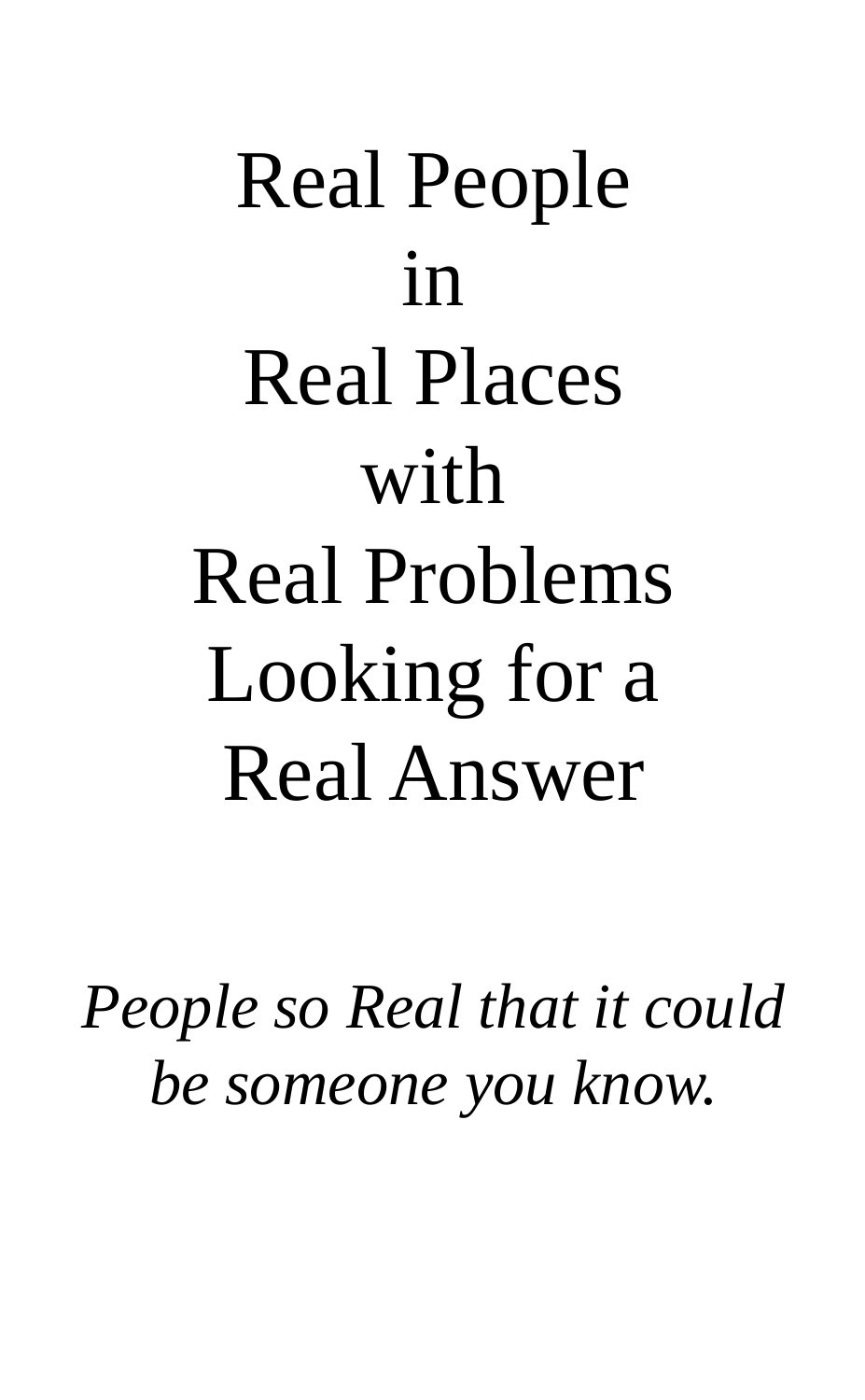#### Table of Contents

| Chapter 1:  |                                                  |  |
|-------------|--------------------------------------------------|--|
| Chapter 2:  |                                                  |  |
| Chapter 3:  | My Childhood Was Dysfunctional13                 |  |
| Chapter 4:  |                                                  |  |
| Chapter 5:  |                                                  |  |
| Chapter 6:  |                                                  |  |
| Chapter 7:  |                                                  |  |
| Chapter 8:  | I Was a Workaholic and a Raceaholic!37           |  |
| Chapter 9:  |                                                  |  |
| Chapter 10: |                                                  |  |
| Chapter 11: |                                                  |  |
| Chapter 12: |                                                  |  |
| Chapter 13: |                                                  |  |
| Chapter 14: |                                                  |  |
| Chapter 15: |                                                  |  |
| Chapter 16: | The Worst Time in My Life Has Become My Greatest |  |
|             |                                                  |  |
| Chapter 17: |                                                  |  |
| Chapter 18: |                                                  |  |
| Chapter 19: |                                                  |  |
| Chapter 20: |                                                  |  |
| Chapter 21: |                                                  |  |
| Chapter 22: |                                                  |  |
| Chapter 23: |                                                  |  |
| Chapter 24: |                                                  |  |
| Chapter 25: |                                                  |  |
| Chapter 26: |                                                  |  |
| Chapter 27: |                                                  |  |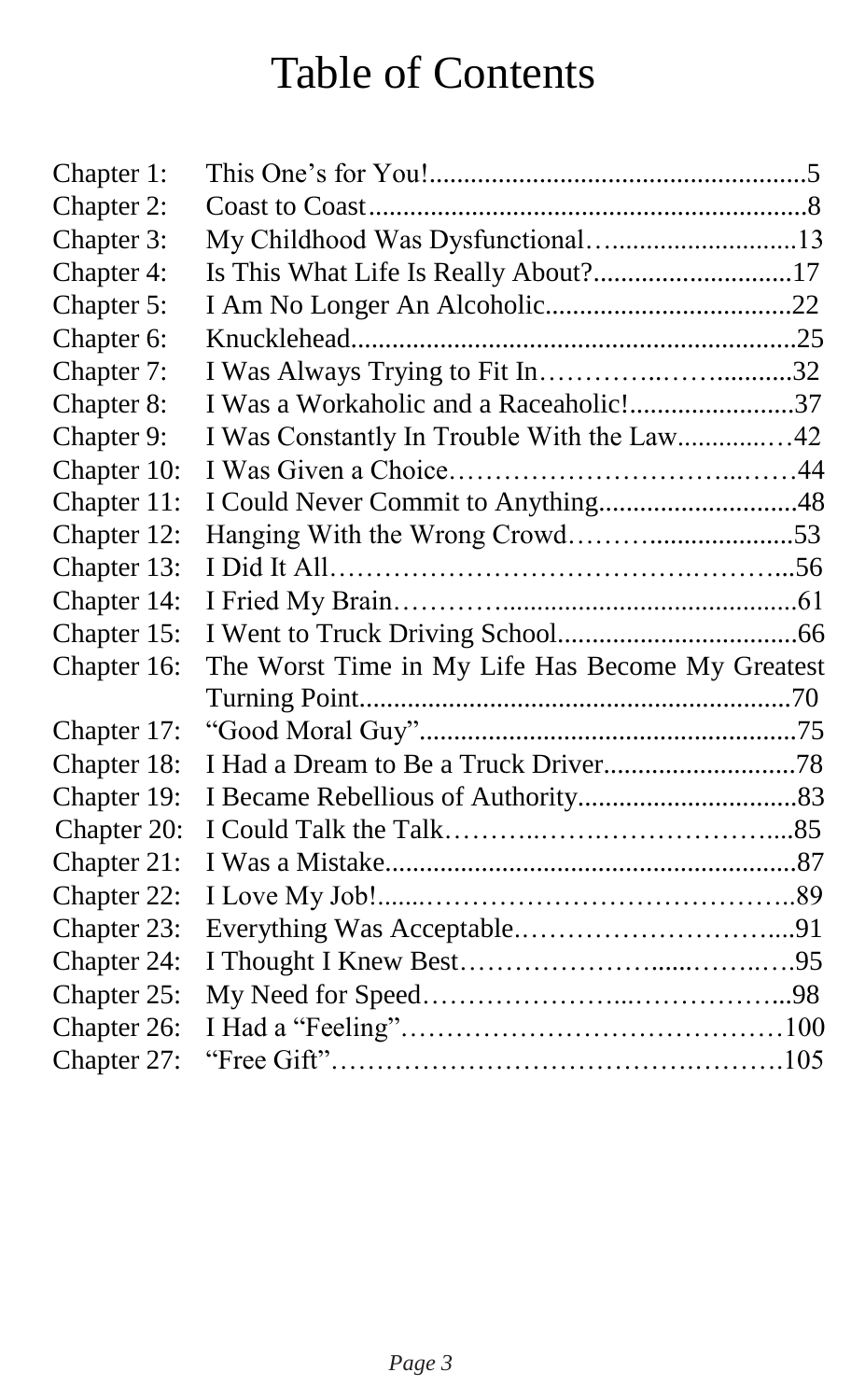#### **Additional Table of Contents**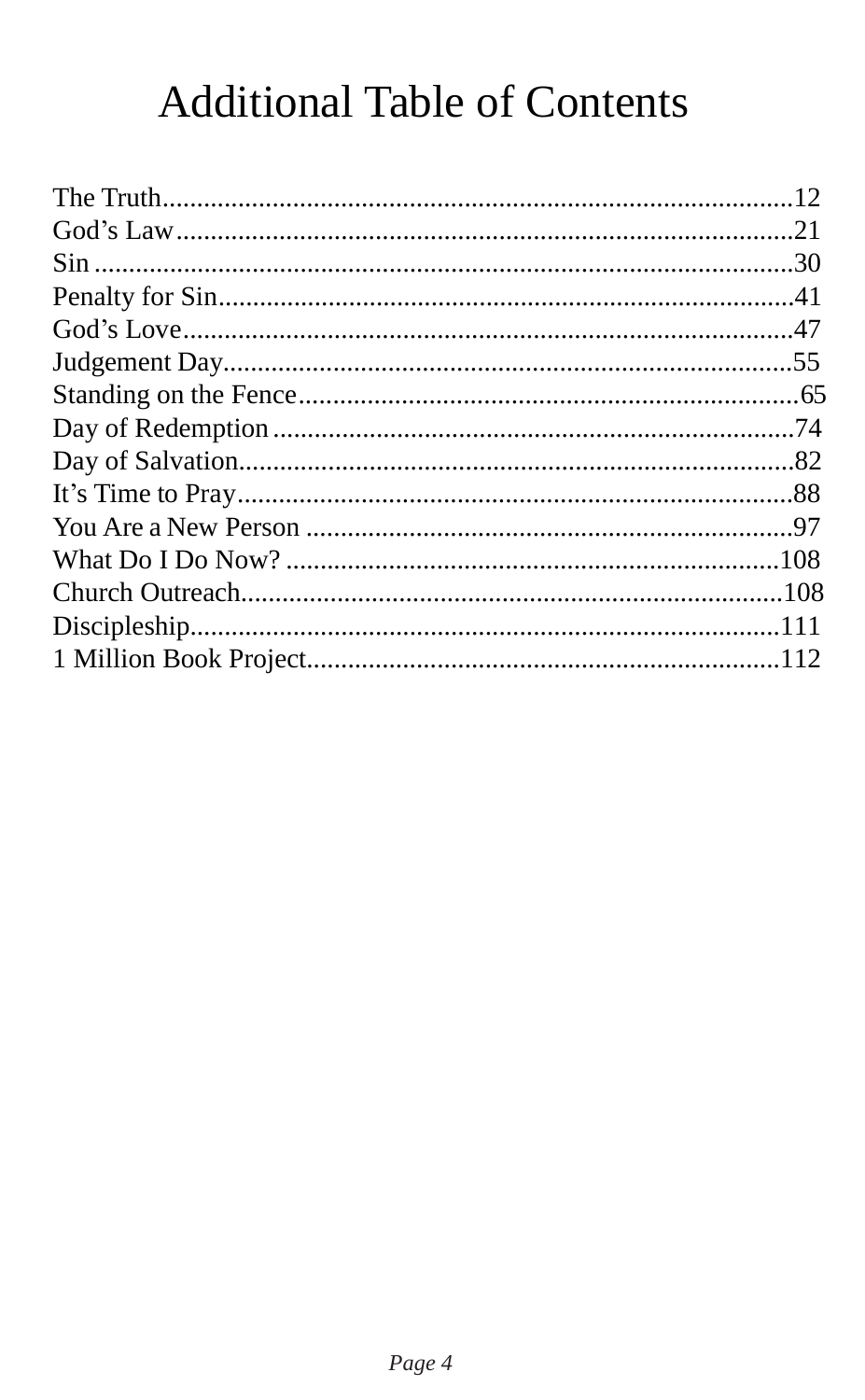### CHAPTER 1 This One's for You!

**We had been having trouble with our marriage.**

**I told my wife to just leave. I'd had enough.**

**I was sitting on top of 46,000 lbs. of explosives.**

**I had visions of a big bolt of lightning shooting down from the sky.**

**Tears started running down my face.**

#### **The feeling that came over me was indescribable.**

It was August 1995, but I remember it like it was yesterday. My wife Linda was going to this little country church. We had been having trouble with our marriage, so I decided it might help if I was to start going to church with her. I had been going a few months and listening to the preacher, but it seemed like every week that preacher was standing up there talking about me. So I did what a lot of people do. I quit going. I didn't need that every week.

After I quit going, things got worse. We were arguing, and I told my wife to just leave. I'd had enough. Well, she did. She went to her pastor's house, and it wasn't long before he was calling me. He asked if he could come to my house and talk to me. I really didn't want to hear what he had to say, but I really did like the guy. So I told him I guess he could. It didn't take him long to get there, and when he showed up he had a little book with him called eternal life. He ask me if he could read the book to me. I didn't want to hear it, but I didn't want to be rude so I said, "Sure, go ahead." He opened that little book and started reading. As he was reading, I was looking at the TV, the ceiling, the walls, anywhere to keep from looking at that little book. Being the good servant of God that he was, he just kept on reading. When he came to the end of the book there was a prayer at the end. He read that little prayer to me and asked me if I would like to pray and ask Jesus in to my life. He said Jesus would give me this eternal life if I would just confess my sins to Jesus with my mouth and believe with my heart. I told him that I didn't think I was quite ready for that.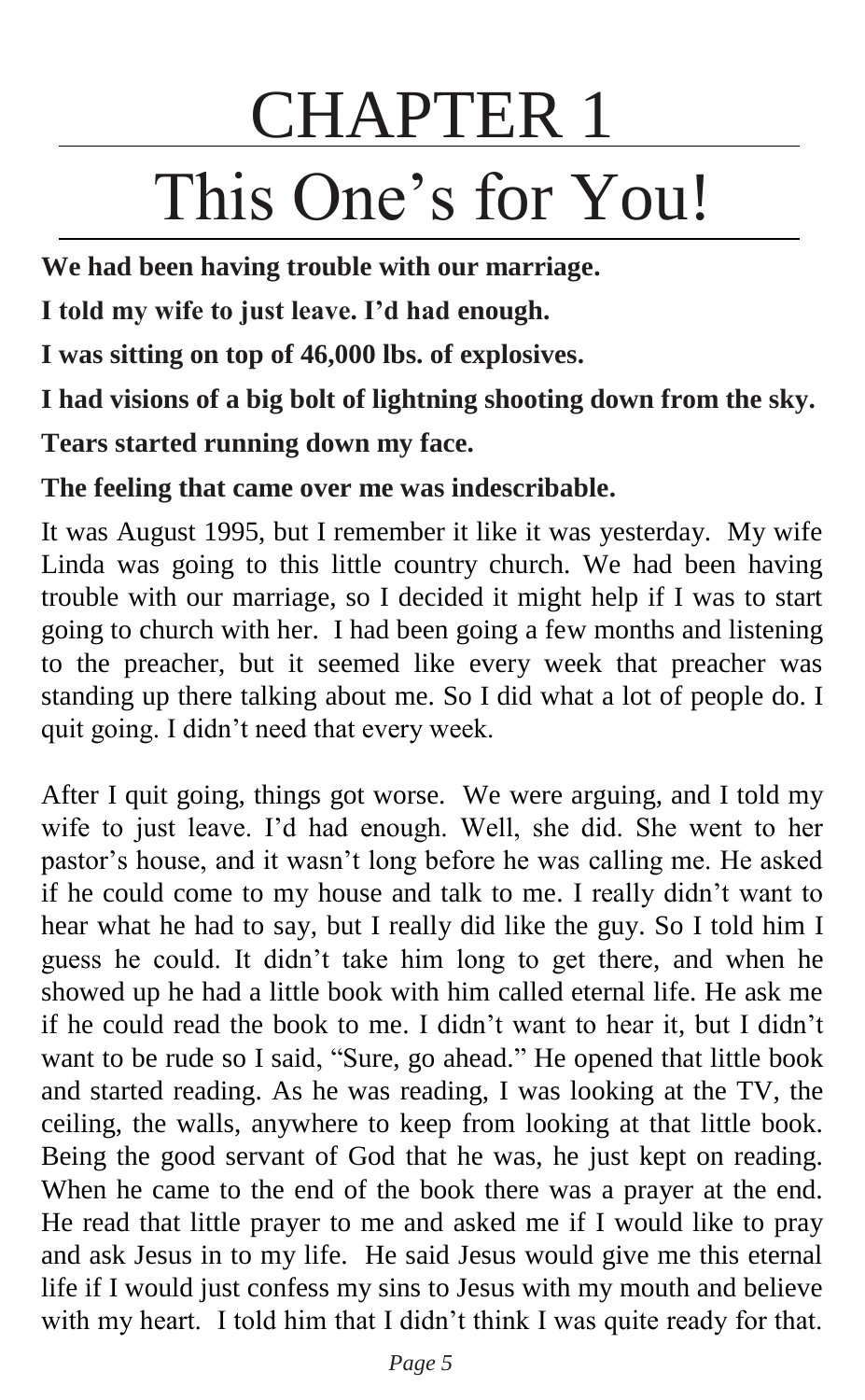He said that was fine and maybe I needed to think about it. Then, he left.

I went on to bed because I had to get up at 3am to make a run to northern Illinois the next day. The next morning I was up by 3 and on the road by 4 headed to Galena, Illinois. I'd been driving about an hour when the tears started pouring out of my eyes. I remember I couldn't stop crying, and I started talking to God. I said, "God, if there even is a God. I'm not sure if I even believe in God, but if you're real I need you to show me a sign. I need a sign from God." Well as I drove on the tears finally stopped. About daylight, I was driving up I-55 when I looked out in the field and there was this little blue sign that looked like it had been out there forever. As I looked at that old weather cracked sign, I read CHRIST IS THE ANSWER. When I read those words I thought, "That's a sign, that's a sign from God!"

Then I heard this voice inside my head saying, "That's not a sign from God. That old worn out sign has been there forever." Besides, when I asked for a sign from God, that's not what I meant. I didn't mean I wanted a sign. I meant I wanted something big something from God. So I started talking to God again, and I told God that wasn't good enough, that wasn't what I meant. I needed something else, something from God. So I wiped away my tears and drove on. I remember driving along and talking to God, and by this time I was on I-74 between Peoria and Galesburg, this little white van pulled up beside me. I looked down at this woman in the van. She looked up at me with a funny look on her face, rolled down her window, stuck her arm out the window, and pointed her thumb to the sky. I thought, "What is she doing? What's that supposed to mean?" Then, as the van went on by, I read on the back of the van it was a church van. When I read those words the first thought that came to my mind was that it was a sign from God.

Then I said, "No, God. That's not good enough either. That's not it. That's not what I wanted." I wanted something big, something that would leave no doubt that it was from God. I drove on with lots to think about, expecting at any moment something big would happen.

I made it to my destination a little past noon. I started unloading my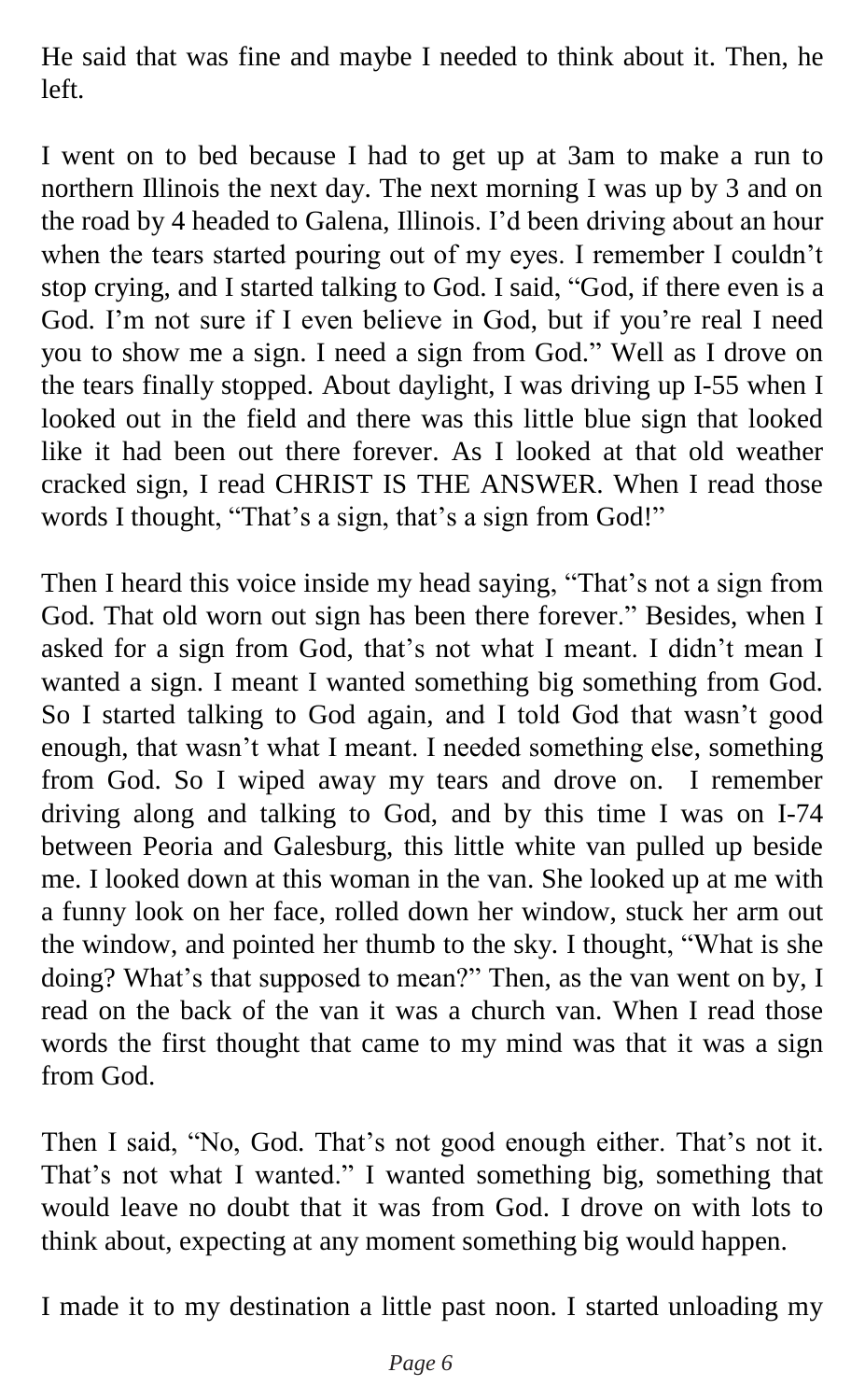bulk tanker of explosives. As I was unloading, sitting on top of 46,000 lbs. of explosives, I started talking to God again. I told God that I was still waiting for something big. I don't really know what I was looking for, but I would know it when I saw it. I had visions of a big bolt of lightning shooting down from the sky. When you're sitting on 23 tons of dynamite a bolt of lightning is the last thing you want to see, but I was ready and waiting. Well, nothing happened. I finished unloading and left. As I headed east toward Rockford on U.S. 20, I started talking to God again. I remember saying, "God I'm still waiting for my sign, for something big." I hit Rockford and headed south on I-39. About an hour later I looked to my left, and out in the field was a great big sign. On this sign was the face of Jesus and the words THIS ONE'S FOR YOU! As I looked into the eyes of Jesus and read those words, cold chills started running up and down my spine. Tears started running down my face. I started confessing my sins and trying to remember the prayer that was in the little book that Russ, my wife's pastor, had read to me. I prayed that prayer the best I could remember it. I prayed a whole lot more just in case that wasn't enough. The feeling that came over me was indescribable, but it was like I was floating the rest of the way home. Jesus had lifted all my burdens that day. I couldn't wait to get home, tell my wife, and call Russ who now is my pastor and best friend. The next day the sky was bluer and the grass was greener. Everything had changed! My and Linda's marriage gets better each and every day. The problems of everyday life are still there, but I don't have to face them alone. Jesus is always there with me.

Gary PO Box 451 Wayne City, IL 62895

gary.leswilson@gmail.com 618-383-2107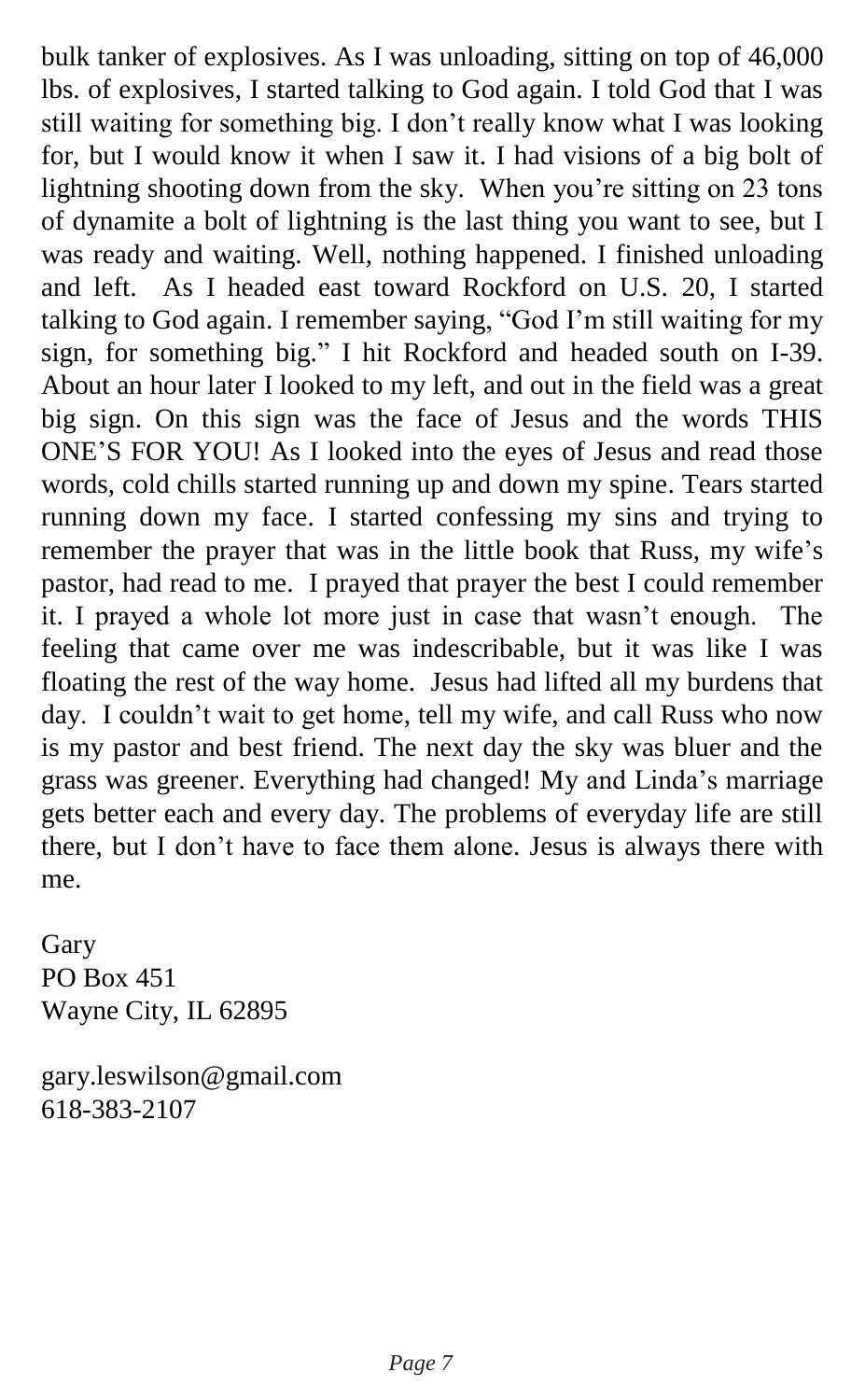#### CHAPTER 2 Coast to Coast

**I thought I could run from my troubles and from myself.**

**My parents were trying to make up their mind on having me committed to an asylum.**

**I was back on drugs.**

**I ran the wheels off my truck, averaging over six thousand miles per week.**

**I did not have the desire to live.**

**I slipped the pistol under my chin…**

I was a young backslidden preacher that was overworked and stressed to the limit. This caused me to suffer a partial nervous breakdown, which lasted seven years. It was in the early 80's that I had left home and secured a job running coast to coast, as I thought I could run from my troubles and from myself. My parents were trying to make up their mind on having me committed to an asylum for treatment, but I was not going to stick around and wait.

It was time for me to go, and soon I was back on drugs and going back toward the world. I bought all new clothes, which looked like something out of a young guns movie, and hit the western trail. I didn't make contact with my family for over a year. I ran the wheels off my truck, averaging over six thousand miles per week. I decided I did not have the desire to live and tried on three different occasions to end my life.

I had guns all over my truck, as I had earlier worked with the Sherriff's Department in my home county. I am unable to recall the first few times I attempted to take my life, but I will never forget the third. I was in Carlisle, Pennsylvania near the Association of Christian Truckers Chapel. It was raining. As the morning sun began to swallow up the darkness, I slipped out of my truck with one of my guns. I stood behind the cab of my truck. As I slipped the pistol under my chin, I thought nobody would see me and nobody would even care. I am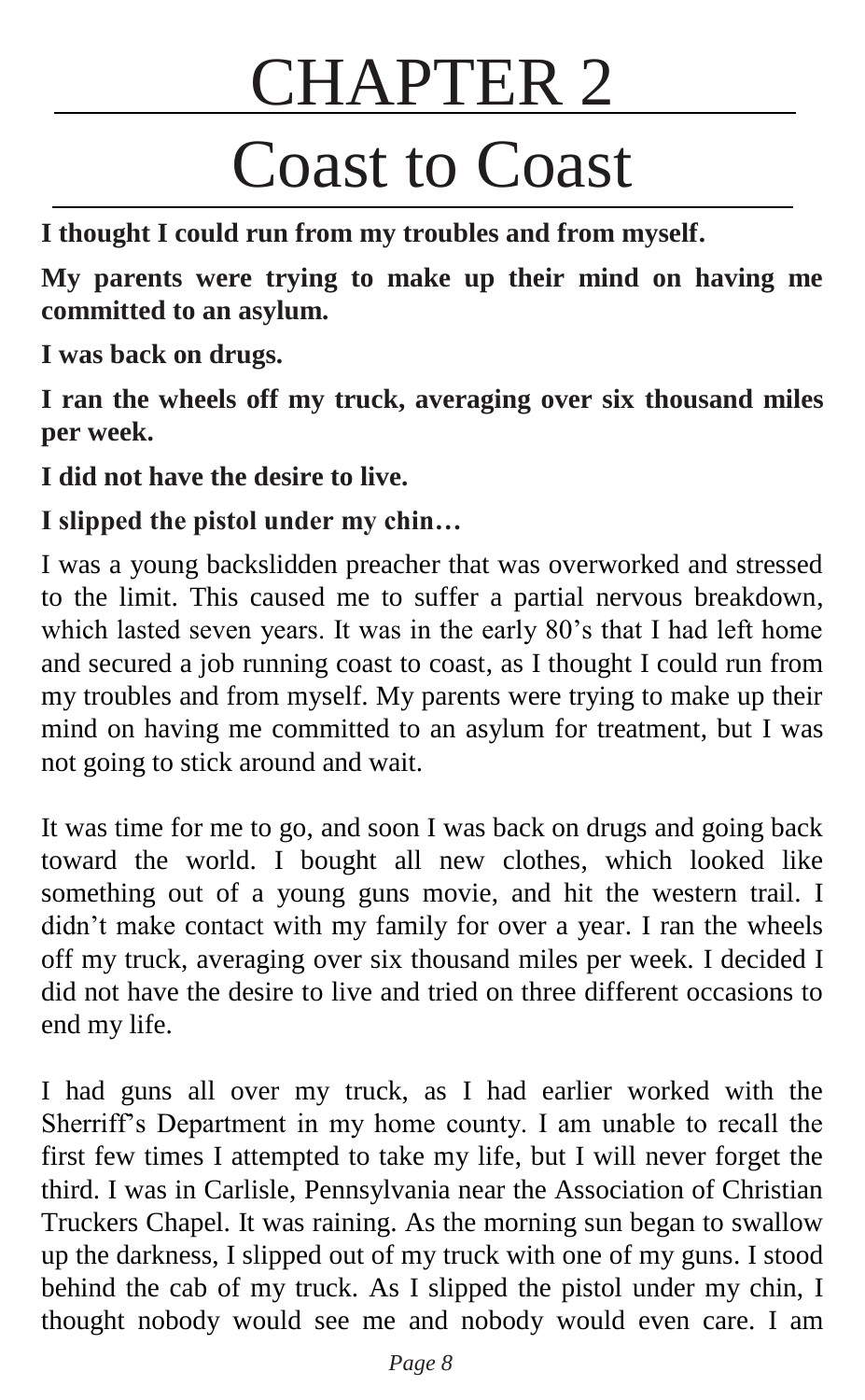unable to remember much except that someone stopped me, pointed at the chapel, and said, "That is where you need to be." I don't know who they were or where they went, but it got me thinking that maybe I could put it off and go to the chapel.

I recall as if it was yesterday, that beautiful red head meeting me as I opened the door. She instantly recognized that something was wrong with me and began speaking what I needed to hear. I was one messed up individual that had grown tired of the church scene with preachers not practicing what they were preaching behind the blessed desk. I just could not understand how they could be one way toward their family and another way in church, with no remorse or conscience.

The lady chaplain walked over to where I was sitting and stared in my face with a smile that caused me to forget why I was even there. I was taken back as I looked at her red dress and white boots. Suddenly, she began speaking on how people in clergy sometimes get caught up in the flesh. This got my attention. I remember she began to expound on how people could claim to be godly but end up being dragged down by the flesh. She said sometimes people do these things because the flesh likes to do what it knows how to do. I started to cry and told her what I had just attempted to do behind my truck. It was then that I saw her husband start crying with me. She prayed with me. I later learned that her name was Kris, and her husband's name was Joe. He was a retired high ranking officer in the US Navy. These two precious people were used of God to make an influential impact on my life.

It was in the early 90's that I was on Interstate 80 and passing through Milton, Pennsylvania. I heard a voice I had come to know so well. It was Chaplain Kris on the CB inviting drivers to chapel service. I thought, "After all these years could this really be her?" I made a point to pass that route again, and sure enough there was that voice calling me home. I stopped in, and she instantly recognized me and said, "The Lord says you are preaching tonight." I smiled and said, "Chaplain Kris, the Lord has cleared up my nerves and placed me back into his ministry, but I have not attempted to speak. She said, "I knew it, and you are preaching tonight!"

I remember preaching the message about the woman at the well and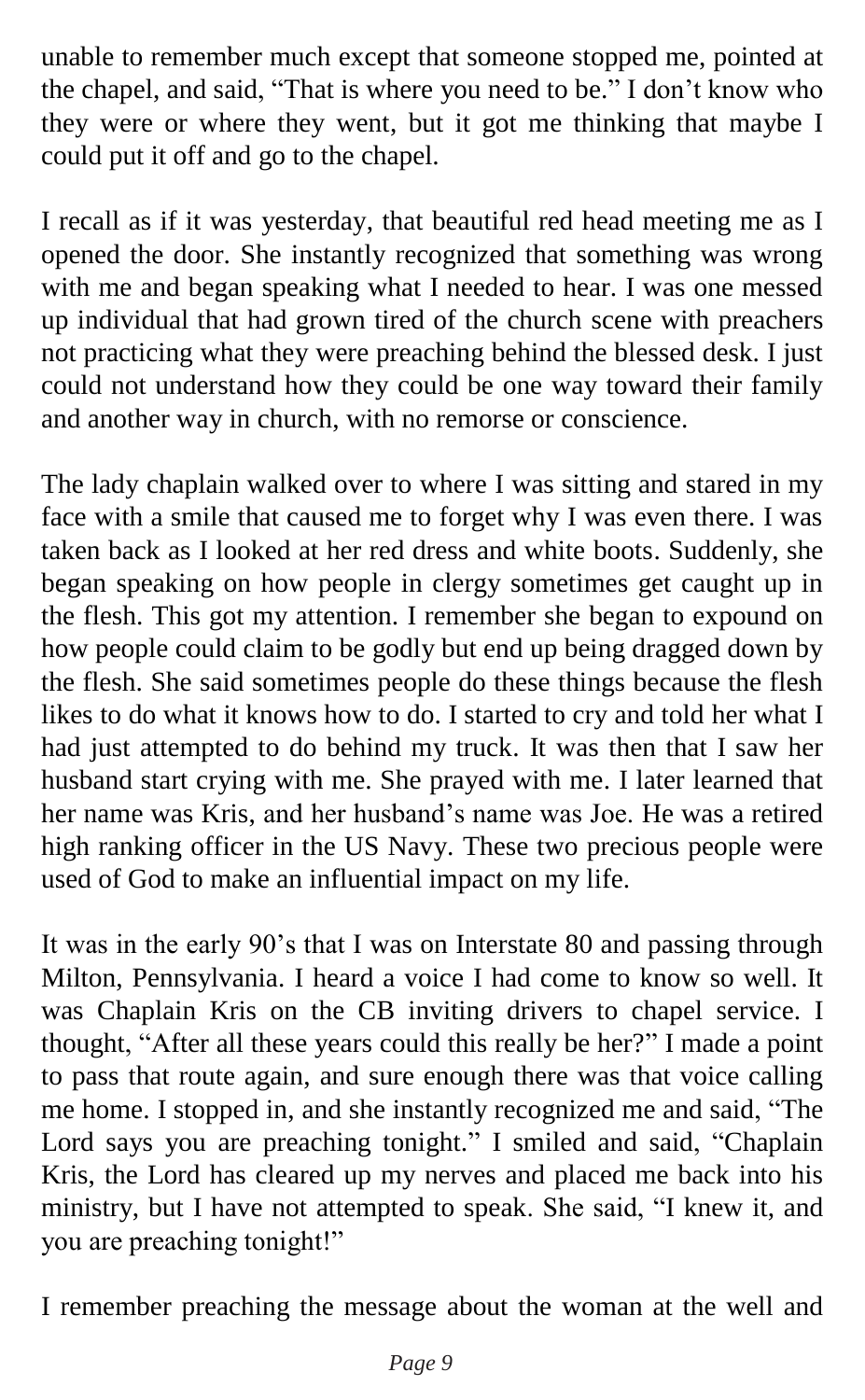calling it God's Flower Garden. I did not know it, but she had recorded the message that night and gave me a copy. The Lord opened the door for me in several radio stations and started performing miracles when I would preach. Several tape ministries reproduced and distributed the message from that chapel service on God's Flower Garden. It traveled the world with hundreds of stories coming in of changed lives and healings. I would often stop by The Little Grace Chapel in Milton, Pennsylvania and preach. There were services every night at 7:30 and 10:30, and the place was usually full. The Lord even had my runs set up until I could do a week revival there with many lives changed for the Glory of God. We have witnessed God bring them in by the hundreds as we sang and played our guitars over the speakers in outside services.

There were drivers young and old dancing in the parking lot giving praise to the Lord as we had revival in the parking lot by the fuel isle. Many times, God would use me to give a word of wisdom and knowledge that would stop drivers from attempting to take their life with stories like mine. Some had left their truck, coming to our meeting, looking for a reason to live. Just like Kris had the words for me, God had the words for them. Just like me, some later made it into the Lord's ministry.

I could go on and on, but now you know why I have devoted my whole life to working in God's ministry and allowing Him to leave His signature through me to other generations. I became a recognized chaplain with the Association of Christian Truckers and was blessed to minister at the Road Angel on several occasions in Illinois.

My thanks to the Mobil Truck Stop Ministry for being there for me when I was looking for a reason to live! God has used my ministries, Withered Hand Ministries, Inc. and Withered Hand Ministries International, to reach around the world with hundreds of testimonies of changed lives, miracles, and healings. The Lord has blessed me to write inspirational books, which can be found in many cities in the USA and many countries throughout the free world.

Yes, dear friend, I can say with confidence that when God gives out His rewards, those that paved the way for the Mobil Chapel Ministry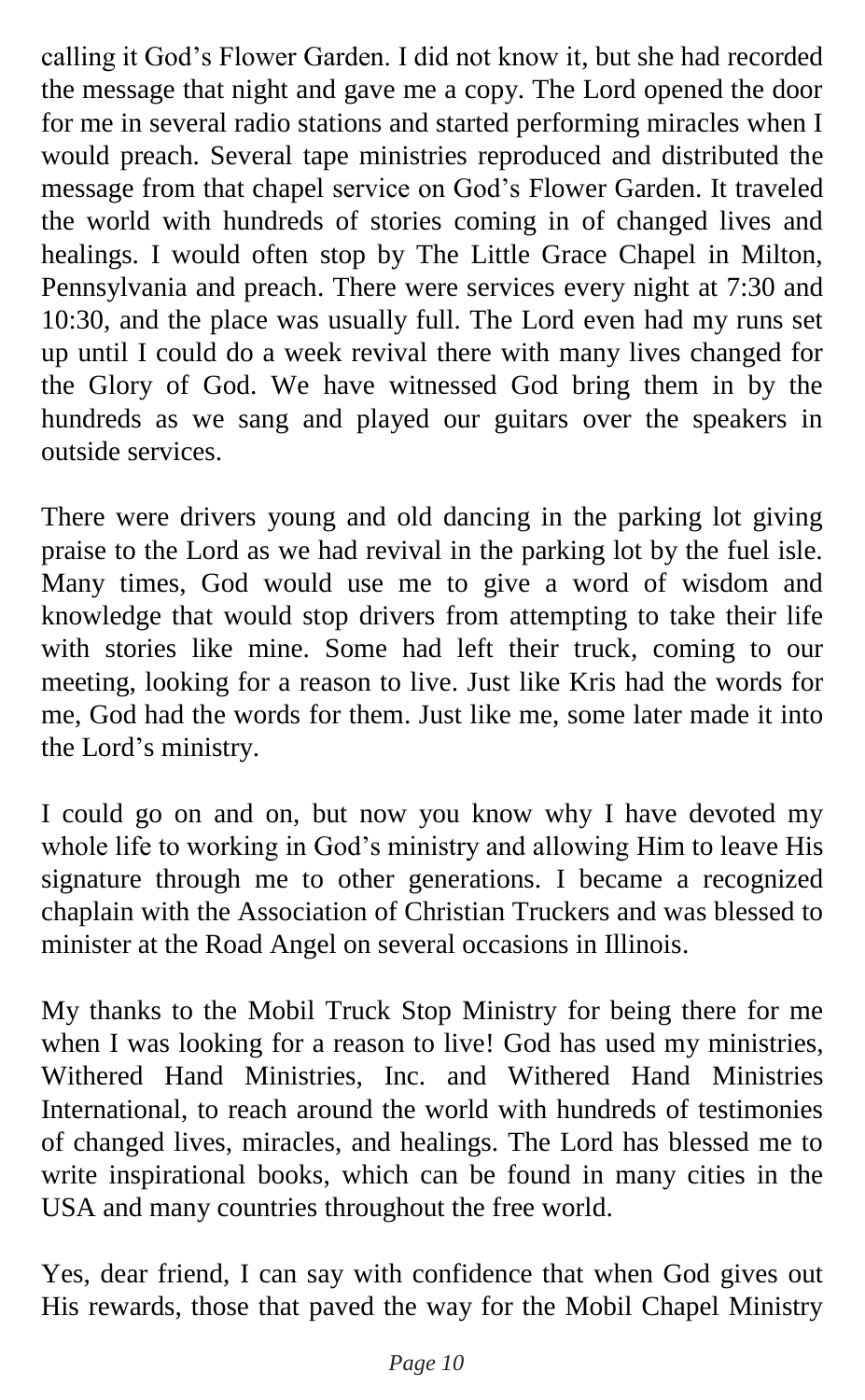to the drivers and motoring public, they will not lack for rewards. Be blessed.

Jerry Kingsport, Tennessee C.B. Call Sign – Guardian Angel The Evangelist

423-306-7852 gangeljh@gmail.com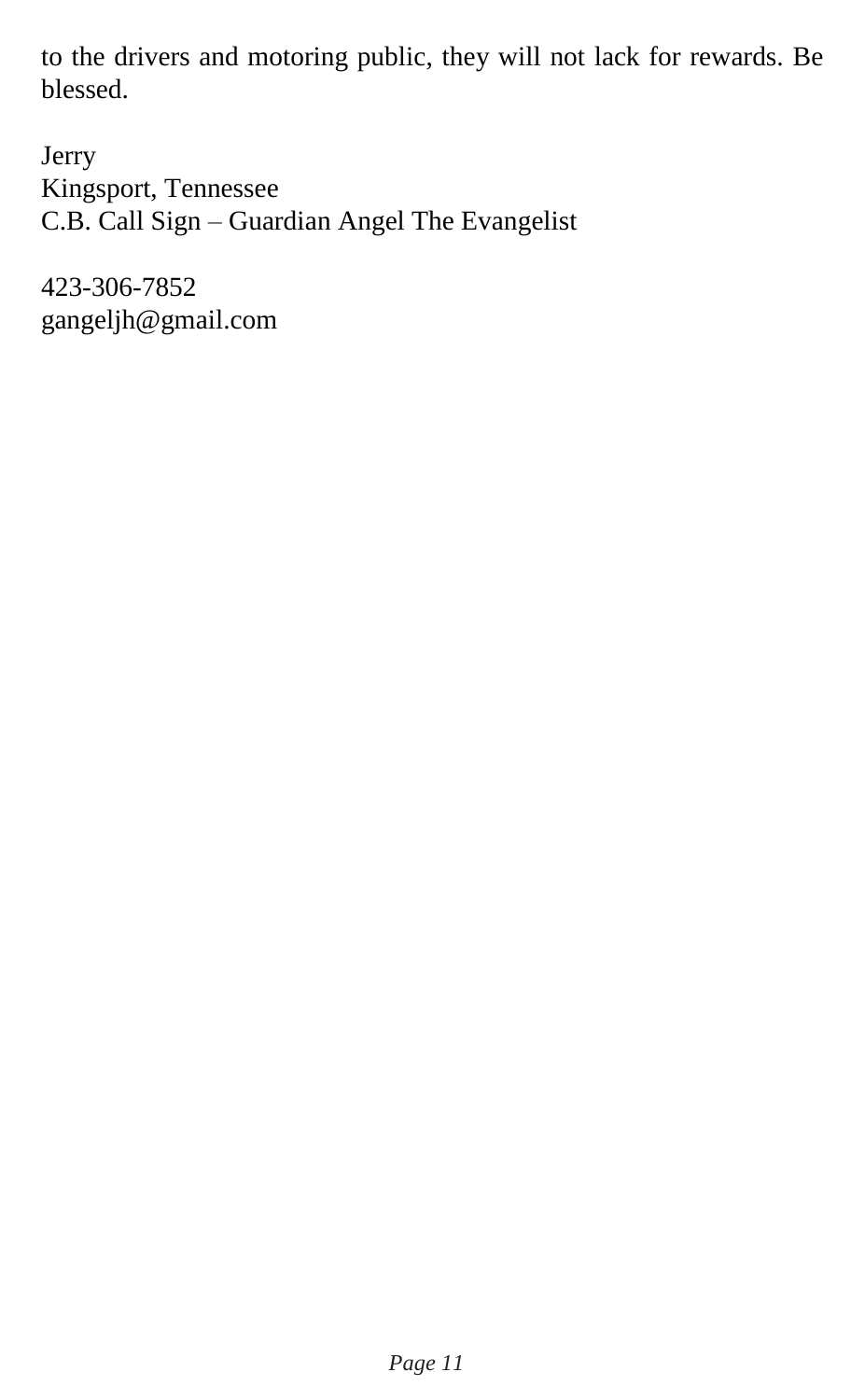The people you have just read about had to come to a place of knowing, understanding, and accepting the truth before their lives could be changed.

As you read through these "Truths" in the pages ahead, take time to think about your life. These truths, when received, invite you into a loving relationship with God that will bring you peace, joy, and personal transformation to discover and fulfill your life's purpose and destiny.

Throughout the rest of this book, in between the many more "Real Life Stories," we will share some of these truths with you.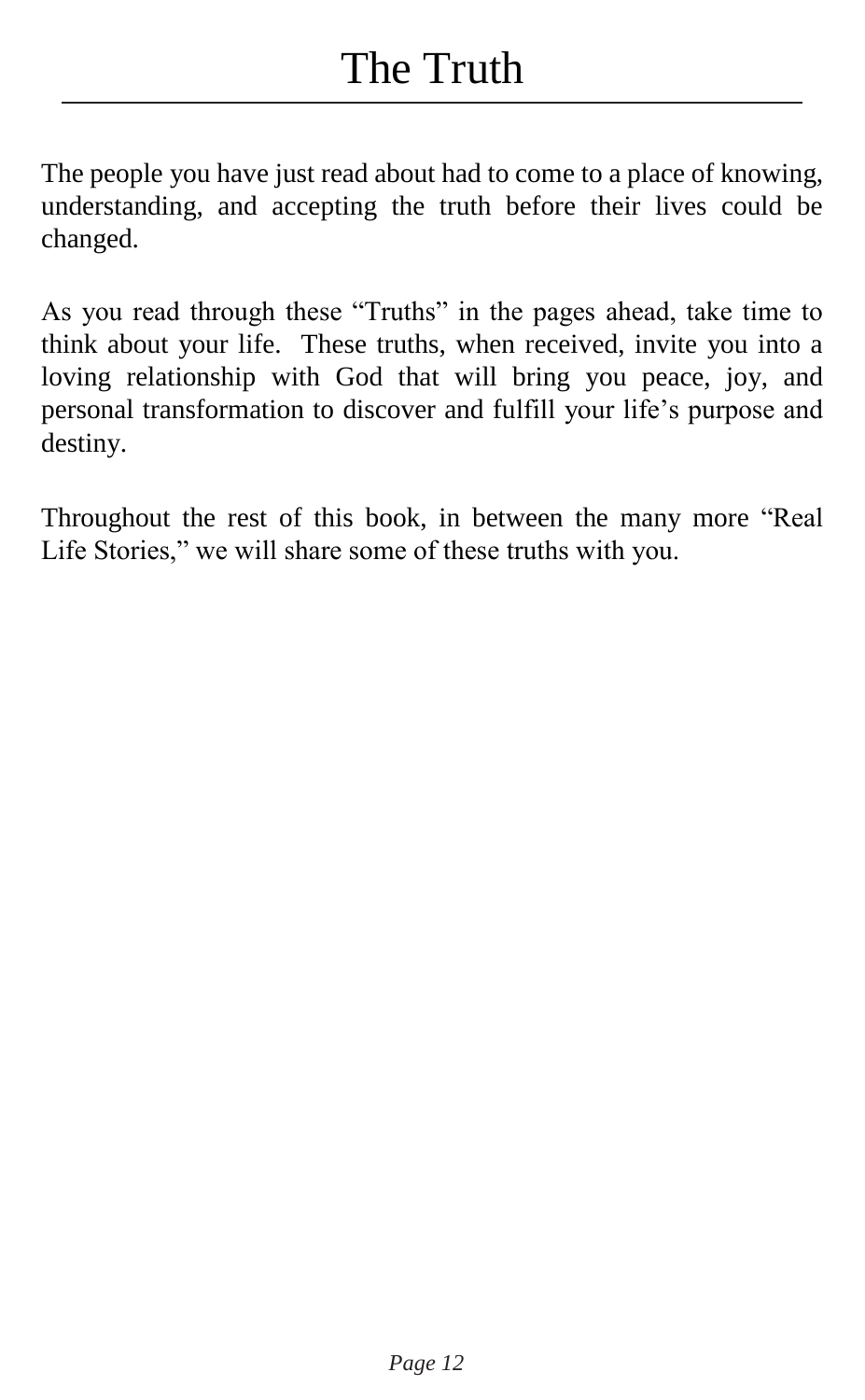### CHAPTER 3 My Childhood Was Dysfunctional

**Mom was using marijuana. I started stealing it.**

**I sold drugs on the side.**

**Some guys came, kicked in my door, duct taped and pistol whipped me, and took \$30,000.**

**I started smoking crack, and I could not stop.**

**I ended up in and out of rehab multiple times.**

**At the age of 43, I went to jail for the first time.**

My childhood was dysfunctional. When I was a year old, my parents broke up. We moved around a lot. My mom remarried to a man I adored and then divorced. I never saw him again.

Mom married again, and her third husband used to beat me. He beat my dog and sent him to the pound. When my friends came over, he would do something to make it unenjoyable, and they would never come back.

Every week, we went to church. We went to bible study on Wednesdays and Sunday school. My mom's third husband was the pastor. My sister was born, and I took care of her as a baby. She loved me, and it felt like she was the only thing I had.

My Mom was using marijuana. I started stealing it from her when I was 11. I was outside one day, and some high school guys were trying to roll a joint, so I stepped in and rolled it. They were impressed. I took more weed, and they taught me how to sell it. I always had money in my pocket. I would go to school loaded, looking for attention from friends.

When I was in 7th grade, my step-brother came and spent the night. I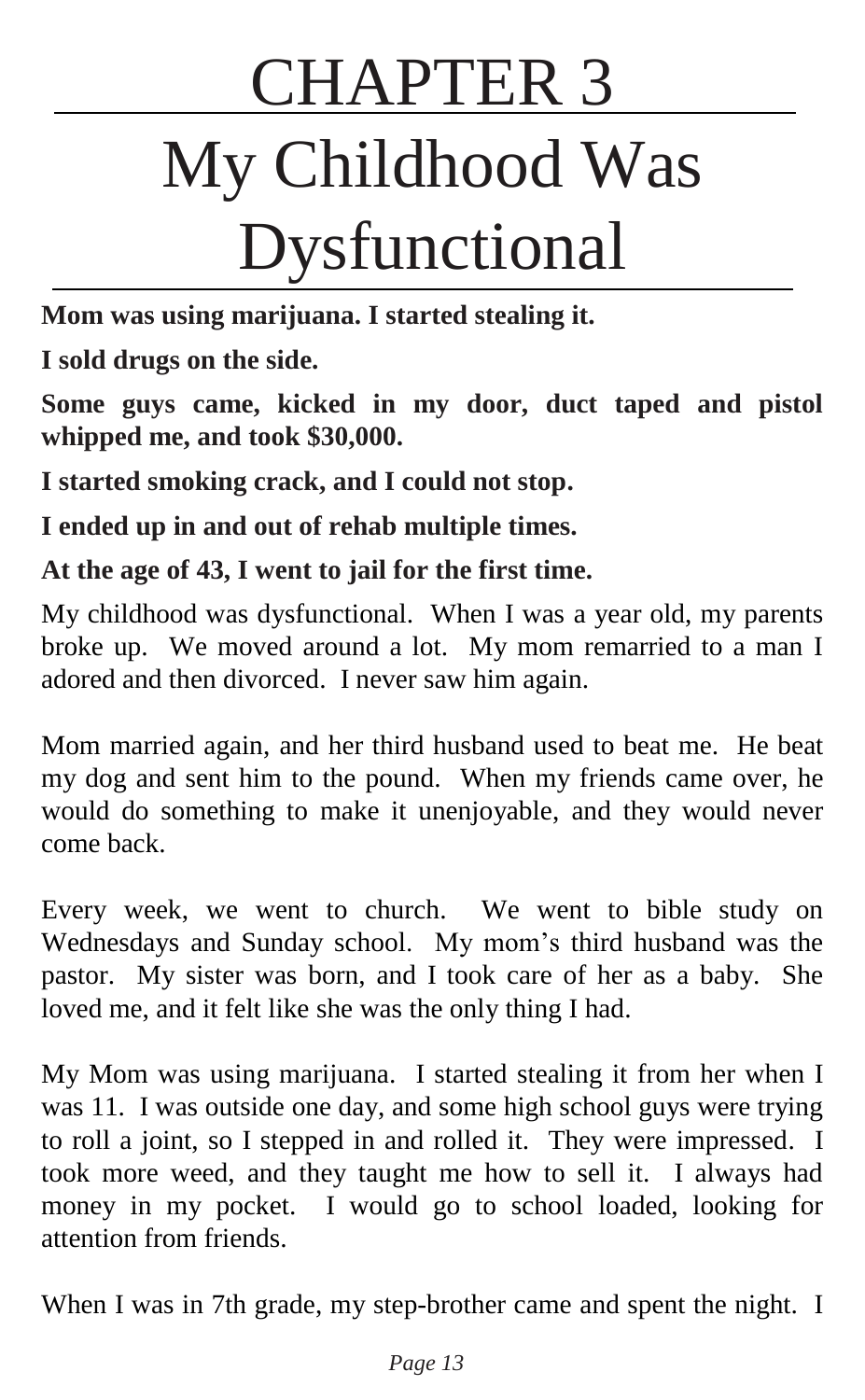got up early to make breakfast and was watching TV. My step dad asked if I had made anything for his son. I said no because he was still asleep, and I got one of the worst beatings ever. My step-brother told my grandparents, and they took me in. They were well off financially and showered me with gifts. I had everything a child would want. I played sports and got good grades all thru high school. I was friendly and had a lot of friends.

When I turned 18, I left and never went back. I had another side to me and wanted to prove I wasn't a rich kid. I started selling drugs. I went through college drinking and partying. Then, a terrible thing happened. M granddad found he had prostate cancer. I left school to come home and be by his side. I started driving delivery trucks. I worked good jobs and sold drugs on the side. Eventually, I stopped selling drugs. Some guys came, kicked in my door, duct taped and pistol whipped me, and took \$30,000.

I decided to become a DJ. I had the lights and big speakers, and I was busy every weekend. I started taking trips out of town. I got another job, I got close to a girl that ran a bar, and I DJ'd every weekend. I was introduced to cocaine. I tried it and loved it. One night, I was with a girl and had my phone turned off. When I woke up, I had a bunch of messages. My granddaddy had died.

I started smoking crack, and I could not stop. When I was 37, I met a woman and ended up getting her pregnant. I quit smoking until a year later when we broke up. I ended up in and out of rehab multiple times. I could never get it together. I'd stay sober for a year then be right back at it.

At the age of 43, I went to jail for the first time on a Paraphernalia charge. I went to court and received a fine, but I didn't pay it. I took grandma's car, and I was gone for a week. She called the police. I drove the car to the jail, said I had an outstanding fine and warrant, and asked them to please take me and put me in rehab. They wanted to let me out the next day, but I begged them to let me stay. I was put in the program for 30 days, and I told my lawyer to make it so that I stayed for 60 days. I started writing and had to write a poem for graduation. I was asked to recite my poem. I did well for about a year. I was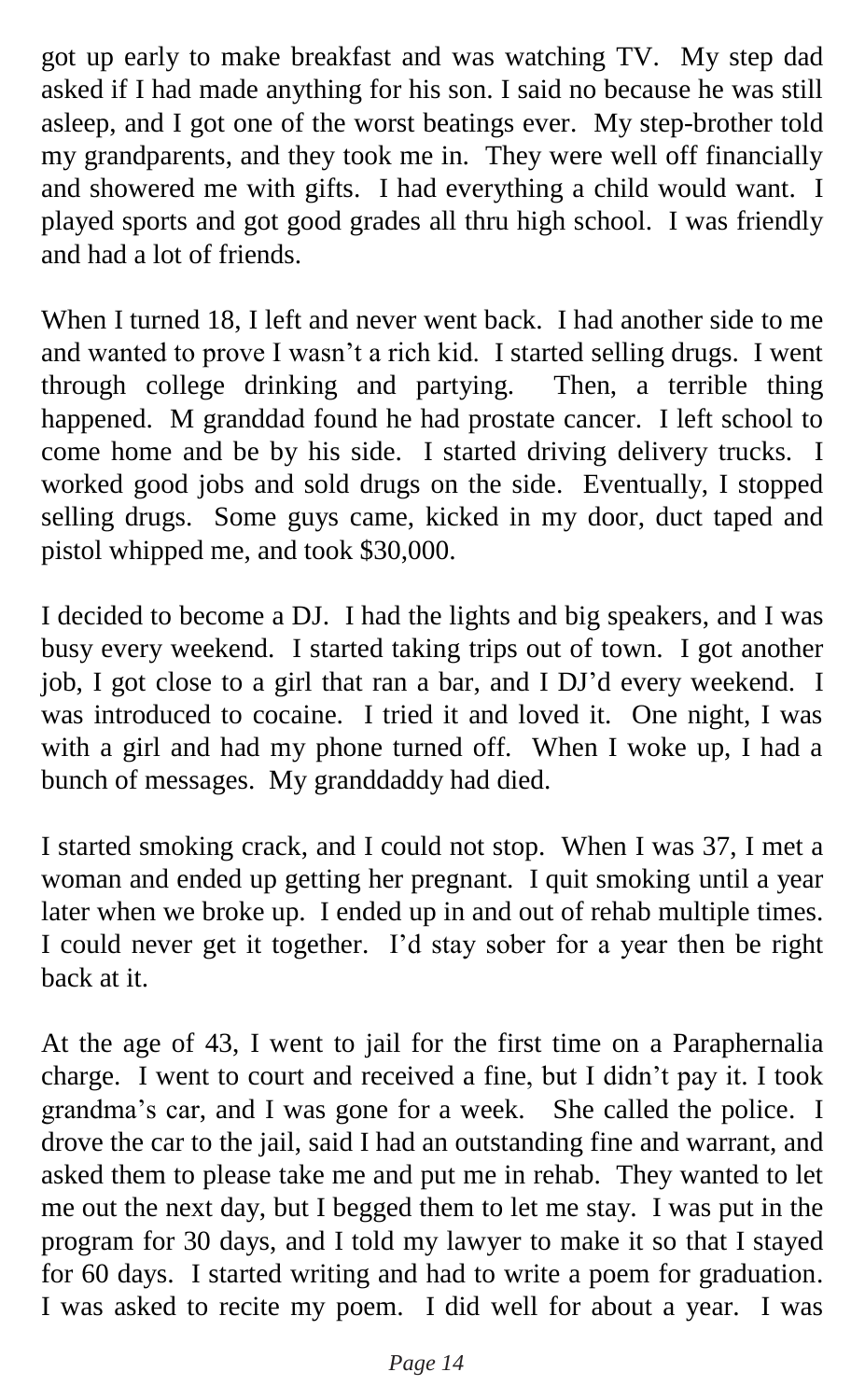performing poetry, and people were asking me to come speak. The jail even had me come back and speak.

One day, I hurt my back. My mom gave me a pain pill, dilaudid. I started itching, feeling down, and nodding out. I took the car, got high on crack, and was gone for a week. I went to jail again.

Two weeks later, my mom had a heart attack and died. I went on a binge.

I ended up going into an outpatient program for a year and moved to South Carolina. Pretty soon, I was back to shooting up, had no family, and faced homelessness. I was sleeping under bridges, stealing, and scamming for money for dope. I ended up moving to a boarding house, but I couldn't pay my rent. I put as much as I could into two trash bags and left in the pouring rain.

I eventually entered a faith- based rehab. It was a six month program, and you weren't allowed to work during that time. I walked in the door and didn't know what to expect. The first 30 days, I'd meet with the counselor every week. I trusted him and said I would do whatever I needed to. I went Level 1 after 30 days. The instructor challenged me to think. It had been a long time since I had to sit and read and think. I was against everything at first. I watched a film that answered a lot of questions.

I became more open and got deep into the word. I read the New and Old Testament. I was amazed by the stories and characters in the Bible. When I got into the New Testament, I felt the loving hand of Jesus Christ. We were not allowed to lead devotion until Level 3. When I was in Level 2, an RA asked me to do the devotion. When I got up to the pulpit, it all came out. I gave my testimony, and everyone was crying. While talking about my mom, I realized my mistakes were not her fault. I made my own decisions to do things, and I manipulated people and situations. Up until that point, I never knew how to forgive myself. I carried my burden, but it suddenly came off of me. Eventually, the Level 3 counselor promoted me to Level 3 and asked me to be an RA. He said I was a leader.

I found a church I fell in love with. I started serving at the church. I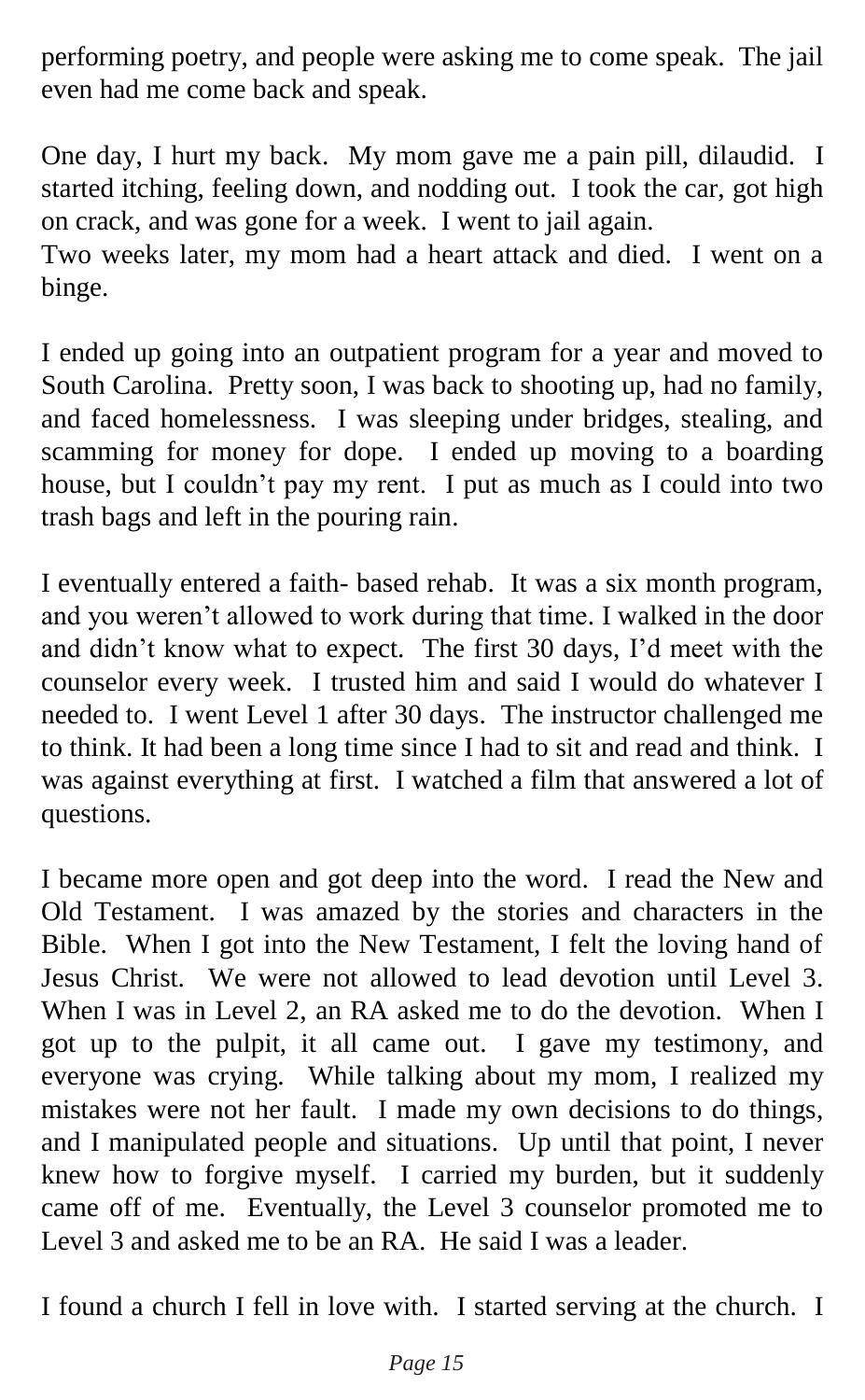got an internship doing rescue with the homeless in Greensville. I had a gift of understanding scripture and making it understandable to someone else. I applied to trucking school and got in. I connected with other truckers who are Christians and have become spiritual advisors to me. They saw something in me and understood that I have an assignment from God. I now know why God put a desire for trucking in my heart. I can speak to anyone from a country club to a corner store.

God allowed me to go through all of this. He had His hand on me. He had work for me to do, and I now understand it was necessary in order to get me to where I am today. Relationships are being restored, and God is continually putting people in my path.

Charles 864-729-9225 cmcintyre332@gmail.com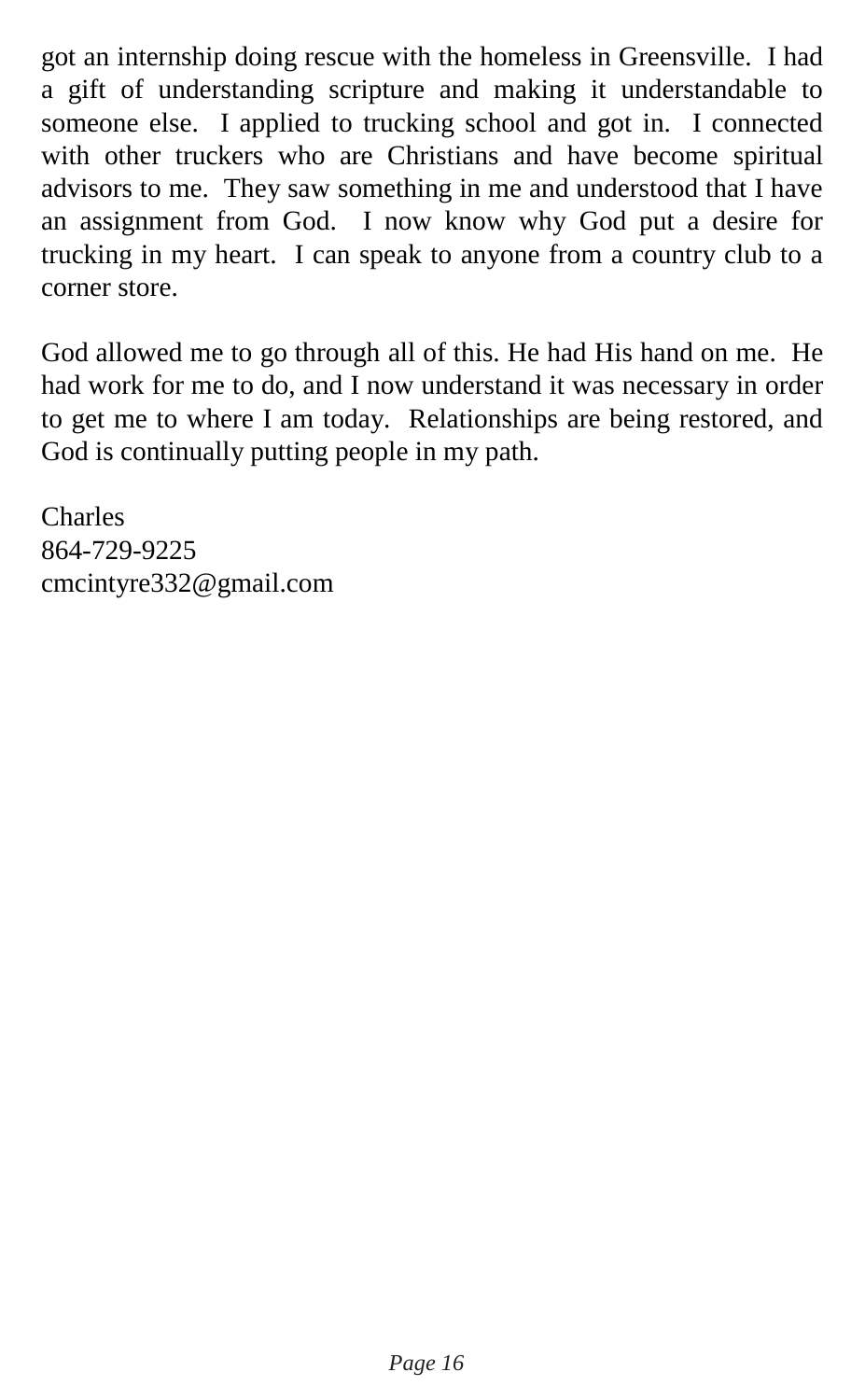### CHAPTER 4 Is This What Life Is Really About?

**I owned a successful fleet of semi-trucks.**

**I served six successful years in the United States Army.**

**I graduated from Airborne and Ranger School.**

**I reached the rank of Staff-Sergeant.**

**I thought, "Life has to be for something else, for something better than this."**

I was considered to be a medium-class productive member of society who owned a successful fleet of semi-trucks and contributed positively to the economy. Prior to that, I served six successful years in the United States Army. I had the privilege of graduating from Airborne and Ranger School and was honorably discharged with the rank of Staff-Sergeant. Any time I saw someone in need of help, I always volunteered to help without expecting anything in return. I always made sure not to hurt nor take advantage of anyone. Anyone who knew me knew they could depend on me for anything they needed help with.

As a young entrepreneur, I had the ambition for success. I was about to achieve what many strive to achieve; a stable and comfortable financial income to supplement a comfortable lifestyle. I realized that once I accomplished what I set out to do, I would be in a position where I could retire at an early age, which would be 32 at that time. I began to ask myself, "Is this what life is really about, becoming successful, retiring, traveling, and that's it? That's what society teaches us that life is about? How sad and boring that is! Life has to be for something else, something better than this!"

I then realized I had been blinded by pursuing what I had been taught to pursue since I was young. My parents, school, TV influence, friends, and neighbors; from all of them, I learned to pursue financial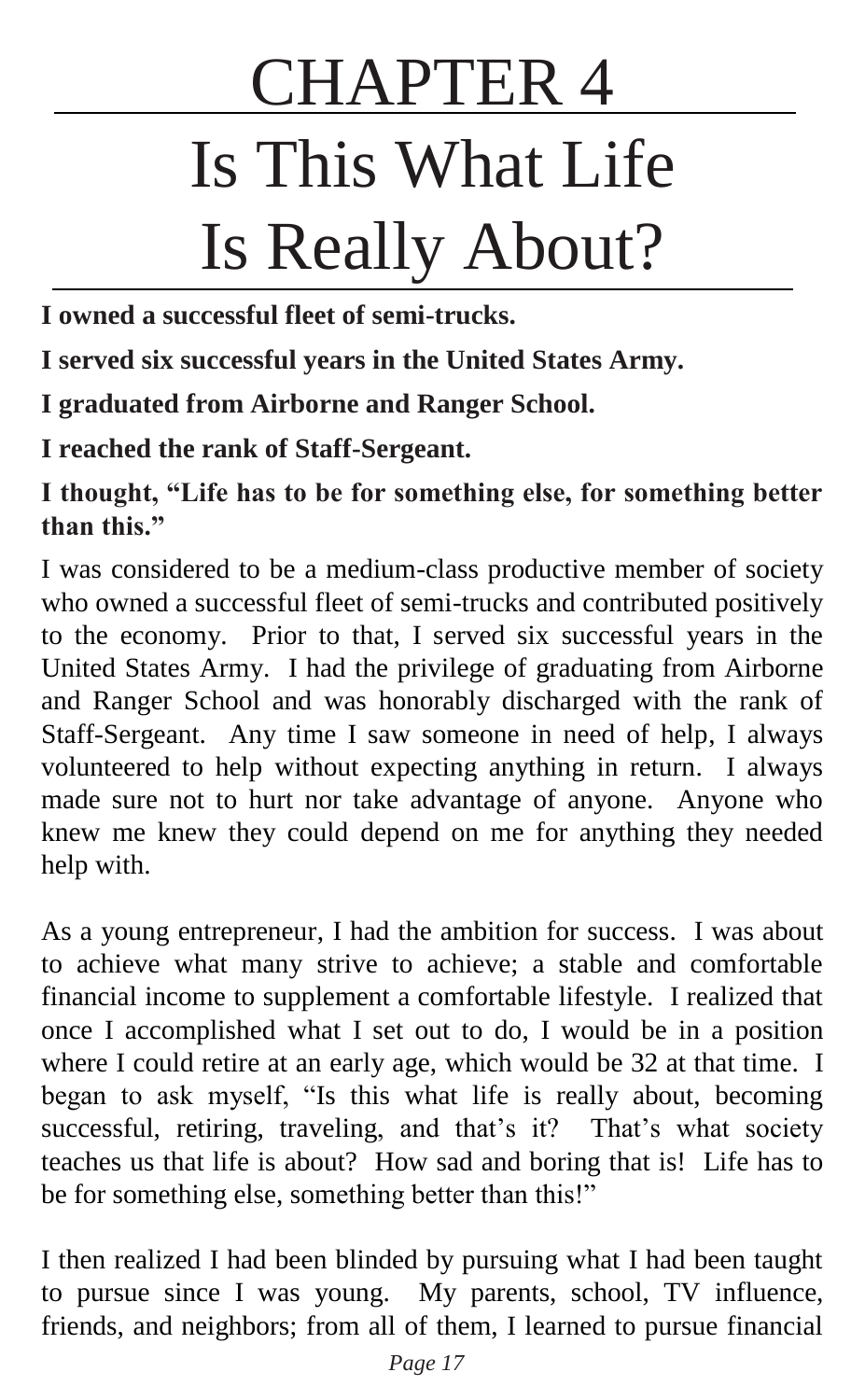stability, a beautiful family, and success. Once I had achieved it, I realized they were wrong. I found it easy to achieve all that, and it was when I achieved it that I realized I must really find out what life is really about.

As a cultural born Roman-Catholic, I never really attended church or prayed. All I did everyday was to thank God and symbolize honor and respect towards Him by sliding my right hand, forming a cross as I touched my forehead, down to my heart, then to my left shoulder and finishing in my right shoulder. That's what I was taught to do ever since I could remember. I didn't know how to actually pray to God. But when I found myself in the life situation I described, I finally found myself talking to God. I looked at the sky and asked, "God, if You exist, is this what life is really about? Is this it? Get rich and enjoy life? It can't be! It was too easy to accomplish success, and now that I'm about to accomplish, what I consider, full and permanent success, I find it boring to keep on living with no more challenges in life! Many would call it financial freedom. If this is it, life is boring and has no purpose! What is life really about?"

If there was anything negative or bad about me at that time, it would be that almost every weekend I would get drunk with beer, eat pizza and chicken wings, and watch boxing on HBO. That was pretty much my ritual on weekends as a form of relaxation from every week's hard work. My wife, at the time, would support me with it. She seemed to be proud of the life I had provided to her and our children. Her only complaint was that I would put my business before our family. She was right, but I just couldn't understand it at that time. I felt that if I didn't put business first, I would be putting at risk the comfortable lifestyle I was providing.

To my surprise, I later realized God did hear me when I started to talk to Him. After the first time I began talking to God, I kept telling and asking Him more things. I suddenly felt in my heart to ask Him if I'm really supposed to go to a church, and if so, which church should I go to. I asked God such questions because I literally would not trust any man or any church organization. I knew God heard me speak to Him when my business began to do poorly. I actually began to lose business, and my company fleet size began to decrease. I had begun to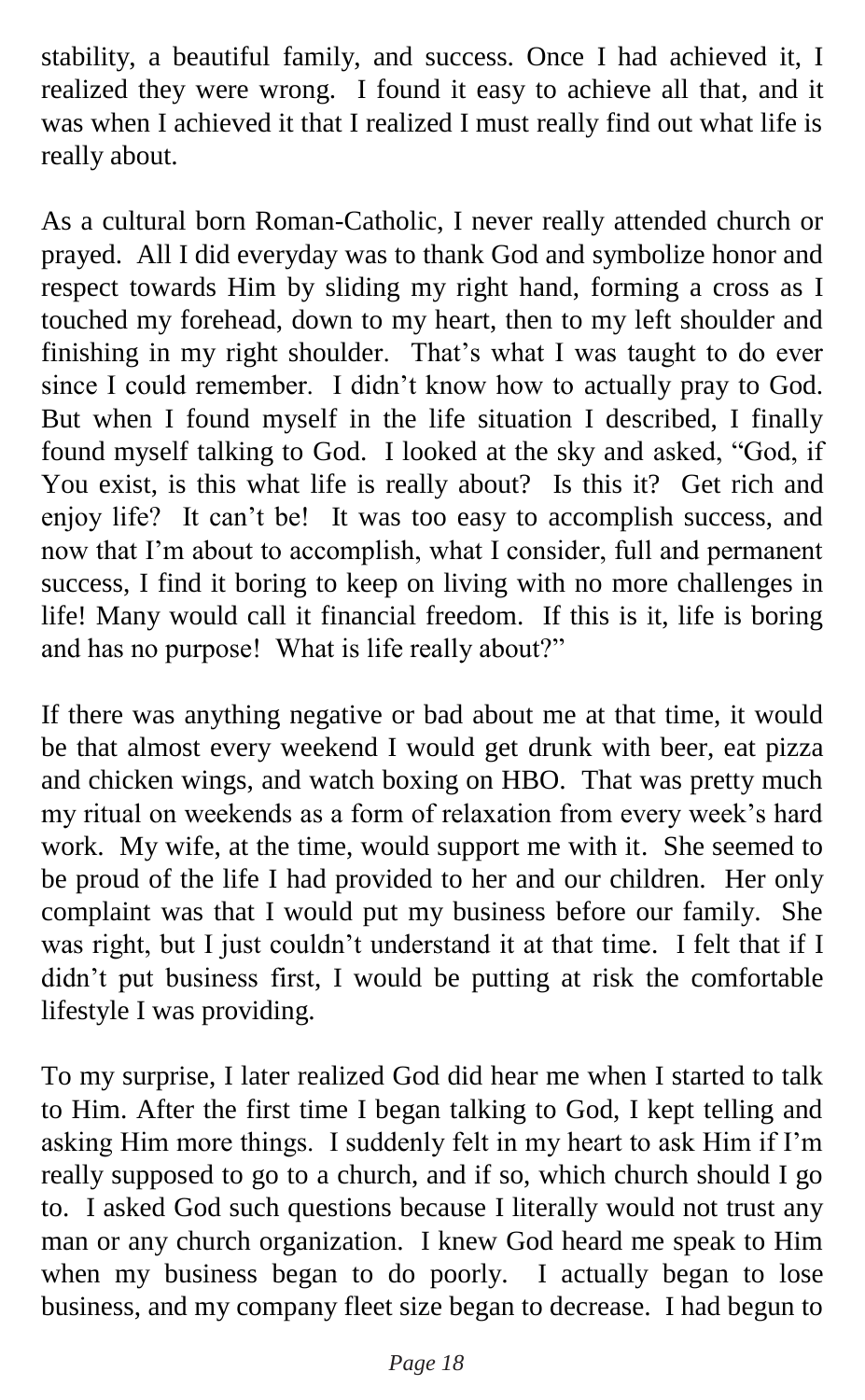read the bible and realized that God was actually testing me according to some stories I had read from the bible. In other words, I knew God began to test my faith because I was asking Him to show me who He is.

I ended up losing my business, my marriage, and my properties. But in the midst of it all, somehow, I just knew God was in control of everything in my life. Just by believing that, a great peace came over my life. But more than that, the peace had come inside of me. I now know, it is the Spirit of Christ that came in me when I prayed for Him to be my Lord and Savior and told Him I want to follow Him with all my heart. My wife at that time did not take me losing my business lightly and began to act and behave very strange towards me. Little did I know, she had been actively involved with witchcraft for a long time. Since I was always focused on my business, I never realized the weird things she used to do had to do with witchcraft. Eventually, she did not want to be with me any longer. I returned to school to pursue my bachelor's degree and also became involved with an evangelical church. My new lifestyle did not suit her needs, and she could not accept the fact that I would have joy and peace through the new changes in our life.

I began to serve in the church I attended five to six days during the week. God introduced me to the manifestation of His divine power by allowing me to be exposed to life miracles, signs, and wonders. After being in the Army for six years and owning my own company for another five years, being introduced to my real boss filled me with excitement and motivation. When I realized that everything written in the Holy Bible is true, I committed myself one hundred percent and began to devote myself to serve the Lord.

I am now an ordained minister of God who serves our Lord and Savior Jesus Christ everywhere I go. Eight years after losing my business, I am finally starting my own trucking company again, but this time with the help of God. Now, the purpose of the company I'm starting is to support the Church of God. The difference now from before is that before, I did everything for my own benefit. Now, I do everything for the benefit of others in the name of our Lord, Savior, and God Jesus Christ. I used to be a good person before I met our Lord Jesus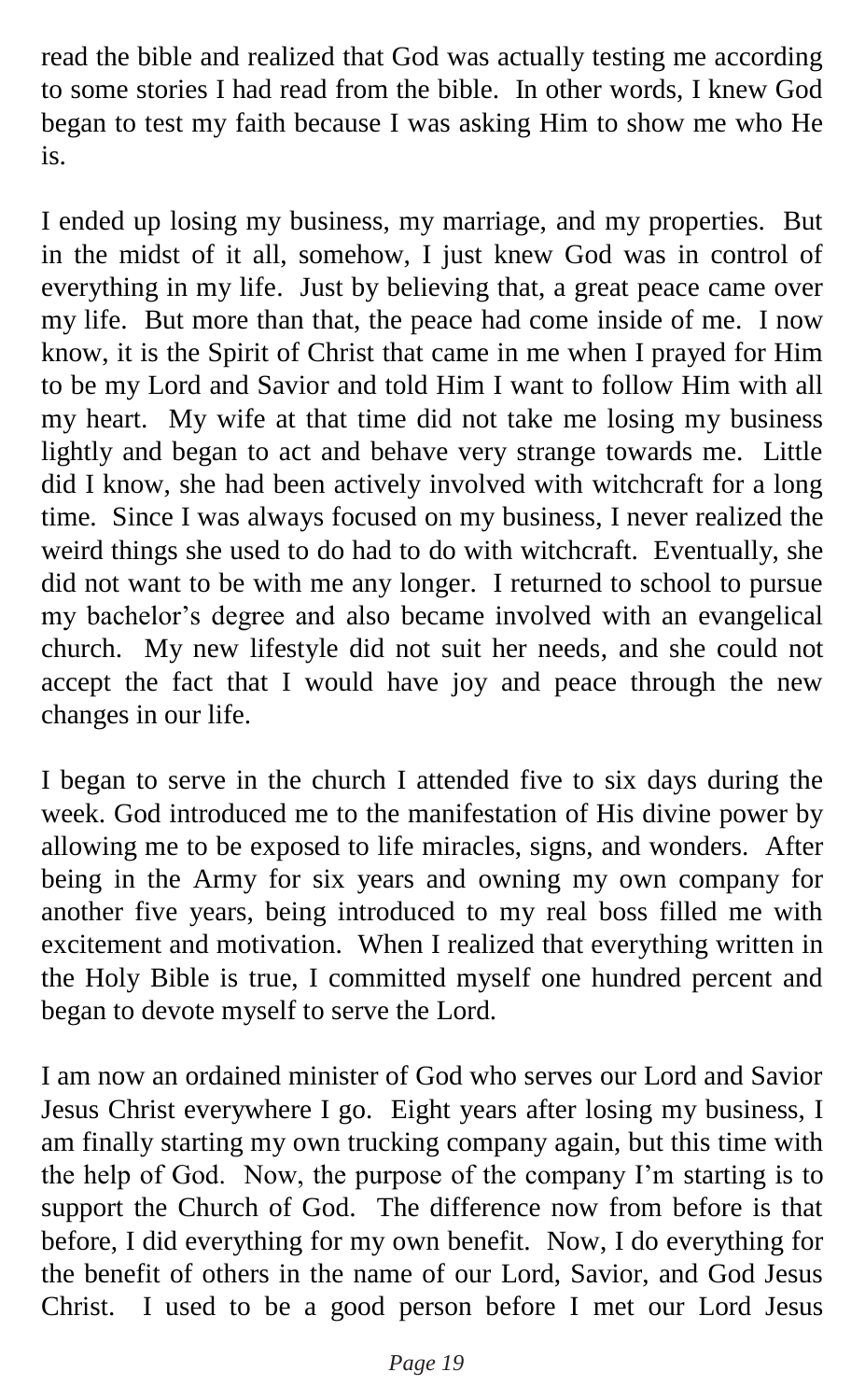Christ…a good person on my way to hell. Now, I know I am not good, for only Jesus Christ is good. All I can do now is continue to live righteously to glorify and honor our only and true God and enter heaven when I leave this world. God bless you in the name of Jesus Christ.

Isaac Hesperia, California

760-905-4395 ccastrof26@hotmail.com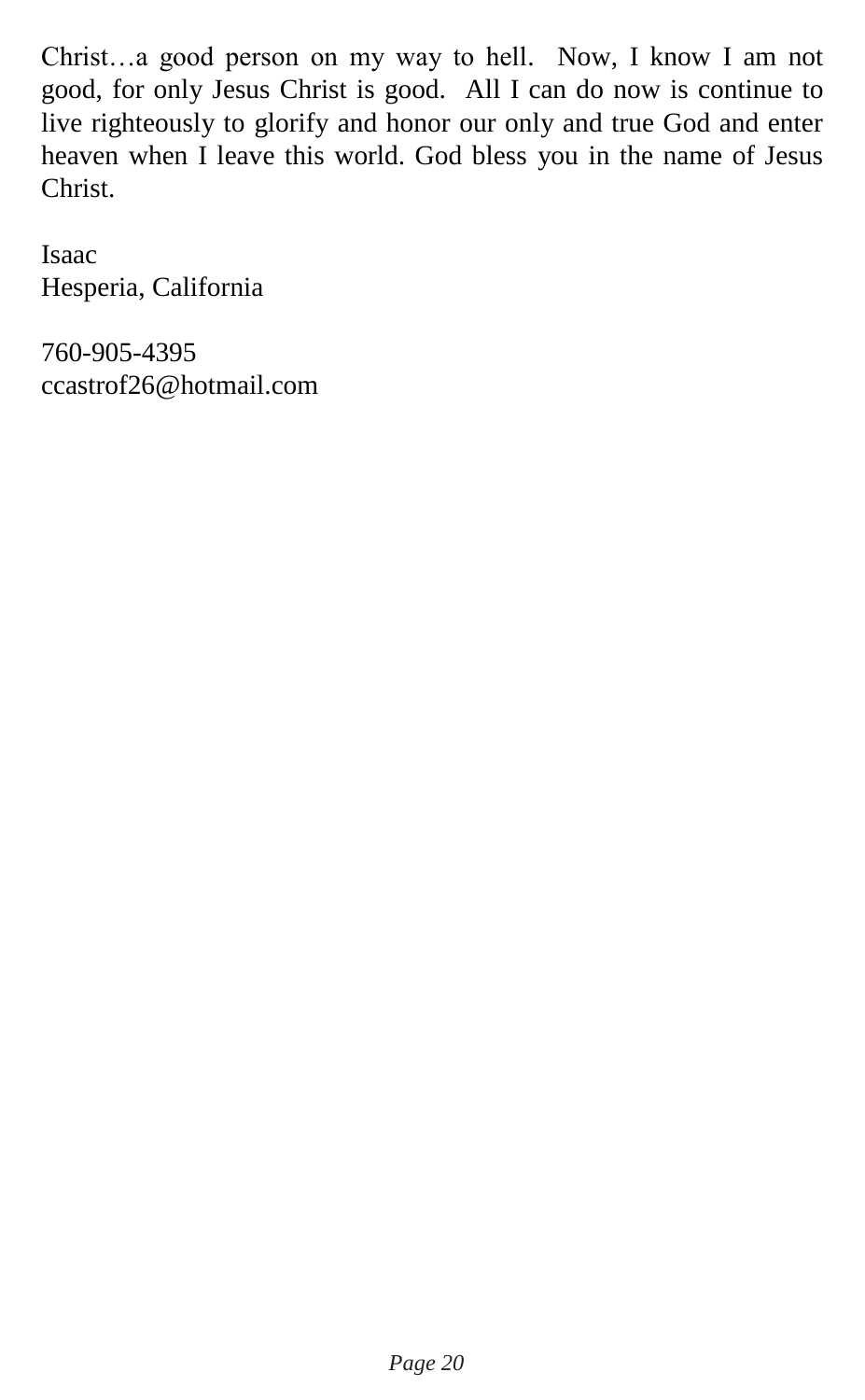#### God's Law



THE TEN COMMANDMENTS

- You shall have no other gods before me
- $2$  You shall not make yourself any graven image
- $3$  You shall not take the Name of the Lord your God in vain
- $4$  Remember the Sabbath Day to keep it holy
- $5$  Honor your father and mother
- $\theta$  You shall not kill
- 7 You shall not commit adultery
- $\delta$  You shall not steal
- $\mathcal{Y}$  You shall not lie
- $10$  You shall not covet

Each of the people you have read about had to face God's Law. *Have You Obeyed God's Law? Are You Sure?*

You can go to the next page and read several more "Real Life Stories" or you can skip ahead to our next truth on page 30.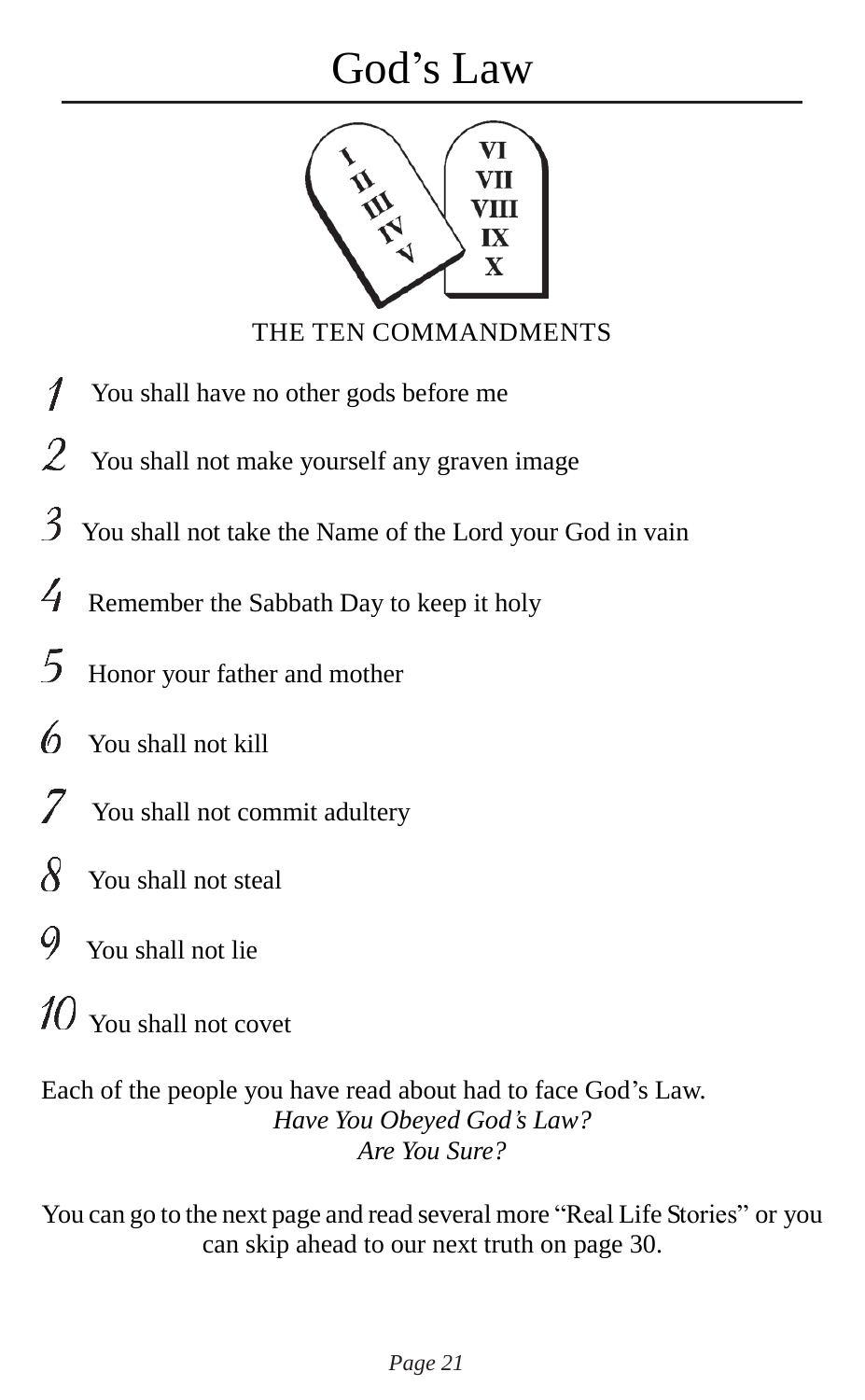### CHAPTER 5 I Am No Longer An Alcoholic!

**I lived a "normal" life.**

**Worked hard and partied just as hard.**

**I became an alcoholic.**

**Our shop started on fire.**

**I ran in and out of the flames.**

**I can't smell any smoke on you.**

It started on a small farm in Carsonville, Michigan. I was born in 1954. My dad was a hard working Marine. We were taught good values and discipline from a young age. I say he was a marine because he served 8 years but once a marine always a marine. My mother was raised on a large dairy farm. She also kept us in line and made sure we knew right from wrong. I had two brothers and one sister.

We rarely went to Church, maybe on Easter, but that would be it. The exception was in the summer we got to go to Vacation Bible School a couple of times. My knowledge of God and the Bible were the stories "Jonah and the Whale," "David and Goliath," etc. But one day, when I was 13 years old, I was walking down the steps of the Baptist Church in Deckerville, Michigan. The Pastor was walking up the steps. He stopped me and said, "Mark, you're ready aren't you?"

I said, "Yes, I am." Now I cannot tell you why I said that, but I sat down on the steps and accepted Jesus into my heart and life. I felt something change inside of me! The next week I was baptized, and I felt something happen again inside of me. It would be 14 years before I knew what those feelings had meant. The day I was baptized, I was reading a Bible and saw the first scripture that I really understood. It was Hebrews 13:8, "Jesus Christ is the same yesterday, and today, and forever". I thought, "Wow! Jesus, if that is true, I'm in!" Then the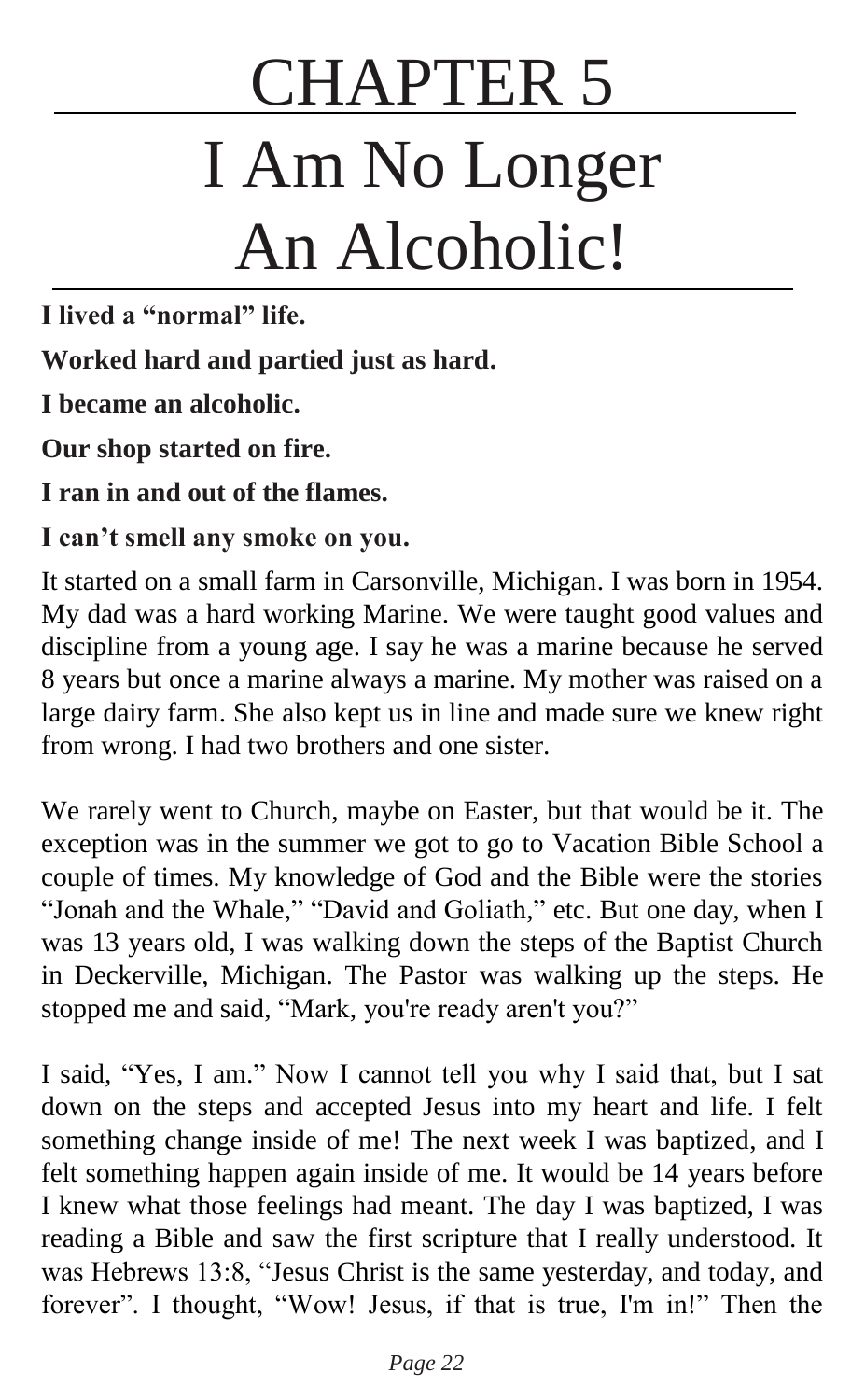pastor got up and preached that all miracles had passed away and there were none of the signs that Jesus did today. I thought, "Well either that book is wrong, or that guy is wrong, and I don't know which one!" So I never went to a Church again for 12 years.

During that time, I lived a "normal" life for my area. I worked hard and partied just as hard. I ran around with friends and drank all the time. I became an alcoholic. If you would have asked me if I was saved I would have said, "Yes. Hand me another beer." I was saved but knew none of the Word of God, so I really didn't know who God was.

When I was about 17 years old, our shop started on fire. I ran in and out of the flames, pulling the snowmobiles out. When it got too hot, I was standing nearby with my mom watching the firefighters put it out. My mom said, "You know, Mark, with all of the going in and out of that shop, I can't smell any smoke on you." Many years later, I learned the story of the three Hebrew Children thrown into a fire to execute them. In Daniel 3:27, it says "And the princes, governors, and captains, and the king's counsellors, being gathered together, saw these men, upon whose bodies the fire had no power, nor was a hair of their head singed, neither were their coats changed, nor the smell of fire had passed on them." Wow! God was protecting me, and I didn't even know it!

12 years later, my friends suggested we go to Church on Sunday as a joke. So we went to a little Methodist Church in Applegate, Michigan where a friend's parents went to Church. As a joke, we got up to sing as a group. Those people loved us right where we were. As we sang the hymn, the anointing of God came upon me. I was shocked! I thought, "Wow there is something real in this God stuff."

A few days later, I was drunk one night. I said, "Lord if You will do that certain thing, I will know You are real and I will serve You. Three months later, He did it! When He did it, I knew it was God!

At that very moment, I felt a touch on my shoulder. I heard these words so profoundly in my mind, I knew it was God. "I did my part, buddy. How about you?"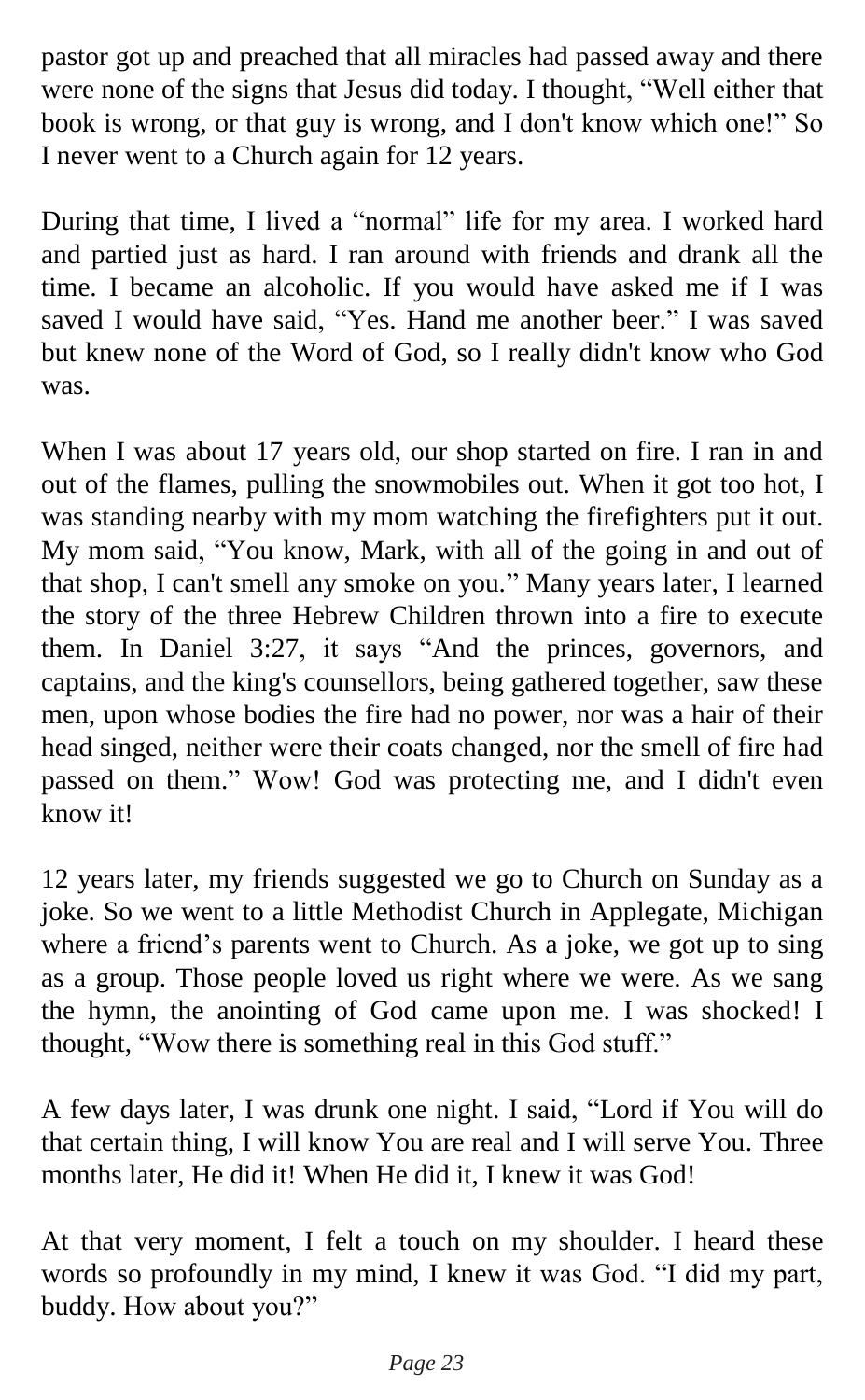I said, "Okay, Lord, but I want the Truth. I see many denominations all saying they are the truth."

I immediately saw a vision. Jesus was standing in the middle of a room. All around the outside of the room were denominations shouting, "I got the truth!"

Jesus looked at me and said, "They are not wrong, Mark, but there is coming a day when all believers will come together through me and that is where the truth is." From that day I began to read the Word and learn who God is. He changed my life completely! He delivered me from alcohol, and I am no longer an alcoholic! Only one of my old friends tried to contact me after that, and that was to invite me to a bar.

A couple years later I said to the Lord, "I will go where you want me to go. I will say what you want me to say. I will do what You want me to do!" Since that night, there has not been a day that God has not provided a divine appointment for me with someone. You too can see that radical change if you will give your life to God and begin to pray and study His Word. Today, I am the Director of Development for the Association of Christian Truckers.

Mark Sioux Falls, SD

bampastormark@yahoo.com 507-271-6108 www.acti70.org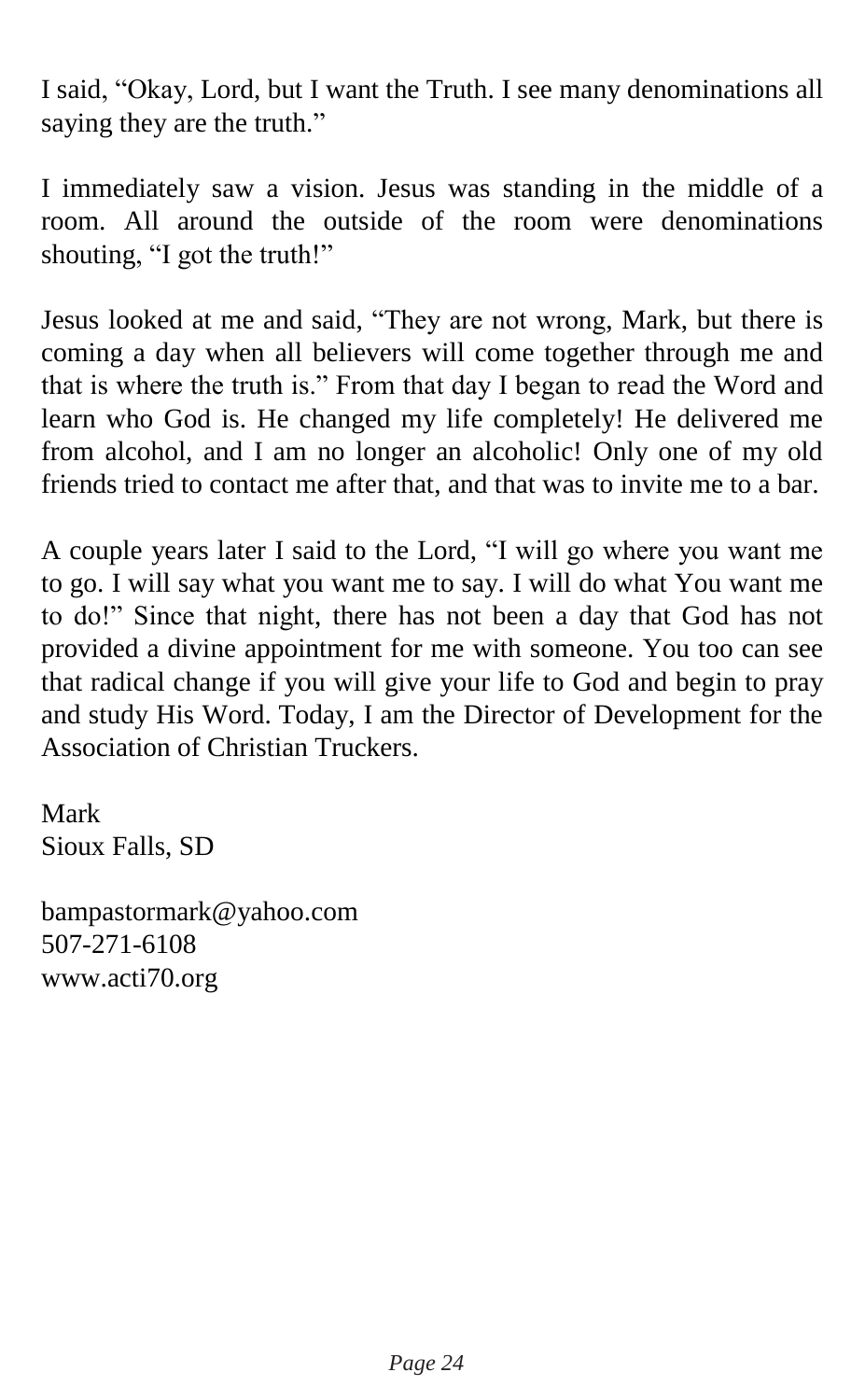### CHAPTER 6 Knucklehead

**I was a big liar and a thief.**

**I quit school and went to San Diego for boot camp.**

**I went A-wall.**

**The Marines came looking for me.**

**The third time, they sent the FBI.**

**I ran around on my wife, lied to her, and drank quite a bit.**

Before I start, I want it to be known, that no one in this story except me is to blame for how I acted and the things I did. I let down my country, my wife, my kids, my parents, and so many other friends and family.

I was born in 1956 to great parents. My parents rarely went to church or mentioned the bible, but they must have known Proverbs 13:24 pretty well. I was well acquainted with the Rod!

I was allowed to go to church myself when I wanted to, primarily by walking or riding a bicycle. My older brother and I rode bicycles all over our neighborhood. The church I remember most was Airline Manor Baptist. I remember I was baptized there, and they sure had some great meals. I had four siblings, two older and two younger. I considered our family probably lower middle class. I grew up mostly in Texas until about the middle of 6th grade when we moved to Oklahoma.

My parents were not mean parents. They did drink a little and smoked cigarettes a lot in our home. It didn't seem like a big deal back then. My parents fought with each other quite often. They did separate a few times while I was growing up. Even though I thought of myself as a good person, I really wasn't a very honest person. I was a big liar and a thief. It's nothing I'm proud of as I reflect back. I stole things as small as newspapers all the way up to a brand new farm tractor one time. I told so many lies when I was younger, I could not believe myself, even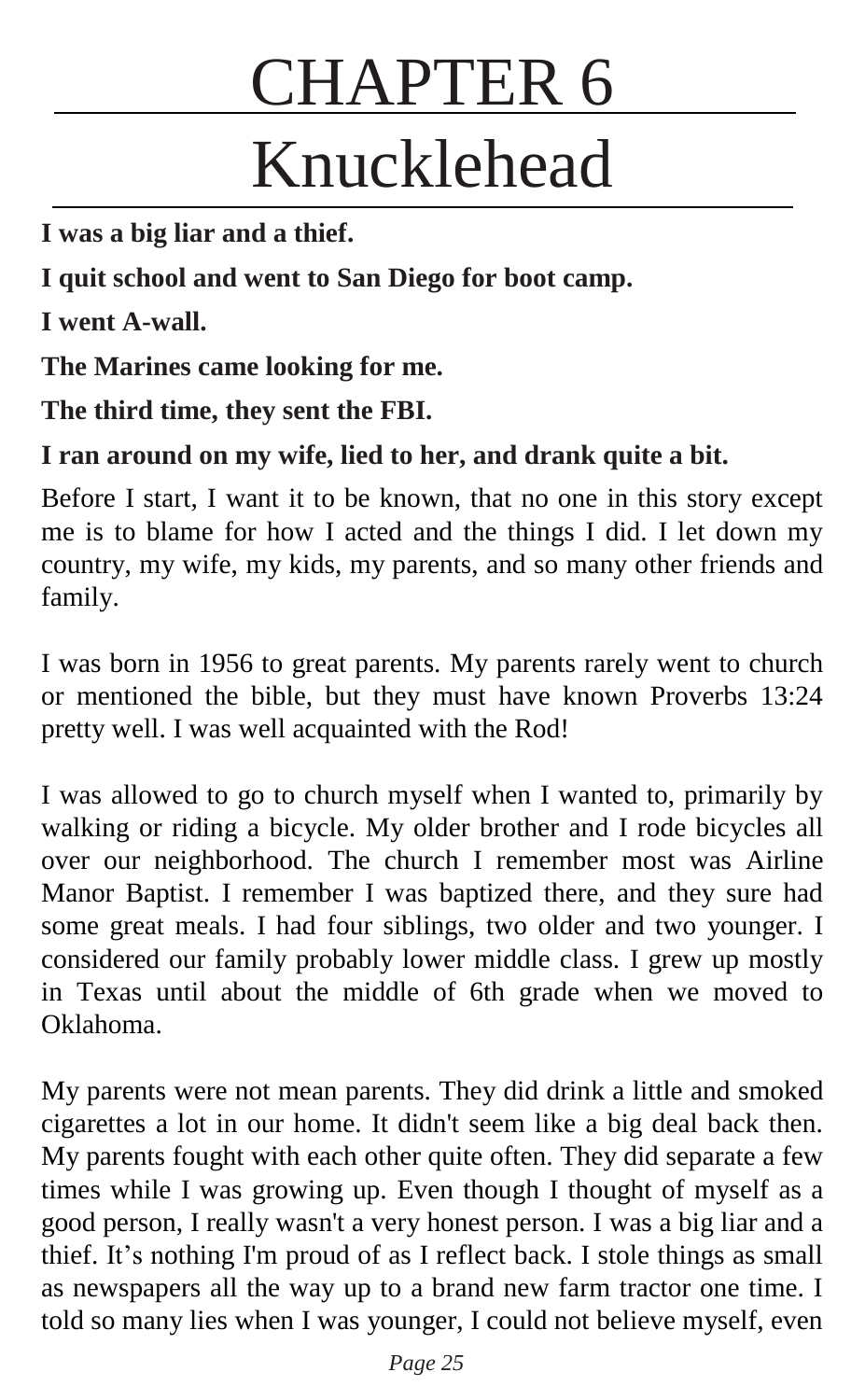when I talked to myself.

I started stealing early in life. I was probably about 10. My Dad used to often send me on Sunday mornings to a convenience store to pick up a newspaper. I would walk past the neighbor's house, take their paper, and hide it on the way to the store. Then I would purchase a soda and candy with the quarter that my dad had given me to purchase the paper. On my way back home, I would retrieve the neighbor's paper, remove the wrapping on it, and deliver it to my Dad. I had quite a scam going on. At some point, I got caught. Then "Proverbs 13:24" kicked in.

There was another scam I was so proud of back then. Anyone, any age could purchase cigarettes. I would volunteer to go to the store for my parents and pick up their smokes for them. I believe a carton was around 3 dollars back then. One store in particular kept their cigarettes shelved on a wall, after one went through the register. A person was supposed to go to the register, announce what brand and quantity they were buying, pay, then pick out the purchase upon leaving the store. I would purchase something small at the register, walk over to the wall where the cigarettes were, pick out the carton of Pall Malls, slip it under my arm, and walk out of the store. I remember 3 dollars back then would buy you quite a few burgers at Jack-in-the-Box.

I wasn't very good in school and did only enough to pass. I failed second grade and had to take it over again. I would lie to my teachers about getting my report card signed by my parents, then lie to my parents about the teacher not issuing me a report card. In my high school days, in Oklahoma, I was in trouble a lot of times for either fighting or talking in class often. I am pretty sure I had ADD way before that was a household word. I "played hooky" 2 or 3 times a school year when I was in high school.

I occasionally went to church in my teen years because of interest in a particular girl, not because I was interested in what the Lord had done for me. I came home from school one day in the tenth grade and found out my mother had signed my older brother up in the Army. He was already gone by the time my younger siblings and I knew it. Mom favored my older brother over us younger ones. So I started begging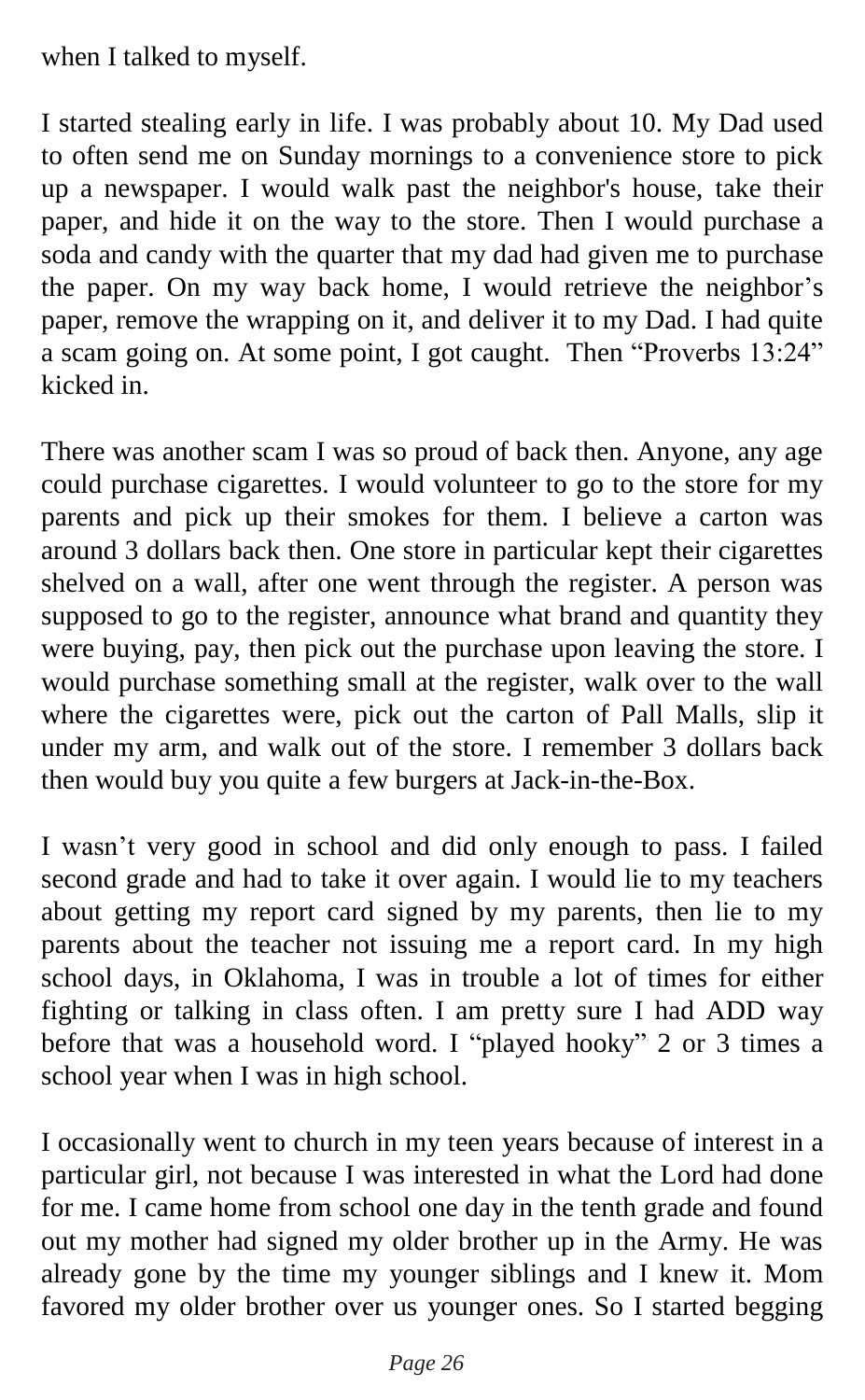my Mom to sign me up for the Marine Corps as soon as I was seventeen. In 1973, I quit school and went to San Diego for boot camp. I didn't have a clue what I was doing. Lucky for me, President Richard Nixon called all soldiers home from Vietnam while I was in boot camp. After boot camp, I was stationed at Camp Pendleton California. There, I signed up for truck driving as my MO. After all, that is what my Dad did most of his life.

As soon as I got out of that training in the Corps, at the age of seventeen, I convinced my Dad to be an adult signer for me to marry my girlfriend from Oklahoma. Seventeen was still too young to marry in Oklahoma, so we had to drive to Texas. I moved her to California with me, and we started a young new life. Soon, the Marine Corps told me I had to go to Okinawa Japan for a tour. Spouses weren't allowed to go. That made me angry, so I went A-wall. I took my bride, and we went from relative to relative for as long as they could stand me. Being the liar I was, I convinced them that Uncle Sam just let me leave as I pleased. I had no conscience of wrongdoing.

After wearing out my welcome with friends and relatives, my wife and I went back to Oklahoma. I lied to everyone, including employers, about my past. Back then no one looked at your credentials. I would make up a social security number and go to work. Soon, the Marines came looking for me, handcuffed me, and took me back to California. They would scold me and release me back to work. I would catch the next flight I could back to Oklahoma. This happened twice. The third time, they sent the FBI. After many lies to the Corps and many run-aways, they offered me an undesirable discharge and let me go home for good. Of course, I still lied to family and friends about my service to our country. I still regret that behavior. You can see what a knucklehead I was.

Back then, you had to be 21 to get a commercial driver's license to drive a truck. I remember waltzing into a mobile home sales lot that was advertising needing a driver. I lied to him about my age and license. I was 19 and had no commercial license. I was hired to pull 14 foot wide by 80 foot long mobile homes all over western Oklahoma and the Texas panhandle. That was the beginning of my trucking career after the service.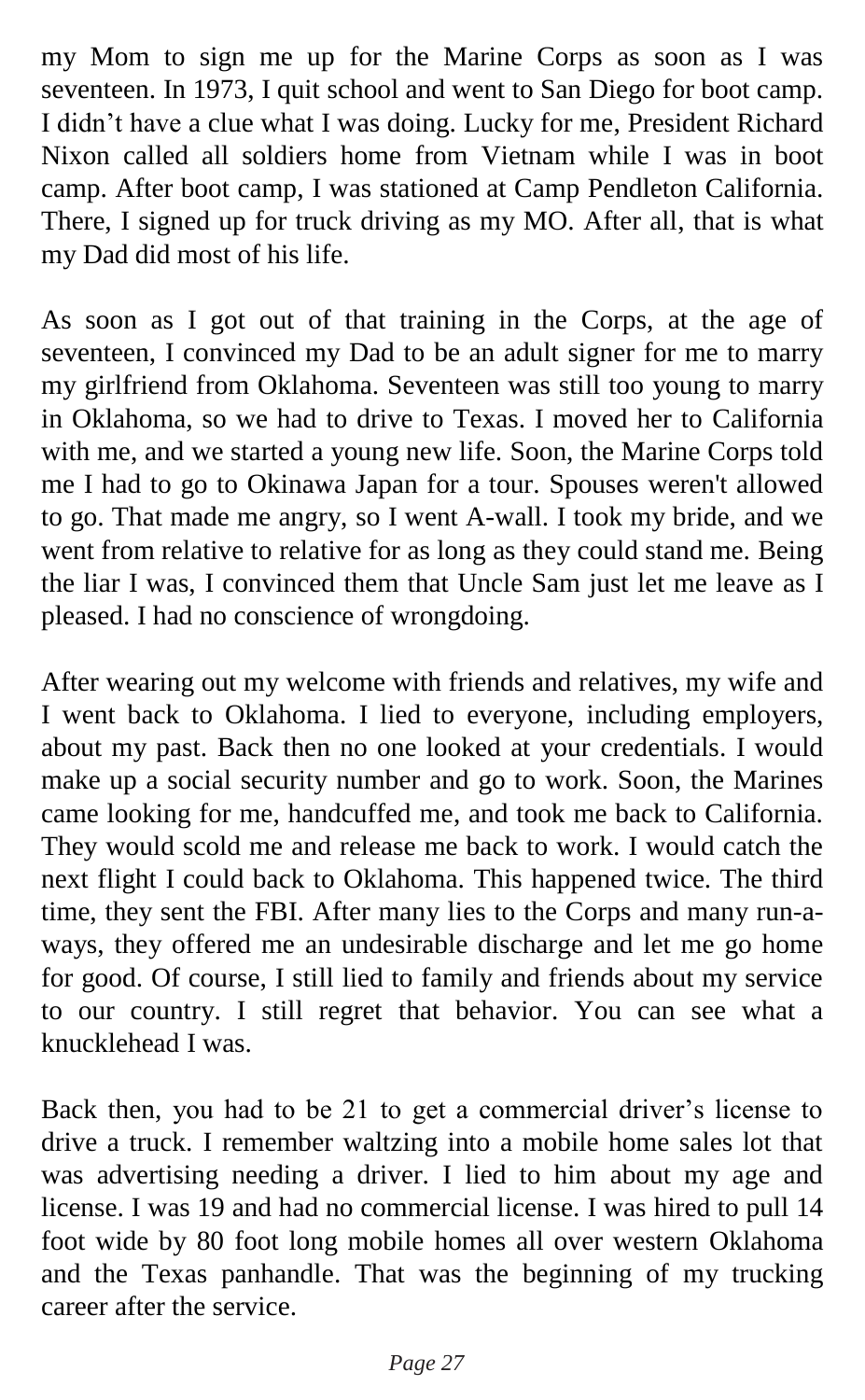From my discharge in the mid-1970s until the mid-1980s, I ran around on my wife, lied to her, and drank quite a bit. My wife and I had two daughters and a pretty decent lifestyle, but I convinced her to divorce. It was all me. She was a good woman, wife, and mother to our daughters. I was the one who lied to her and myself again.

I soon met my current wife, of over 32 years now. She encouraged me to seek the Lord and go to church. I started my first over-the-road trucking job, and we were both soon married. It was her dream to be a professional over-the-road truck driver too. So after we got married, I taught her to drive trucks too. We would occasionally drop in on a church, but we let the road and job be our God. After she felt confident enough to drive big trucks on her own, we both lied to a major trucking company about our experience in order to get hired on as team drivers. We drove for several trucking companies, and we were always sure the grass would be greener at the next gig. Then, one day at a dock, I broke a little bone under my knee. We gave up trucking for a bit. We purchased a place in Missouri and settled down with local jobs. We started going to church on a regular basis. That's when the Lord got my attention. Many things happened then, mostly from us slowing down, hearing and seeking the Lord. We became good friends with other Christian couples and a few pastors in our area. I was rebaptized, and I rededicated my life to the Lord for good. This time, it was for the right reasons.

Yes, I still do knucklehead things. I can feel something inside me tremble when I do these things. But now when I do, I buckle down on my knees and beg for forgiveness. God's word says He forgives us. I still have trouble forgiving myself for the things I've done in my past. I have asked my daughters and my ex-wife to forgive me, but I don't really believe they have yet. I can't say I blame them. I know Jesus has forgiven me though.

Billy Fields wrote and sings a song titled, "If That Wasn't God, who is Living Inside of Me." That's exactly how I feel. Something is living inside me. I have a joy in my step and a happiness in my heart. Most people that know me know my wisecracks are from the happiness the Lord puts in me. I cannot begin to tell you how many times my wife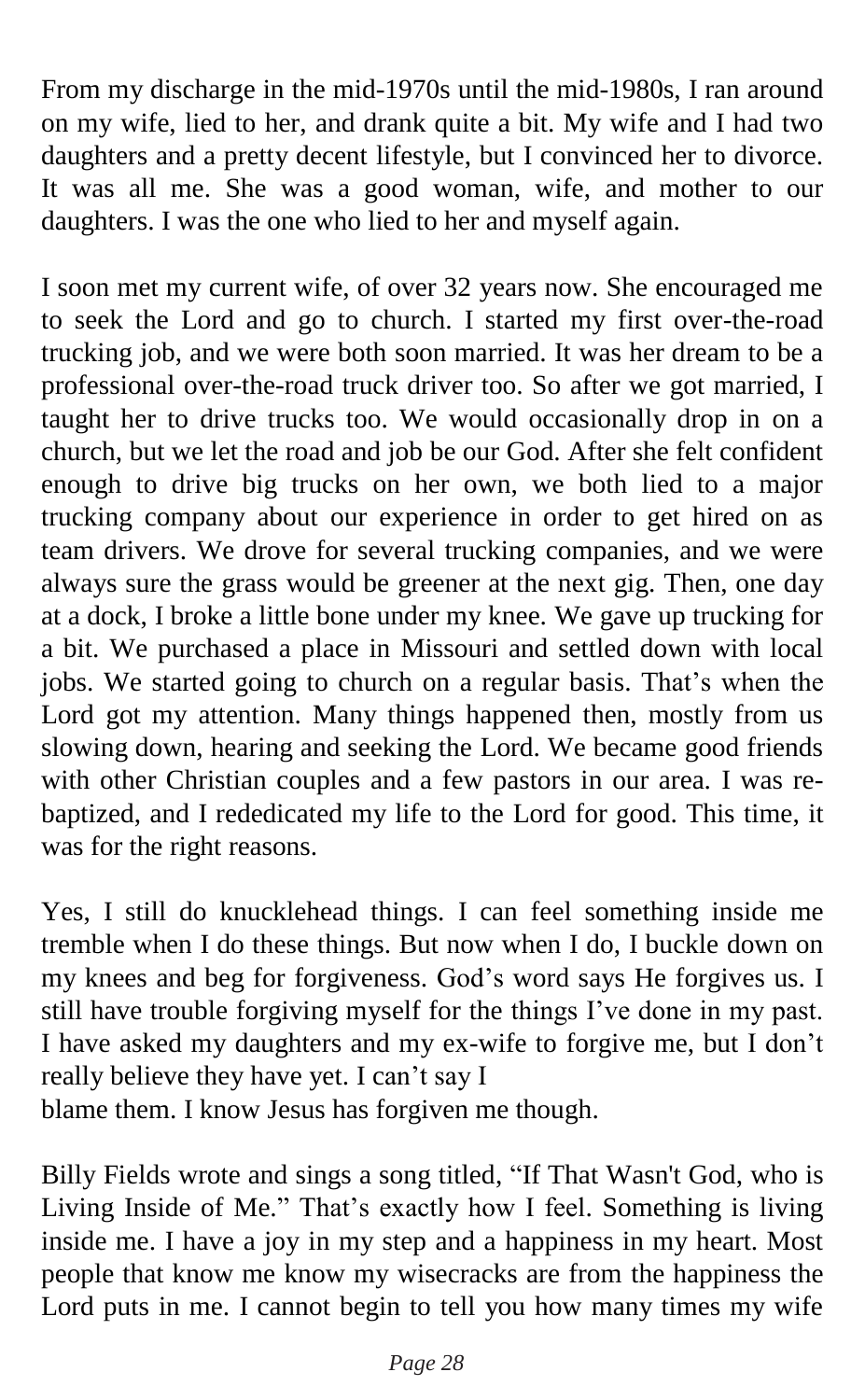and I have prayed for and seen the undeniable results from our Lord.

When I purchased my first computer, around 1993, I became excited and very interested in digital technology. I am not a geek or a nerd, but I love this technology. Years ago, I created a Truckers Website called Truckers 4 Christ. I was never able to unite Christian Truckers through that, but God knew back then how He was going to put other Trucking Ministries in my path. He has allowed me to work with them, mainly in web development. That's what I call an awesome God!

Bruce Hasyville, Kansas

316-530-1717 emailphelps@gmail.com www.voiceofbeliever.org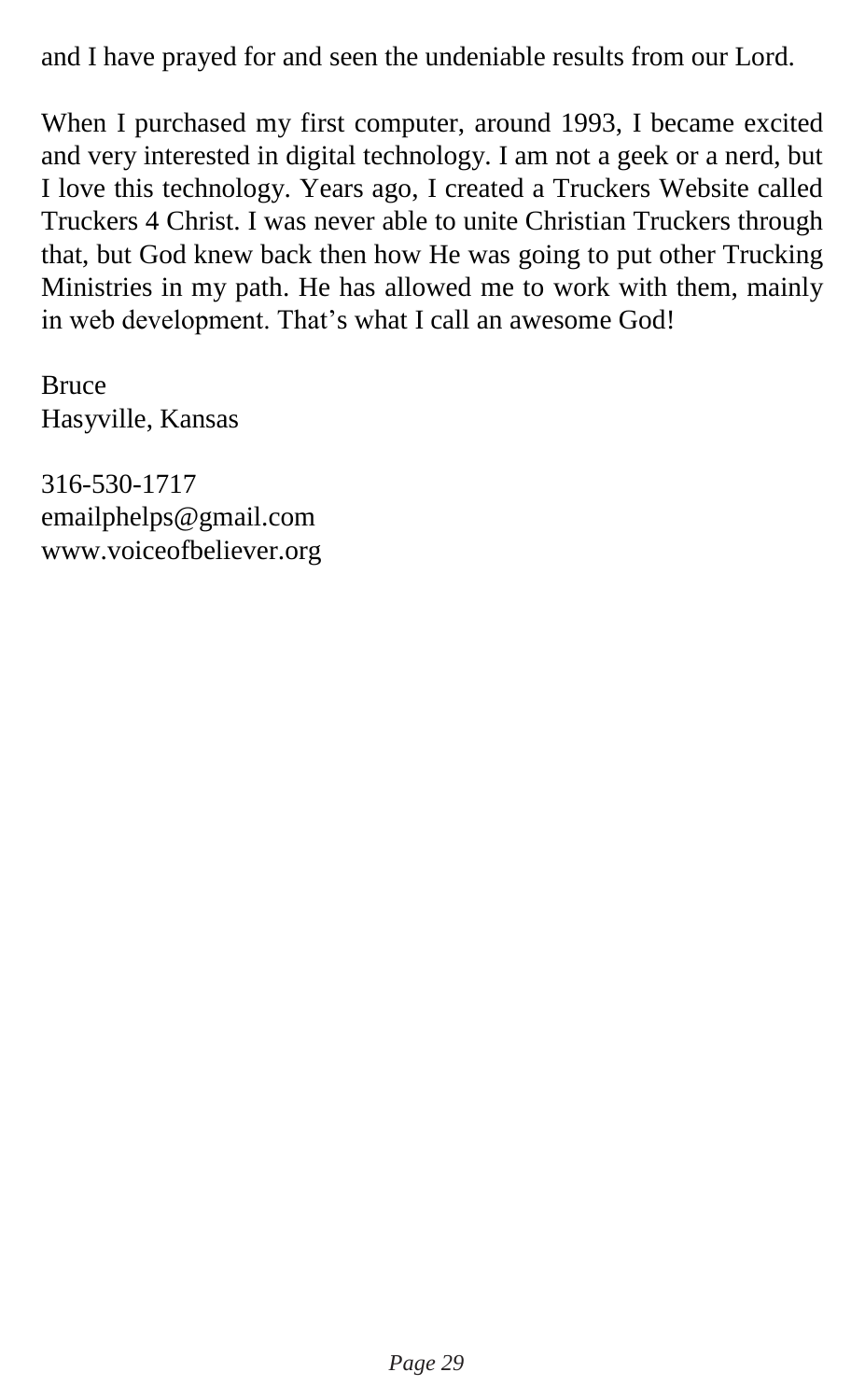On page 21, we asked if you had obeyed God's Law. *Have You?*

Most people will say, "Yes, I have. I am a good person." Let's focus now and take a close look at some of God's Laws:

Commandment No. 9 says: *You shall not lie.*

Have you ever lied? Told a fib? Maybe just a little white lie? Twisted a story to meet your need? Lied when you were a child? Lied at work? Lied on your tax return? Lied for your spouse or kids?

If I lied, what would that make me? A Liar.

Now let's look at Commandment No. 8: *You shall not steal.*

Have you ever stolen? Taken something from work? Taken a piece of candy? Cheated on your taxes? Worked for cash and did not claim it as income? In your younger years, did you take anything that did not belong to you?

What is a person called that has admitted to the above? A Thief.

Now let's look at Commandment No. 7: *You shall not commit adultery.*

Have you committed adultery? Jesus said, "Anyone who even looks at a woman with lust in his eye has already committed adultery with her in his heart." Have you ever looked at another person with lustful thoughts?

What would a person be called that has done the above?

An Adulterer.

At this point we have talked about three of God's Laws. How many have you broken?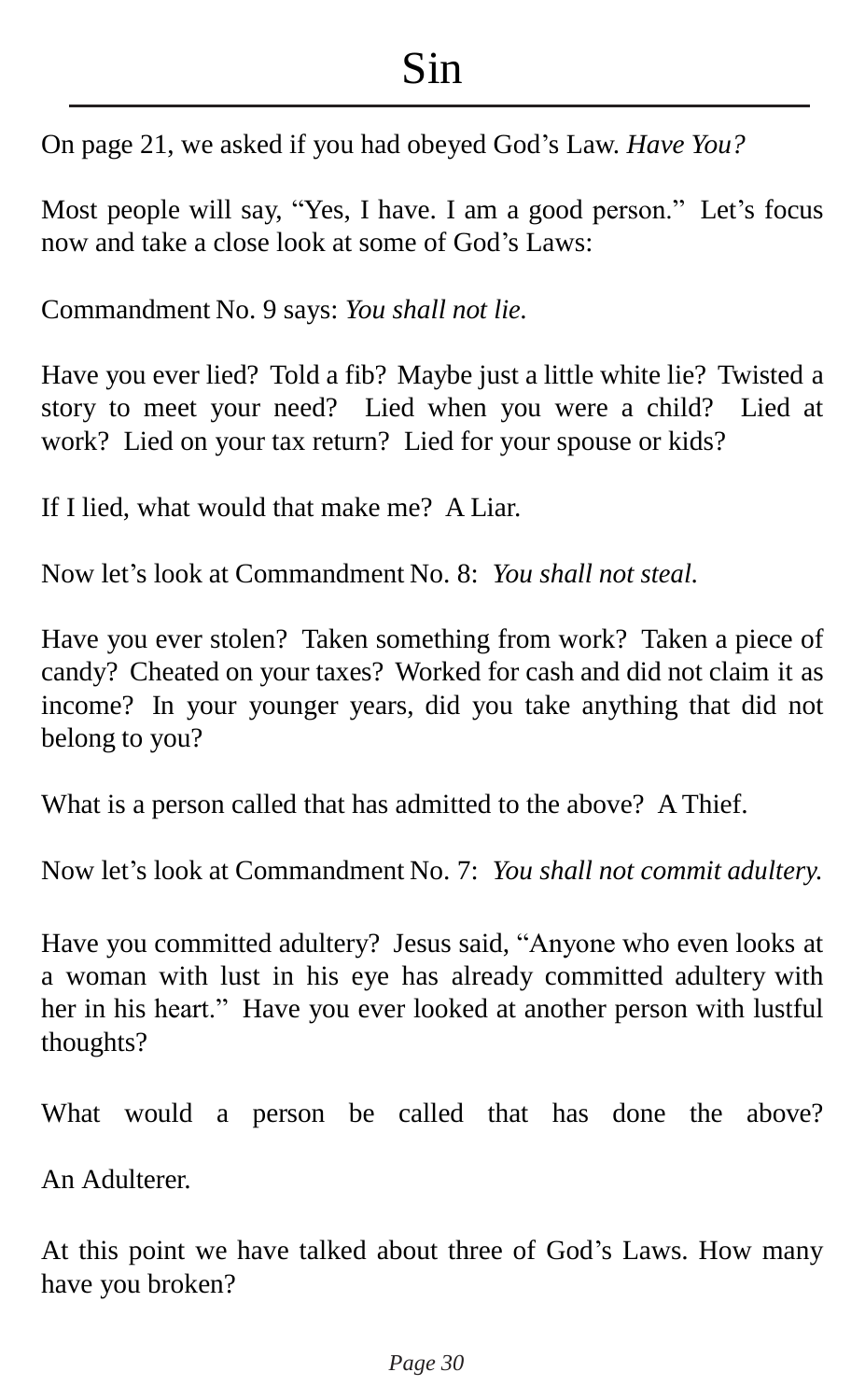Take a moment to go back to page 21. See if you have broken any more of God's Laws.

From here, you can go to the next page and read more "Real Life Stories," or you can skip to page 41 for the next truth.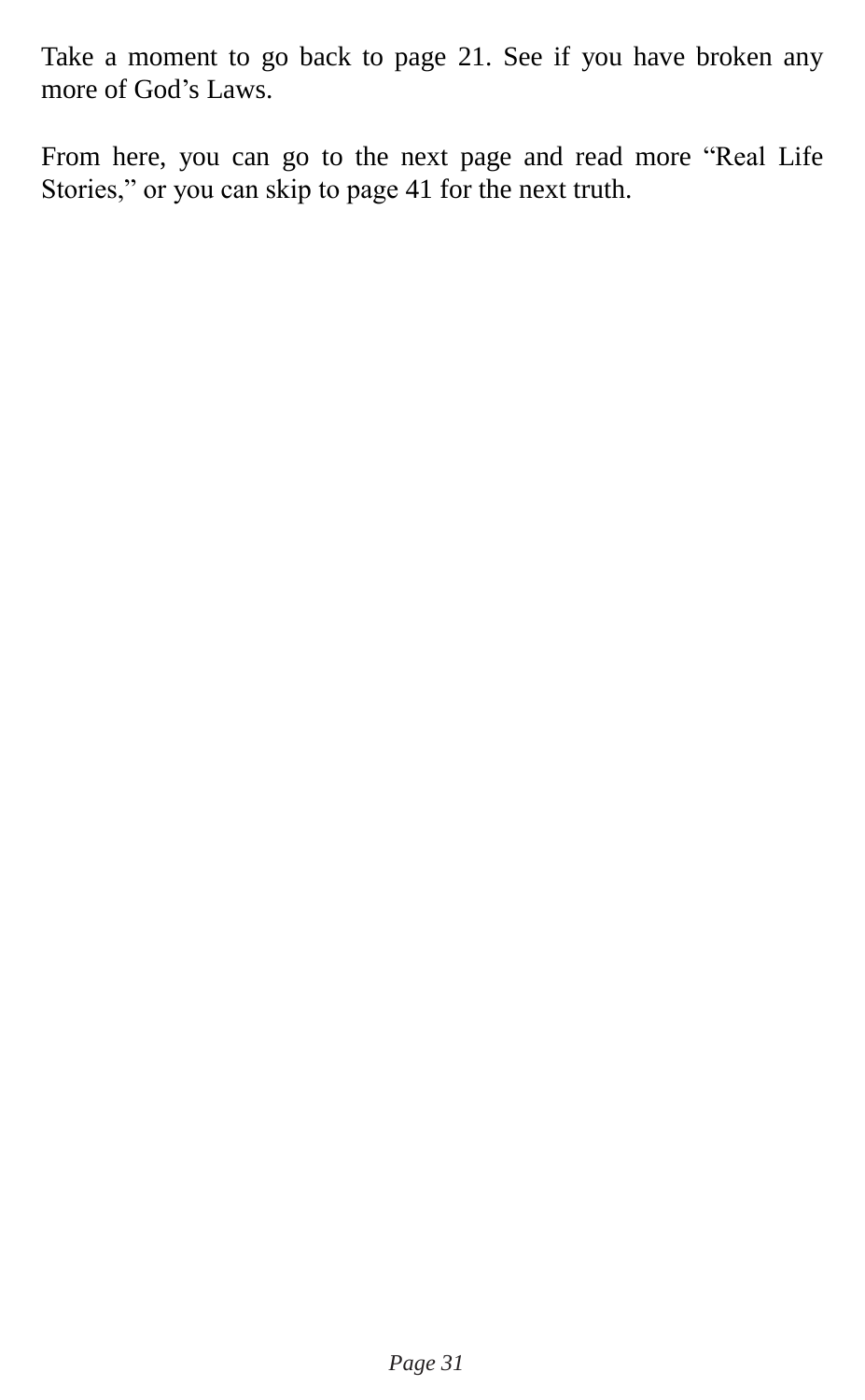## CHAPTER 7 I Was Always Trying to Fit In

**I was raised in a dysfunctional family.**

**My father was an alcoholic.**

**I was sexually abused.**

**I felt rejected and abandoned.**

**I always tried to please other people.**

**I lost who I was.**

**I started doing drugs.**

As I look back through my childhood memories, it seemed like I had to fight my way through life. I was raised in a dysfunctional family. My father was an alcoholic and my mother did the best she could to raise me. I made friends easy, but still found myself trying to fit into different groups. I played a lot of sports to keep me busy. Still feeling left out.

At the age of 9 I found a special kind of peace and acceptance in a local church a few blocks away. They didn't care what color I was, how well I preformed, or if I was rich or poor. They loved me for who I was. I was a child when I first felt the peace of God. We moved from Texas to Florida because dad got a job offer. So, unfortunately, I had to leave the only place I felt secure and safe.

After we moved to Florida I had to make new friends and try to adjust to a new home. It was then when I was in  $5<sup>th</sup>$  grade I was sexually abused by a family member and by my best friend's uncle. They made it seem like it was a game we were playing. I was young and I was told If I said, anything to anyone they would deny it. So, I kept this secret to myself until I was in my early 20's. As, I got older, I realized that the secret I kept inside cause me to feel unloved and out of place. I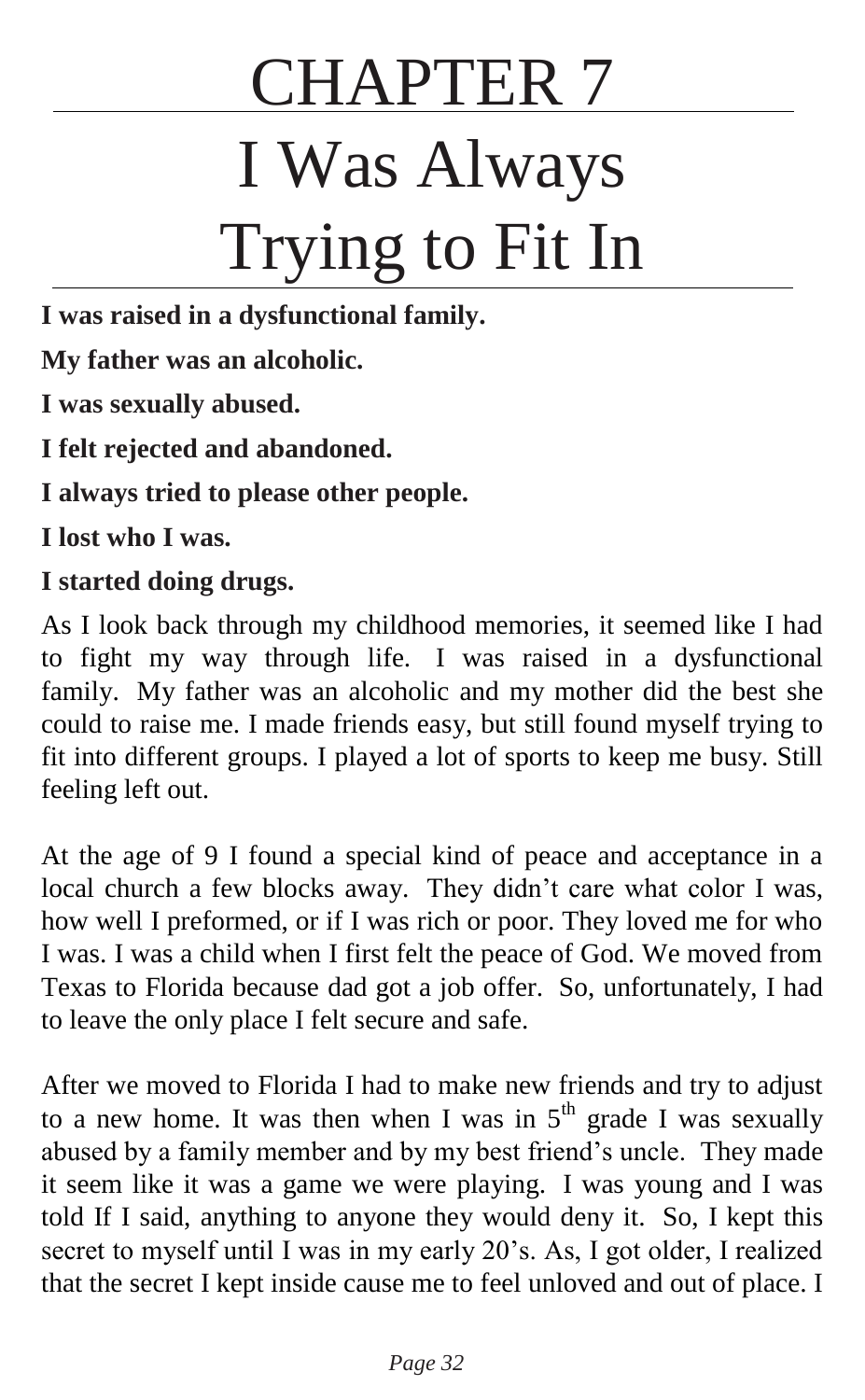felt rejected, abandoned, and trying to fight for that special acceptance in life.

I would find myself remembering the feeling I had in that small country church. I believe that was what kept me going. I knew in my heart I was special to someone. I didn't understand it at the time who it was and why I felt so much peace I just knew I wanted that in my life.

I had to grow up fast and missed a lot of my childhood. When I got into high school I found myself still looking for a place where I could fit in. I tried to fit in with the preps. I tried to fit in with the band, I tried to fit in with the cheerleaders, I tried to fit in with the sport teams. Never feeling accepted. As I got older I found myself hanging out drinking with some friends. I was staying out late at the bars. I was hanging out with bikers and trying to live the lifestyle they were living. "Don't get me wrong, all bikers are not bad people. "Bikers help a lot of organizations. The one I was involved in, only wanted to party and control everyone.

I did finally finish school and got some college courses behind me. The problem now was, I always tried to please other people and did what they wanted me to do. Never living life for myself. I lost who I was and never finding peace. That is a lonely place to be. You can be in the middle of a crowd and feel so alone. I watch how people acted and I knew once again I was in a place I didn't want to be. Once again, trying to fit it.

At the age of 25 I met a man that drove a truck for a living. I worked at the truck stop as a waitress and he swept me off my feet. We got married a year later. He taught me how to drive a truck, and we teamed for many years. In 1993 we parted and drove solo for the same company. At that time, the Lord started really working in my life. See, when you are in a truck all day long you have plenty of time to talk to the lord, not too many other people to talk to. I started singing on the CB radio as the Lord gave me the songs. I began to feel that peace again I felt back in that small church. It wasn't long after that the devil started tempting me. Once again, trying to fit in I started doing drugs to stay awake and hanging around the wrong crowd.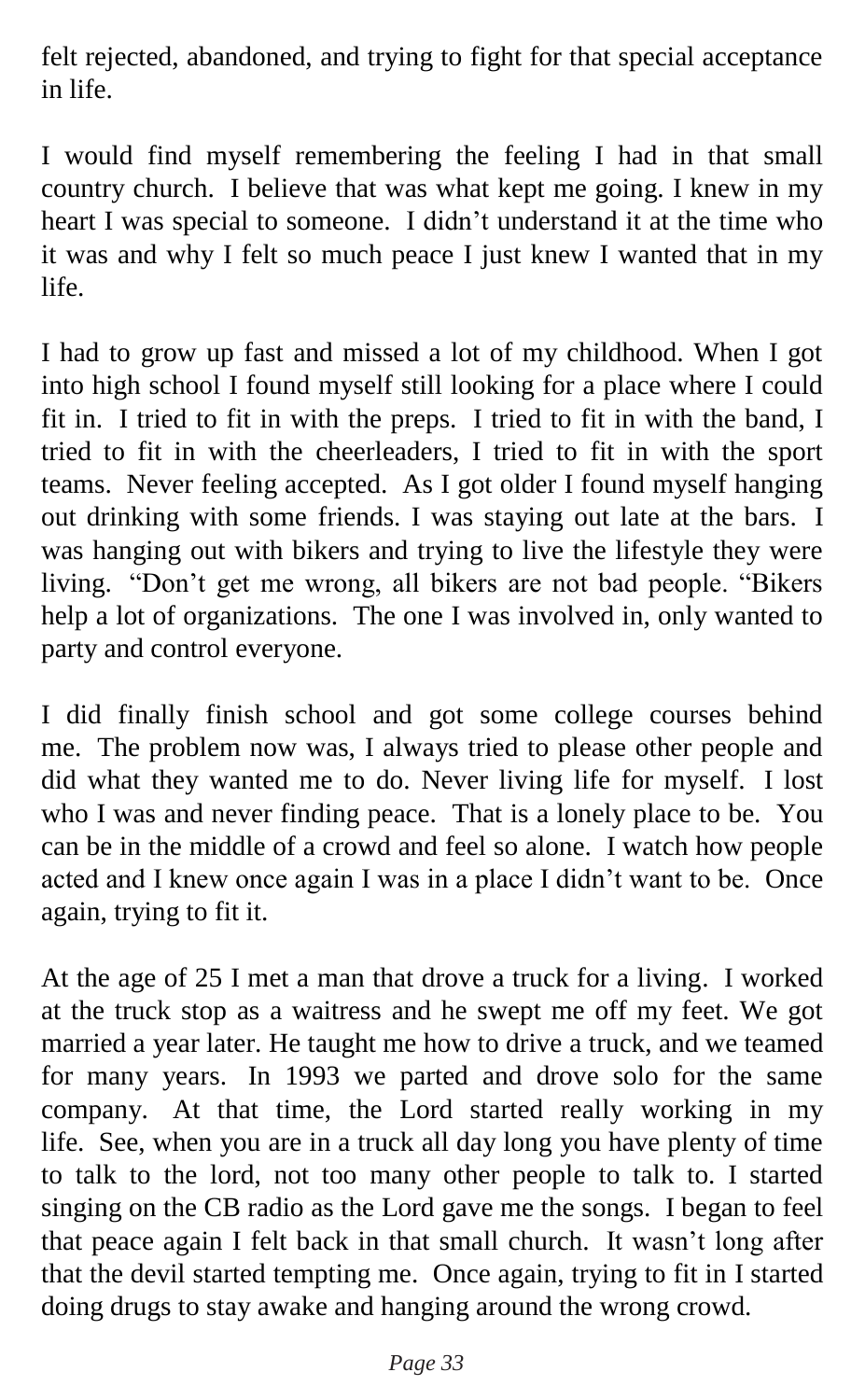Trying to sing gospel in one hand and doing drugs in the other hand. Talking about a battle for my soul. I enjoyed hanging out with the group I was hanging with because, I finally felt like I belonged. I fit in and they liked me. Not realizing it was about partying and getting high. I did my job and ran with the good old boys. At least that is what I thought. I ended up on the side of the road begging God, to save me. I had a large aspirin bottle filled with white power of all kinds in side it. I threw it out the window of my truck as I was pulled over on the side of the highway asking God, not to let me die this way. I had two small children and I didn't want the police to have to tell them their mother died from an overdose. God sent an angel that day to help me. He was a trucker driver that was also an EMT. He pulled over to help me and followed me to the next truck stop up the road. After he gave me everything in the world to make me get sick I felt better. He told me if I didn't get help, I could die. I was afraid of losing my license, so I never called the ambulance. I got back in my truck and started heading toward Washington. I made it to Washington just outside of where I was to unload. I started feeling funny again like my body started to feel numb. I was on a dark two lane road in the country. I heard two young boys talking on a base station and I called them to help me. Their mother got on a two-way radio and knew where I was. Soon after, the ambulance showed up to get me. Twice, God had sent someone to help me. I had a small dog with me and the mother watched her while I was in the hospital. The doctor asked me what had happen and I had to tell them I was doing drugs earlier, so they knew how to treat me properly. How ashamed I felt when I had to call my mom and tell her why I was in the hospital. I flew home because I couldn't drive my truck back to Florida. I was an emotional wreck.

God, never gave up on me. After I recovered, I went back on the road. I have always loved the open road. I started reading my bible and listening to the Christian Radio Stations. I remember reading where God said, "I was not to fit in, because I was set apart for His work and His glory." So, all those years I spent trying to fit in and trying to please everyone was a lie from the enemy. The enemy was whispering in my ear telling me I wasn't worth anything. That is why I didn't fit in anywhere. The devil comes to kill, steal and destroy your life and he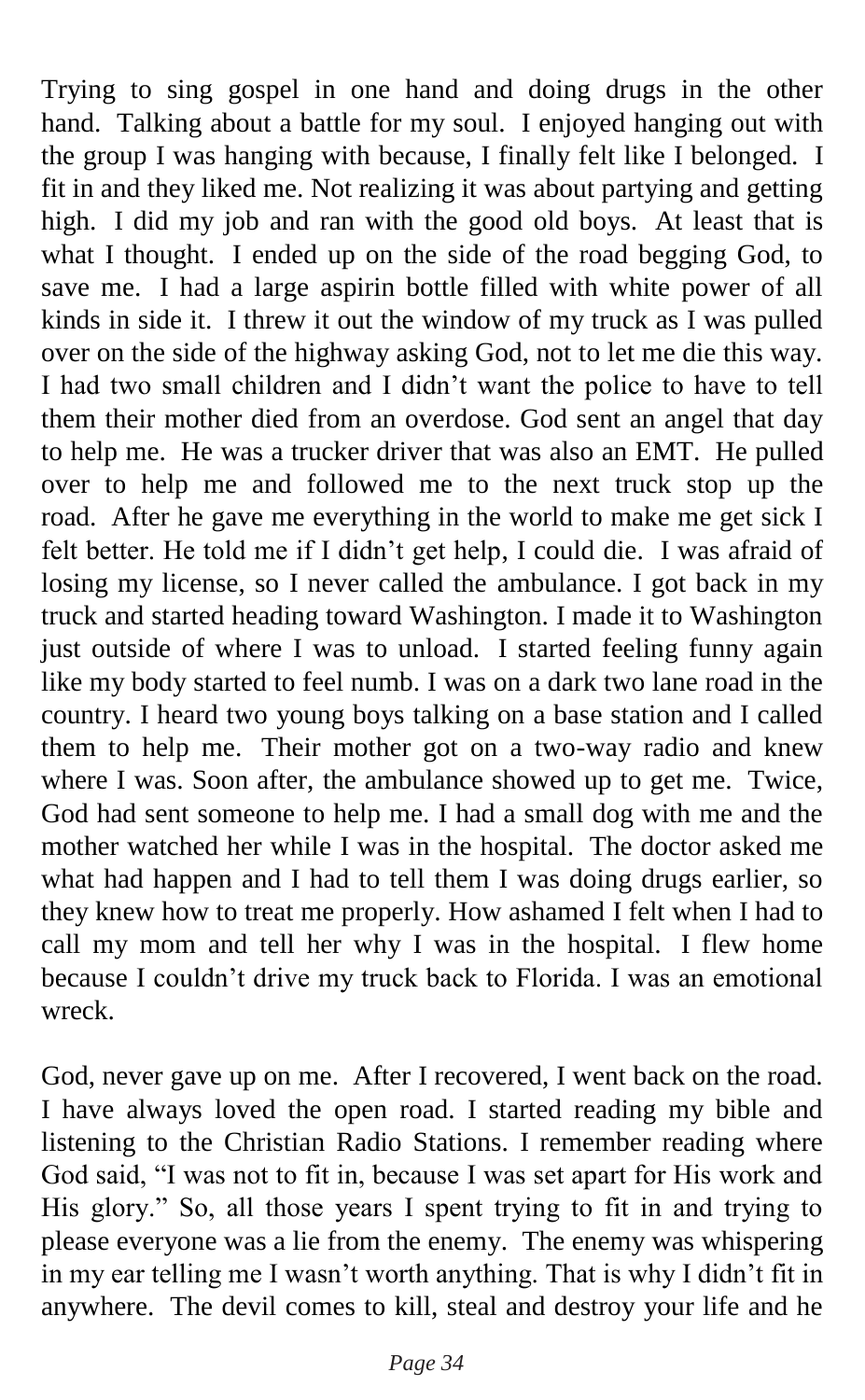will use anything and anyone to do it. God has loved me from the beginning of time.

God is the only one that can bring you the peace you are looking for. The acceptance and desire you need. There is nothing God cannot do in your life if you let him. He will never leave or forsake you. You are the very apple of his eyes. You are his sons and daughters. Our heavenly Father loves you with an everlasting love. God is there to catch you when you fall. He is there to forgive you for your sins. Best of all if you repent of your sins and ask Jesus into your heart we belong to him.

I have been in the trucking industry for over 30 years now. I love trucking and I love the people. God has restored me and set me free from drugs, and a life of self-destruction. He will do that for you as well. I am now a road chaplain for Channel 21 Ministries and the founder of Trucking Angels for Christ. My heart is for the lost and the hurting drivers that are on the road. I have been where you are and I continue to pray for all the drivers.

When you accept Christ as your Lord and Savior, you find eternal life, a life with purpose. You no longer need to fit in. He is all you need. Joy and peace is yours. Call on Christ today to be your Savior. Ask him to live in your heart and change your ways. The Lords ways are much better than our ways. You will never be the same.

Just say this prayer:

Lord Jesus I trust in you, I repent of my sins, come into my heart right now, I believe you came to save the lost and dying world that we may have life and life more abundantly. Change me, mold me and make me new. I know from this day forward I will never be the same. Thank you, Lord. I am in the lamb's book of life, and I will forever spend my life with You. Amen

If you said that prayer and meant it in your heart you are now saved. The Bible says: Those who call upon the name of the Lord, shall be saved. Get a bible and start reading it. You will see the changes in you and so will the people around you. Please email me and let me know you prayed this prayer and I will keep you in my prayers.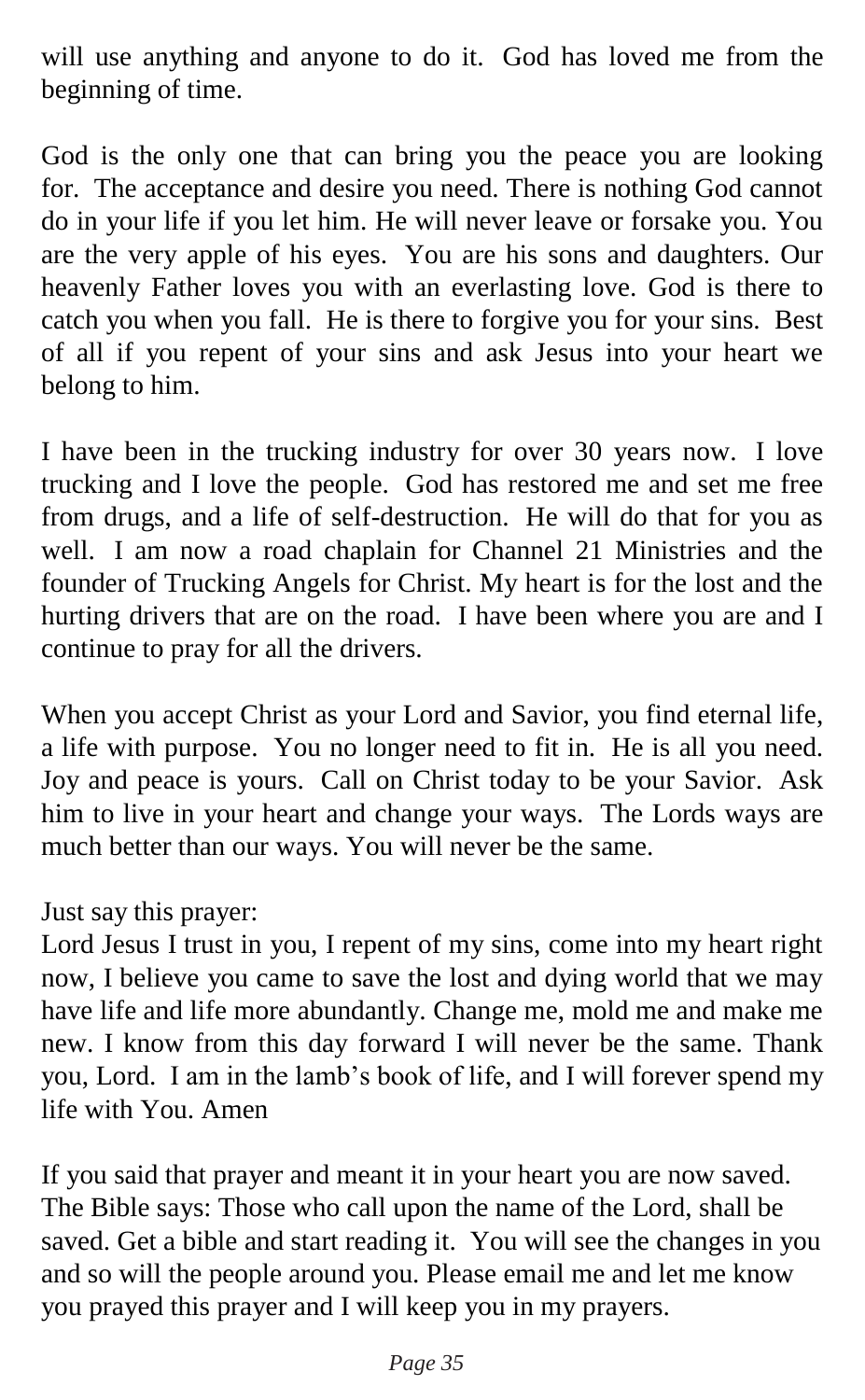Mona, Running Angel Auburndale, Florida

Truckingangelsforchrist@yahoo.com 863-594-4232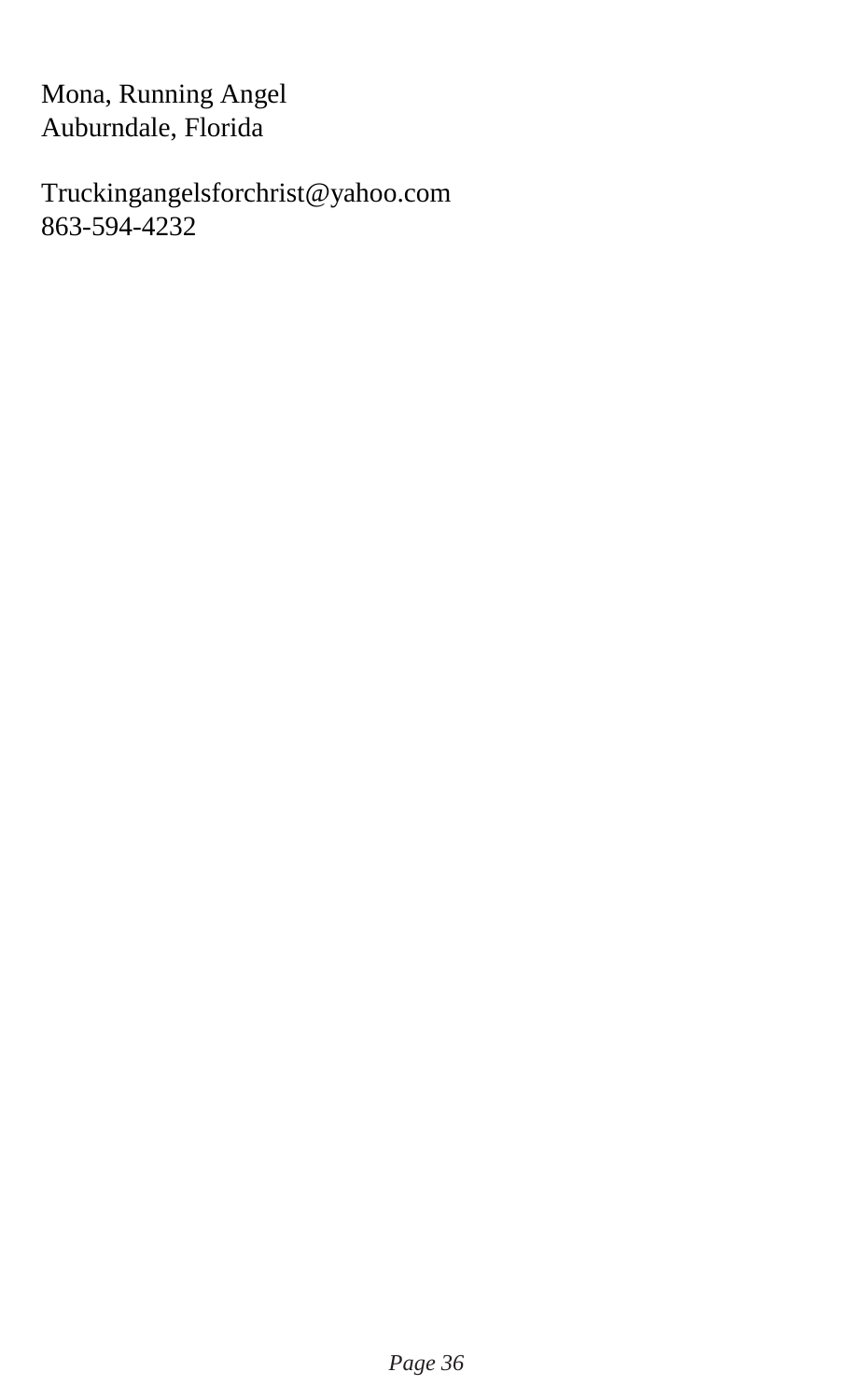### CHAPTER 8 I Was a Workaholic and a Raceaholic!

**I did anything for a quick high.**

**I was a spoiled little rich kid.**

**I went through a divorce and bankruptcy.**

### **I just didn't want to submit or commit.**

I was brought up learning about God in the Catholic religion, as was my grandparents, aunts and uncles who were very strong Catholics. I was sprinkled as an infant and went to Catholic school in the first and second grades. I couldn't conform to it so after this I went to public school. My parents made sure I received my first communion and the confirmation of my faith, but that was about as far as it went. I always knew God was real and anytime I was knocked to my knees, I knew there was a God to pray to. I just didn't want to submit or commit my life to walking with Him at a personal level.

I led a very troubled teen and wild adolescent lifestyle with alcohol, drugs, and smoking in front of my parents at a young age. I was very rebellious, yet a hard worker. I knew how to manipulate people; I just always ran life the way I would have it. I always was searching for the next challenge or high. I started racing cars at a young age, snowmobiles and even boats later on. I did anything for a quick high. I was a spoiled little rich kid. My father was in the boat business and had a very successful business which was volatile with ups and downs of the recreation RV business. I was brought up a very poor steward of resources. We had money that did not help us; it actually caused us issues from being able to buy the alcohol, drugs and racing toys. I led a very fast lifestyle. It never brought me any lasting joy; it only brought a lot of misery and tragedy in my life.

At age 18, a young gal that I was dating was killed in my presence because we were in a place where we shouldn't have been. We were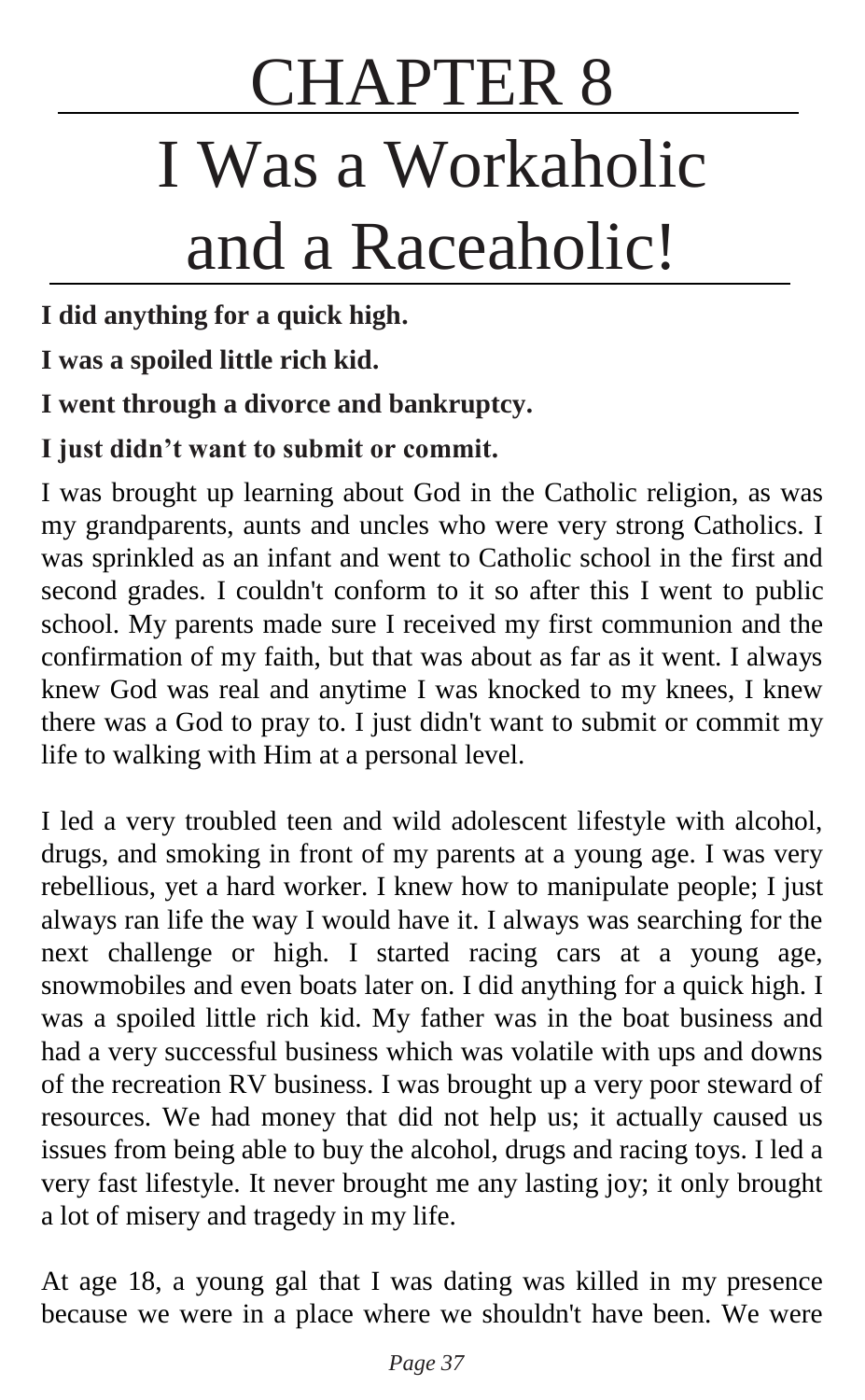not supposed to be there, and a drunk driver hit us. I had time to pray a lot when I lost her and knew there was a God, but again, I didn't submit and didn't commit to be all in with God.

I went through a divorce in my late 30's. I had two sons that were not brought up knowing much Bible truth and I feel very sad that I was not the parent that they needed. I was a workaholic and a raceaholic. I was too busy for them and that's one of the reasons I went through a divorce. I am a truck driver and that's not a good field for marriage because of the separation of being gone all the time. I went through a divorce and bankruptcy. That's when I really got back to my knees and did a lot of praying at that time, but again, I didn't submit yet.

Yet I knew I needed to make a solid commitment to Jesus - to let Him become Lord over all of my life. I needed to let go of demanding my right to make my own decisions without including Him in my decision making (with the hope of Him blessing those decisions of course). I can remember pulling to the side of the road and praying a sinner's prayer with James Dobson after listening to a *Focus on the Family*  message.

After that, I got involved in a church and the very first class they put me in was a finance class; they showed me how I needed to tithe (Honoring the Lord with the first fruits [See: Proverbs 3:9-10 for understanding] of my income, so He could bless the remaining ninety percent). I had race cars and race boats, but I sure couldn't afford to give ten percent of my income to that church. I had too much money, but God took care of that a short time later, and there again it was a submission issue.

I met my current wife at the age of 40. She was a career woman in the golf course country club business and I was in the boat business. We wanted to have a Christian wedding. She was brought up Reformed. I knew that we had to have God in the midst of our relationship. She never had any children, and wanted to have a child with me. I failed miserably at raising my own two boys because I didn't have the Lord in my life. We knew if we were going to do this, we were going to have to bring our child up in a Christian environment, so we committed to that in our marriage right from the beginning.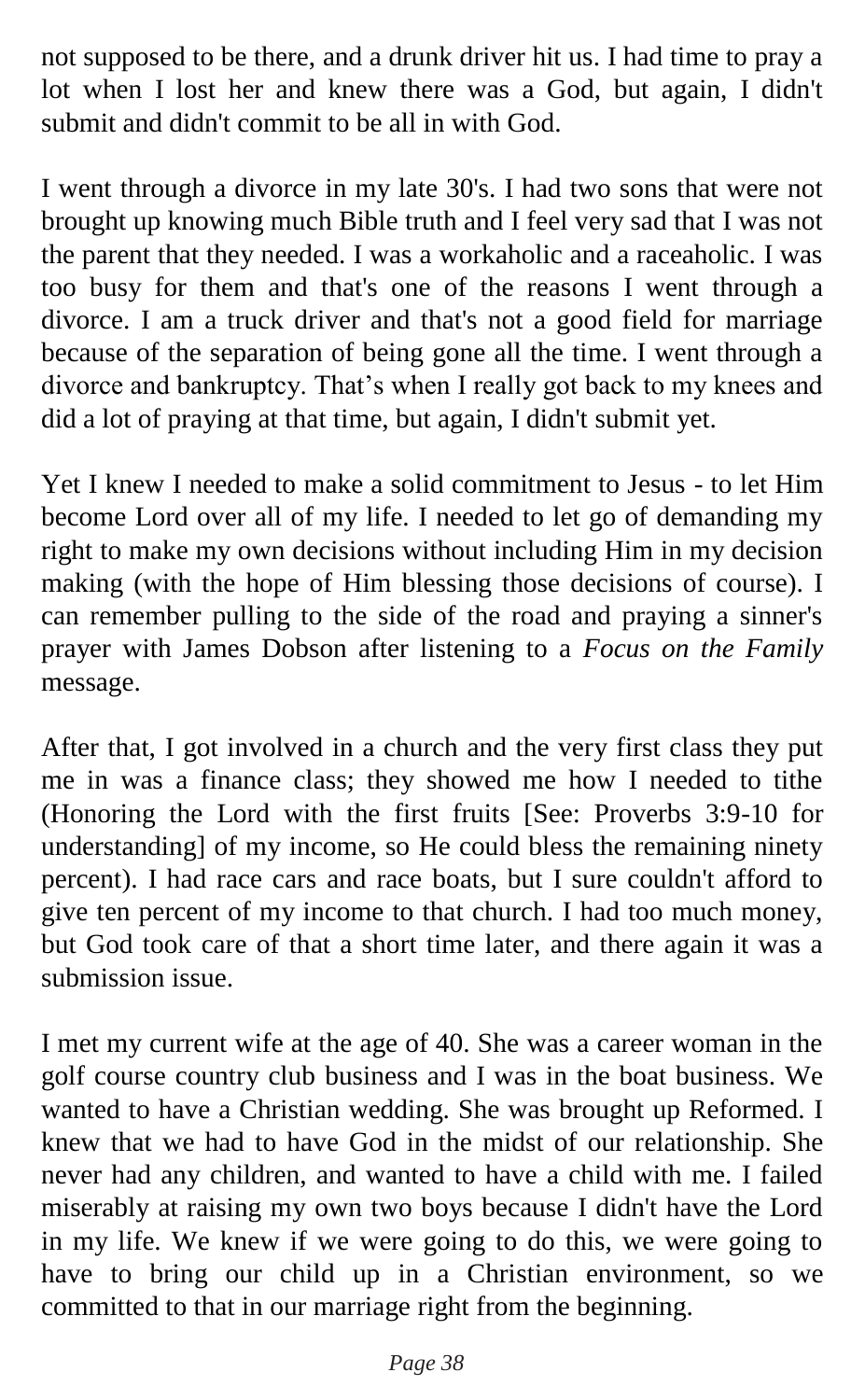God blessed us with a church family; a small non-denominational church that really walked with us. I was still a truck driver and in the boating business; my wife was managing the country club at the time when she got pregnant. It was tough for us to go to church but we did, because we were committed to it.

Again, we struggled with being involved in church and getting filled so we could be a blessing, but God took care of that. He brought me out of the boating business and into truck driving full-time. My wife's country club actually closed its doors and became a public golf course, so she was out of that business.

Eventually we started looking for a new home church. We were blessed to find a church that taught the balanced Word of God, and taught the absolute importance of having a daily, personal relationship with Jesus Christ, inviting and allowing Him to be LORD of our lives every DAY - every HOUR of the day. We were baptized at that church about 6 months later; both of us fully immersed and came up out of that water a new spiritual creation -- hungry for Jesus and the Word. We haven't looked back since.

For those yearning to be connected properly to God, there can only be one Truth and one way to God; not multiple. Satan has brainwashed many to believe there are multiple ways ... [as long as true Christianity isn't the ONE you chose!]. Jesus is that only way, truth, and life. He's the only One who paid the penalty for our sins to be totally forgiven, so they won't be held against us on the Judgment Day, so we would not have to pay for them by suffering for eternity in hell like others who reject the free gift of eternal salvation that He offers to everyone. I pray that others would find that same truth and that more would be transformed by the Word and the Holy Spirit setting them free from the sin that separates them from God. God's unconditional love (unconditional acceptance) once we are connected with Christ -- the peace that surpasses all understanding and joy unspeakable He gives us is real. I've found a lot of things that brought temporary and unfulfilling happiness in my life. I've been very blessed and spoiled rotten, but nothing else brings the lasting joy of serving the Lord and seeing others come to know His saving grace. Nothing else brings the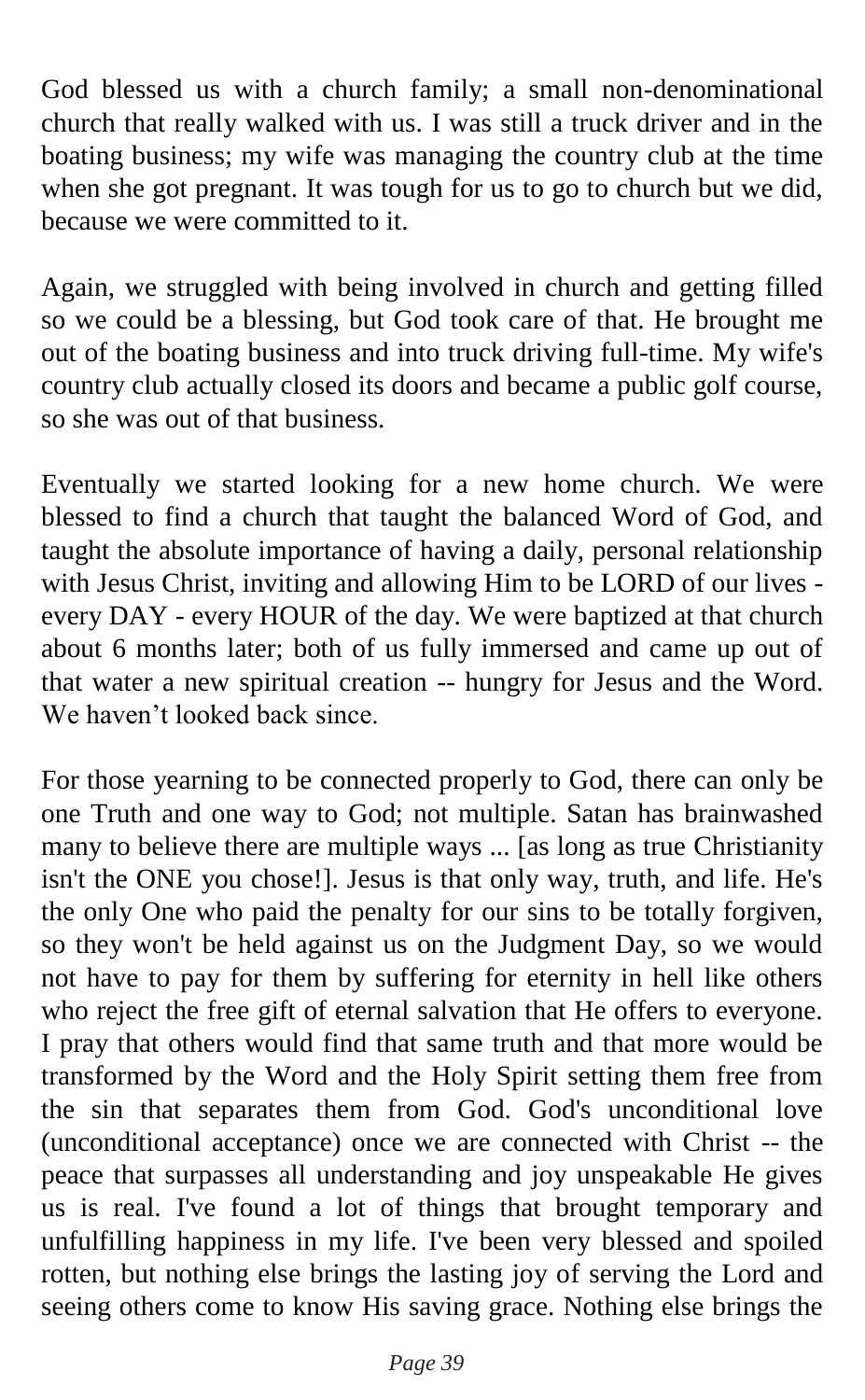satisfaction of pouring your life into helping reach lost souls, and then helping them grow in their relationship with the Lord, because engaging in these activities is what blesses God the most in how we live our lives, and we not only bring HIM joy, but we will reap eternal blessings.

Several years ago God called me to become a chaplain for the ministry of *Transport For Christ*. Even though it took me a long time to come to Christ, along that journey I had stopped in other trucker chapels over the years when I was trucking. I would pick up a devotional, CD, had some fellowship, or just cried and prayed. It's just a blessing that these ministries are out there for truckers that can't get to a home church, or have a hard time finding a church they are comfortable with.

God has also called me to network with other truck drivers in distributing Christian literature for truckers to freely have at various truck stops around the nation. Our primary focus is to make free Bibles available for the truckers, but we also place other trustworthy Christian literature in truck stops for them as well.

John Grandville, Michigan

john@goodnewsdistribution.com 616-262-6081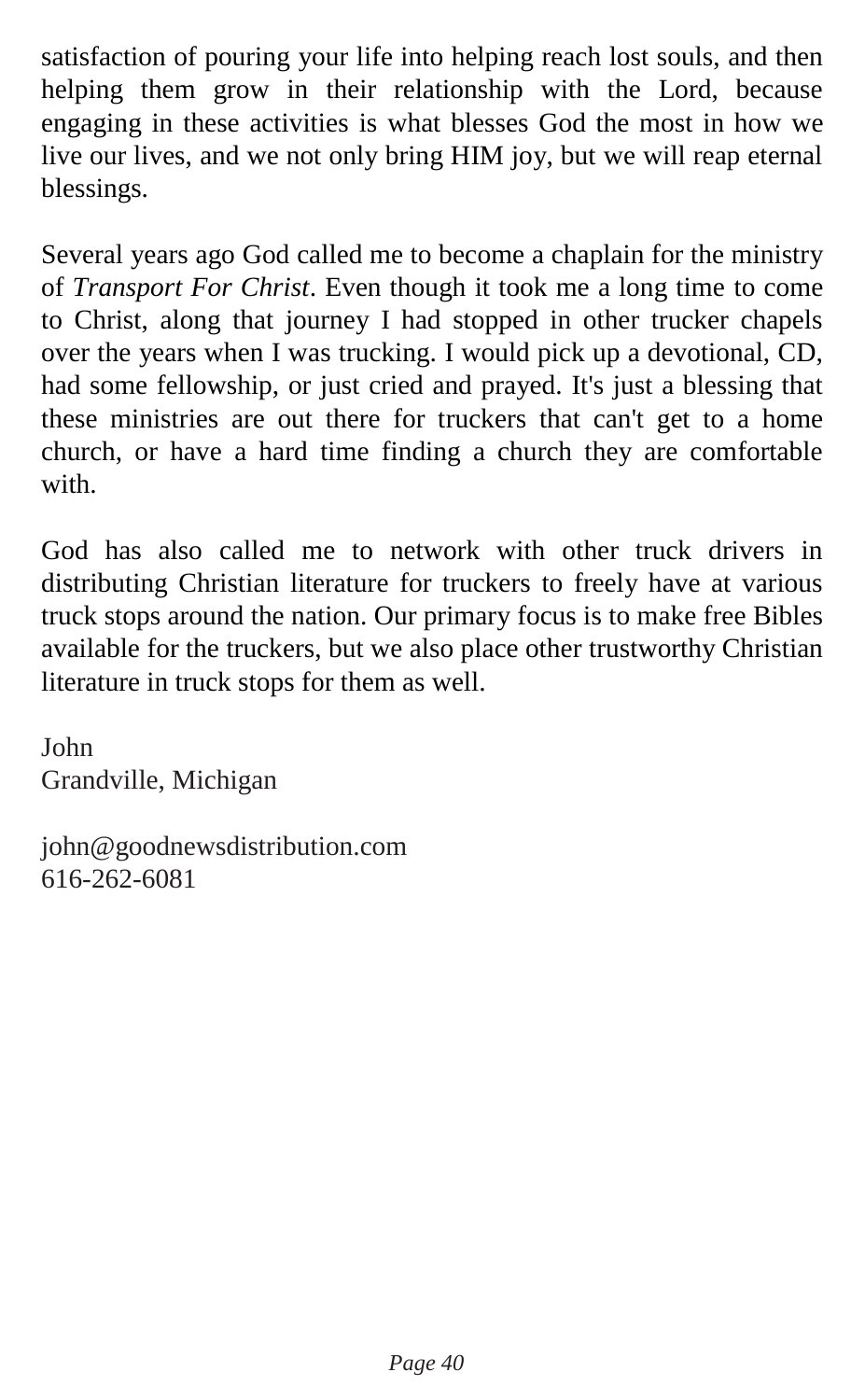One day, every man, woman, and child that ever lived will have to pay the price for their sins.

The Bible says:

*"For the wages of sin is death." -Romans 6:23*

Death, meaning eternally (forever) separated from God. Every person will spend eternity somewhere. Heaven or Hell. (There is no in between.) You are either with God or the Devil.

At this point, you may be thinking this is hopeless. "I cannot obey God's Law." The truth is you cannot do it on your own. You need help. God does not want you to face the Fires of Hell and the curse of the Law, and He has provided for you one, and only one chance of escape.

At this point you can go to the next page to read more "Real Life Stories" or turn to page 47 for the next truth.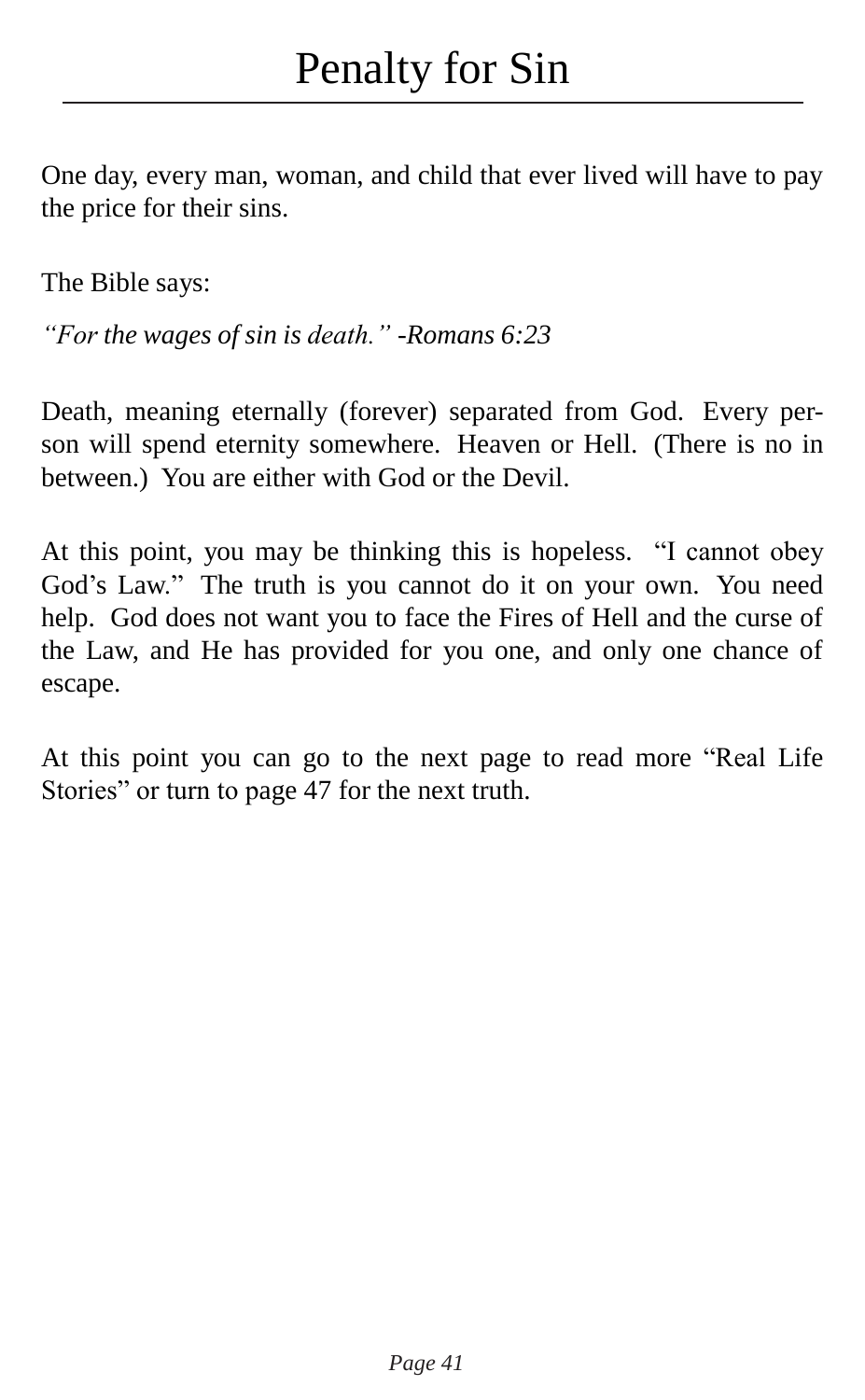## CHAPTER 9 I Was Constantly In Trouble With the Law

**I woke up in the Indiana State Reformatory.**

**I spent 7 of my 21 years locked up in a penal institution.**

### **I was coming up for parole.**

I was born December 15, 1952. When I was two months shy of turning five years old, my mom died of Asiatic flu. She was 34 years old.

A little over two years after my mom died, my dad remarried. She was an alcoholic who only wanted to spend her time in bars. My older sister took care of us three. The youngest of us was only 3 months old. She used to say that her younger brothers were raised by a different father than she and Gene, my oldest brother. At 22 years old, Gene took his own life.

From the time I was 7, I was constantly in trouble with the law. At age 21, I woke up in the Indiana State Reformatory. I had already spent 7 of my 21 years locked up in a penal institution.

One Sunday morning after breakfast at the mess hall, a friend Mike who we lifted weights with took off in another direction on the way back to the cellhouse. I said, "Where you going?"

He answered, "Sunday School. It's better than sitting in the cell." I agreed. Little did I know, this would be a life changing choice.

The teacher was named Bill. He had been a band and orchestra leader in California before his conversion. My second Sunday, I asked the Lord for forgiveness. It was July 7, 1974. This journey began, and what a ride it has been. Friends in prison with whom I had committed crimes with began calling me reverend.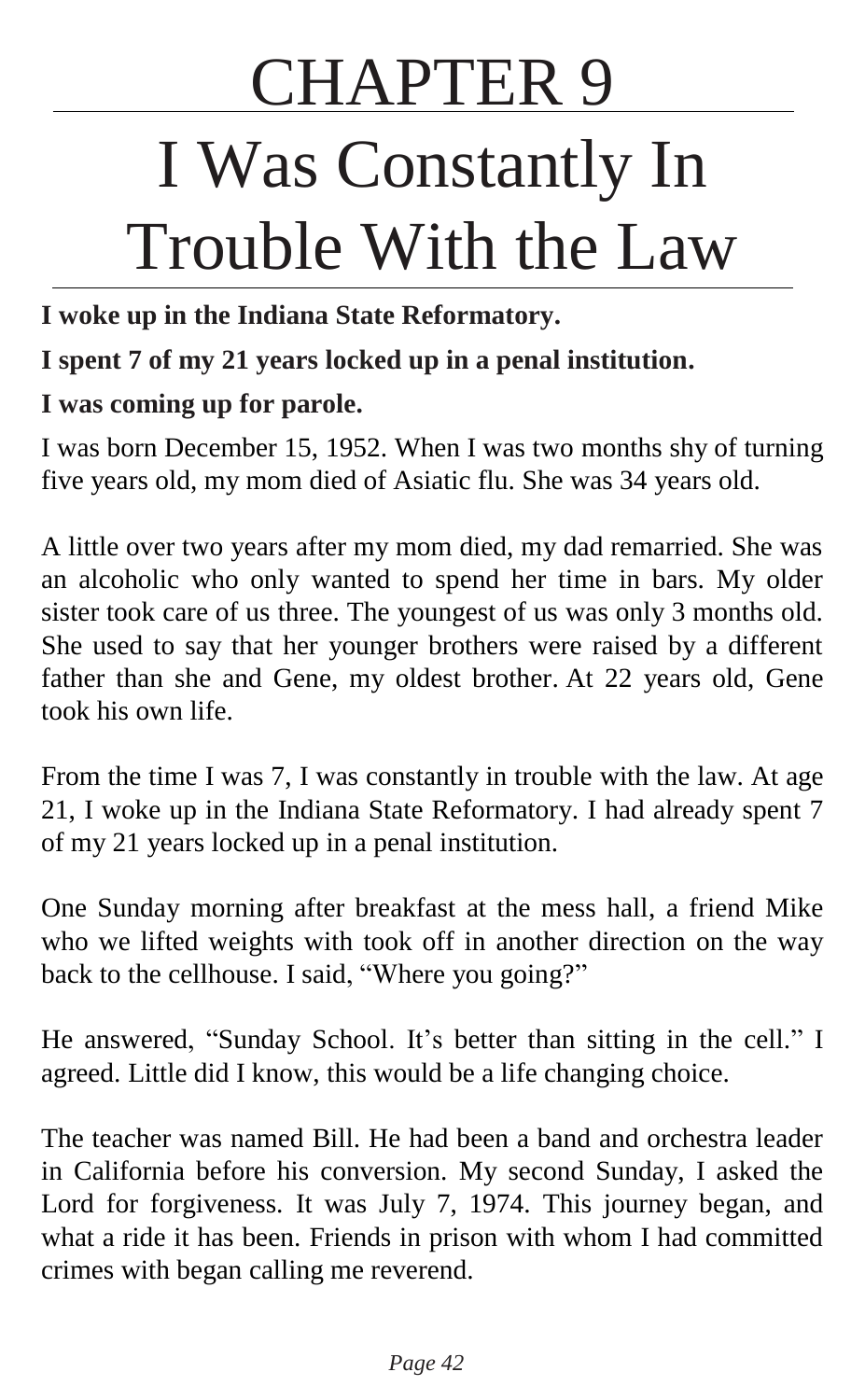From then to November, I tried everything to quit smoking. I had a two-pack-a-day habit of Camel non filters. I would suck on so many lemon drops and cinnamon balls, my teeth would ache from all the sugar. On November 6th, as I prayed I said, "Lord, if you want me to stop smoking, I need Your help." The next morning I woke up with no desires, urges, or withdrawals.

After my conversion, I starting reading and memorizing the bible. I found a reading plan where I would read the Bible through four times a year. Oh the stories of the Red Sea, Joseph, and Elijah. Wow. I read anything I could get my hands on if it was Christian. My faith grew and grew. I witnessed to anyone that would listen. One man Jim, who had been in there longer than I was alive, came to Christ and became a Pentecostal Preacher years later after he had been released. He was a big muscle bound dude with a shaved head. He looked like Mr. Clean.

In 1976, as I was coming up for parole, two Christian brothers met with me. We agreed in prayer for my release, free and clear, no supervision, no nothing. The next day, I went to the parole hearing. The lady in charge said, "We don't know why we are doing this, but we are giving you a parole discharge. If we ever see you again, we will remember the time we are excusing you from." The next day I was released, free as a bird, no one to account to except my Lord.

After working for two years as a mechanic I enrolled into a holiness bible college and earned a bachelor of theology degree. Then, I went to Olivet to earn my masters. I became a youth pastor at a Nazarene church where we bused kids in from really bad neighborhoods.

I could go on and on, but this is enough to show the grace and mercy of our great God. The power in the blood of Christ will literally transform the life of a sinner headed to Hell.

Bud New Palestine, IN

budkatzmarek@gmail.com 317-503-9117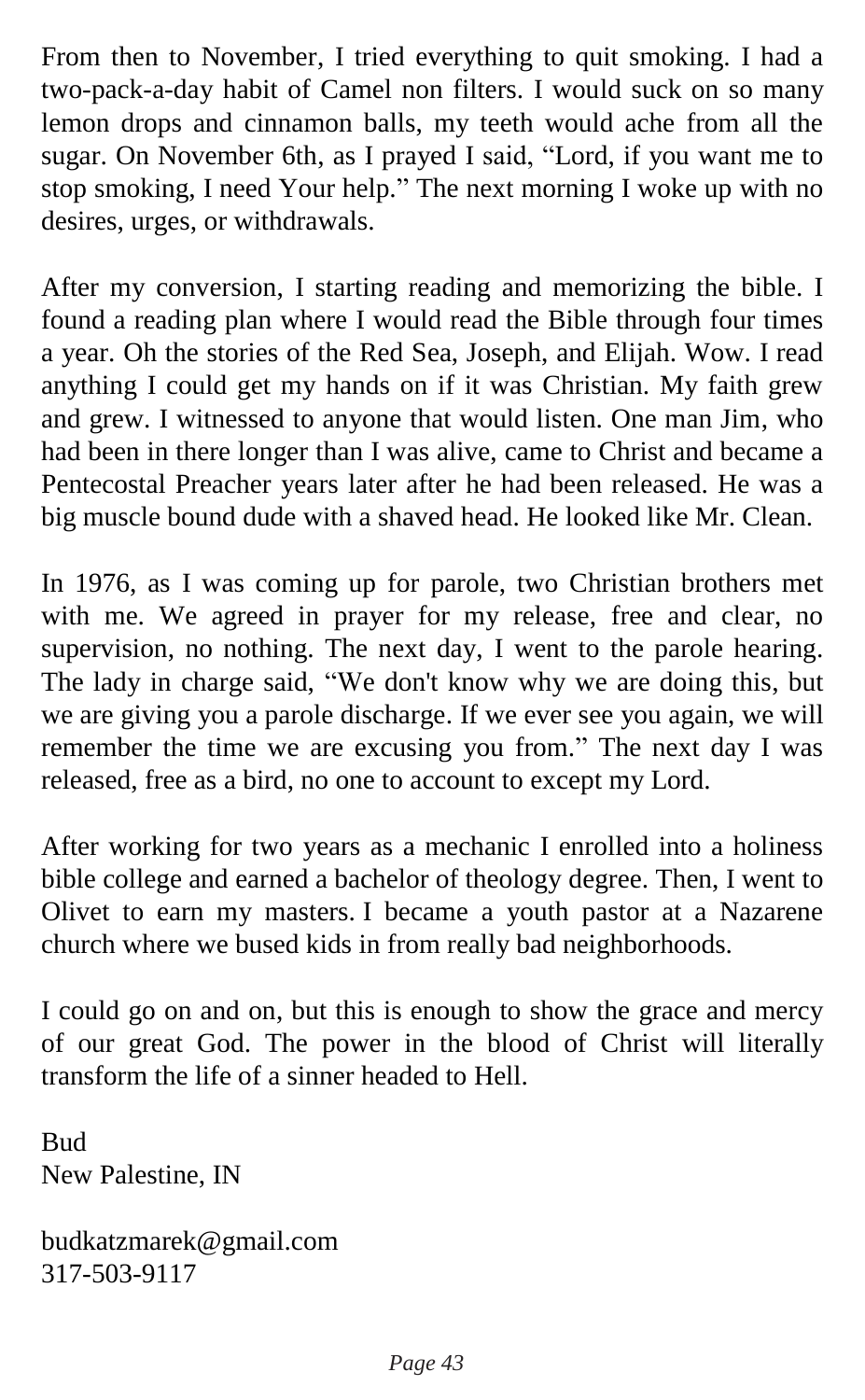### CHAPTER 10 I Was Given a Choice

**Drug and alcohol use led to infidelity in my marriage.**

**My wife told me I needed to pack up and leave for good.**

### **I had tried so many times to change my destructive lifestyle.**

I started my professional trucking career at the age of 19. Growing up in a trucking family, it was just natural for me to join the profession. Some of my earliest memories are of my Dad's big red KB11 International with the name Honey Hush painted across the front bumper. Only married to my high school sweetheart for less than a year, I began to stay away from home for several days at a time. I had to prove to the older drivers that I could do the job. Very early, I discovered drugs were my answer to running longer and harder than the rest. Over the next eight years, my drug and alcohol use led to infidelity in my marriage. I began to have various affairs. My wife and I were expecting our second of three sons, and we had decided that when the baby was born we would divorce and go our separate ways.

We had been taking our three year old son to church when I was home on weekends. I grew up attending Bible school and going to church with my grandmothers. There was never a time that I didn't believe that God was real and that Jesus truly loved me. However, I was not going to church seeking a relationship with Jesus. I was taking my son to church because I knew he needed God in his life. For over two years, I heard a country preacher share the love of Jesus in a very simple and loving way. Many times I felt the Holy Spirit pulling me toward the altar, and every time I rejected the call to come to Jesus.

In October 1979, I was on my way to Kansas City when God spoke to me through the Holy Spirit. He told me that I had rejected Him over and over and that if I rejected Him today that He would never come to me again. At that point, I was given a choice Heaven or Hell. I began to talk to God as if I were talking to a close friend. I confessed that I was lost and did not want to go to hell. I had tried so many times before to change my destructive life style, but I always returned to the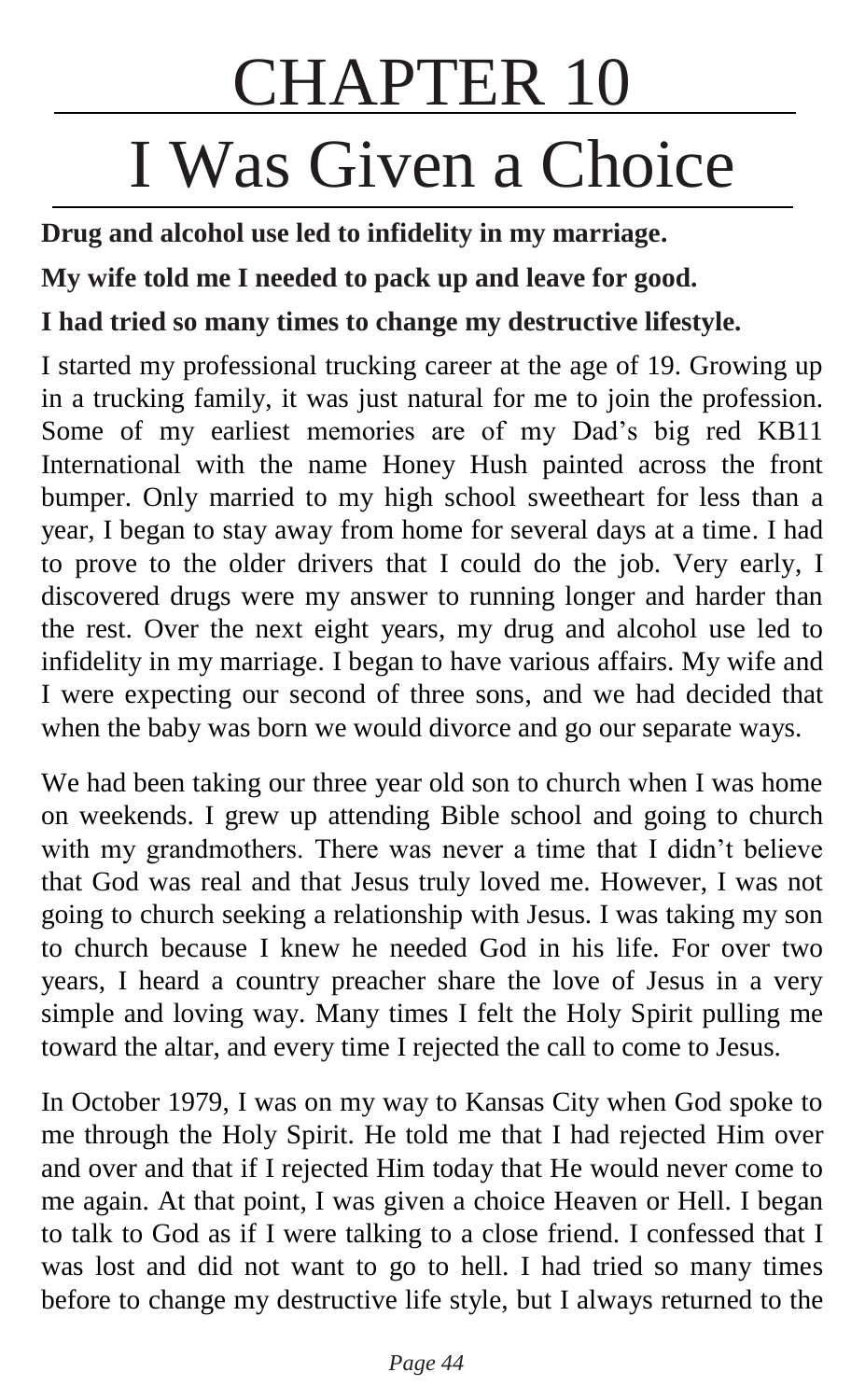drugs, booze, and women. I said, "God, I can't change the way I live, but I can't live this way anymore. If you will take me just as I am, I accept Jesus as my Lord and Savior." God took me just as I was. There was nothing I could do to make myself clean enough for heaven. Jesus did it all on the cross for me.

I returned home from that trip and confessed to my wife all the things that had been going on in my life. I told her that I had accepted Jesus as my Lord and Savior. As I expected, my wife told me I needed to pack up and leave for good. I knew she had the right to ask me to leave, and I accepted that I had brought all of this on myself. However, I returned three days later to see my son and retrieve some personal items. When I walked through the door, she asked, "Is it real? Did you really accept Jesus?" My response was yes, and that I would serve Him with or without her. I told her I would like for it to be with her. At that point, we got on our knees, and she asked Jesus into her heart. She then turned to me and said, "As of now, we start over." We have now been married for over 47 years and have three sons who have Christian homes and Godly wives.

God has blessed me in so many ways. My Father and Mother were raised in two very different churches. Because of their disagreement concerning which church to attend, they chose to not attend at all. As a result, my sister and I were not raised in a home that was centered around God. Most of my church experience was with my grandmothers. One year after I accepted Christ, my mother was saved and my father rededicated his life to Christ. Mom is now with Jesus, and Dad is still faithfully serving God at the age of 87.

In 2003, my faith was put to the ultimate test. My wife was diagnosed with Stage 3 Cancer which six months later was found in her liver. The only hope the doctors gave her was to have a large section of her liver removed along with the tumor. The chances of survival were very low even if she survived the surgery. After months of chemo, the cancer appeared to be gone and to this day has never returned. Three years later, during a routine exam, the doctor found three tumors in her right lung. It was a different type of cancer from the first. After removing part of her lung, she went through another round of chemo. I prayed many times for God to heal my wife. Finally, I reached the point that I knew I had to totally turn it over to Him. My prayer this time was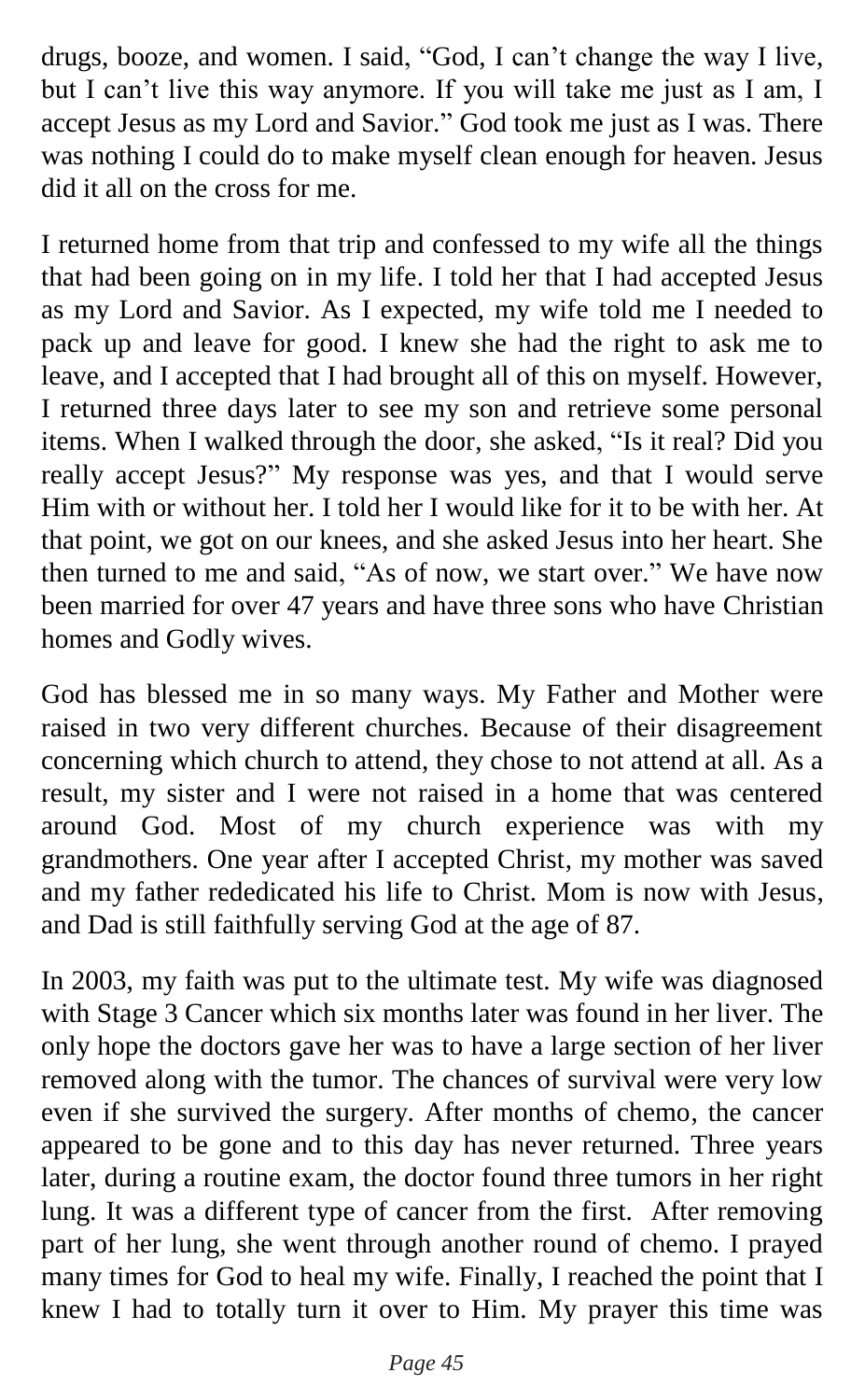different. I said, "God I have no idea what I will do if she doesn't survive. I have no idea how I can go on without her in my life, but I trust you to get me through whatever is in the future. She is Yours, and if you decide to take her it is ok. I will trust you no matter what the outcome." My wife has now been cancer free for twelve years. The doctors are very quick to say that there was a power much greater than their medical knowledge that saved her life.

My 40 year truck driving career ended in 2011 after a major three truck pile up which should have ended my life. I walked away from a burning gasoline tanker with injuries that took three months of healing and physical therapy. My wife and I agreed it was time to hang up the keys. I am now the safety director for the same company I was driving for when the accident occurred.

I could write a book about the blessings God has poured out on me over these past years. He is always right here with me through the good times and the bad. He never leaves me, and He will never forsake me. That is a promise He has made to all who accept Jesus as Lord and Savior. So let me remind you that it is never too late to turn to Jesus. He doesn't care what you have done. He hates our sin, but He does not hate us. He will forgive and forget if we only repent and accept the free gift of eternal life through Jesus Christ.

Gaylon Marion, Arkansas

gaylon.taylor@gmail.com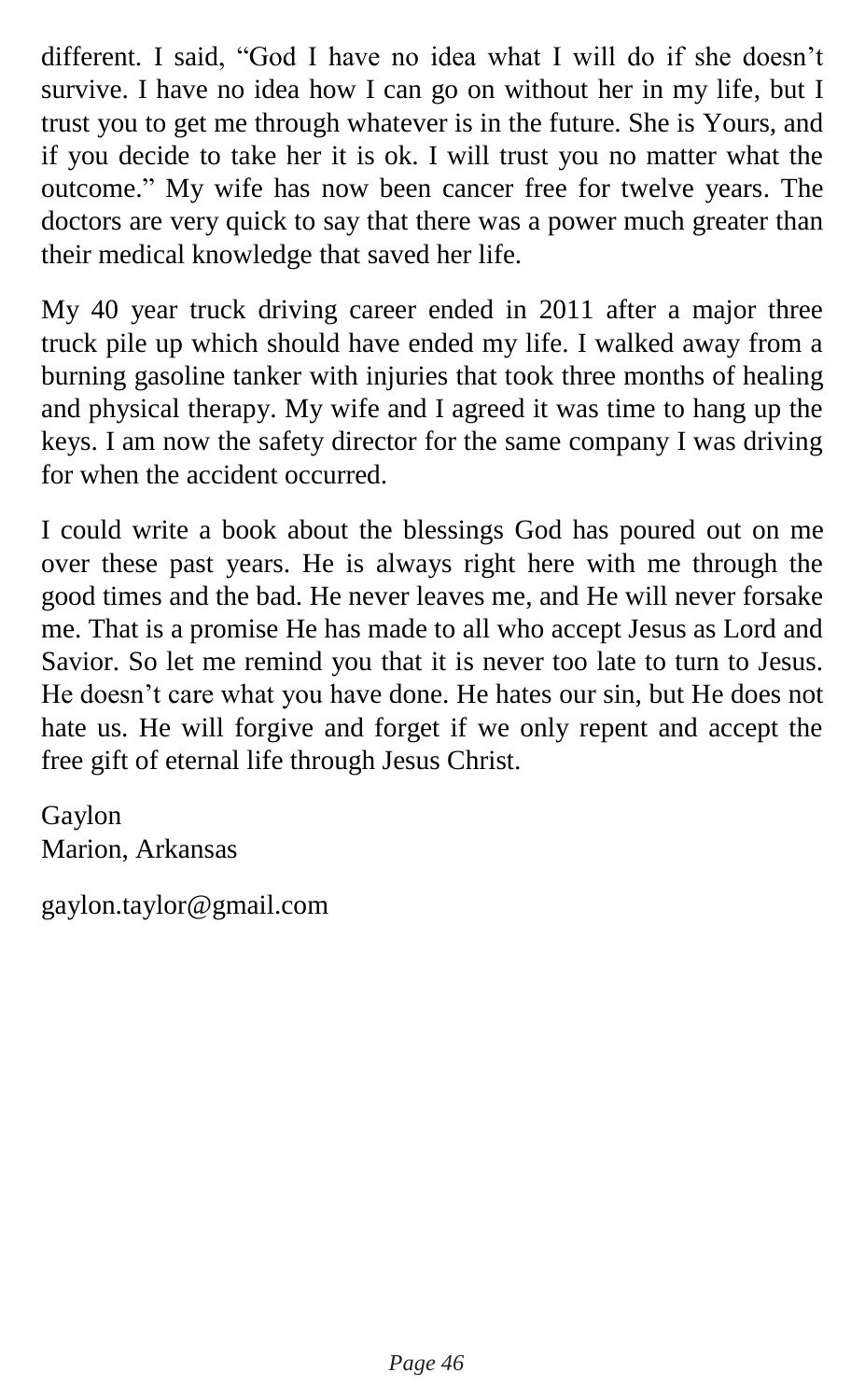*"For God loved the world so much, that he gave his only Son, so that anyone who believes in him shall not perish, but have eternal life. For God did not send His Son into the world to condemn the world, but that the world through Him might be saved." John 3:16-17*

God loved His creation (you) so much that He sent His Son to earth to pay the full price for all sin.

Jesus did not come to the earth to do away with God's law. He came to fulfill it.

Jesus came as a man in the flesh and did not sin. Not one time. He obeyed the commandments, God's Law. Fully. He did for you what you could never do.

Jesus was beaten, tortured, and hung on a cross. While on that cross, the sins of the world (your sins) were placed on His shoulders.

Jesus died for and with your sins, but death could not hold Him; the grave could not contain Him. He arose from that grave paying the full price for every person's sin. (That includes you.)

It is only through God's Love, God's Mercy, and God's Grace that we can escape the curse of the law.

From here, you can go to the next page for more "Real Life Stories," or skip to page 55 for more truth.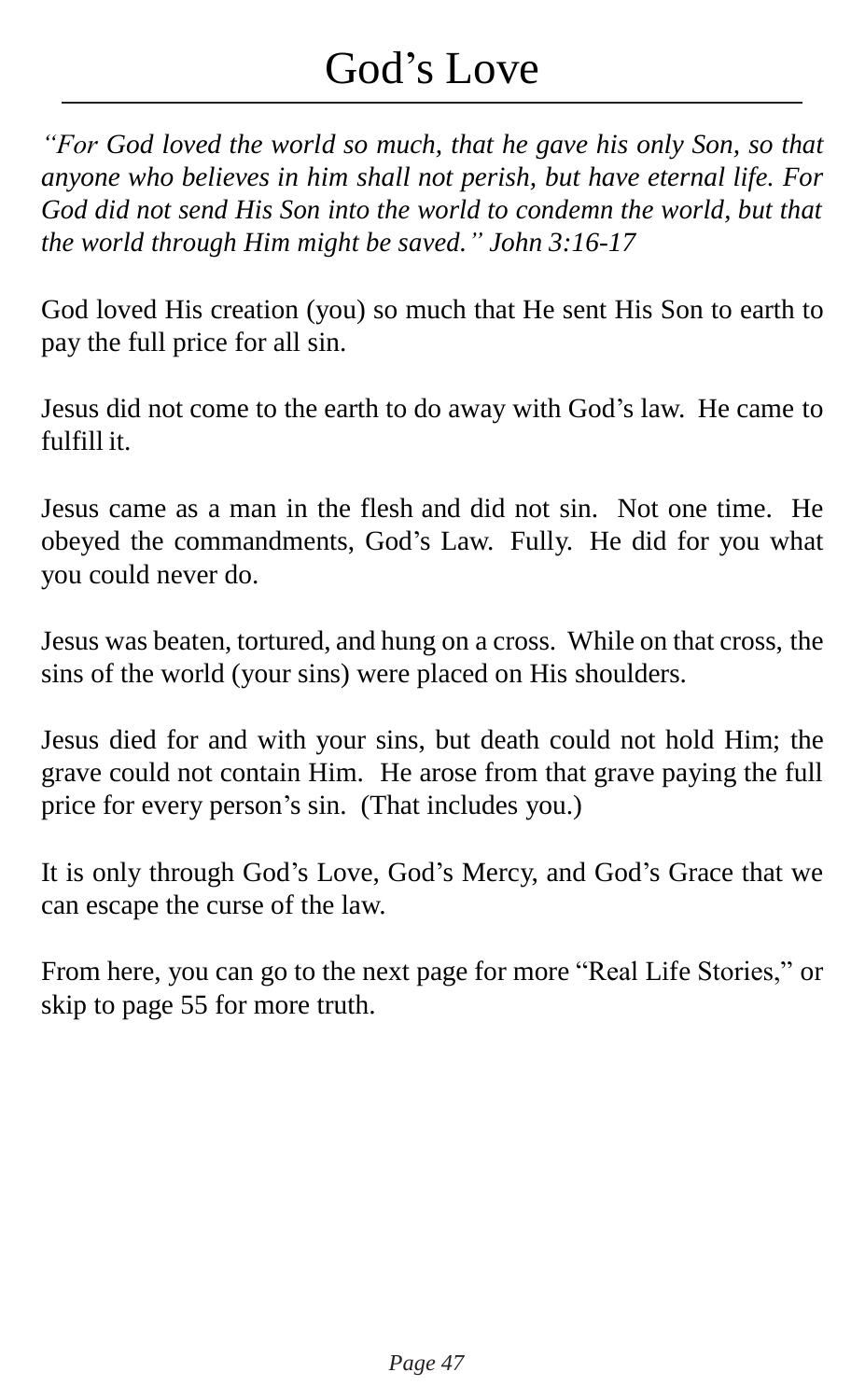# CHAPTER 11 I Could Never Commit to Anything

**I hurt everyone around me.**

**Alcohol, smoking cigarettes, and smoking weed was a right of passage to adulthood to me.**

**I joined the Army.**

**My mother said, "If you don't beat this, no matter where you go, you will carry it with you."** 

I was born October 14, 1963 in Chicago, IL. I was the only child of Charlice Terrell and Jimmie Henson. The first thing I can remember was when I was about 5 years old. My mother and father were arguing in our apartment. My mother got my father's 38, went into the bathroom and shot herself in the stomach. She survived. They stayed together a while after this, and then divorced.

We moved in with my grandfather. After a while, someone in my family gave me my first drink. It wasn't a regular thing, but the seed was planted. I was spoiled by my parents because they did not want me to feel the effects of the divorce.

Around this time, I witnessed my first school shooting. I was in the  $5<sup>th</sup>$ or  $6<sup>th</sup>$  grade. An  $8<sup>th</sup>$  grader got expelled. He went home and got his father's guns, who happened to be a Chicago police officer. He came back and killed the principal and shot four more people. They all survived.

I would visit my father and his girlfriend on the weekends. She had four kids, all around my age, which was 10 years old. On the weekend of September 15, 1974, her kids and I found my father and his girlfriend dead in the bedroom. They were getting high off some type of gas cylinder my father got from his job. They both were 28 years old.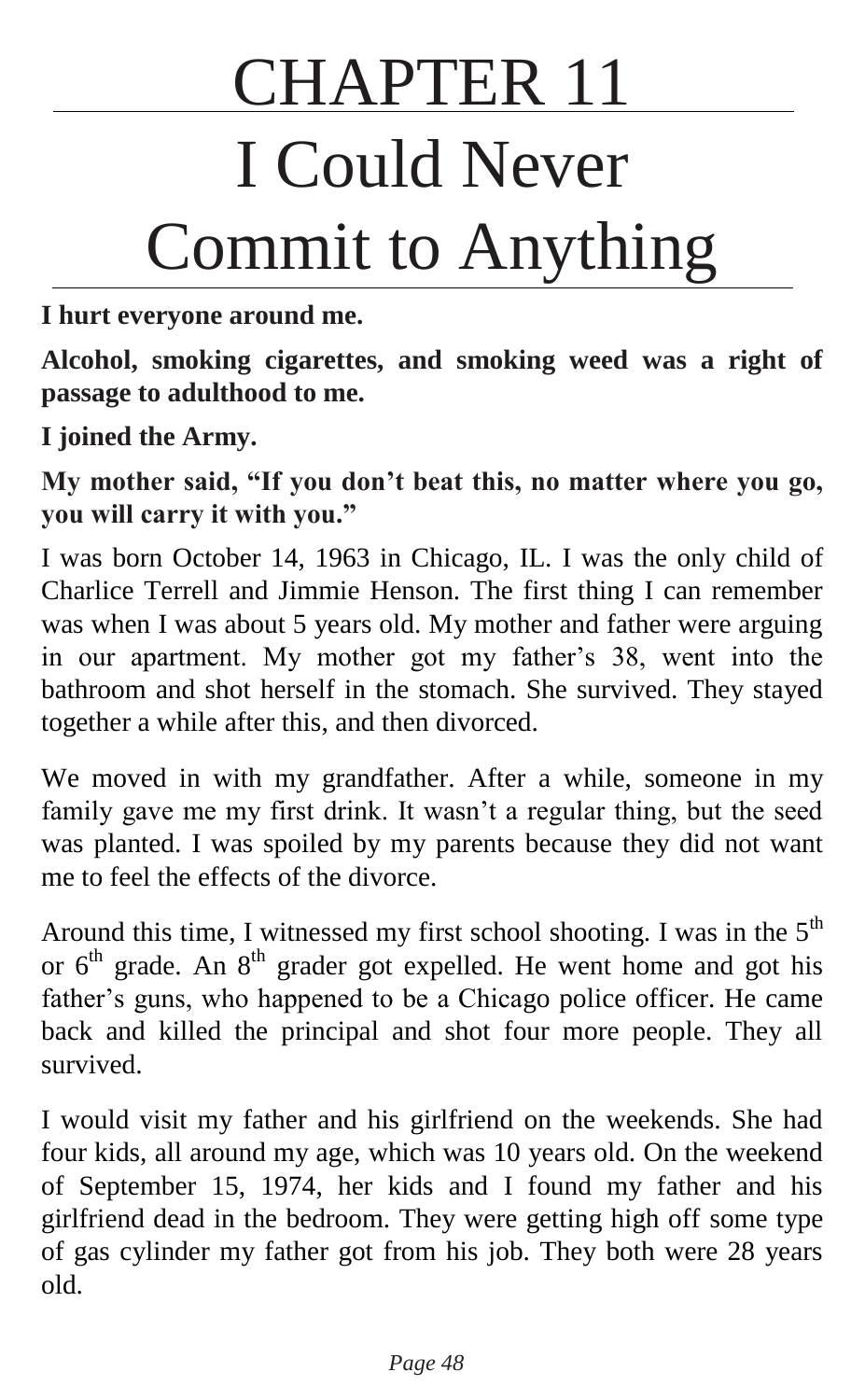My mother's side of the family was more of the church going type. My father's side was more of the party type. I went to church for years, and no one even told me about Jesus. No one ever said I have to give my life to Him, to become a child of God to secure my eternal salvation. I looked saved, going through the motions, but I wasn't. Buying alcohol, smoking cigarettes, and smoking weed was a right of passage to adulthood to me because that's all I had seen.

I played sports, but this dark side was always pulling at me. I started drinking wine when I was in about the  $8<sup>th</sup>$  grade, and then started smoking weed in my sophomore year. I made it through high school, barely, then I went off to college and dropped out. I had a few jobs, then got married after my grandmother died in 1984. We were immature and spent most of our time arguing and fighting. We separated.

I continued to sleep around, party, and sell drugs. I fathered three more daughters by two different women. My plan was to get married, but I could never commit to anything or anybody. I joined the army when I was about 28 years of age. I was one of the oldest recruits, but I excelled in rank. My drinking increased because of being in a rapid deployment unit. All we did is train for war. I did a couple of tours where I got out in Germany. I met my second wife who was a German national. My first wife divorced me because she found someone else. My future second wife was about a month pregnant when we met. We were together seven years before we finally got married.

During this time I worked as a manager. Drinking and getting high was still a way of life. I couldn't do anything without it. I had three major car accidents. After the last, my job cut me loose. This was devastating because it was my only source of income in another country. I didn't speak the language. Everything I bought during this time was from selling drugs or cigarettes on the Black Market.

We had just had our daughter, Destiny. I couldn't use my army benefits in Germany, so we decided to move to the states. I had three jobs lined up, but the pay wasn't that great. So one day my stepdad came home and put his check stub on the table. He was a dump truck driver. I saw that \$1000 check and said to myself…I'm in the wrong business. So on Easter Sunday, April 15, 2001, my mom's birthday, I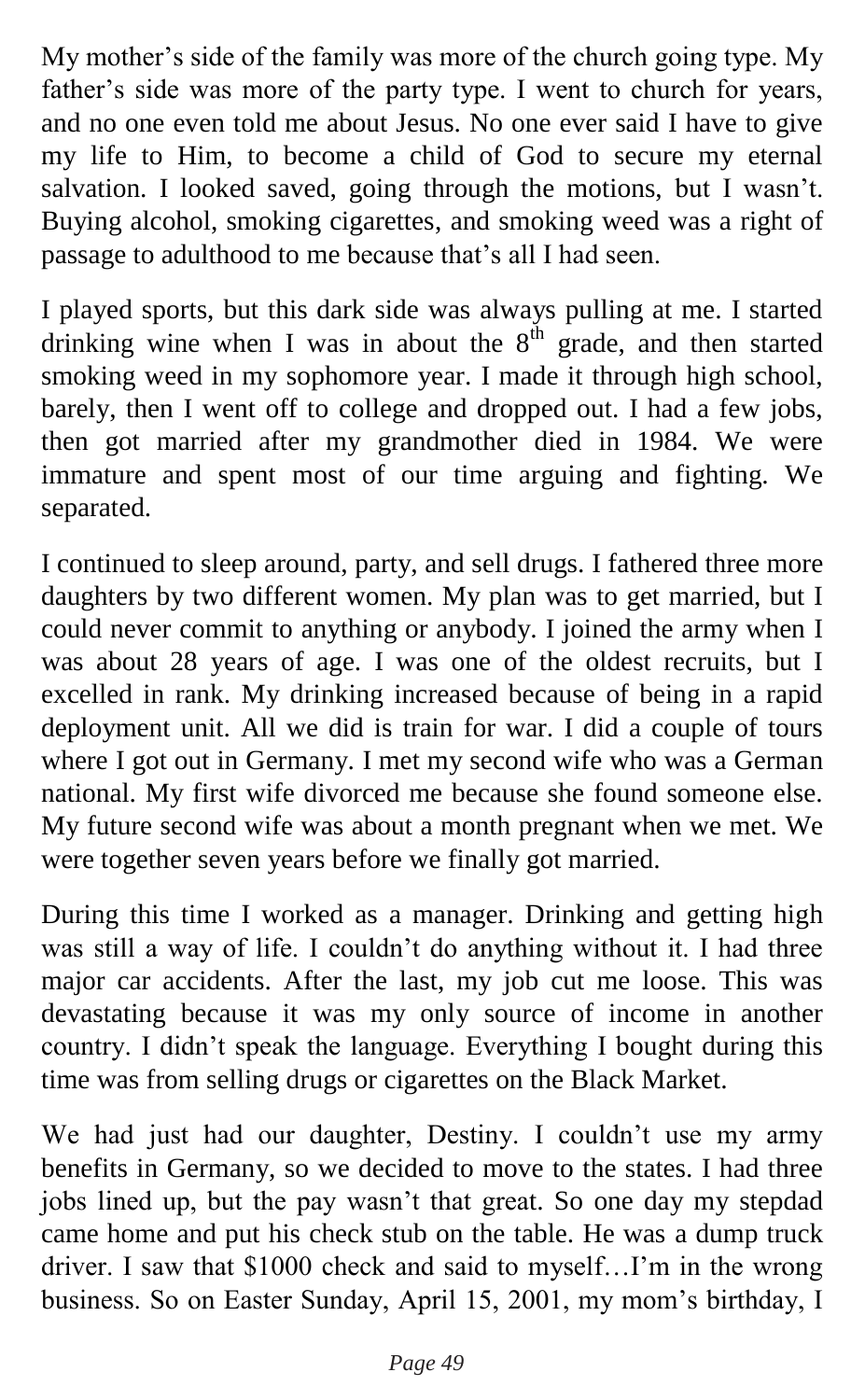went to a truck driving school in Florida all across America.

I was done in three weeks and landed a job with one of the big companies. I sent for my fiancé and daughter. They stayed for two weeks. We got married and she went back to Germany to pack our stuff and then 9/11 happened when lives were lost the Trade Center towers. I lost my family because she was too afraid to return to the United States. This broke me down to my "Intro to Crack" as I went down the wrong road again. This is something I thought I could control.

I got an apartment and started dating again, but I was hiding my addiction. At this time I met my angel Rose who lived in the same building. I kept trying to stop using drugs.

I didn't depend on Jesus; I depended on me. Every Sunday I would repent, but every Monday I would be back at it. There was this guy that lived across the hall from me who worked at the food planet. He smoked crack just about every day. I would try to avoid him, but he would tempt me with the drugs and women. So instead of smoking maybe once a month, it turned into almost every day.

Rose was a woman of God like no other woman I'd ever met. She never got mad, never argued. She has the patience of Job. I didn't realize what I had, and how I was blessed with her. We dated for about a year, and then we had planned to get married; she didn't believe in shacking up. We decided to be celibate and she wanted me to move in, so we could save our money, but I was still making love to drugs. I started stealing from her even after she gave me \$3000.00 to pay off my bills. This was the first time I hurt her, so I decided not to move in, but to go live in my truck in Gary, Indiana at the truck stop to kick this demon out of me. I stayed in that truck for three months.

I would stop by and visit, but I swore never to move back into this neighborhood or building. Everyone told Rose to leave me, that I wouldn't change, and that I was no good for her. I told Rose if we were going to be together, that we would have to move, but my mom said something that sticks with me to this day..."If you don't beat this, no matter where you go, you will carry it with you." My mom told Rose not to leave me, but to pray for me…this is not my son…this is not who he really is. Rose said she could see my heart through all the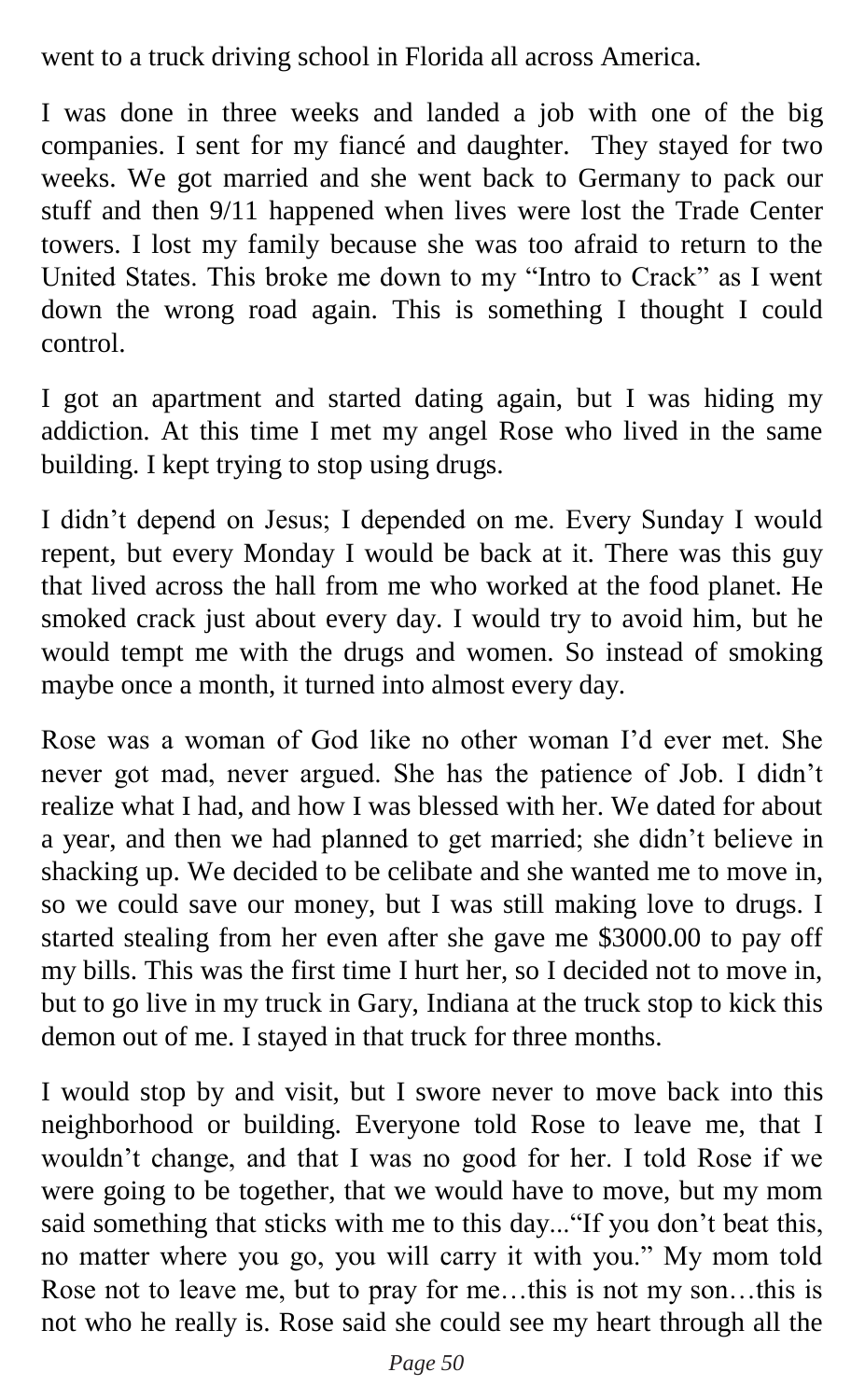garbage. Slowly drug dealers went to jail, and the guy across the hall moved. I moved back and we got married. My whole career was based on me becoming an owner operator. On my way to trucking school, I had met a guy that worked for Land Star. He convinced me this was the best place to be. So the seed was planted before I had my CDL.

I worked for one of the big companies for six years, still smoking weed because I convinced myself this is from the earth and God created it. I still kept drinking but not as much; still dodging drug test. Then the door opened for me to become a lease operator. I know now that the breaks came because I was married to a Godly woman. God gave me favor just by being her husband. I paid the truck off and then went to another company. God knew I wasn't ready yet. This was eight months of hell. Before the end of my lease, I had stopped everything – drinking and getting high. But when I got to the new company, the stress was high. I would stop by my mom's house and have a shot of gin and a cigarette. Then I would go home. The one Wednesday my stepfather and I drank a  $5<sup>th</sup>$  of gin. I was drunk. I needed something to even out my high. I went out and seen some old crack smoking people I used to run with. I had gone almost three years without it. I went on a 3-day binge. It was the most I had ever done.

I hurt everyone around me; my wife, mom and others. This is the first time I saw my wife cry. She said she couldn't go through this. Finally, I was tired of being sick and tired. On September 28 of that year I got on my knees and asked God to take control of my life, which was something I was always too proud to do. I told Him I couldn't handle it. Please make me into the man I need to be. Take my marriage, my business, my family. Lead me, guide me and direct me. I cried and prayed for two days. Finally I was washed clean. I was free. Three months later I reconciled my life to God. I got baptized in the Holy Ghost and never looked back.

I quit work and took 30 days off just to be alone with God not knowing how the bills were going to be paid, but I knew God would provide. I was set free from all those years. Then I started working out and eating right. The door opened for Land Star. Blessings and opportunity came from everywhere. It wasn't about me anymore; it was about Jesus.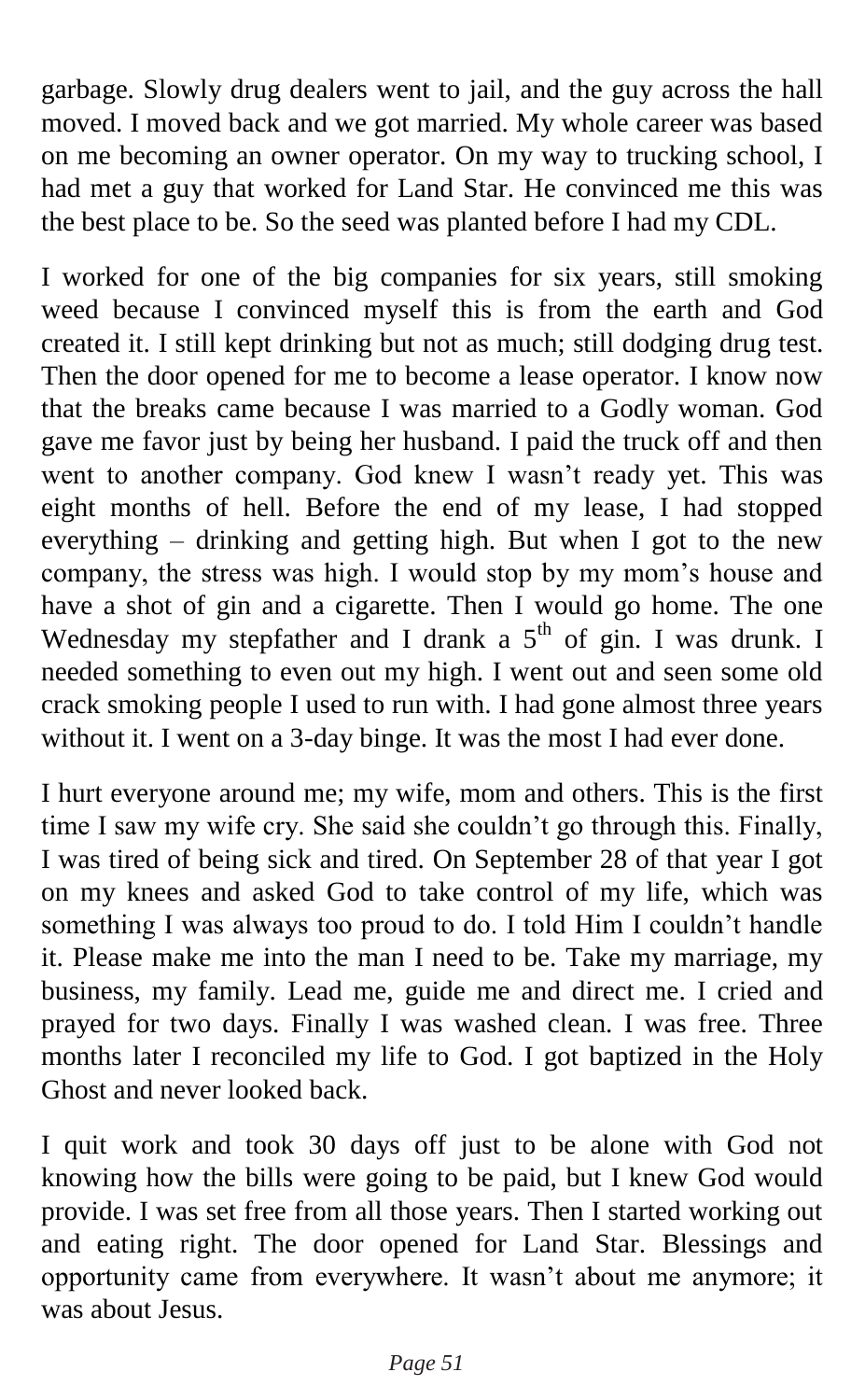- 1. We found a church home
- 2. Relationships were restored
- 3. Our business flourished
- 4. I became a chaplain/Channel 21 Minister
- 5. I started working at my church as a volunteer
- 6. We are partners with about four different ministries

We have a blended family with 3 sons, 5 daughters, and 15 grandchildren. We still have struggles at times, but they are not ones I created, just from life in general. God didn't say we wouldn't have troubles; He said in Psalm 91 that He would be with us in troubles.

James Chicago, Illinois

smith-henson@comcast.net 773-885-9909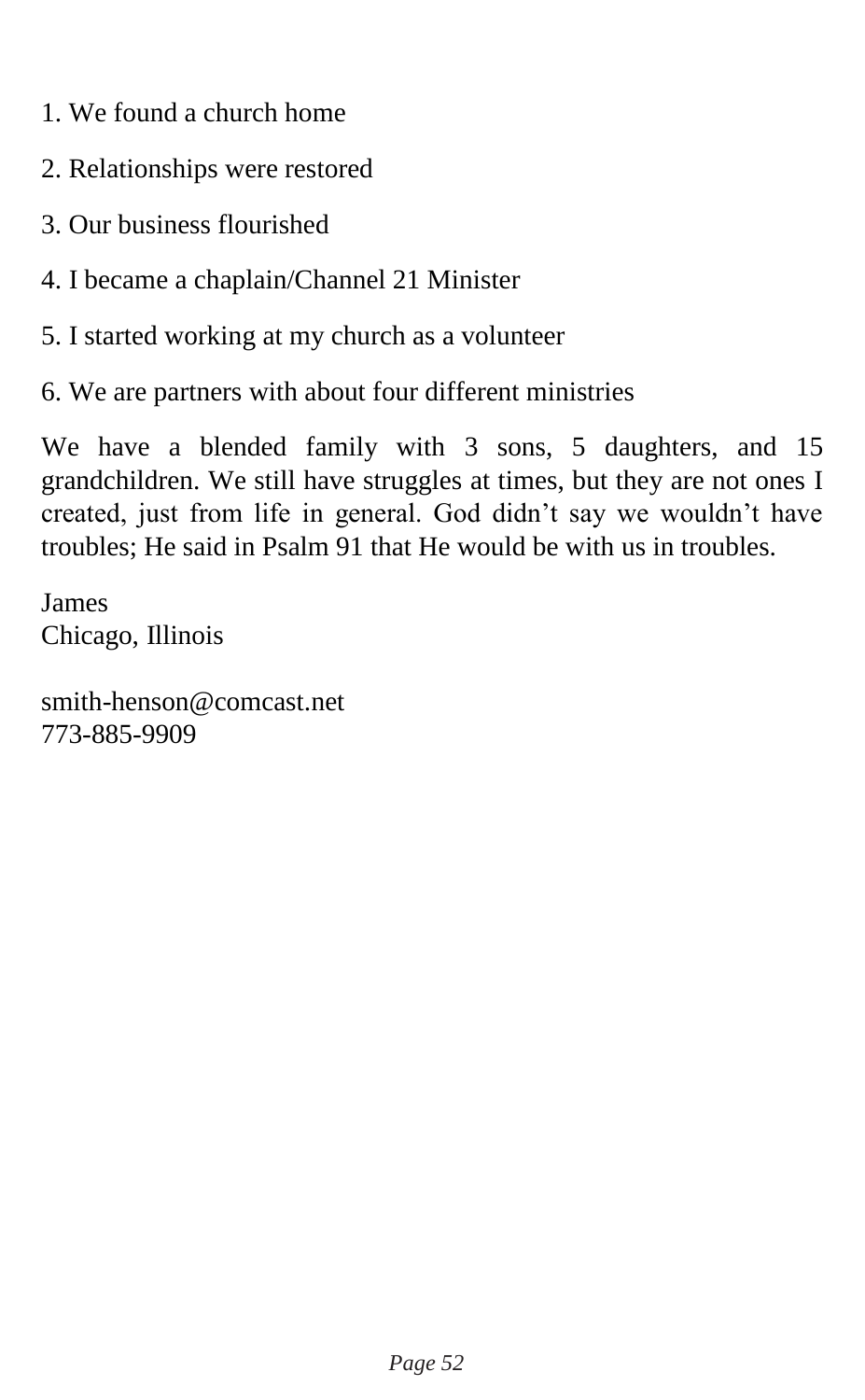## CHAPTER 12 Hanging with the Wrong Crowd

**Drinking, smoking, and experimenting with drugs.**

**I joined the Navy.**

**I started truck driving.**

### **I became addicted to porn.**

I grew up in a Christian home. We went to church every Sunday morning and evening, plus on Wednesday. I lived with my mom in Memphis, Tennessee until I was 15. I accepted Christ at a young age and was baptized around the age of 9 or 10. I believe I was sincere about my decision at the time.

As I got into Middle School, I started hanging with the wrong crowd. I started drinking, smoking, and experimenting with drugs. When my mom found out, she sent me to my dad's in Wisconsin. I still drank and smoked with my dad's permission, but I didn't do drugs.

After High School, I joined the Navy and got married. During this time, I had walked away from God. I got into porn and committed adultery on my first wife. She was doing it to me, so I figured I would do it to her.

After the service, I started truck driving. I fell further from God. I became addicted to porn and got married to my second wife. I kept drinking and watching porn, which kept me from showing my wife the affection she deserved. It damaged me, and I ended up getting married again before I met my current wife.

In 2010, we went back on the road and came across a Rig CD entitled "Dominoes" by James Payne. That CD lit a fire in our soul. We started searching truck stops for more CD's. We got the "Free in Christ" CD, which God used to bring me back to him. I believe whole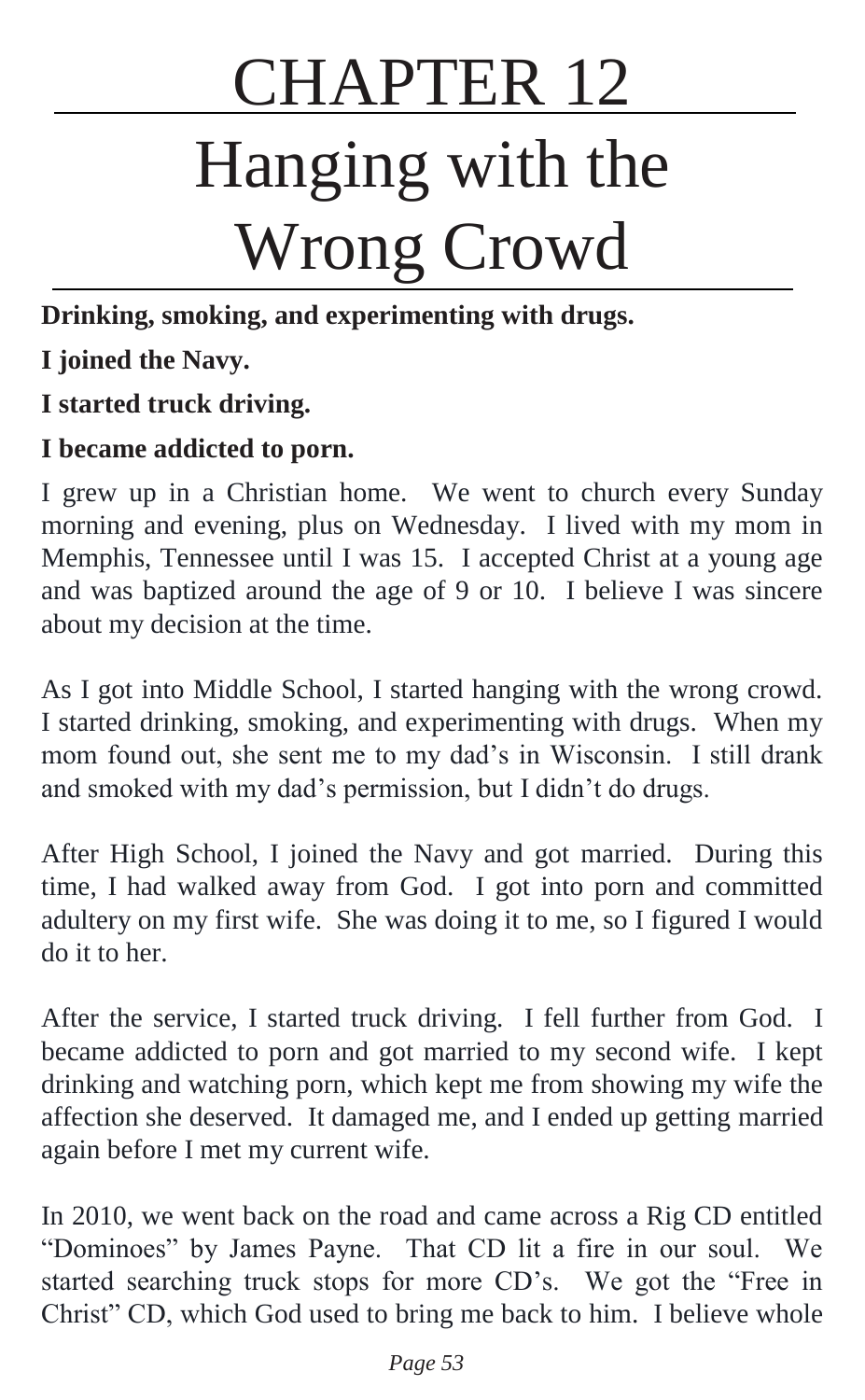heartedly in media ministries. God is using CD's to bring people to Him. I still struggle with things, but I now can call on Jesus, and He will give me strength to get through the day.

Friend, you can call on Jesus too! Go ahead and call out to Him right now!

Jason Cottondale, Alabama

205-919-4154 jleerich48@hotmail.com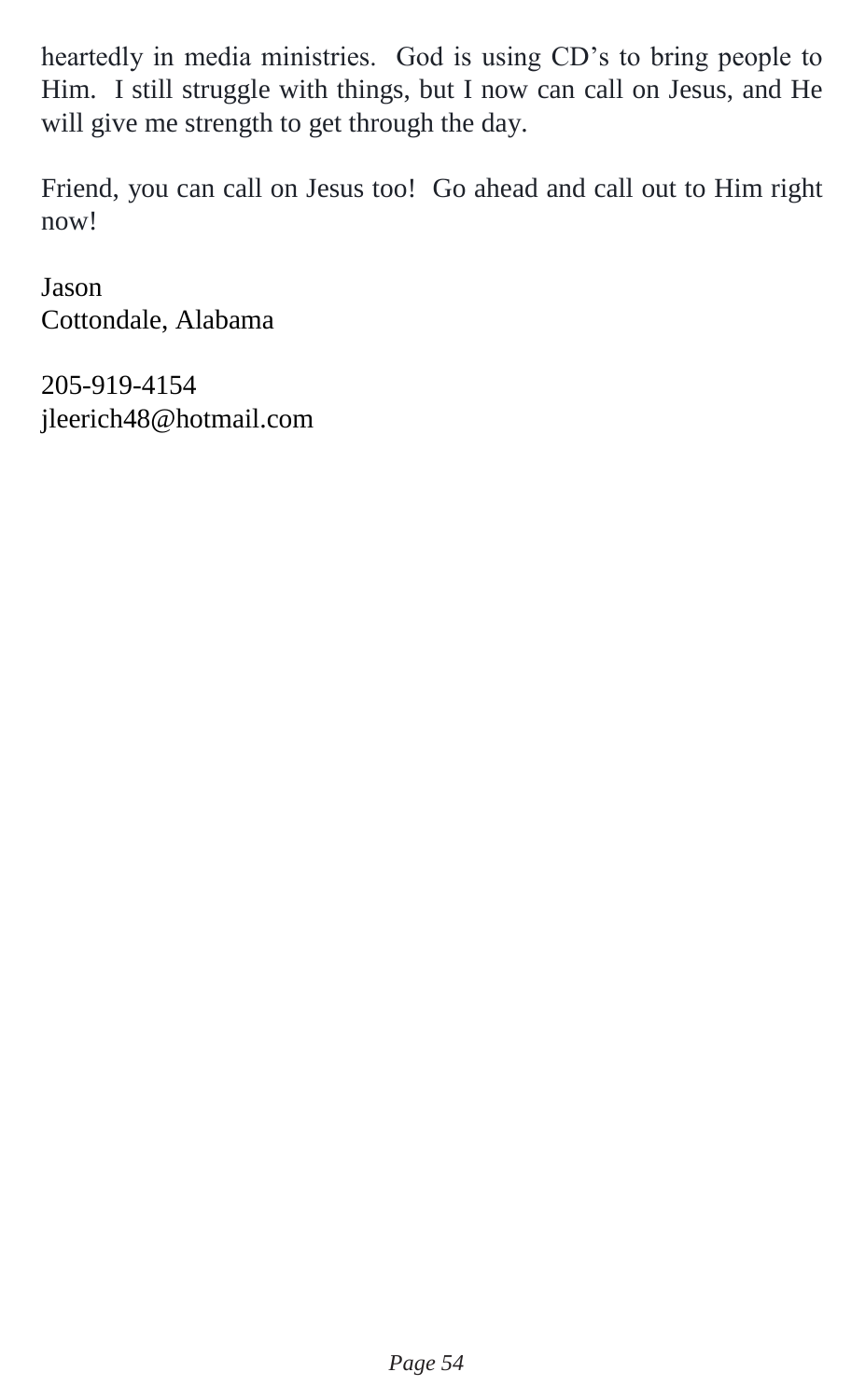The Bible promises us a final judgement:

*"And I saw a great white throne and the one who sat upon it, from whose face the earth and sky fled away, but they found no place to hide. I saw the dead, great and small, standing before God; and The Books were opened, including the Book of Life. And the dead were judged according to the things written in The Books, each according to the deeds he had done. The oceans surrendered the bodies buried in them; and the earth and the underworld gave up the dead in them. Each was judged according to his deeds. And Death and Hell were thrown into the Lake of Fire. This is the Second Death---the Lake of Fire. And if anyone's name was not found recorded in the Book of Life, he was thrown into the Lake of Fire."*

*Revelation 20:11-5*

At the judgement, books are opened. The Books contain every good or bad deed of every person. The book of Life contains the names of those who have put their trust in Christ to save them.

When God judges you, will you be found guilty or innocent? Will you spend eternity (forever) in Heaven or Hell?

To read more "Real Life Stories," go to the next page. For the next truth; skip to page 65.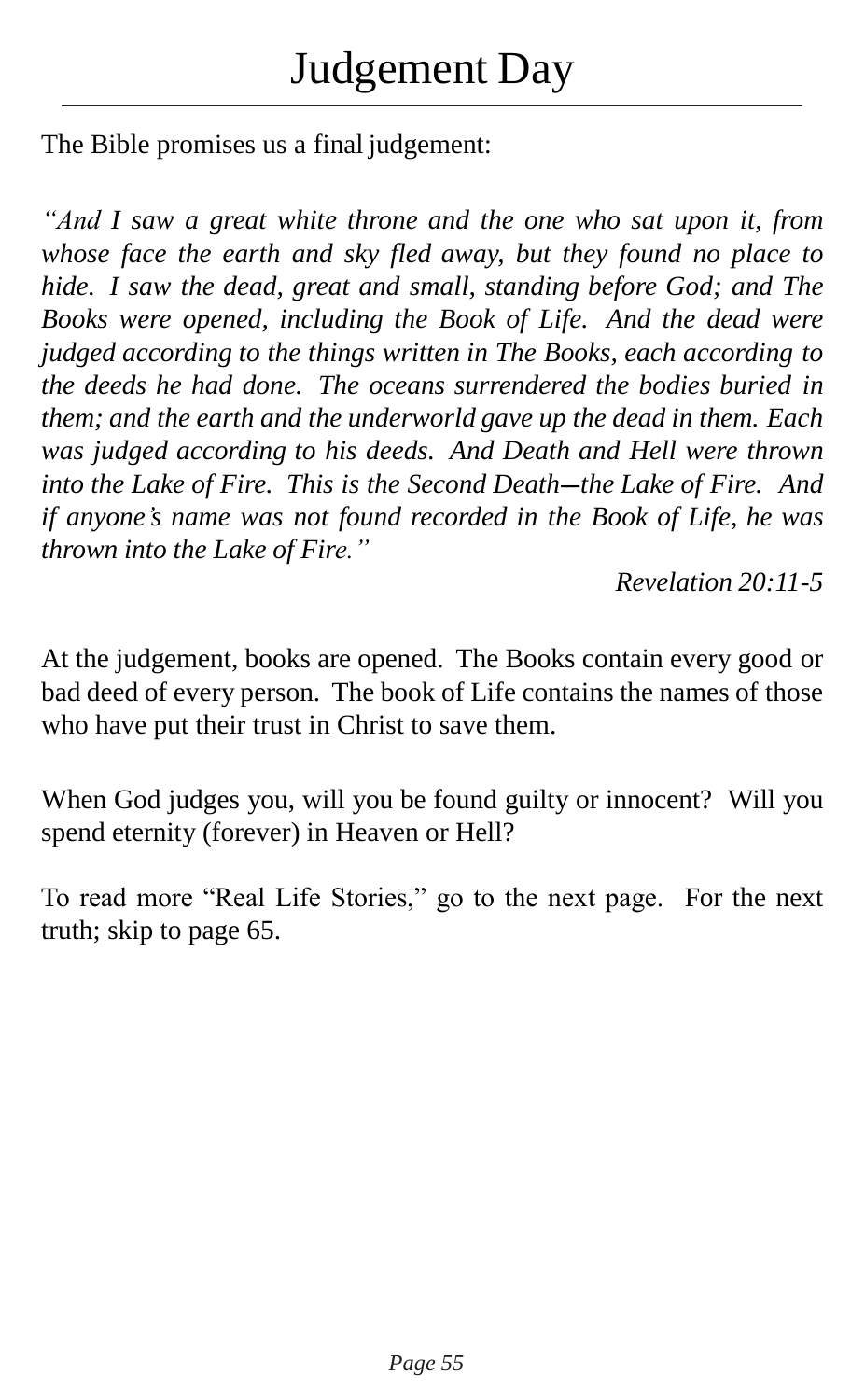## CHAPTER 13 I Did It All

**Pot, speed, coke, meth, acid, drinking, and cigarettes.**

**I started partying in 10th grade.**

**I was horribly shy.**

**I just didn't fit in.**

**I remember contemplating suicide in middle school.**

**My brother killed himself; I was so sad.**

I was the last child born of five in 1962 to an Irish Catholic family. My father was a carpenter, and he drank beer and whiskey. Mom stayed home until I went to  $1<sup>st</sup>$  grade and then worked at the YMCA as an office manager. My oldest sibling began to molest me at age 2 until age 5 or 6. I had a great uncle also rubbing on me in inappropriate places. I always had low self-esteem. It wasn't until 40 years later, my next in line sibling shared he was being molested. Then when I was born, our brother left my other brother who was two years older than me and started in with me. I have since then forgiven my oldest brother, and I now wonder who molested him, perhaps our great uncle?

I felt the love of my mother and father, although Dad was often remote and had mood swings. He had an evil eye that could get me to crying on command. I was afraid of him until my thirties when I stood up to him and his nasty demeanor. My brothers were not angels growing up, and I remember Dad fist fighting them. Dad argued with my mother a lot and verbally abused her. I often prayed for divorce. I hated him.

I started partying in  $10<sup>th</sup>$  grade. My three older brothers smoked PCP. My oldest brother's wife introduced me to it at the age of 15. I started to party, abusing anything and everything that was available. I became promiscuous. I did it all – pot, speed, coke meth, acid, drinking, and cigarettes. I remember contemplating suicide in middle school. I felt unloved and unwanted. I was horribly shy and really had no friends except the neighbor boy next door at home. I never did jive with the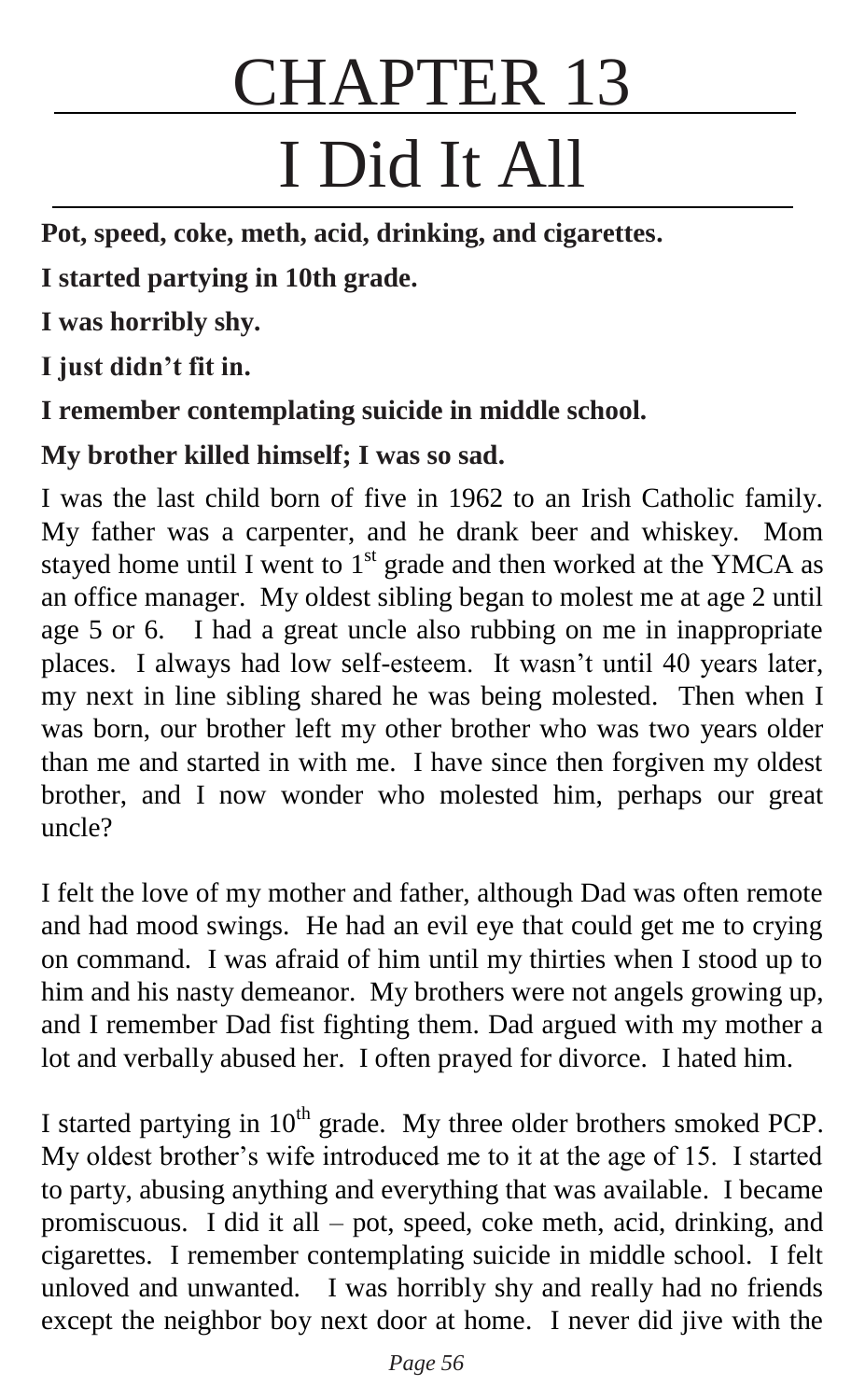girls. In high school I tried to fit in. My sister wanted me to be a majorette, but I was too shy. I tried the drama club, debate team, library group, even the Christian prayer group. I just didn't fit in, except the freaks took me in willingly.

I met my husband of 32 years when I was 18. He was four years older. He had a good job and a '54 Chevy truck. After dating a few months, I noticed he would go off at his friend's house into a room and leave me out. Come to find out, he was shooting heroin and dilaudid. I begged him to let me try. Shortly after, we were shooting dope every day. We moved in together and married in 1983. I would go to the streets of Washington DC to get dope. I was beat up and had money stolen more than once. This went on for about three years, \$40 for a pill to crush and shoot up. We both managed to keep our jobs and make the mortgage, but things were getting dicey. We were scamming people for money, writing bad checks, and scamming money at the atm when we didn't have it.

We both signed up for treatment at an outpatient methadone clinic in Virginia. During all this, I still smoked pot and he still drank. My husband was verbally, emotionally, and physically abusive to me. In the first two years of marriage, he gave me three black eyes. It took three times for me to get clean. The last time I got busted and spent the night in jail, I was scared straight. My husband continued to get treatment for a few more years and eventually got clean. We both stopped drinking, and I stopped the weed. This did not last long though. He picked up drinking, and I smoked weed on and off for the next 30 years. We went to credit counseling and paid back the \$30,000 we were in debt for instead of claiming bankruptcy.

During this time, I often wondered where God was. We did not go to church or pray, but we were both raised to attend and believe.

When it was good, it was good, but when it was bad, it was bad. He never hit me again, but his words and actions left invisible scars. We managed to retire in our 50's and built a beautiful 5000 sq ft. home on the banks of the Potomac River. Our days were filled with crabbing and fishing. He drank more heavily and got more abusive.

In 2008, my brother that had confided to me about being molested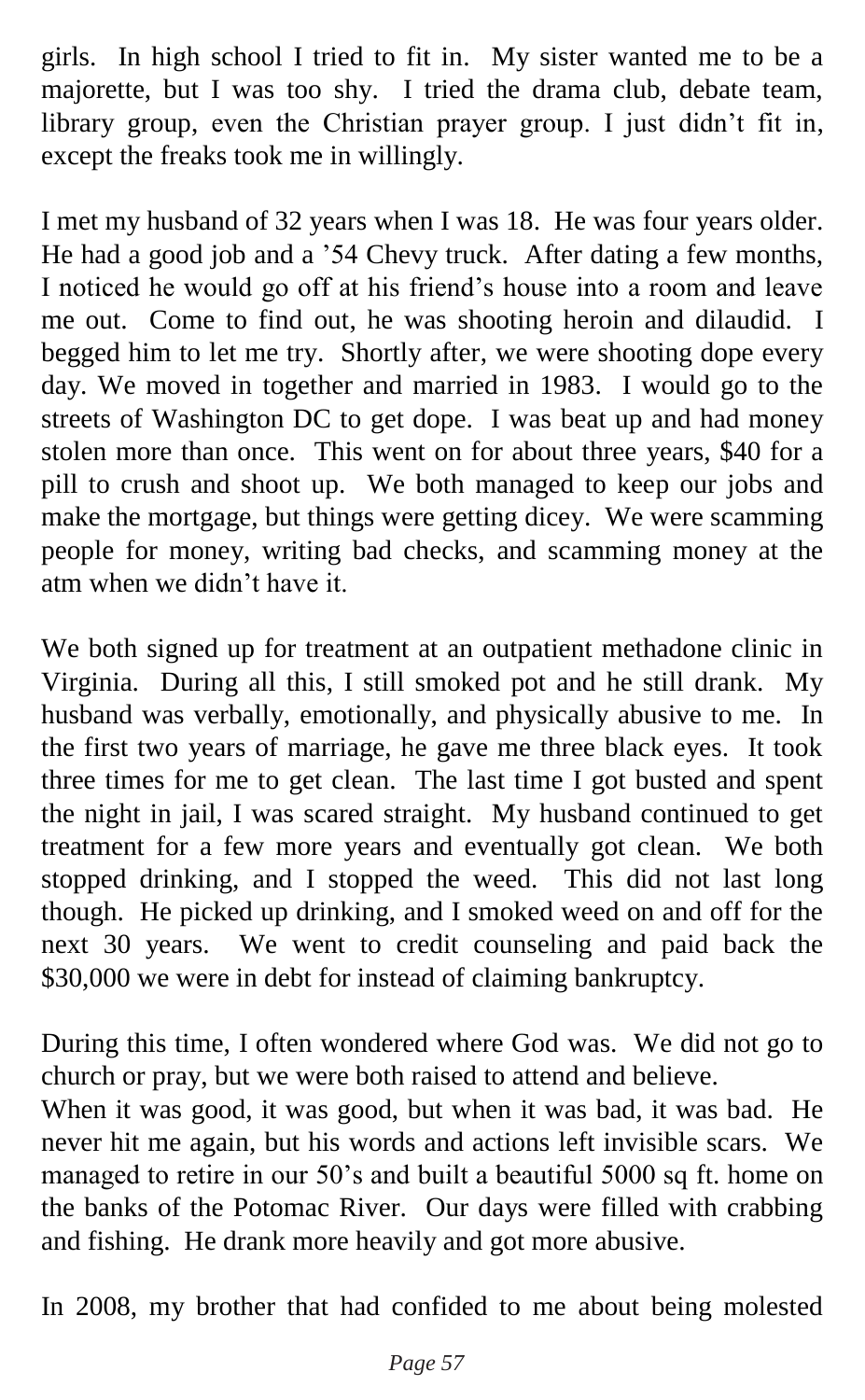killed himself. During my grief, I was told to get over it and not shown any empathy. Now I had depression and abuse going on. I asked God to come into my life, and I also sought psychiatric help. My husband picked up PCP again after 30 years. I was diagnosed as bi-polar, and I joined in on smoking the PCP. After about 6 months, I really did not like that high and quit. Then I demanded he quit, or I was leaving. I told him we had to go to church. I tricked him when he was high one night and told him we had to go to church, and he had to change how he was treating me.

After my brother killed himself, I was so sad. I asked God to come in my life and asked Him why He was letting all this happen. For two years, I felt an urge to go to church. One day, my husband took me to the nearest church to our home. He immediately got baptized and made a big show of it. We had about twenty people come watch and come to dinner at our new home we had built. I did not immediately jump in for baptism because I had been christened as a baby and I thought I didn't need to. Every Sunday for two months the pastor asked me if I was ready. I finally succumbed. When they asked me why I said that my parents made that choice for me as a baby and I was a believer. I wanted to recommit with that choice as an adult and be a doer.

After I was dipped in the pool and accepted Christ, my life slowly began to turn around. I began to find joy and peace in between the abuse. I learned to let go and let God. He is a constant companion. He is always listening. The more I opened my heart to God, the more He filled it with peace and Joy. My husband seemed happier for a while, but eventually went back to his old narcissistic patterns. He would blow up, clench his fists, scream and yell over nothing, and call me names. After he was done, he would make an off-hand comment about me dying. This happened multiple times in one year, each time more violent, and always followed by talk of my death. I tried counseling with him. He just fought the counselor, and we would fight more.

I called my pastor in tears one day. She had me pray and fast for three days and read the bible three times a day. I chose to give up pot, which was hard because it was my coping mechanism. The word told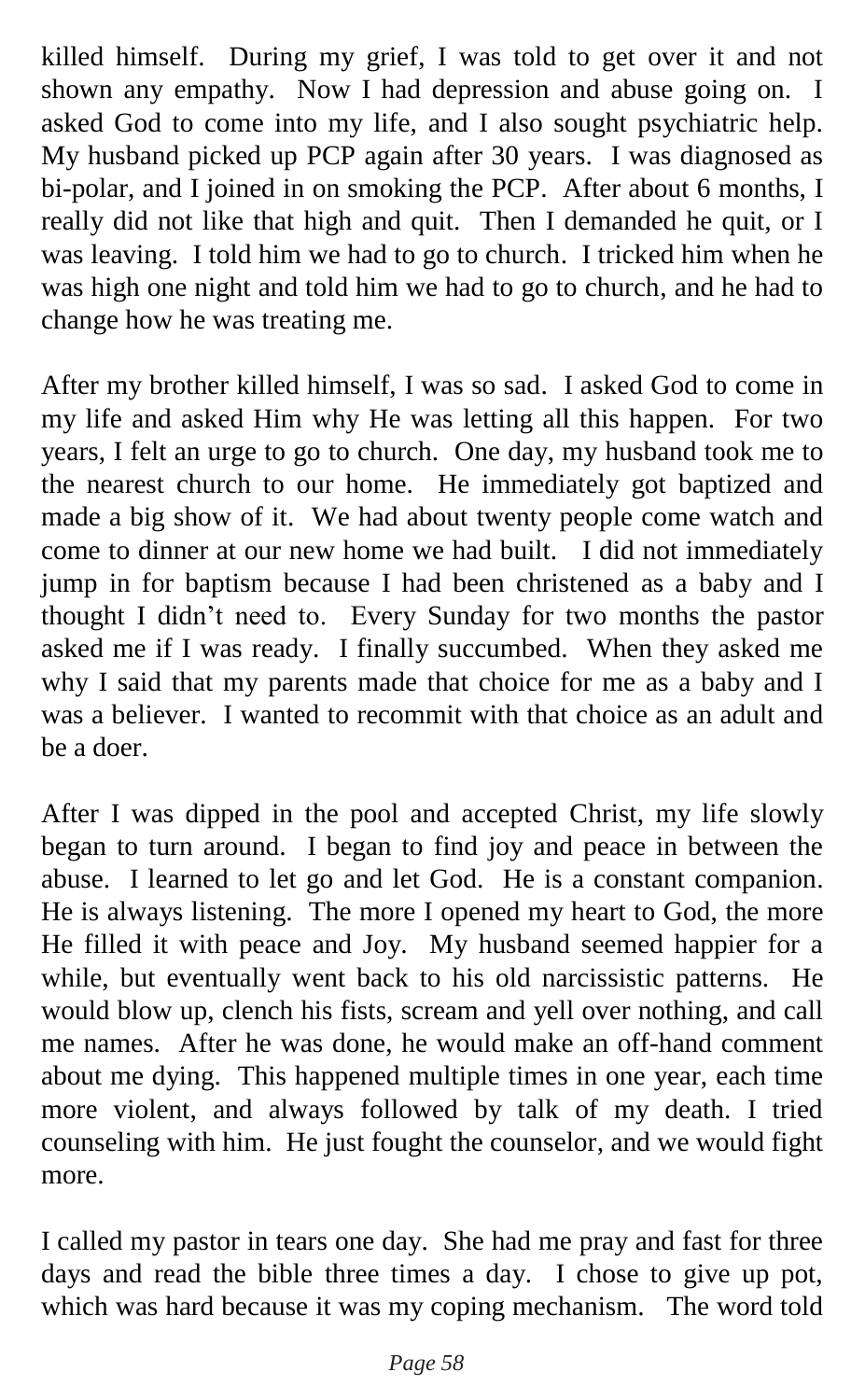me to leave the evil. I planned for a week to leave. I kissed him goodbye, went to the grocery store, and never came home. I called from Connecticut because he always said if I left he would chase me, and if he couldn't have me no man could. I was scared. I listened to the gospel and talked to God all day every day after that. I got stronger and more at peace with each day. It was during this time that one door closed and many new ones opened. God put supportive praying people in my path. He put them at the bank, the car dealer, my job, the CDL school, and the boarding house I stayed at.

I went to community college. I got my Class A CDL License and was hired on as a solo driver with US Xpress. I began to miss my Sunday worship and was having trouble staying submerged in the word. God led me to start a ministry called Truckin N Testifyin. Even if all I could do was plant seeds and tell people I met about the goodness of the Lord, that was what I did. Within two years, the divorce settled. I applied for my own authority. God said to name my company Truckin N Testifyin, against my accountant's advice to keep my ministry separate. A friend from my church worked on a logo for me, which is now plastered on the sides of my tractor. To God be the glory. This is all for His honor. I am able to pay the tithes to help build His kingdom. The more I give, the more He gives.

About a month after getting my rig and authority, I stumbled across an RIG (Receiving in God) Ministry CD and Channel 21 Road Chaplains. I applied and was accepted. I didn't realize there already was a huge trucking ministry out there, and now I had the fellowship of 150 other chaplains. God is so good.

I met one of the chaplains and married, thinking I was ready. However, it became another abusive relationship. I still love them both and pray for them daily. Neither break ups were ugly or angry. I just want peace and Gods love in my life.

I still hand out bibles and testimony CDs and spread Gods love everywhere I go. He continues to put people that need His word before me and people I need to hear from as a messenger from God. Yes, I have been blessed my whole life, I know now. The days when I questioned God, He was carrying me. I have been through some trials,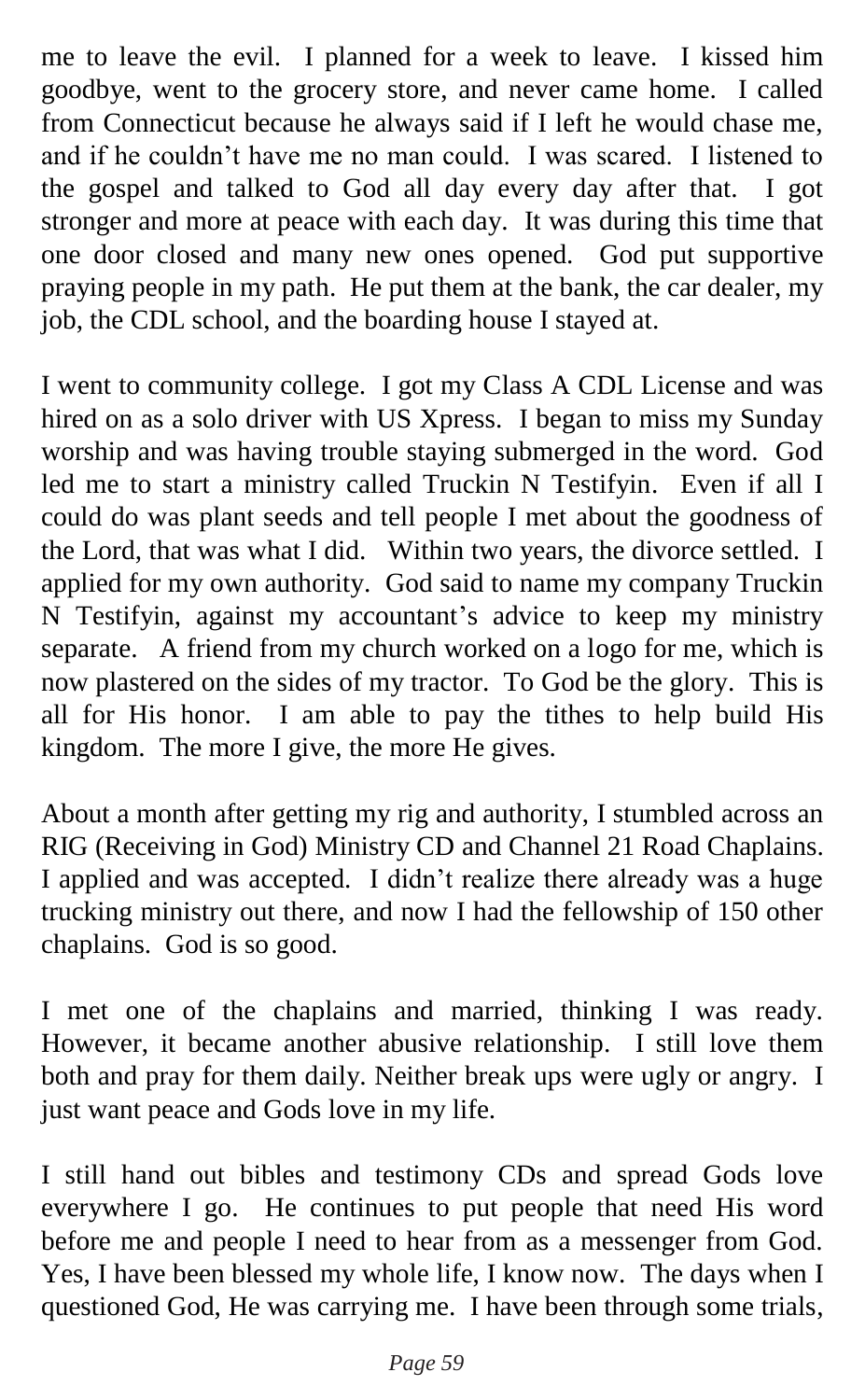but God brought me to it and brought me through it! He will do the same for you!

I am a stronger soldier for Christ, having lived the troubled times. I vow to reach out to other brothers and sisters to plant a seed that can bring them endless joy. I ask the Lord to use me to increase His kingdom.

I used to live a life of depression, suicidal thoughts, self-absorbedness, and abuse. He took it all away and replaced it with peace and joy. I have forgiven and moved on. My mind and spirit belong to God. I now want Love to be the center of my life. God is Love, and the rest falls into place.

Linda Ocala, Florida

571-309-6051 truckinntestifyin@gmail.com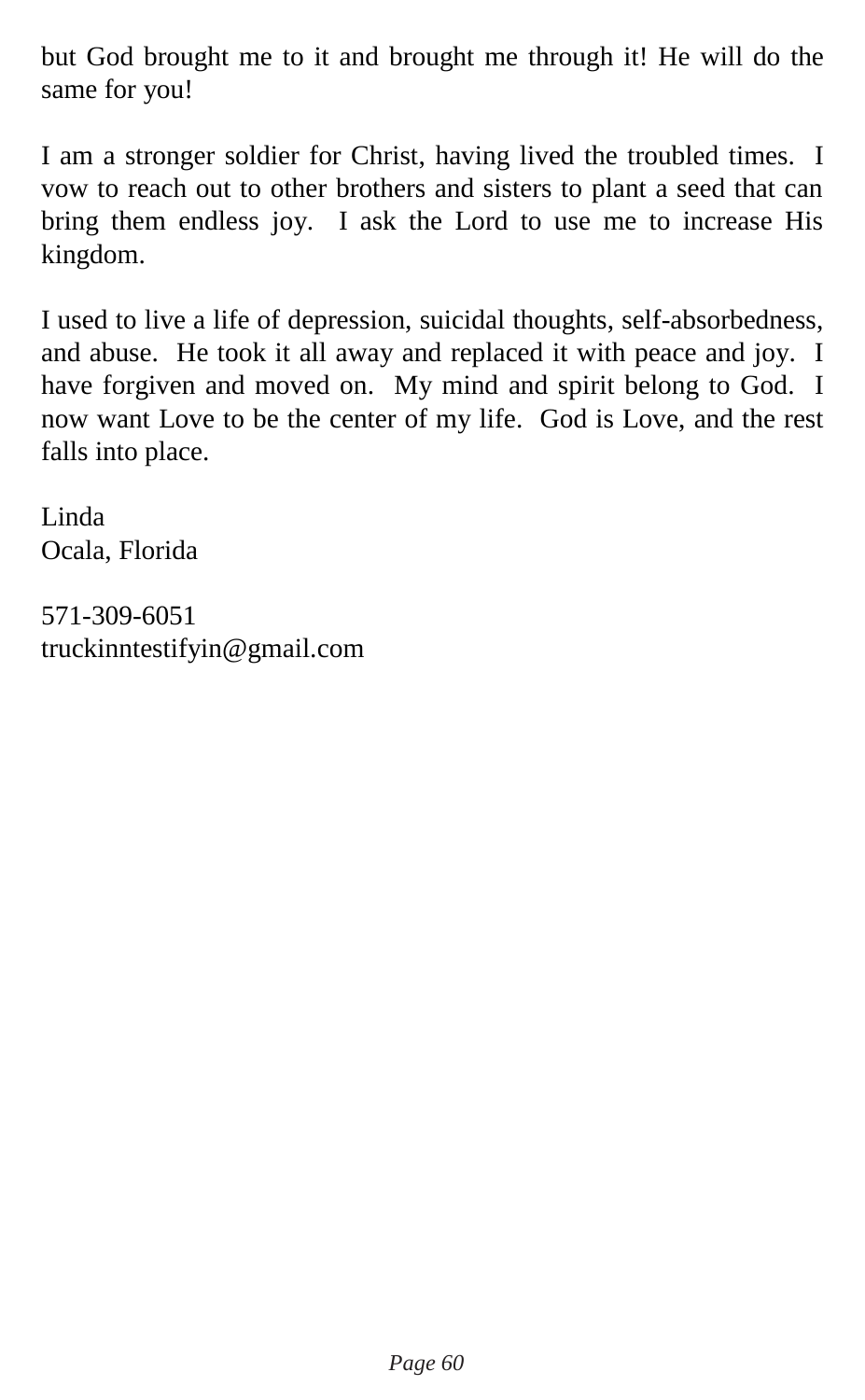## CHAPTER 14 I Fried My Brain

#### **I was angry.**

### **I started using drugs. I developed a hard outward shell.**

### **I was handcuffed. I was thrown in jail…**

God takes us at our word....Raised in the 1950's, my up-bringing was not totally void of religion yet it was far down on any list of importance. I recall going to church with the neighbors more than any other recollection.

My first encounter with Jesus came before I was teenager, perhaps 9 or 10, living in California. There was a children's crusade with 'Cowboy Bob' at a church near the house. I was drawn to it mainly for the trinkets we left with each night.

But one night, I actually asked Jesus into my heart…though I did not fully understand it, as I look back, I believe that God simply took me at His word and never let me go.

I recall coming home very excited and, as the preacher instructed, I asked my dad if he believed in God. His reply was stern as he said "There ain't no 'God' boy...and don't ever bring it up again."

To that time, my father was my ultimate hero…this was the first time I realized that my father could be wrong about something. Still, I wanted to please him and worked hard in school making honor roll and trying to compete at sports.

My father passed away a few years later and at the age of 15, I became one angry young man.

My mother did the best she could raising us but she struggled with issues of her own. In the end, nothing can really take the place of a father.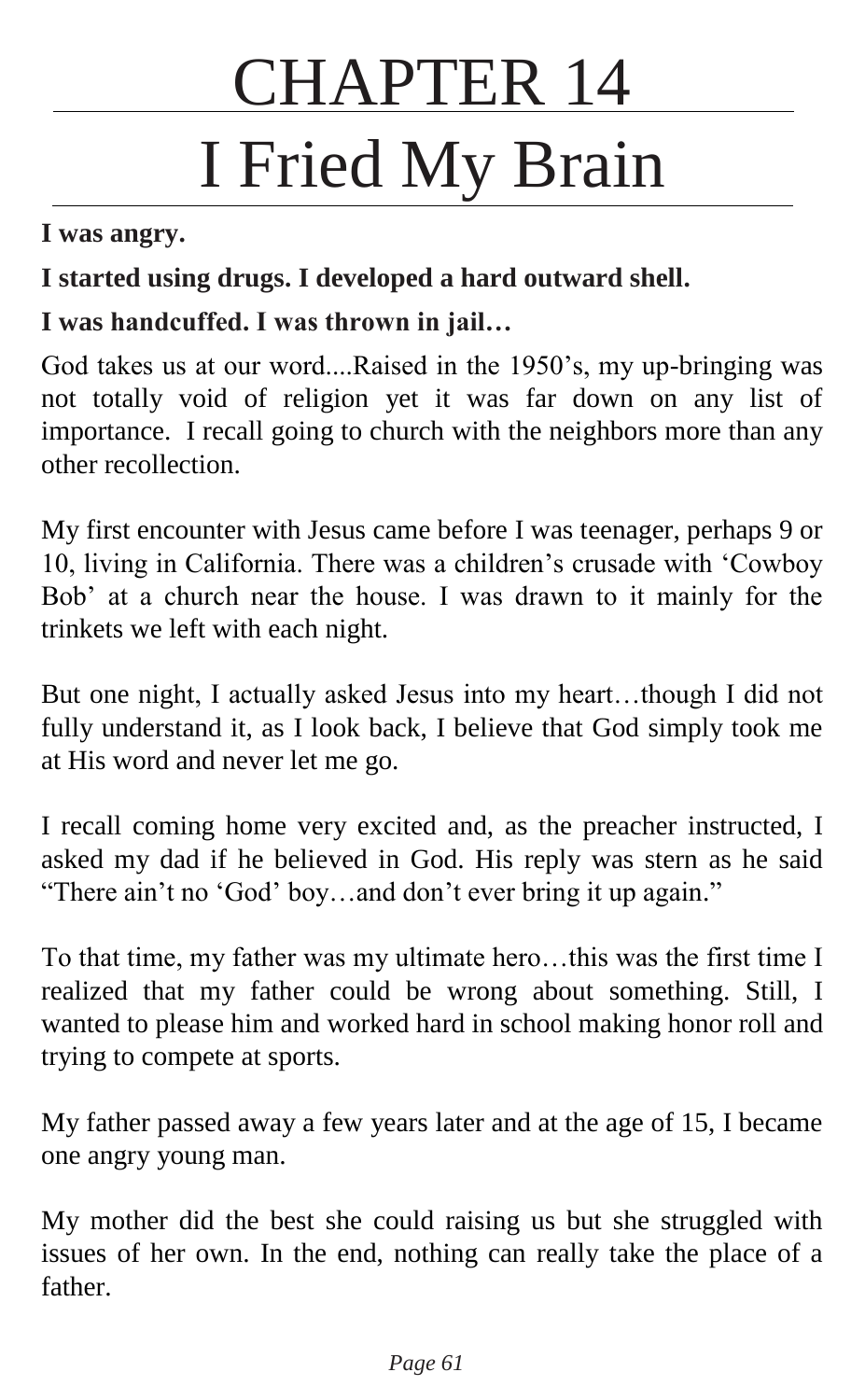I was pulled back to Pennsylvania as my mother married a year after my father died. He was truly a good man who was willing to be that father figure.

The problem was that I was just so angry and I didn't even know it. I had started using drugs while still on the west coast and now, in a strange environment with no friends, it seemed the easiest way to be accepted and numb myself from life.

I developed a hard outward shell as a person and smoked or snorted pretty much any drug I could get my hands on. I especially became fond of anything hallucinogenic.

In the course of the next two years, I literally 'fried my brain' to the point that I would come upstairs and just stand in the kitchen, not able to remember what I came out of my room for.

My mother would begin to suggest things like 'Are you hungry?' 'Did you come up for a drink?' There was little doubt to anyone who paid even a little attention, that I had a serious drug problem and, that my mind was pretty much gone.

Then Bernie, a person who I would hang with at times and who dabbled in selling drugs himself at times, came to me and told me about 'getting saved' as he put it.

All this guy did was talk to me about Jesus, share things from the Bible with me and just kept inviting me to church. I could see that something had taken place in his life…he was not the same…he was happy and truly energized about the Lord!

I finally gave in and went with him to church. After a few visits, and a few sermons about how Jesus could 'change your life and heal you, I was at the altar, kneeling and asking Jesus to forgive me for my sins and to make me a new person. For the next six months, I began to devour the Bible while God began to peel away at that hard, outer shell.

Then, after a half-year of enjoying this new life in Christ, the reminder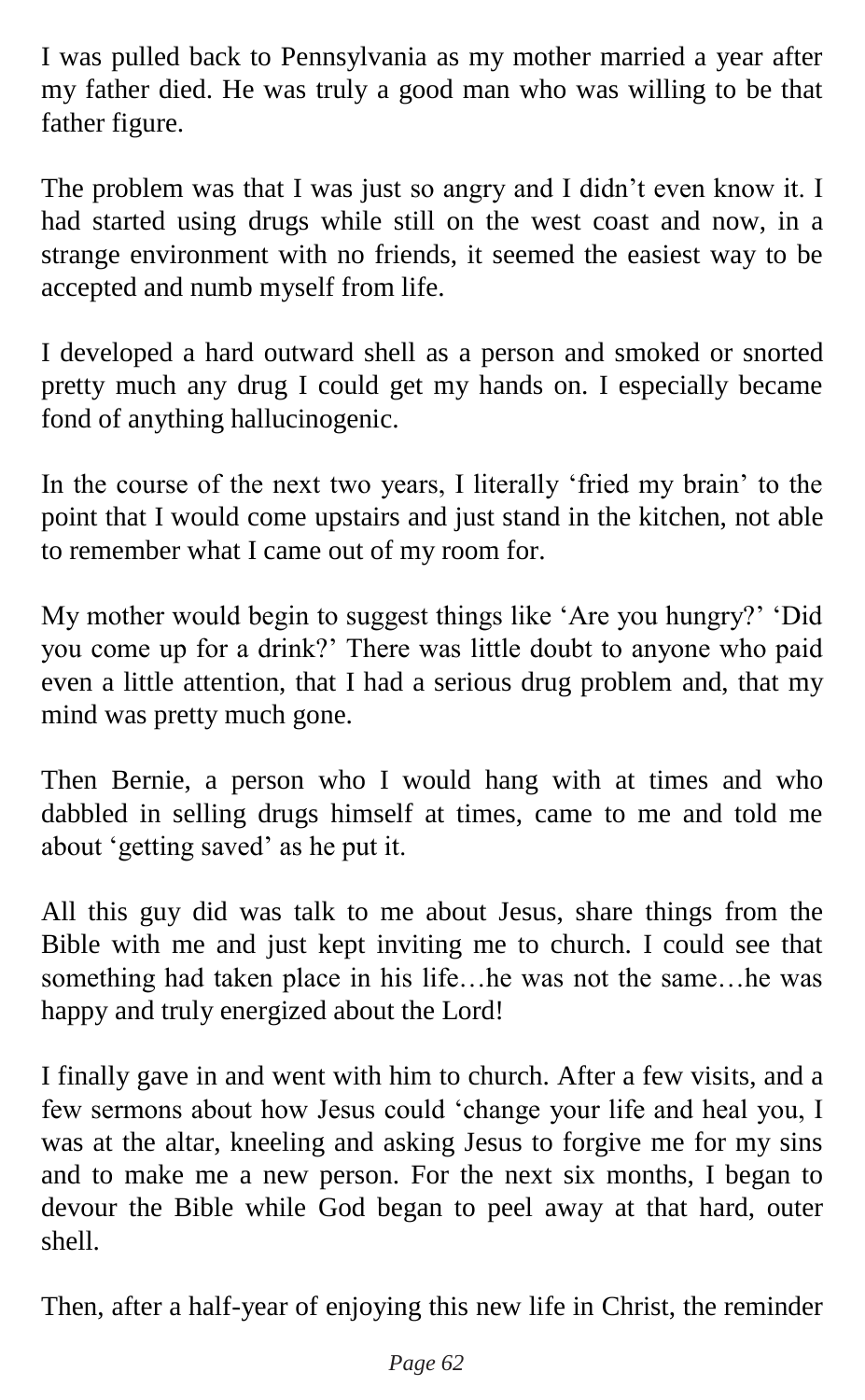of my old life surfaced…I was at work (the first job I had held for any length of time) and I was handcuffed, read my rights and thrown in jail.

Before coming to know the Lord, and in the height of my addiction, I did a lot of things that I should have gone to prison for. A few of them finally caught up with me.

The sale of a substantial quantity of drugs to an undercover agent as well as the burglary of a drug store had me standing before an old hard-nosed judge and a lawyer running for D.A.

No amount of pleading from my attorney could get the judge to understand that I had been truly changed and the prosecuting attorney shot it all down as 'Jail-House-Religion.'

Testimony from pastor and church members did not sway the judge and I found myself carted off to prison.

It was only an 18 month sentence to a county lock-up but still, I could not see why God would allow this to happen to me after I had surrendered my life to Him.

I told an inmate about wishing I had my guitar and he coached me through making a request to the warden. In three days, I had my guitar and was singing and playing praise and worship music in prison.

It was like a little, mini-revival right in the middle of the cell block. I could do nothing but tell people about Jesus and share things from the Bible. To some, I was just another religious nut-case while others listened and accepted Jesus as their Savior.

I began to understand that God is in control no matter what our external circumstances are. The people in that prison needed the message of hope just as I had needed it and the Lord decided to use my circumstances for that moment.

Twelve days into an 18 month sentence and all of a sudden, my name was called out to gather my belongings. I was being released!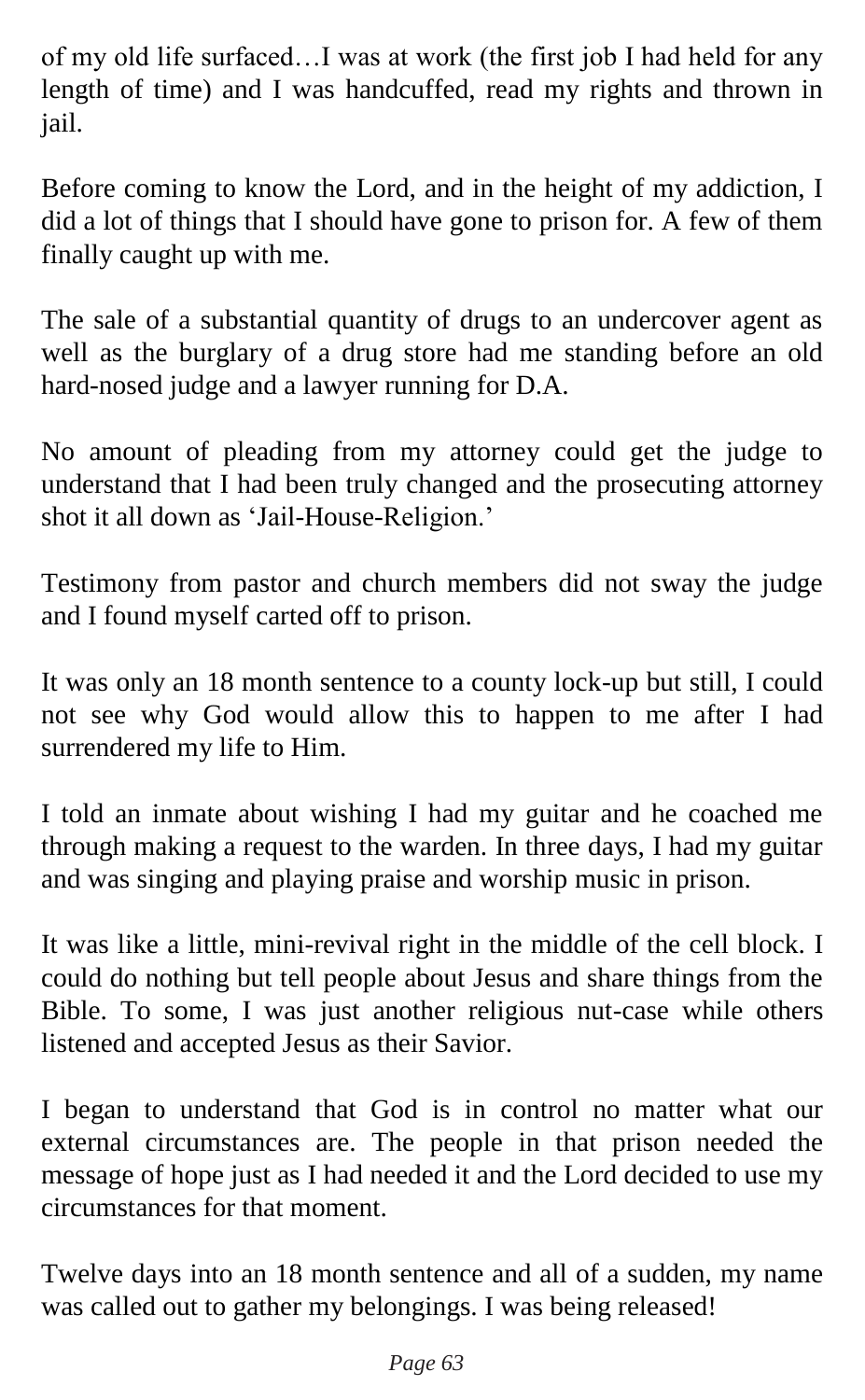It turned out that old Elmer Beck, a policeman from the little town I lived in, knew the addict and criminal that I was. He also had seen the change that Jesus had made in my life. He took the time to get an audience with that hard-nosed judge and convinced him that my conversion was real. He convinced him to release me into the Teen Challenge program.

For the next year and a half, I continued to devour God's word and my mind was restored. What God will do for us when we surrender to Him is nothing short of incredible!

By the time that I graduated Teen Challenge, my memory and clarity of thought were healed by God's word penetrating through all of the years of drugs, heart-ache and anger.

While there were some ups and downs along the way, I finally surrendered to my calling as a minister. Today, I am privileged to serve drivers all across the country through the ministry that God has allowed. He has healed my mind (literally)!

I firmly believe that God takes us at our word…even when we are a ten year old child, asking Him to come in to our heart and save us. He will take you at your word and help you no matter what you have done and no matter what your age is because all He really wants from you is a genuine relationship.

Wyatt Muncy Valley, Pennsylvania

570-220-1857 highwaymag101@gmail.com highwaysandbyways.org

Wyatt is the founder and director for Highways and Byways, a ministry reaching out to drivers through audio and video productions designed to bring encouragement as well as sound Biblical teaching. The primary goal is to equip people to be well grounded in their faith in Jesus.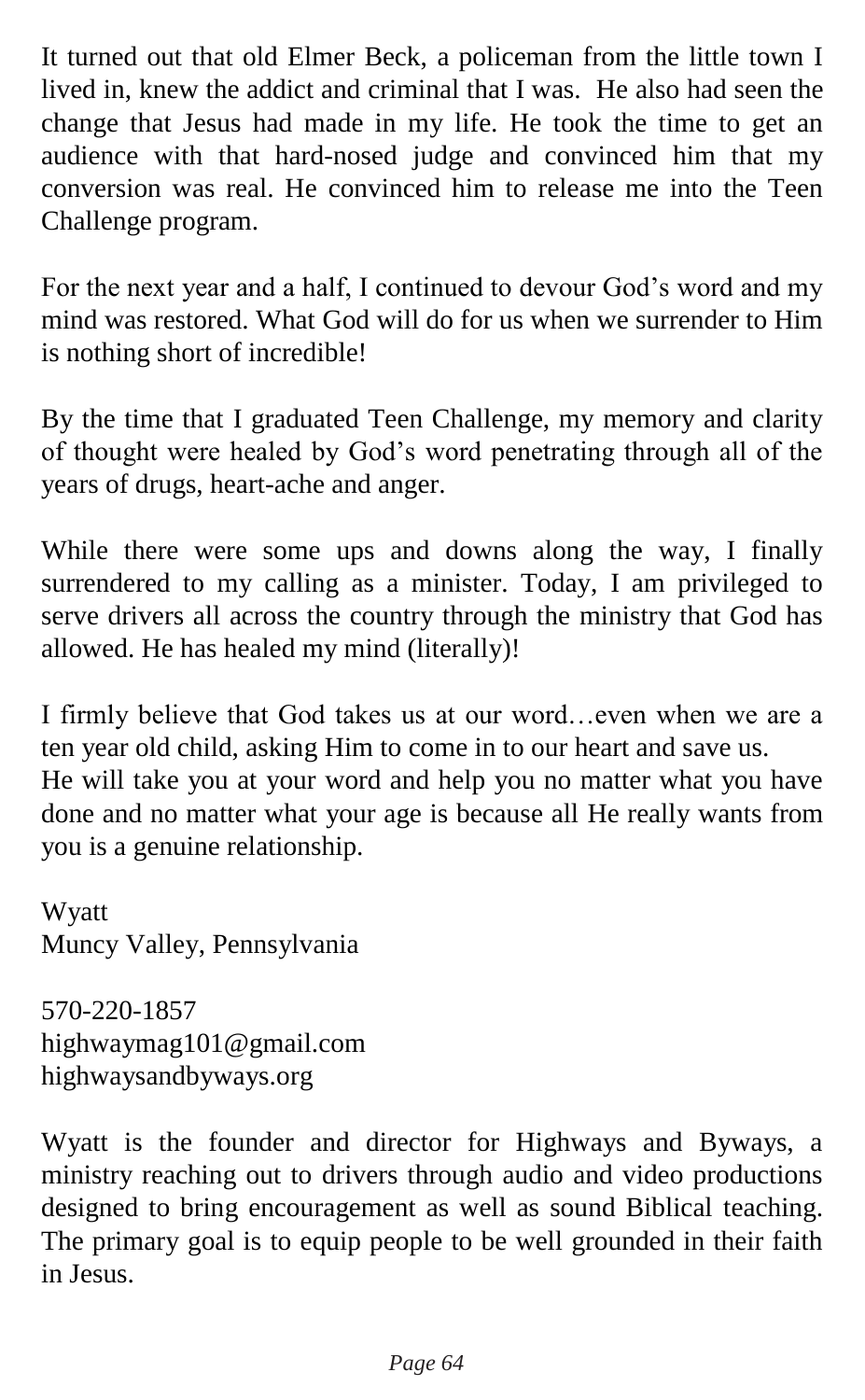I was standing on a fence, and there was an incredibly large group of people assembled around it.

On one side of the group stood a man, Jesus. On the other side of the group stood another man, Satan. Separating them, running through the group, was the fence I was standing on.

Both Jesus and Satan began calling to the people in the group and, one by one, each having made up his or her mind, each went to either Jesus or Satan.

This kept going on, and eventually Jesus had gathered around him a group of people from the larger crowds, as did Satan. But I joined neither group. I stood on the fence. Then Jesus and his people left and disappeared. So too did Satan and his people.

And I was left alone, standing on the fence.

As I stood there, Satan came back. He appeared to be looking for something that he'd lost. I said, "Have you lost something?"

Satan looked straight at me and replied, "No, there you are. Come with me"

"But," I said, "I stood on the fence. I chose neither you nor Him."

"That's okay," said Satan. "I own the fence. You belong to me."

You may go to the next page for more "Real Life Stories," or skip to page 74 for more truth.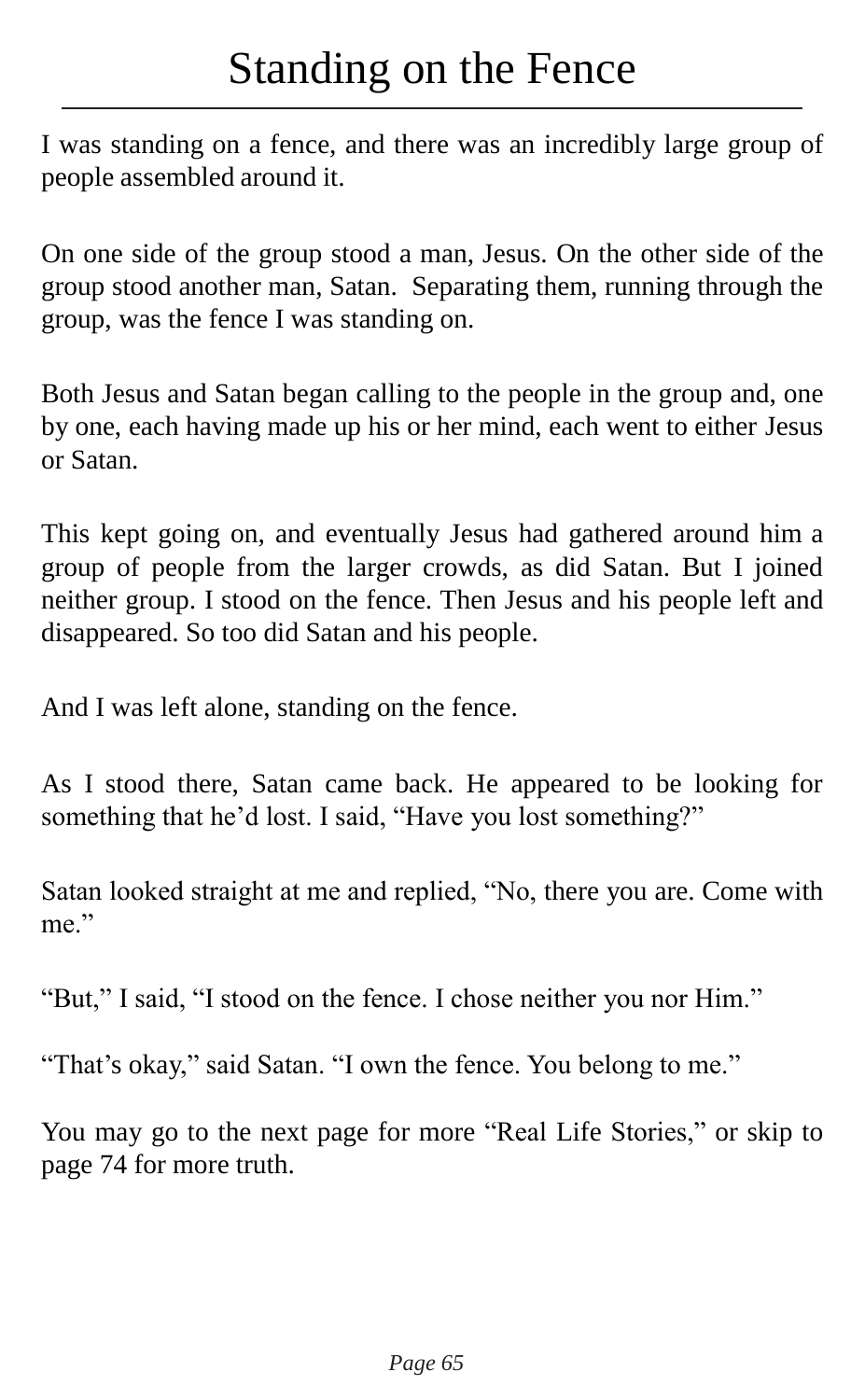### CHAPTER 15 I Went to Truck Driving School

### **I purchased a truck.**

**I was gone 4-6 weeks at a time.**

**I ended up divorced.**

**I remarried.**

**I ended up divorced again.**

#### **I was very unhappy and sad until…**

I met my wife Joyce in early 1964 at Broadway Assembly church in Lorain, OH. My family moved to Lorain from West Virginia when I was 12 in 1962. When I was 13, my cousin Wesley invited me to church. There was a revival going on the night I got saved. I felt so free and clean, I went to every service. Most of the time I had to hitchhike because my Mom and Dad never followed Jesus. When I was living in West Virginia I used to go with my Grandmother, but I was too young to understand. But I know her prayers followed me even after her death.

Joyce and I fell madly in love at the young age of 13 and 14. As too many teenagers do, we let the hormones and testosterone take over our lives. She got pregnant, so at age 17 we were married. Now that little bit pregnant goes by the name of Jeff and he is 6'2". We drifted away from church. A year later we had our second son, Brian. I was laid off from Ford Motor company in late 1979. In February 1980, I went to North American Van Lines truck driving school and purchased a truck through them. I was gone 4–6 weeks at a time. As you can guess, that doesn't make for a strong marriage. After fifteen years of marriage and being away from God we ended up divorced. We were both at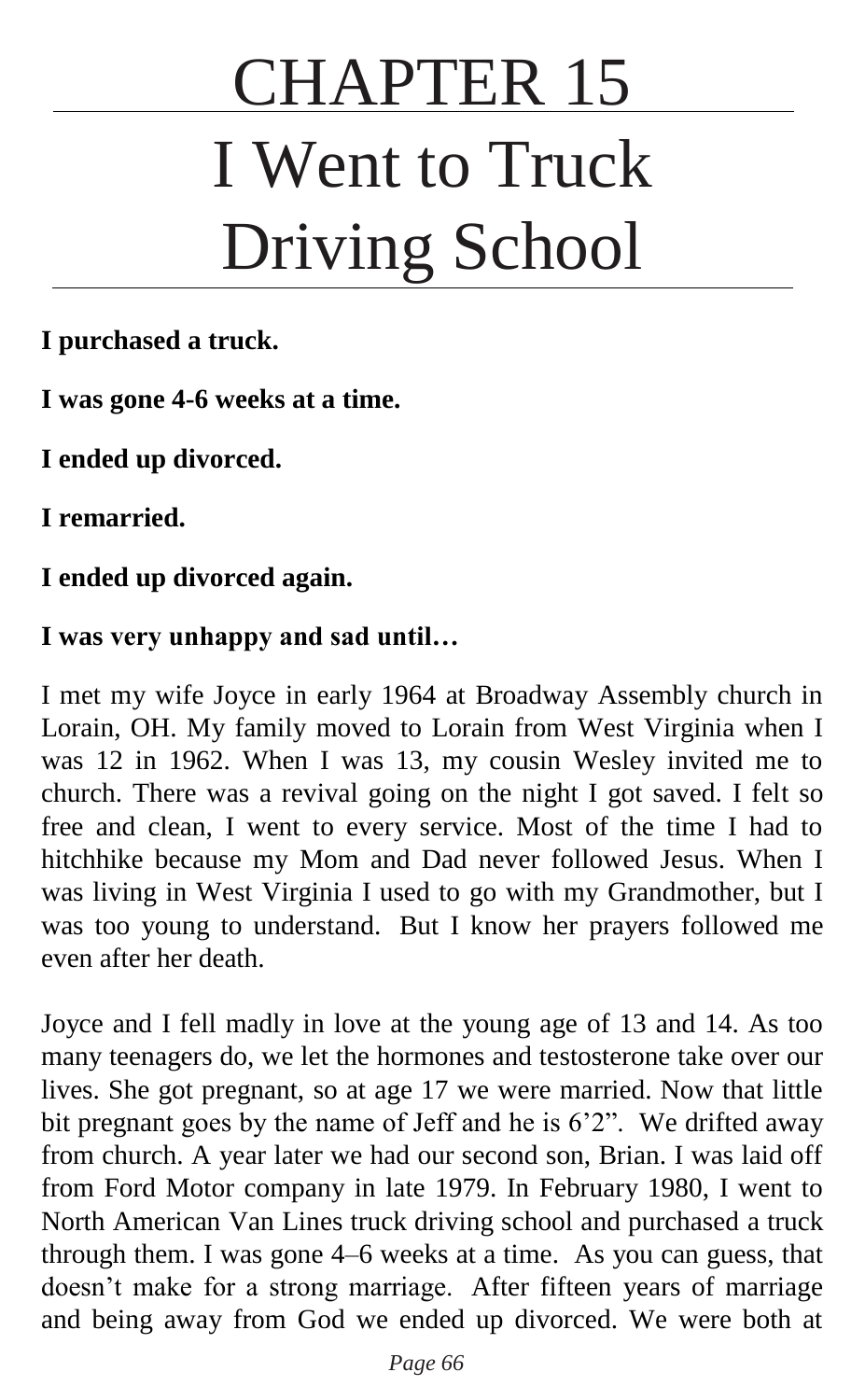fault here, not just by the poor decisions we made, but because we had turned our backs on God, and Satan just had his way with us. I remarried in 1983 and she remarried in 1985. I sold my truck and got off the road and moved to Tennessee in the fall of 1984.

My second wife was complaining about me being gone so much. I had lost the love of my life over driving; I didn't want another divorce. Well in the winter of 1987, I ended up divorced anyhow. You see when you don't follow God, Satan has a field day with you.

In September of 1988, I went up to Ohio to see my sons and my Dad. Brian and his then girlfriend (his wife now, Maria) was about to have a baby and I wanted to buy them a gift for the baby. Brian had moved, and I didn't have his new phone number. I called Joyce and asked for his new number and also asked her what they may need. She said they needed a car seat and that she could get me a discount at Sears where she worked. I met her the next day and bought them the car seat. We then went to lunch in the mall. She could tell I was very unhappy and sad because of the way my life had turned out. She started to cry and said I was too good a man for all this bad to be happening to. We then left the restaurant; while walking thru the mall, I asked her if she had to return to work. She said no, so I asked her if she wanted to go for a drive.

She said I will follow you anywhere; I said even to Tennessee? She said YES!! I asked her what her husband would think about that? She said he wouldn't be too happy, but he knows how she still felt about me. I really believe we were meant to be together, but because we forged ahead and got out of God's plan for us, it all fell apart.

She moved to Tennessee in November of 1988. She was able to transfer to a Sears near our home. In Jan 1988, I began working for Builders Transport in LaVergne, TN as a dispatcher. The terminal manager that interviewed me asked me if I had ever dispatched before. I said no, but I have been dispatched. He asked me if I knew how to work a computer and I said no but I have hauled a bunch of them. Bless his heart he hired me anyway. In the fall of that year they opened a flatbed office at this terminal. I became the terminal manager of this fleet. I remained the manager until Spring of 1998 at which time I left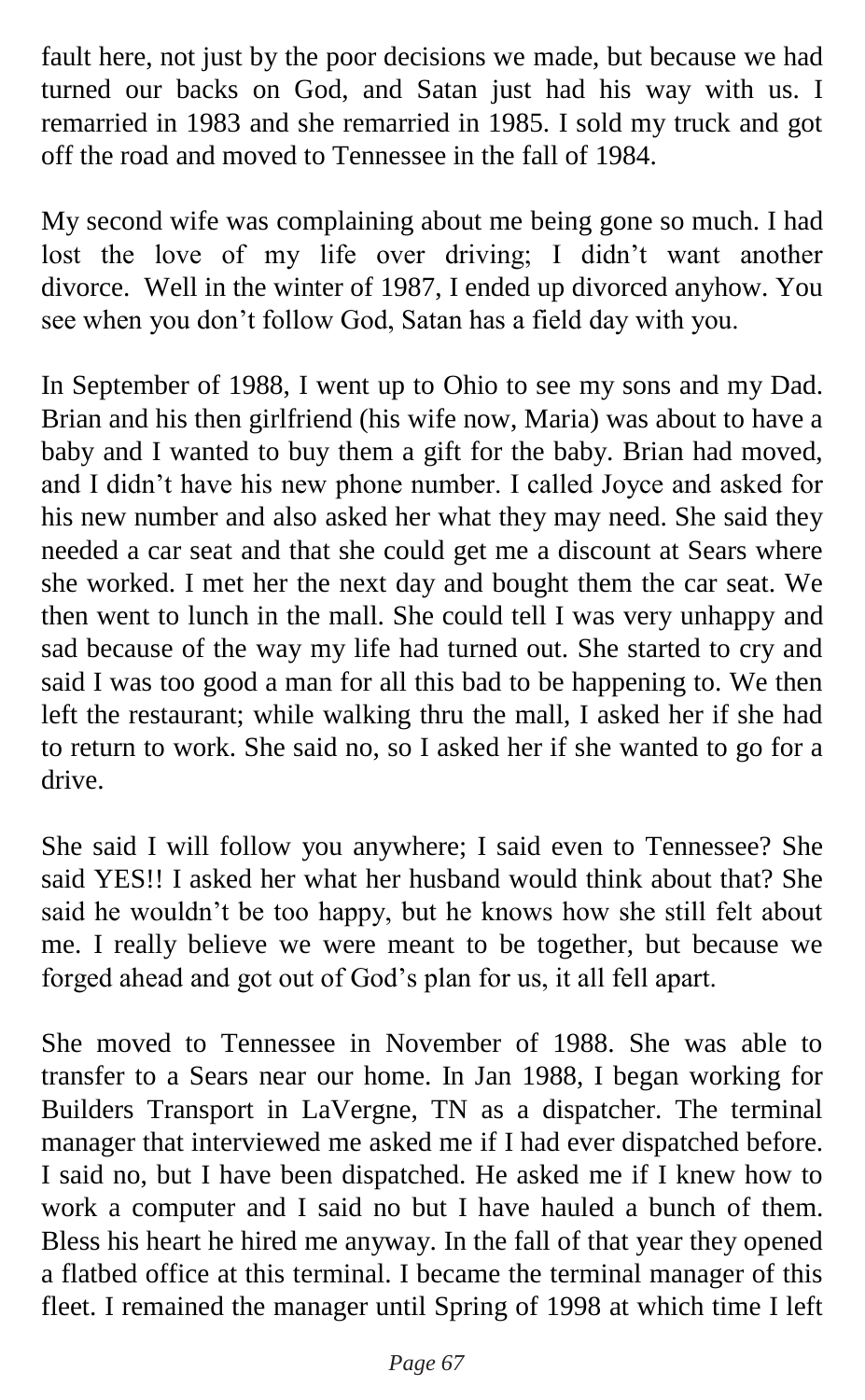them because they were going out of business.

I went to work for Deaton Truck Lines as a recruiter working out of my home. It was a real sweet deal until the VP that hired me left 2 months later. That's when my eyes were opened, and I could see I was on another sinking ship. In July of 1998, I was asked to come to Cuba, Alabama for an interview with McElroy Truck Lines. They were going to open a terminal in middle Tennessee and was looking for a terminal manager. Going to work for MTL was one of the best moves of my life. I worked there 17 years, retiring in August 2015.

Keep in mind the only time Joyce and I had ever darkened the door of a church was when we were married in 1989. We bought a new home in 1989, owned a boat, car and pick-up truck. We were debt free in 1998 and had all we needed. In early June 2007, I came home from work one day and planted my keister in my chair. Joyce said we need to talk; man, I hate them grown up talks. We had all we needed but I could tell she wasn't really truly happy. She said she had been watching the 700 club and had turned her life back over to Christ.

I don't have the words to explain to you how that made me feel. I was relieved in some way to know she would be serving God again. You see I had always blamed myself for our failures especially with God. Then she said I can't do this alone. I told her I was happy for her, but I wasn't ready for that. I told her I was happy and that I had all I needed. That's when she said I know you're not ready and you have almost all you need, but there is one thing missing in your life. I said, What's that? She said JOY.

For the first time in forty years the Holy Spirit of God spoke to me. You see when I was seventeen, I told God I would never ask Him for anything. I felt like I wasn't' worthy of His grace or His mercy. After all I had been through, I never once cried out to Him. But suddenly He started talking to me. He loved on me for three solid months. We started attending River of Life Church in Smyrna, TN. I would go on Sunday mornings with my wife. Sometimes the music would make me cry, but when the altar call came I headed for the door. I wasn't going to get saved for my wife and I wasn't ready.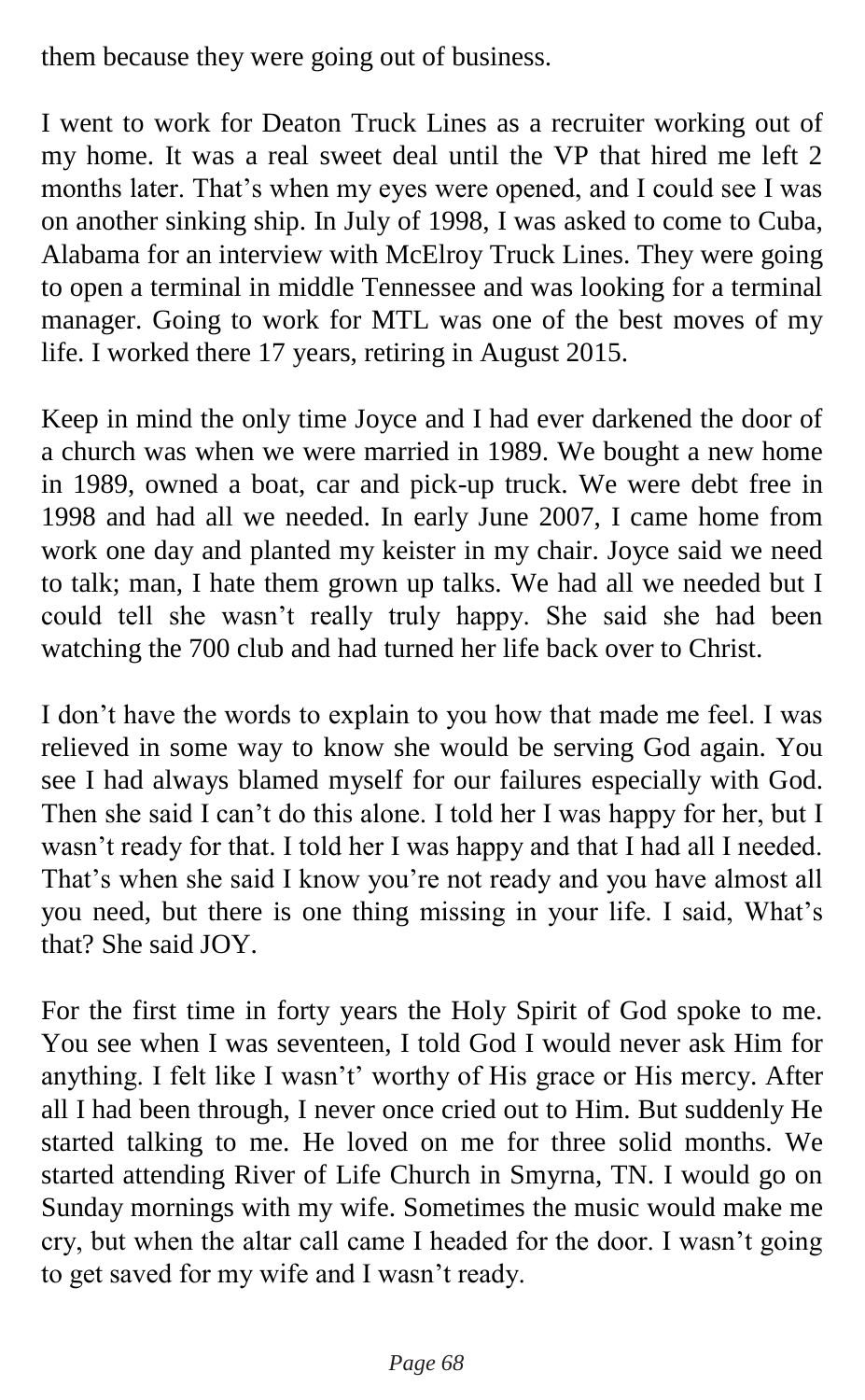Again, the Holy Spirit talked to me daily, almost hourly; He wouldn't let up. Every time I gave Him an excuse why I couldn't serve Him, He gave me a reason why I could. After three months of this, I was losing my mind. My wife was going to the Ladies' Monday morning prayer meetings lifting me up in prayer.

September  $17<sup>th</sup>$ , we went to the morning service; I bolted out the door during the altar call. Late that afternoon my wife and I were sitting on the patio. I told her my biggest regret in my life was that I didn't raise our sons in church. She said you're still their Daddy and you're still alive; it's not too late.

I said let's go to church tonight. I can't remember what the preacher preached on that night, but I hit that altar at the end of the service. I cried out to Jesus and asked Him to forgive me!! I was SNOTT SLINGING SAVED!! God came down and LOVED ON ME, He set me free from alcohol, nicotine and porn. I was free and free at last. When I stood up, the Monday Morning Ladies' prayer group was standing there over us the whole time we were at the altar.

Long story short, in 2012 I started a Chaplaincy program called Channel 21 Ministries for truck drivers. We have helped over 150 truck drivers become a Road Chaplain. We have had over one hundred folks saved through this program. God has been so faithful. I received my minister's license in 2011 and I am currently Care Pastor at River of Life, Founder and Senior Chaplain for Channel 21 Ministries. God has been so good to Joyce and me. We have seen miracle after miracle occur in the past 11 years.

I pray that God will reveal Himself to you if you are not walking with Him. He is a loving God and it is never too late to come home. I was 57 years old and He saved my soul!!! You can call me anytime!

Darrell Murfreesboro, TN

Darrell.1962@icloud.com 615-663-3199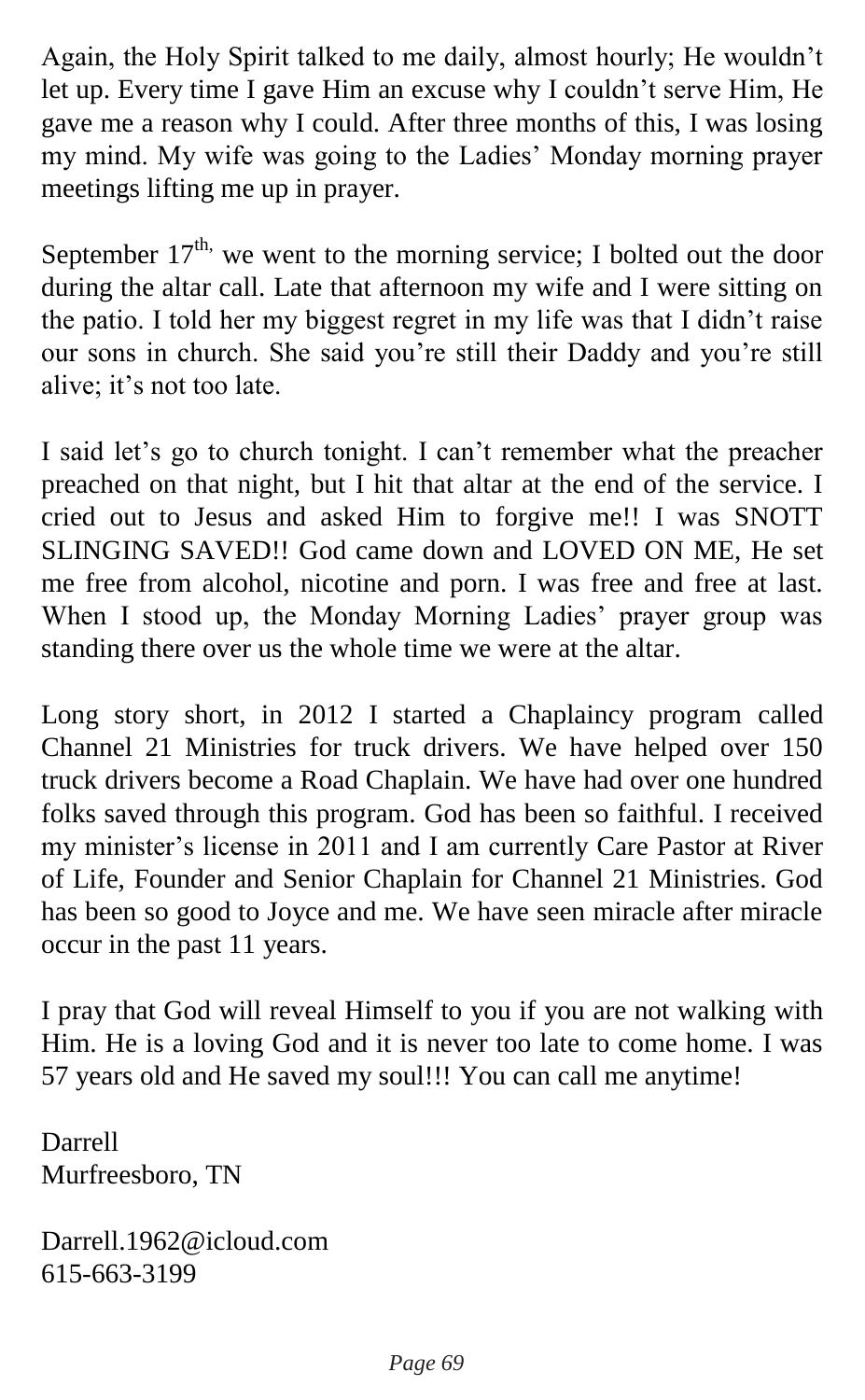# CHAPTER 16 The Worst Time in My Life Has Become My Greatest Turning Point

**My path of destruction started with a mere single beer.**

**Drinking led to the abuse of all kinds of drugs.**

**I've been arrested and locked up for being drunk.**

**I've demolished four vehicles all within two miles of where I lived.**

**This lifestyle continued, breaking my marriage apart.**

**My second marriage disintegrated too.**

**Bitterness, hatred, and revenge filled me, until…**

I wish I could say I lived my whole life serving God, but it isn't so. My path of destruction started with a mere single beer – a casual walk into the ways of the world. Immediately, Satan began weaving his web of confusion and deceit into my life. Drinking led to the abuse of all kinds of drugs. Soon, I was caught up in a lifestyle that centered around my fleshly desires. I was hooked on the world.

My life started with such hope. I am the youngest of five children, and my parents are fine Christian people. We attended our Mennonite church three times a week where my uncle was the pastor. They did an excellent job raising us through the sixties and seventies on a modest carpenter's income. They taught us the important things in life: a life centered around God, love, church, and family.

Proverbs 1:7 says, "The fear of the Lord is the beginning of knowledge, but fools despise wisdom and discipline." You see, I didn't just wake up one morning and say, "This is the day I'm going to start down a path of godless living." There was no chip on my shoulder against religion, but I didn't have fear for the Almighty God. I was a fool.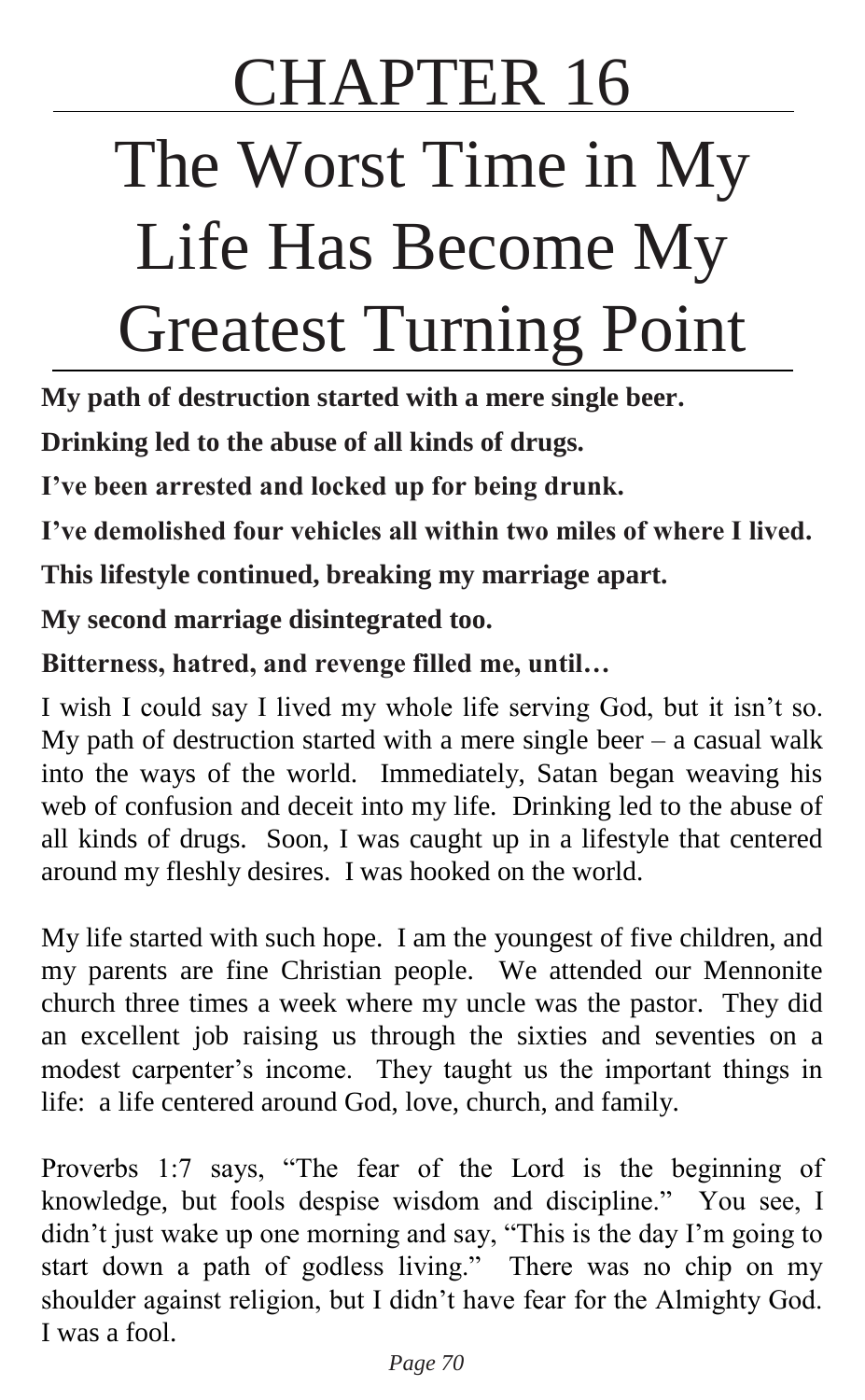I've been arrested and locked up for being drunk. I've sobered up in the emergency rooms of hospitals. I've found myself in bushes, fields, and gravel parking lots with no recollection of where I was or how I got there. I've demolished four vehicles all within two miles of where I lived.

One morning, coming home from work, I veered off the left shoulder of the road at a high speed. The car dropped over onto its side, sliding along till the front dug in. It began flipping over and sent me through the passenger side window. I landed 75 feet from the car where it ended up on its roof. What took seconds played through my mind in slow motion. "When am I going to land?" I asked God. "When am I going to stop rolling." Landing in soft grass just inches away from the hard pavement, I know His angels were with me that morning.

This same lifestyle continued, breaking my marriage apart. I was shattered. God spoke to me, but I did not yield. "Oh, I can straighten my life out. I know what to do. No problem."

My second marriage disintegrated too. The divorce took its toll on me. Bitterness, hatred, and revenge filled me. It was eating me like a cancer. Satan was going in for the kill. Only the thought of my children needing me kept me from crossing the line to insanity.

At this point, I had drifted farther from God than I ever had before. I had no feeling any more. My heart was hardened by sin. No longer could I hear the Holy Spirit calling. No tears of remorse filled my eyes. I started to see my destiny – my life ending in a car wreck. I knew I would be forever in the depths of hell, but I couldn't change. Though my drinking was less often, when I did drink, it was violent and extreme binges.

In the summer of 1992, after straightening up for a while, I rented a car and spent some time in Georgia visiting my daughter. After returning to Virginia, I had one night left before I returned the car. I met up with an old drinking friend, and the fuse for disaster was lit. After many hours of drinking, we went for a ride. It was a road I was familiar with. Our speed was probably as fast as the car could go. A stop sign came out of nowhere. We crossed the road, hit a dirt bank, and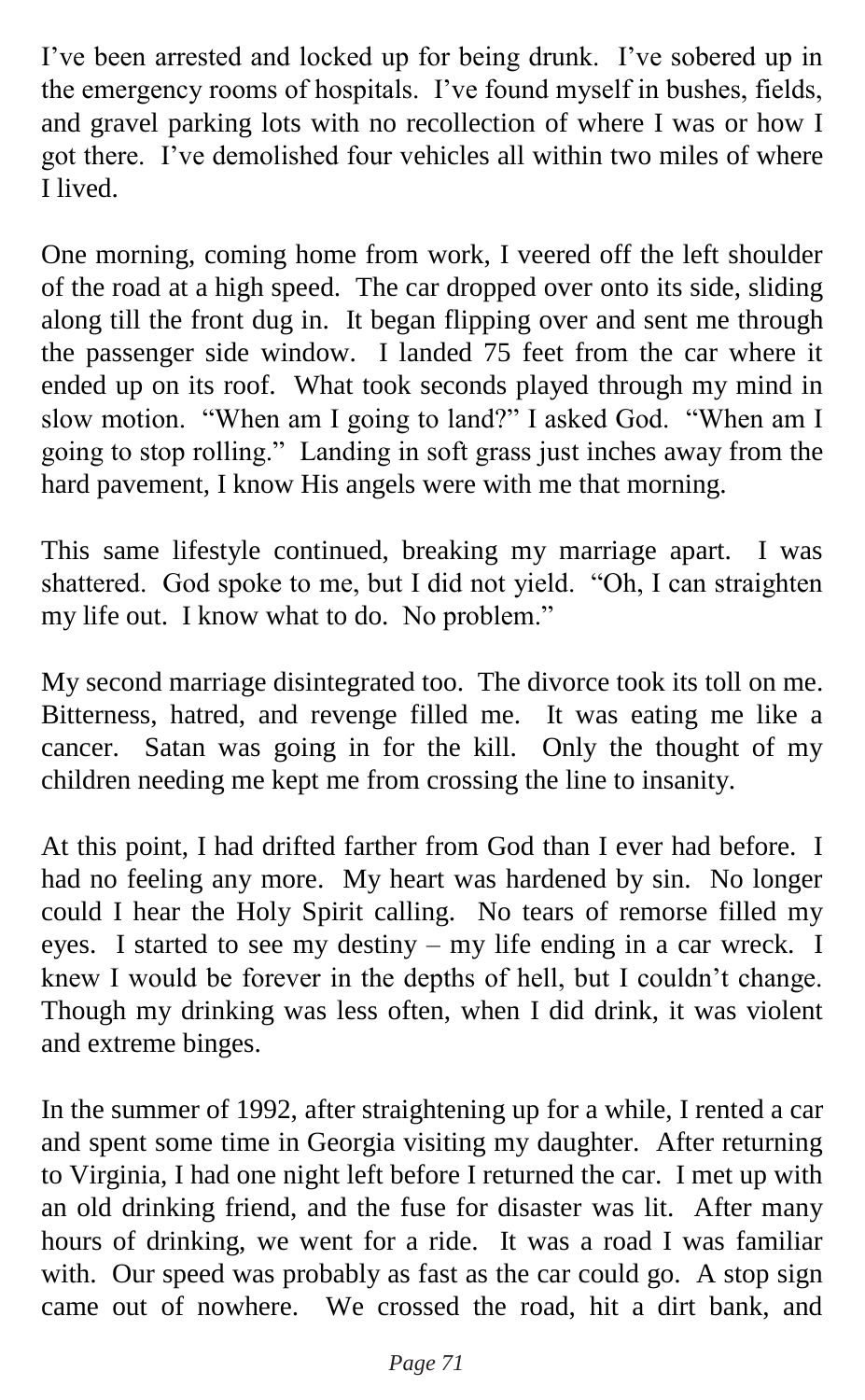became air born. The car nose-dived into a small pine tree. Both of us rolled out onto the ground in great pain, but we were alive.

A day or two later, reality set in like a nightmare. My back injury caused agonizing pain, and I was unable to get out of bed for many days. I was in serious trouble with the law for leaving the scene of the accident, and the car I totaled was uninsured. I asked God, "Why am I still here?" By all the natural laws, I should've been dead.

"Are you ready to change your life and serve only Me?" I heard God whisper once again to me. "Yes, Lord, I am ready," I said. "But I'm broken, my life is at its worst. How can I ever be of any value to Y<sub>ou</sub>?"

This truth became very clear to me: if I were to repent and turn my life totally over to Him, He would wash away all my sins and give me a new start even though I didn't deserve it. I did repent that day with help from the Billy Graham Evangelistic Association. My life changed from that very day. I have remained sober for 26 years now and counting, and I am free from the bondage of narcotics.

I don't know how many chances one has with God to repent, but for me I felt this was my last opportunity. I began to fear God. From that moment on, I have been filled with understanding and direction like never before. What was the worst time in my life has become my greatest turning point.

God did not fail with His promises. There was a period of testing on my part and then the blessings came rolling in. He restored my health. He healed my back so I could work again and continue my driving career. He opened new doors for my business. He gave me a new Christian wife and another wonderful daughter.

If I could go back and relive the years where I strayed, I most certainly would have never taken that first sip of beer or popped that first pill or smoked that first joint. You may think there is no harm in it, but can you take that chance? The obituaries are full of people that, like me, thought they were the exception to the rule.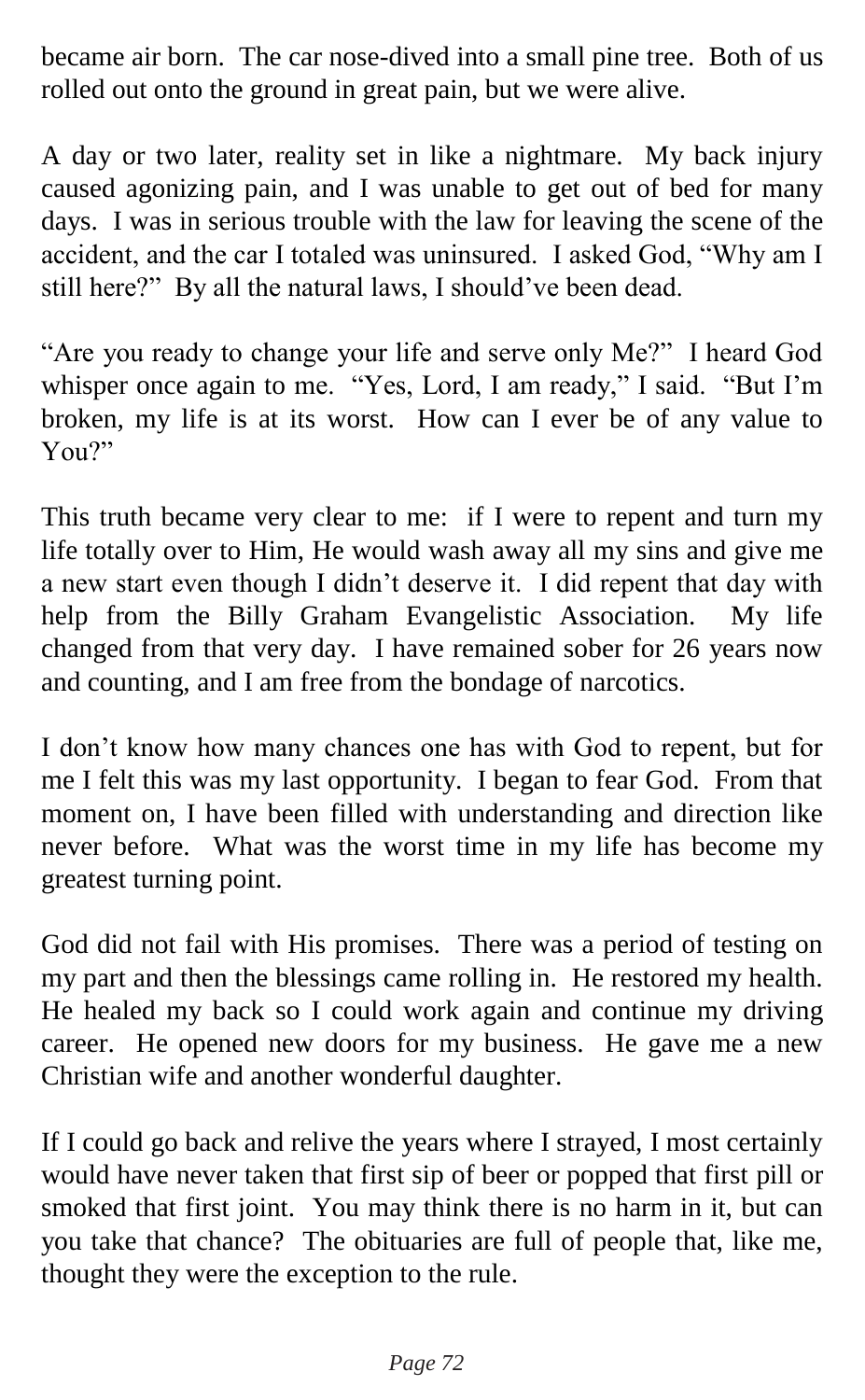I now have no desire to be popular, rich, or famous. I only desire to do the will of God and to share my testimony with whomever needs to hear it. My final thoughts come from this hymn: "What a day that will be when my Jesus I shall see, when I look upon His face, the One who saved me by His grace. When he takes me by the hand and leads me to the Promise Land, what a day, glorious day that will be." To God be the glory!

Marlin Coatesville, PA

484-459-8757 marlinsmoker2015@gmail.com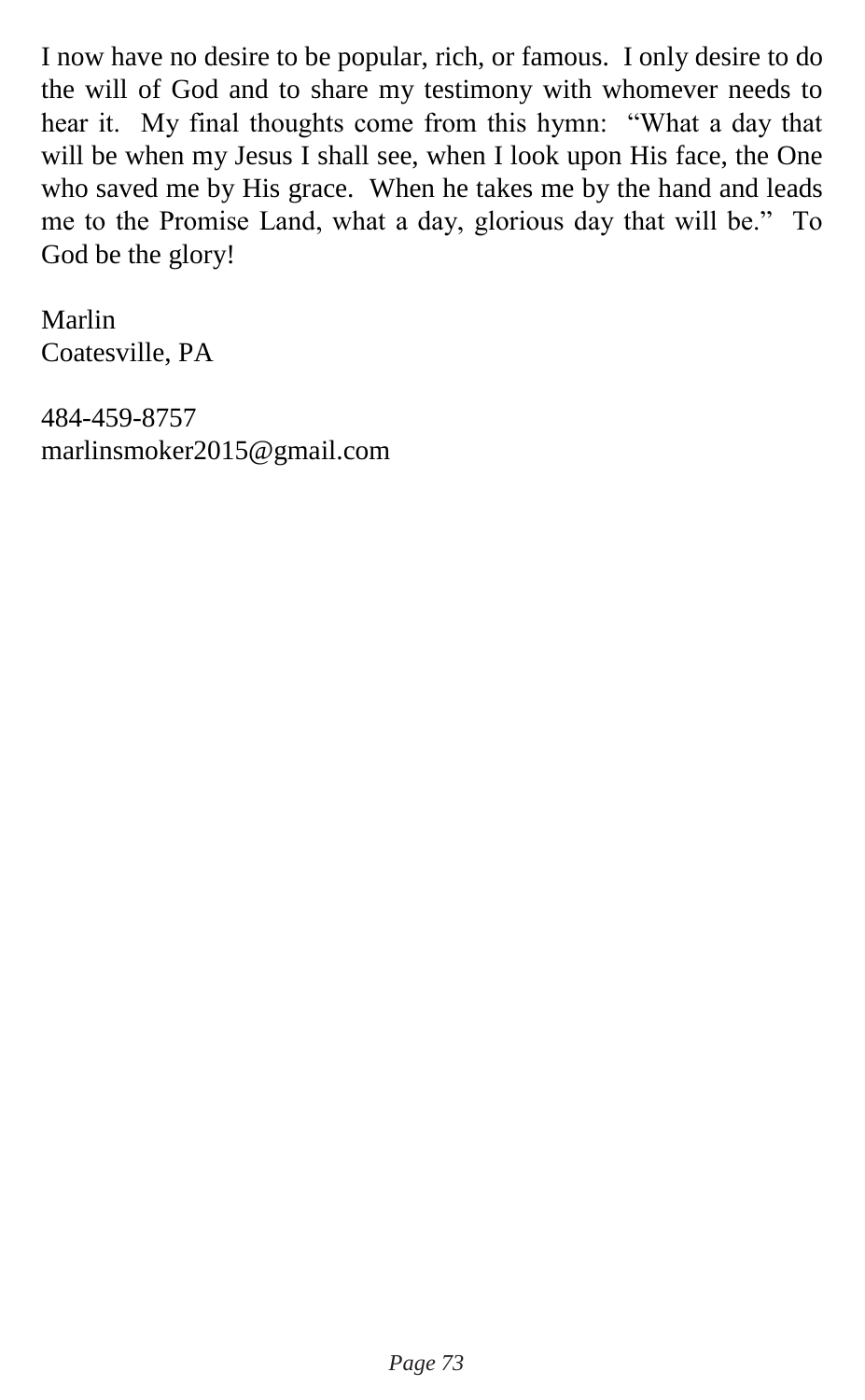Jesus gave His Blood, His Life, so all your sins could be forgiven. Jesus paid your penalty for sin; in full.

Now it's up to you to accept or reject what Jesus has done for you.

God is inviting you into a personal relationship with Him as your Heavenly Father and Jesus as your Lord and Savior. Jesus came to show you the way because you are passionately loved and wanted. Jesus, before He was resurrected, said to His disciples, "…*He who has seen me has seen the Father." John 14:9*

If you repent for breaking God's Law and put your trust in Jesus, when God looks at you, He will not see a liar, a thief, an adulterer, or a law breaker but he will see a person that Jesus has redeemed from the curse of the Law, one that Jesus paid the full penalty for their sin. God will see the Blood of Jesus that has washed you as white as snow. Only through Jesus can you be right with God.

You may go to the next page for more "Real Life Stories," or skip to page 82 for more truth.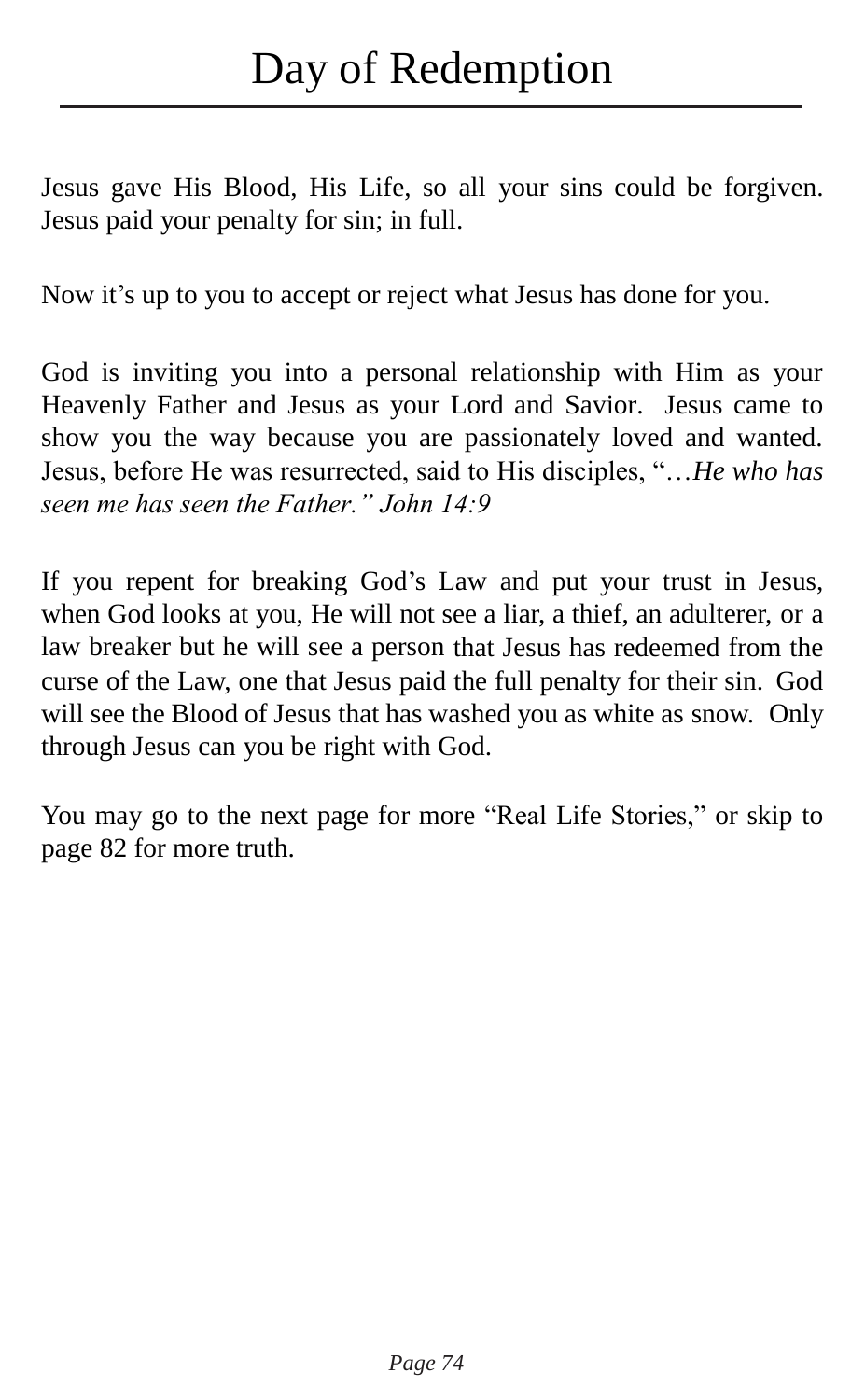### CHAPTER 17 "Good Moral Guy"

#### **A poor country boy...**

#### **We never had much to speak of.**

#### **I have been put down and ridiculed.**

My life growing up was totally normal. I was the baby of a large, poor family of six children. My father worked hard, and my mother was a house wife. We never had much to speak of, but I always felt loved. My parents split up when I was nine years old. My mother, sister, and I moved in with my grandmother on my mom's side. I was tossed back and forth between my dad and mom on the weekends. I lived through a custody battle of which I chose to stay with my mom. Even though a broken home was really hard, my parents didn't bash each other as in some families. Like many parents, both of mine remarried. I had a good stepmother and a terrific stepfather. My stepfather was one of the best Christians I ever met. After faithfully loving my mother for over 20 years, we lost him unexpectedly to a heart attack.

While my parents were married, we attended a couple different Baptist churches. My grandmother and several of my uncles were Pentecostal. This was very confusing to me as a teenager. One day my grandmother was reading her Bible, so I asked a question. "Grandma, tell me who is right. If my mom is right, then my uncles are wrong. If they are right, then my mother is wrong. Both denominations can't be right."

My devout Pentecostal grandmother replied with these words, "Stephen, you read this Bible and believe what's in this Bible and don't worry about anything else." I have lived my life with this motto. I truly feel it's the best advice I have ever gotten my whole life.

When I was 17, I met a pretty girl who went to church. She invited me to go one Sunday, so I went. I ended up attending every service for a month, chasing this girl. One Wednesday night, I felt something different. It was a tug that wouldn't go away. Even though I didn't do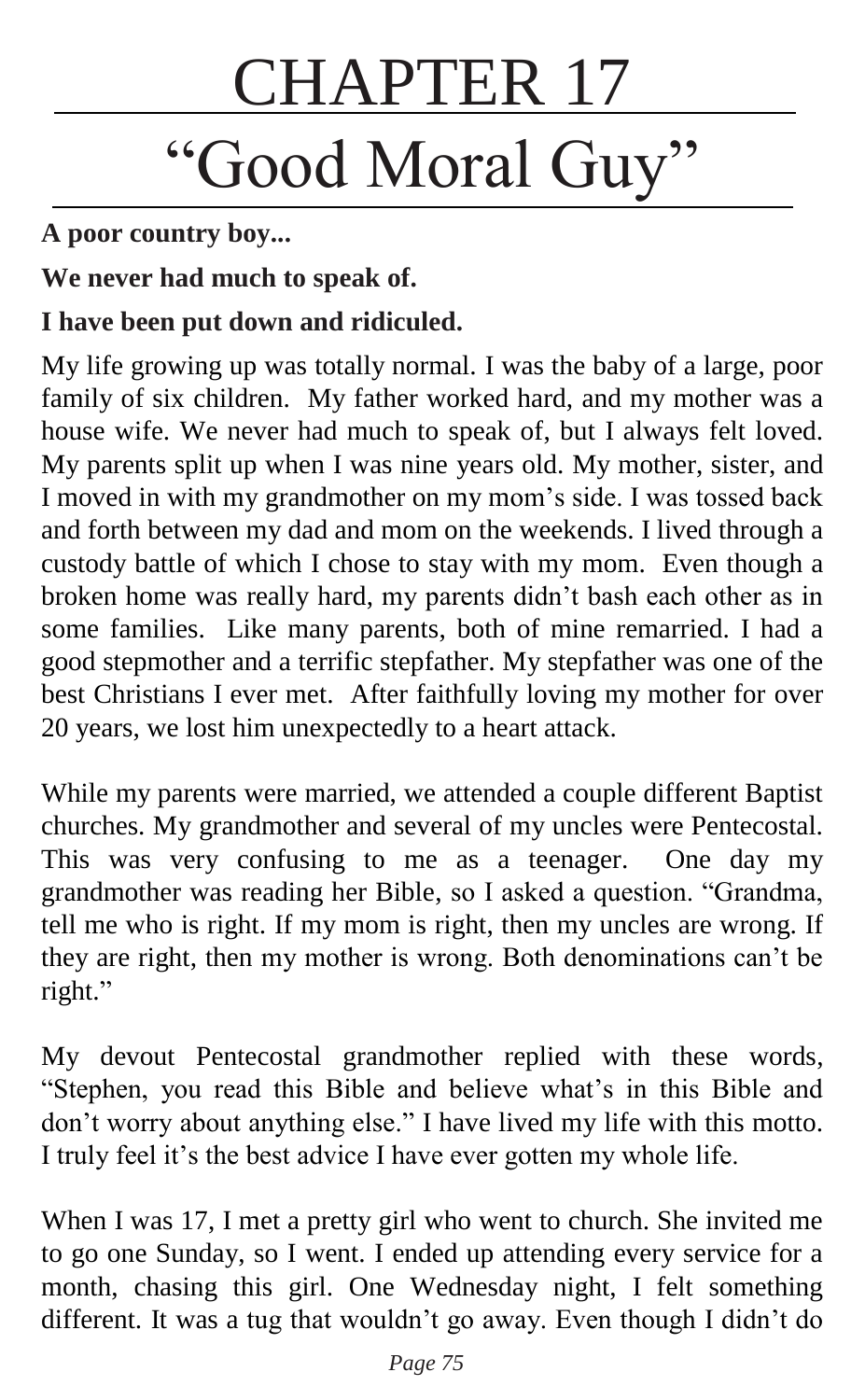drugs or drink, I knew something was missing. The pastor had given the altar call several times. I said, "Lord, if that's You and You want me to go up there, then let him ask one more time." He asked one more time, and I went to the altar. I asked for forgiveness of my sins and asked Jesus to take over my life. I felt like a new man. I was so excited. I told everyone I met I got saved. I went to work the next day feeling so alive and shared the Gospel.

I got married, not to the girl I was chasing. When I was 19, I felt the calling on my life to preach the Gospel. When I was 21, I was asked to pastor a church. While I was there, the Lord blessed the church. We grew from 60 people to 100 in three years. We saw around 30 people get saved and had 20,000 dollars in the bank for repairs and missions. I felt the need to go back into evangelism and left the church after three years. My family and I have led several missions over the years. We raised food and clothing for a homeless mission in Asheville, NC for two separate years and got to share Jesus with the men and women there. We sang and preached multiple times at a shelter in Charlotte and saw several people come to Jesus. We also were part of a homeless mission in Nashville, TN that fed and had church with 400 of the homeless there. Fifty people made a profession of Faith that day. If you do not know how to lead someone in a prayer of forgiveness, please find a pastor or another Christian that can teach you. I promise you there is no greater joy than helping someone repent and meet Jesus. I had the opportunity to preach on TV in Burlington, NC three times.

I have been places and done things I never expected a poor country boy from the mountains of North Carolina could do. The Lord opened a lot of doors for me. I am a blessed man. To God be all the Glory.

I started driving a truck in 1995. It has been a great career and has provided for my family ever since. I have met a lot of people and had several chances to share the message of Jesus. I do local missions and help with a couple trucker ministries. I have been put down and ridiculed over the years for hanging around rough truck drivers and people who didn't go to church. Those same people see the life I live and respect me for who I am. If they let a bad word slip, they say I'm sorry to me. These guys wouldn't think of donating to any charity, but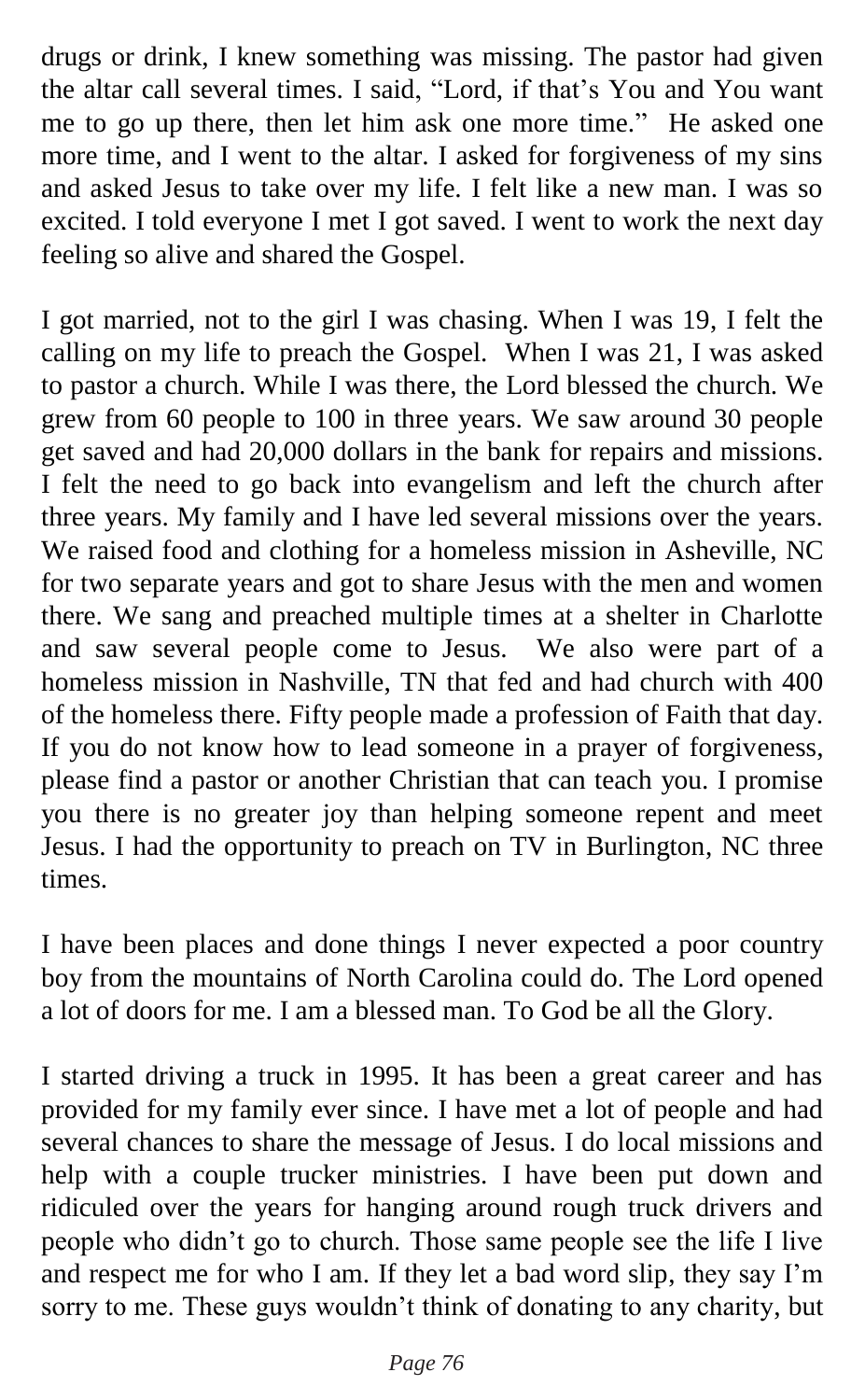have told me they would donate for a cause I was involved in. I want these friends to see Jesus in me and hope they want more. In retrospect, the only thing Jesus was guilty of at His trial was being a friend to sinners.

I was with family one time at the hospital and an uncle asked me to tell him something good. He said he needed to hear something good for a change. I told him that Jesus loves him, and he off-handed said, "I know that." He called me about two weeks later and said, "I got to thinking about it and realized you were right. Jesus does love me, so I gave Him my heart." This uncle served the Lord until his death two years ago.

I know my story isn't a mouth-dropping salvation from a life of wild sinning, but the truth is my friends that everyone needs Jesus. The "Good Moral Guy" has to be washed by the Blood of Jesus just like the drug addict and drunk. Romans 3:23 says, "For all have sinned and come short of the glory of God." I want to thank my wonderful wife Debbie and my four children Michael, Felisha, Deanna, and Dan for being part of my life through thick and thin. I love you and pray that Gods best be yours.

Stephen Wichita, Kansas

316-201-8188 bigbird42368@gmail.com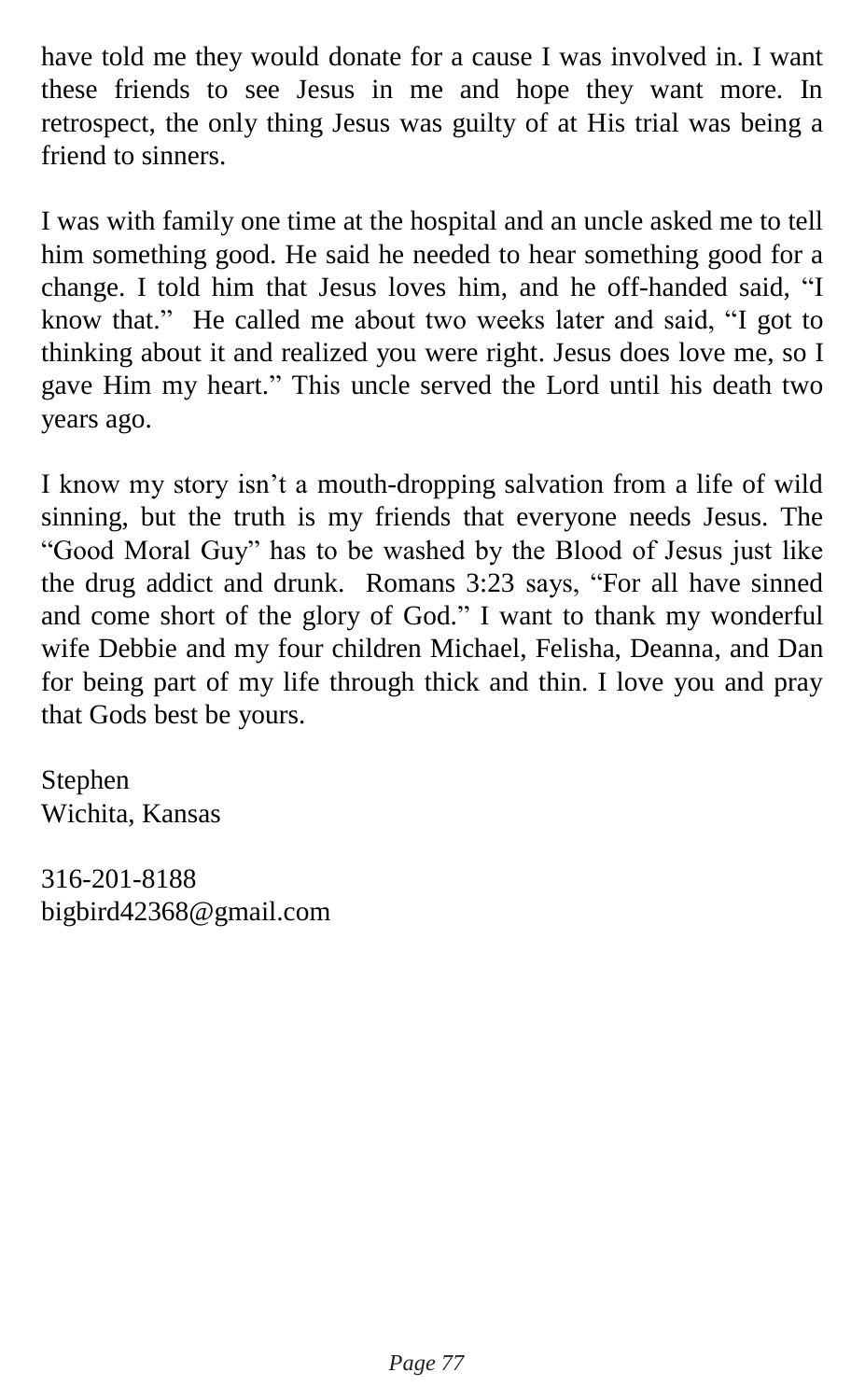### CHAPTER 18 I Had a Dream to Be a Truck Driver

**I became very rebellious.**

**I wanted to do things my own way.**

**When I woke up I was completely blind.**

**The doctors said I would be blind the rest of my life.**

**My dreams are gone. I'll never be a truck driver.**

**I lost my will to live, until...**

I was born a preacher's kid. I had a dream to be a truck driver as a young boy. Around age 12, I became very rebellious. My father was a disciplined person and forced us to go to church. I wanted to do things my own way. Around age 15, I started dating a girl I had gone to elementary school with. We made plans to run away together. I wanted to get a place to live so she and I could shack up.

On my  $16<sup>th</sup>$  birthday, I went to get my driver license. Dad had given me a car and said if I helped him in the shop, he would let me go on a date that night. What he didn't know was I already had plans to leave that night. That afternoon I was working with a chisel, and a tiny piece of steel broke off the chisel and hit me in the left eye. It didn't hurt. It felt like a gnat in my eye. Mama wouldn't let me leave. I went to bed early and told my girl we would go the next night. I went to bed, and when I woke up I was completely blind. It felt like gas or chemicals were in my face. It burned awful bad. My parents took me to the hospital, the doctors said I would be blind the rest of my life. He called my family in and told everyone the accident had destroyed my retina. My heart was broken. I stayed in the hospital 13 weeks.

The hospital contacted the Blind Society, and they worked with me. I was learning to read Braille. After about 5 months, I got pretty good. But things weren't right. I was blind. I couldn't see. Then one day, in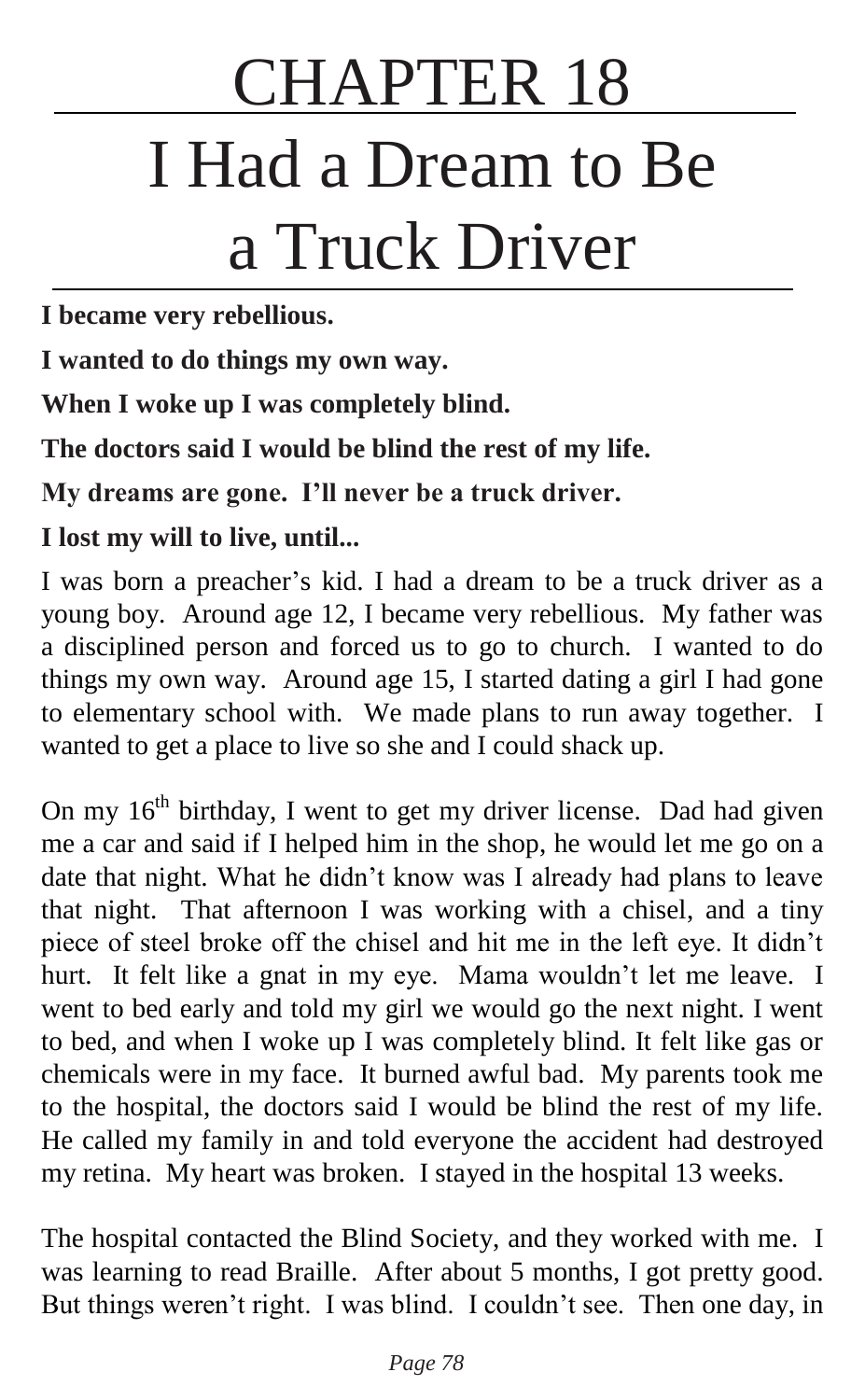the midst of working with the Blind Society, my girl came. She was wearing a ring. She took the ring and placed it in my hand. She said, "It's a proven fact you are never gonna see again, and I don't want to marry a blind man. I don't want the responsibility of taking care of you."

My heart was broken. I had no will to live. Being a preacher's kid, I knew the bible and about God, but I didn't really know Him. After she left, I talked to God for myself for the first time. I was all alone, heartbroken, and I actually talked to God myself, without anyone else there to pray for me. I said a simple prayer. "Lord, here I am. I have nothing. I lost everything. I lost my will to live. My girlfriend doesn't want me. I can't see. My dreams are gone. I'll never be a truck driver." I said, "Lord, if You will give me my sight back, I will give You my life."

When you lay in the hospital bed or lay around back home, you have a lot of time to think. This girl did this. I prayed that prayer, and nothing big happened. The thoughts just kept running through my head. Then one morning, about two weeks later, I woke up. I could see real blurry. My mom was there, and she was wearing a yellow blouse. Mom couldn't believe it. When she realized I knew what color she had on, she began to shout. They had been praying. She called the doctor, and the doctor said it was impossible. They had taken out the nerve that controls my eye. But the doctor gave me the benefit of the doubt and took me in for a fourth surgery.

After the fourth surgery, I had to wear special eye covers. My parents had to put drops in my eye for a month. It seemed like a year! I went back to the doctor, he took the eye covers off, and I had 20/20 vision. I was overwhelmed with excitement. I was almost 17. I realized I had talked to God myself, a preacher's kid, for the first time. Everyone thinks preachers kids are special, but I didn't feel that way. I was forced to go to church and didn't want to. It gave me a hard heart. When I got my sight back, I can't explain what went on inside of me. My dreams came back. I still desired to drive a truck. I had told the Lord I would give my life to Him for my sight. Well, at the age of 17, I did not do that. I went crazy, drinking and chasing women.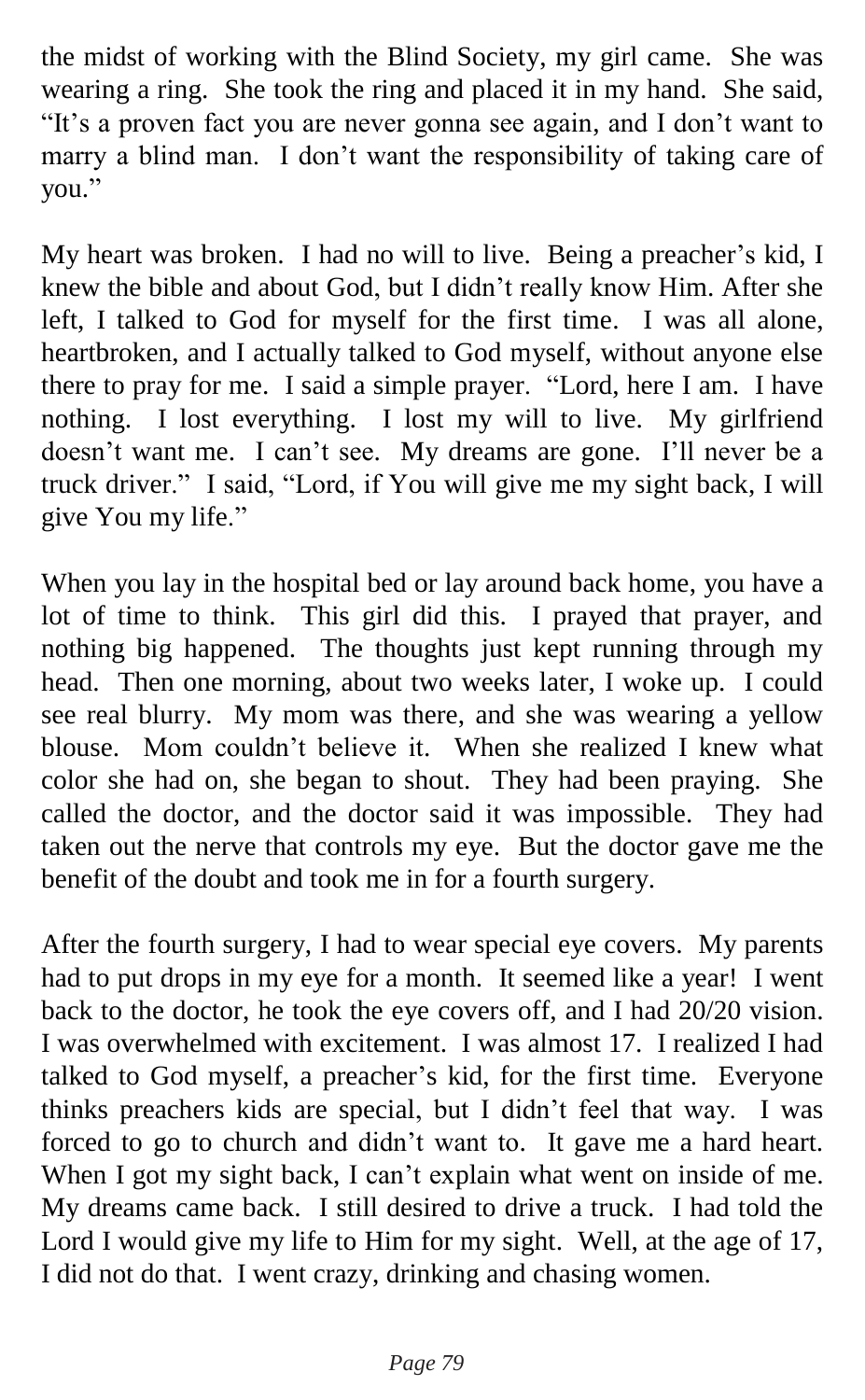Years later, a guy gave me an opportunity, and I ended up on a farm milking cows. When the farmer I worked for went out of business, the milk truck driver came and offered me a job. He taught me how to drive. Then I got this crazy idea I wanted to see the world. I got an over-the-road job, running wild. Never being home, I was faced with all kinds of temptations, including prostitutes and gambling.

About 13 years later, the Lord began to deal with me. I began to hear that prayer had I prayed over and over. God was playing it back in my mind. I made a promise and had gone wild, living in sin. I was the worst I had ever been, riding the highways, doing my thing. I would stop at truck stops and pick up tracts, 5 or 6 at a time, and lay in my bunk and read them. I read as a kid because I had to, but now I actually wanted to read. I was about 30 years old and married to a wonderful wife. I went to sleep at a Petrol Truck Stop and then woke up. I realized for the first time that I did not have Jesus, and that if I was to die I wasn't right with God.

That morning, I kneeled in the bunk in the freightliner. I asked Jesus to come into my life. All these years I thought I was saved because my daddy was a minister. I thought I was automatically saved, and now I finally realized this wasn't true. I didn't want to curse any more. My wrong desires left. I felt like a new man. I had hope. I wanted to tell the world. I wanted to talk about God and tell somebody how He changed my life. In the bible, in the book of Mark, it tells about a blind man. Jesus traveled and came to the town where the blind man was. Jesus passed by, and this blind man heard and called His name out. People asked the blind not to bother the master. He got louder and louder. Jesus turned and asked the man what He could do for him. The man asked for his sight, and the Lord healed him that day.

What I kept thinking in my heart is what if that blind man never called His name. He would still be blind. I think about me. What if I never asked and had stayed blind. I thank the Lord and give Him praise. My mind goes back to that day I gave my promise. He healed me. A lot of people aren't physically blind but are blind in their hearts. You may be the driver who is blind and have never called on the Lord. He said whosoever calls upon the name of the Lord. Maybe you never stopped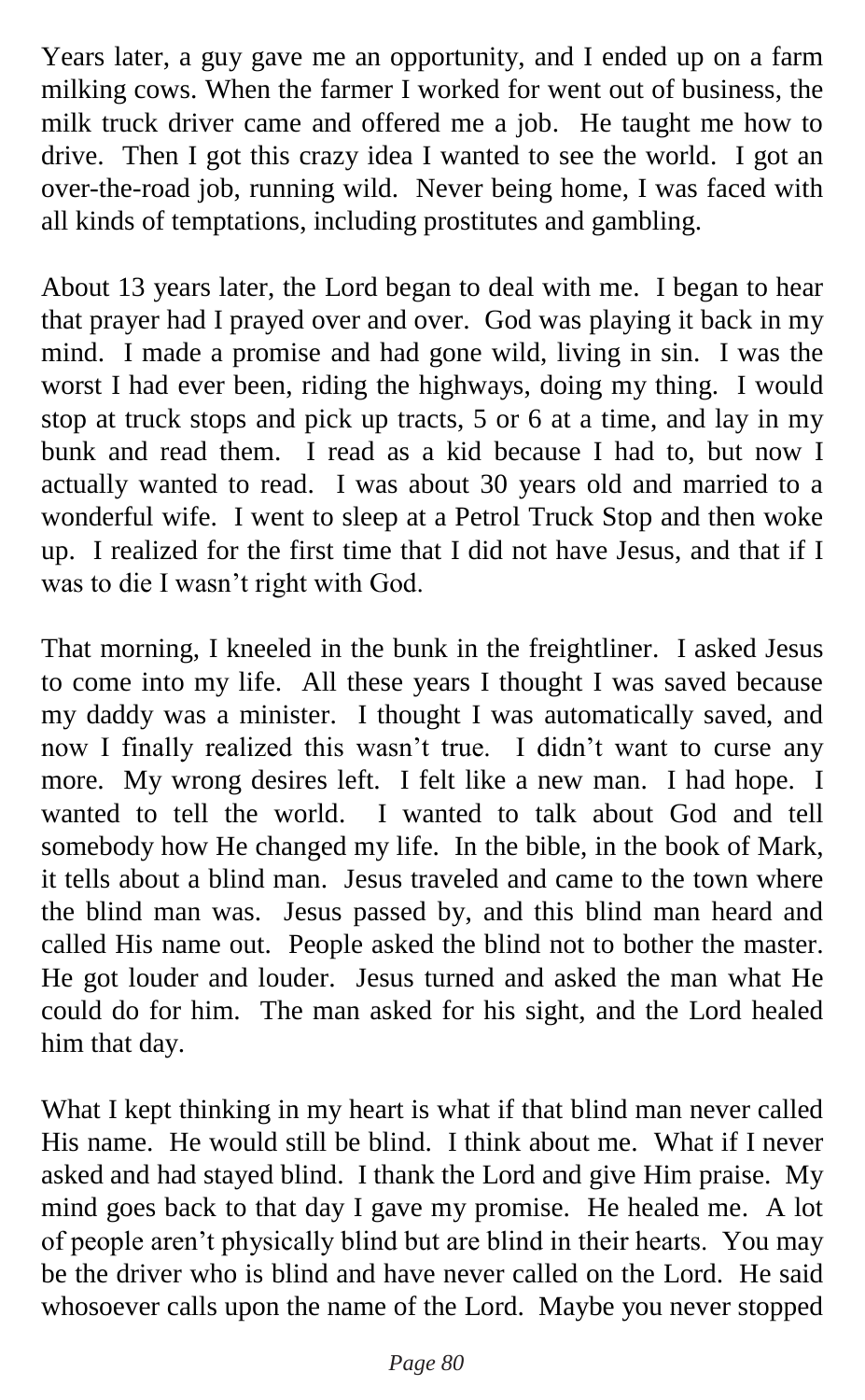and thought about your soul. Just stop and think, I was a preacher's kid and just thought I was automatically saved. But the bible says every person must call on the name of the Lord. He may be dealing with your heart. You may have felt His presence. If you have been touched by what I have shared, the Lord is here for you to call on His name. Call on Jesus. Today is the day. Now is the accepted time. We drive on the highways and don't have a promise to return home, but when Jesus lives in your heart, you know peace. If you accept Him as your Lord and Savior, if something happens, you are safe and secure in the arms of Jesus. I want you to know today if you are a truck driver or not, I love you. Jesus loves you. He died for you. We may never meet here on earth, but we could meet someday on the streets of gold in heaven.

Tim Statesville, NC

704-902-5354 tim\_preacher@yahoo.com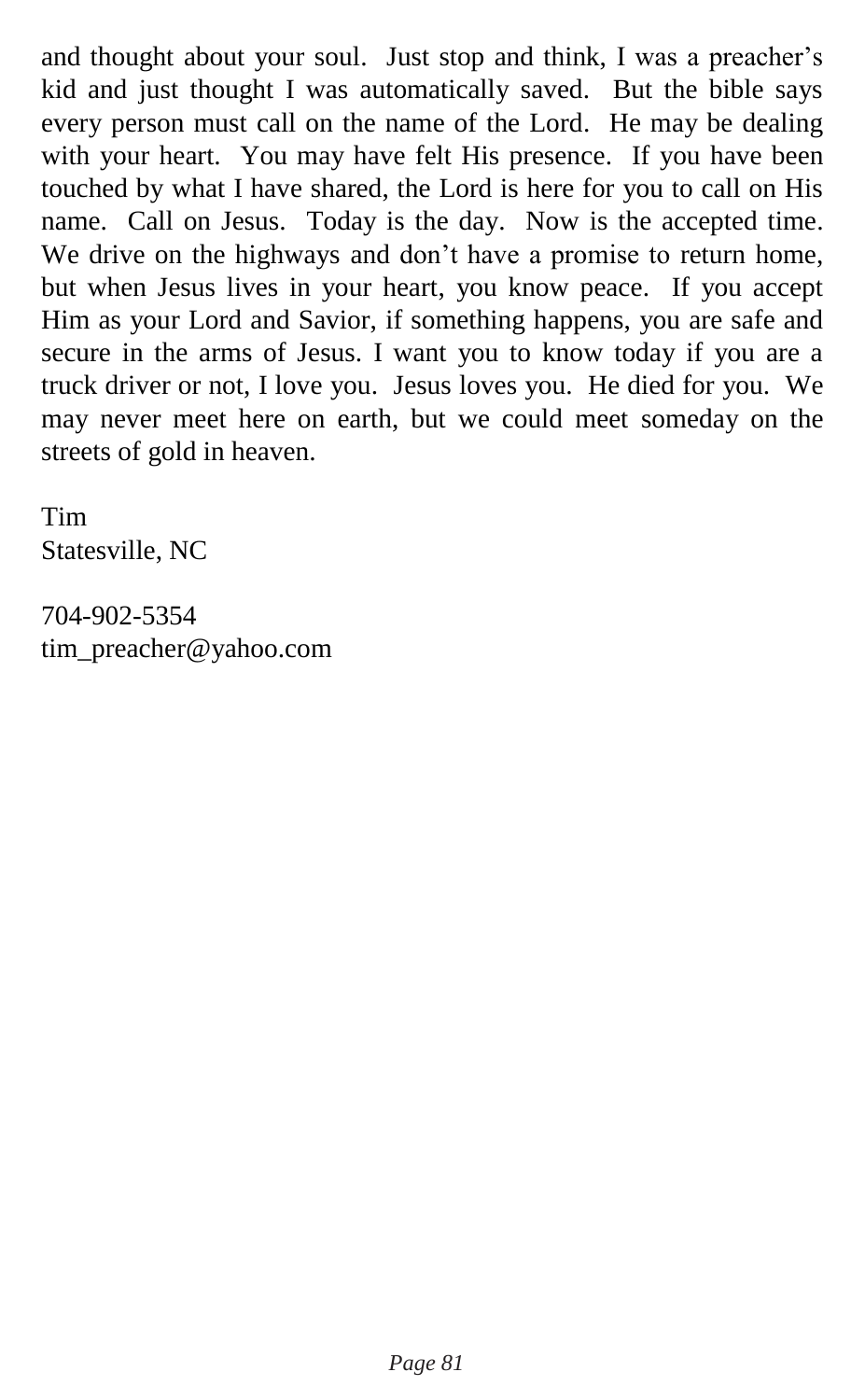How do I get saved from the curse of the law? How do I get saved from being forever separated from God? How do I get saved from the Fires of Hell?

- 1. Admit that you have broken God's Law.
- 2. Ask God to forgive you.
- 3. Confess Jesus as the Son of God.
- 4. Confess that Jesus died on the cross for your sins.
- 5. Confess that Jesus arose from the dead.

#### The Bible says:

*"For salvation that comes from trusting Christ --- which is what we preach --- is already within easy reach of each of us; in fact, it is as near as our own hearts and mouths. For if you tell others with your own mouth that Jesus Christ is your Lord, and believe in your own heart that God has raised him from the dead, you will be saved. For it is by believing in his heart that a man becomesright with God; and with his mouth he tells others of his faith, confirming his salvation. For the Scriptures tell us that no one who believes in Christ will ever be disappointed. Jew and Gentile are the same in this respect; they all have the same Lord who generously gives his riches to all those who ask him for them. Anyone who calls upon the name of the Lord will be saved."*

*Romans 10:8-13*

#### This is GOOD NEWS!

For more "Real Life Stories," turn to next page. To get saved, go to page 88.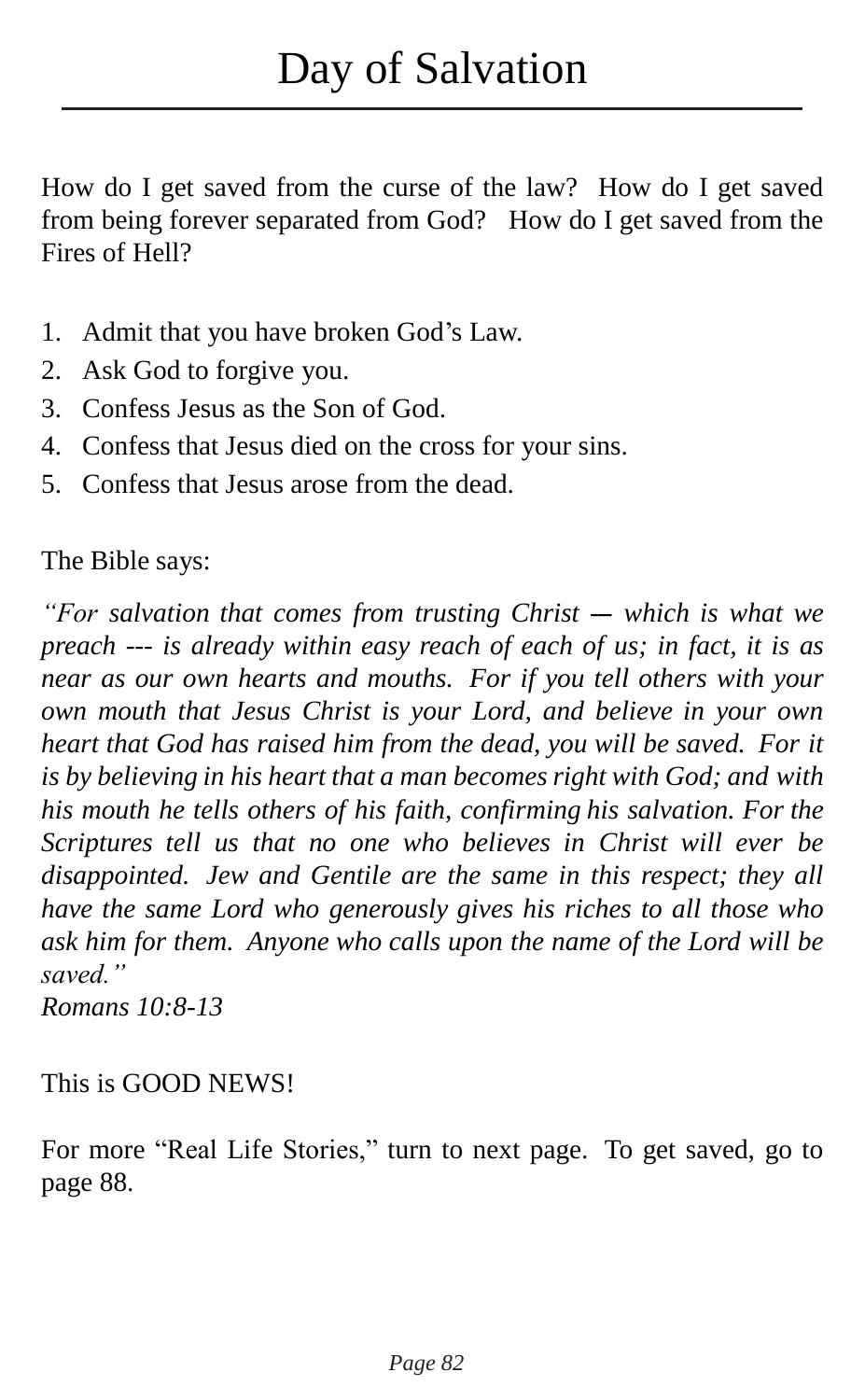### CHAPTER 19 I Became Rebellious of Authority

#### **I left school at the age of 16.**

**I was going to rework the world.**

**I drank 3 to 5 fifths plus 30-40 beers every week.**

I had a great childhood, great family, and many neighborhood friends. As time went on, I became more rebellious of authority and my mother and father.

I left school at the age of 16 and was going to rework the world. I had many odd jobs until the age of 18, when I landed a job in a steel foundry. I worked here from 1972 to 2003.

In that time, I worked my way up the ladder from Engineering Tech, to Plant Engineer, and then Vice President of Operations.

I spent the years 1989 to 2003 drinking hard liquor. I drank 3 to 5 fifths plus 30-40 beers every week.

After working an excavating business from 2003 to 2008, I asked a friend in January of 2008 to help me upgrade my CDL to a Class A License. On May 15, 2008 my adventures as a truck driver started. I stayed with that friend for three years, doing local driving. He gave me a few long runs, and that was it. I got a taste of over the road.

My dear Uncle Wayne continually asked me to attend church. Occasionally, I would go. It seemed like each time I was in church, Pastor Paul directed the sermon directly at me.

Finally, on Easter Sunday of 2008, I gave my life to Jesus. Since then, I have been working diligently sharing with drivers, family, and friends on how they do not have to go down the road of destruction I was on.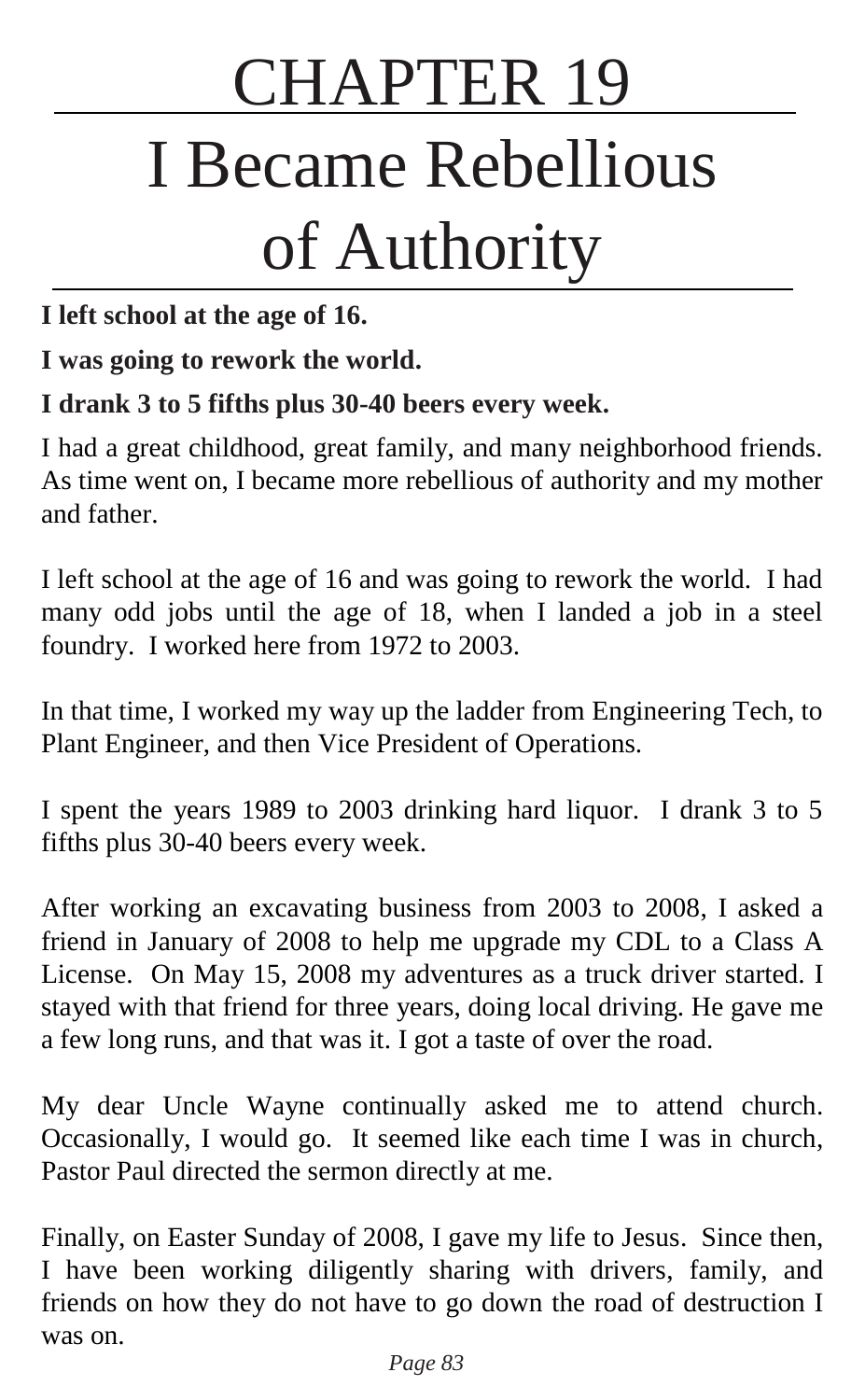Friend, Jesus helped me, and He will help you too! Call out to Jesus today!

Mark Holton, MI

mmcastle4@aol.com 231-425-6157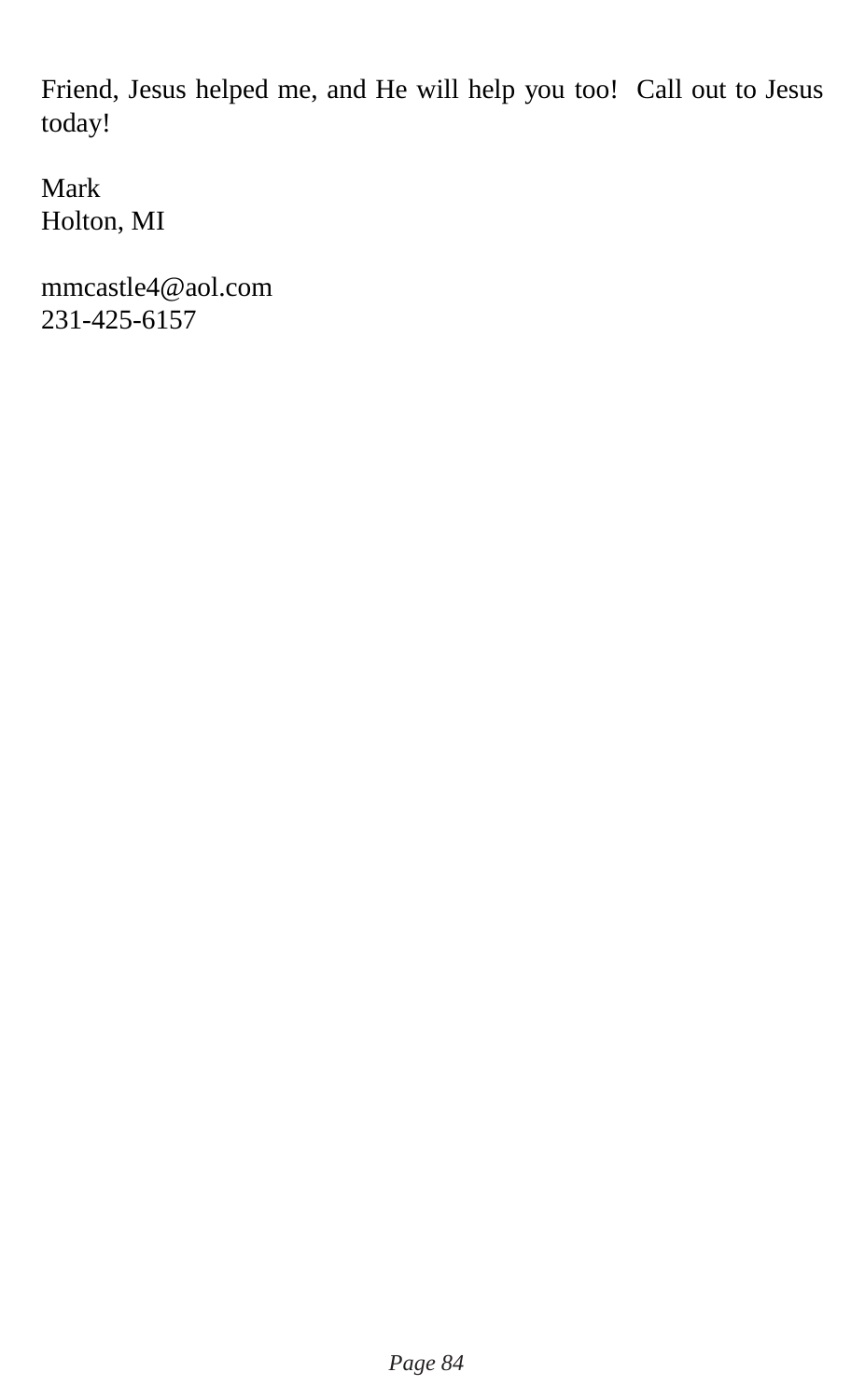## CHAPTER 20 I Could Talk the Talk

**I made the decision to go to truck driving school.**

**I was at the end of my rope.**

**It's truly sad how disrespected the career of truck driving is.**

**My own mother wrote me a letter, telling me what an embarrassment I would be to the family.**

When I made the decision to go to driving school and get a CDL, I was like so many others. I was at the end of my rope with no other options, so I tied a knot in it and held on. I held on not out of pride but out of a sense of duty to my wife and child and my role as the provider of the family. It's truly sad how disrespected the career of truck driving is. Even my own mother wrote me a letter, telling me what an embarrassment I would be to the family.

I persevered, obtained a CDL, and got a job at a good company. I didn't know at the time how good this company was. McElroy Truck Lines was a small flatbed outfit in Western Alabama. Mr. JC "Buddy" McElroy was a true servant of The Lord. Because of his faithfulness, another man of God was in place to completely change the course of my life. Darrell Spicer was a terminal manager that used his place to show drivers the love of Christ. I was one of those drivers. I had a head knowledge of God but no heartfelt relationship with Jesus. I wasn't saved, simple as that. I could talk the talk among Christians, but that was all it ever was, just talk.

Darrell had a genuine heart for drivers, and one day he handed me a CD. He didn't make a big sale or throw down any ground breaking preaching. He simply showed me a CD and asked if I had ever heard it. When I told him no, he gave it to me and just said to give it a listen when I had time. Well, I had time and plenty of it. That CD sat on my dashboard for weeks. I was afraid of it, as if it was a snake curled up there. I could feel God working on me, placing me in the right state to hear what He had to say.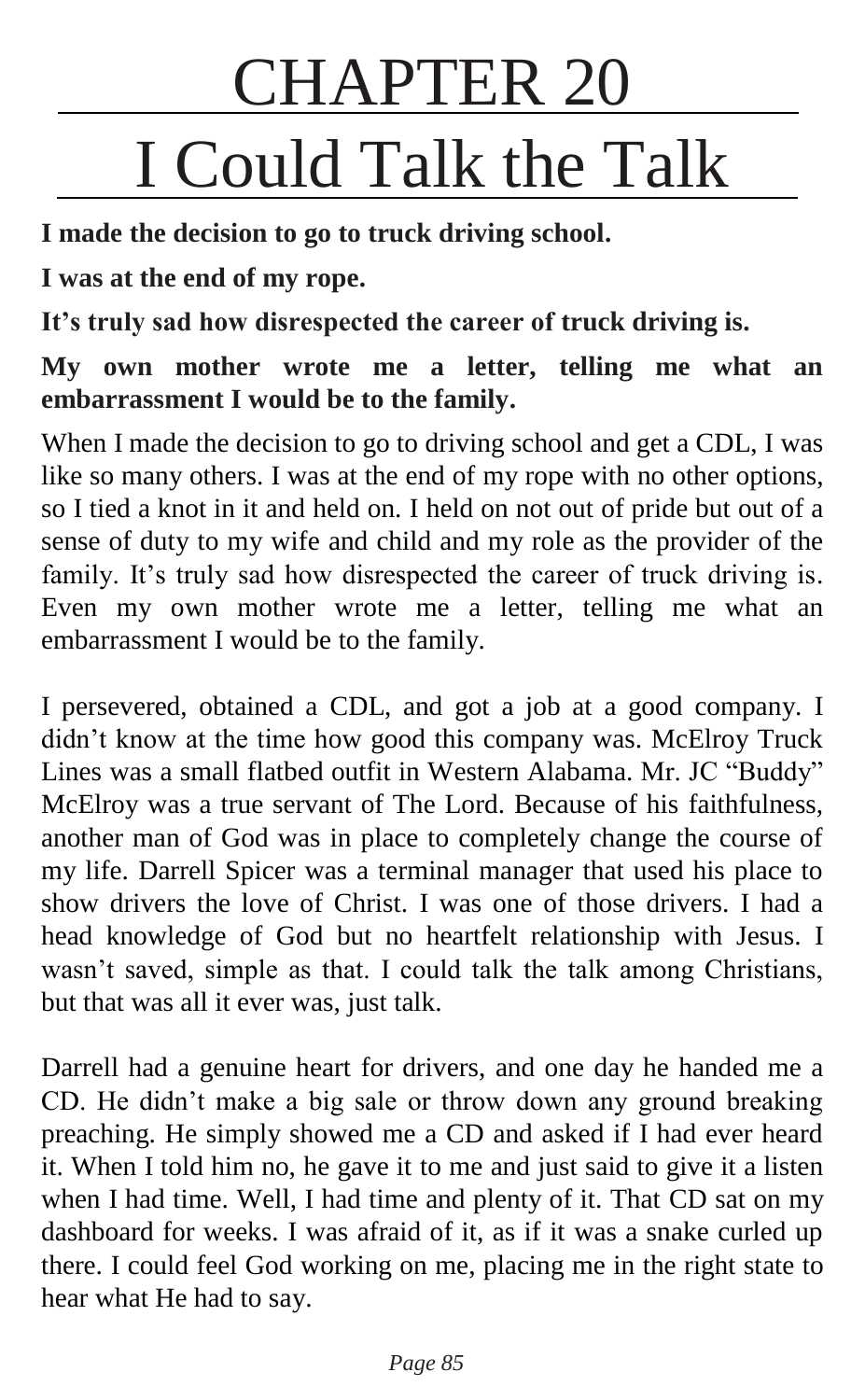One day going down Interstate 40, I put the CD in the radio. By the time it was over, I was pulled off in a rest area kneeled in my bunk calling out to The Lord. He saved me. I surrendered the fight I didn't even know I was fighting. In that instant, what was old died. What was new was born, all because a man that loved Jesus took a second to hand me a CD. I am no longer lost but am truly found. As a new creation in Christ I was able to become the leader of my family. I was led by God to a church that was alive with the Holy Spirit. I became the husband I needed to be to my wife and the father my children deserved. Darrell started a ministry to help drivers of faith to be bold and share the love of Jesus while out on the road. I felt the call of the Lord and became a Road Chaplain. The roads of America are the veins, and trucks are the lifeblood. There is a critical need for men and women of Christ to be bold and do something as simple as hand someone a CD that could change the entire direction of life. For all the millions of miles we may drive, there are only two destinations in the end: Eternal life with Christ or Death without Him, cast into eternal torment of Hell.

Steven Murfreesboro, Tennessee

615-653-1091 steven\_dunivan@yahoo.com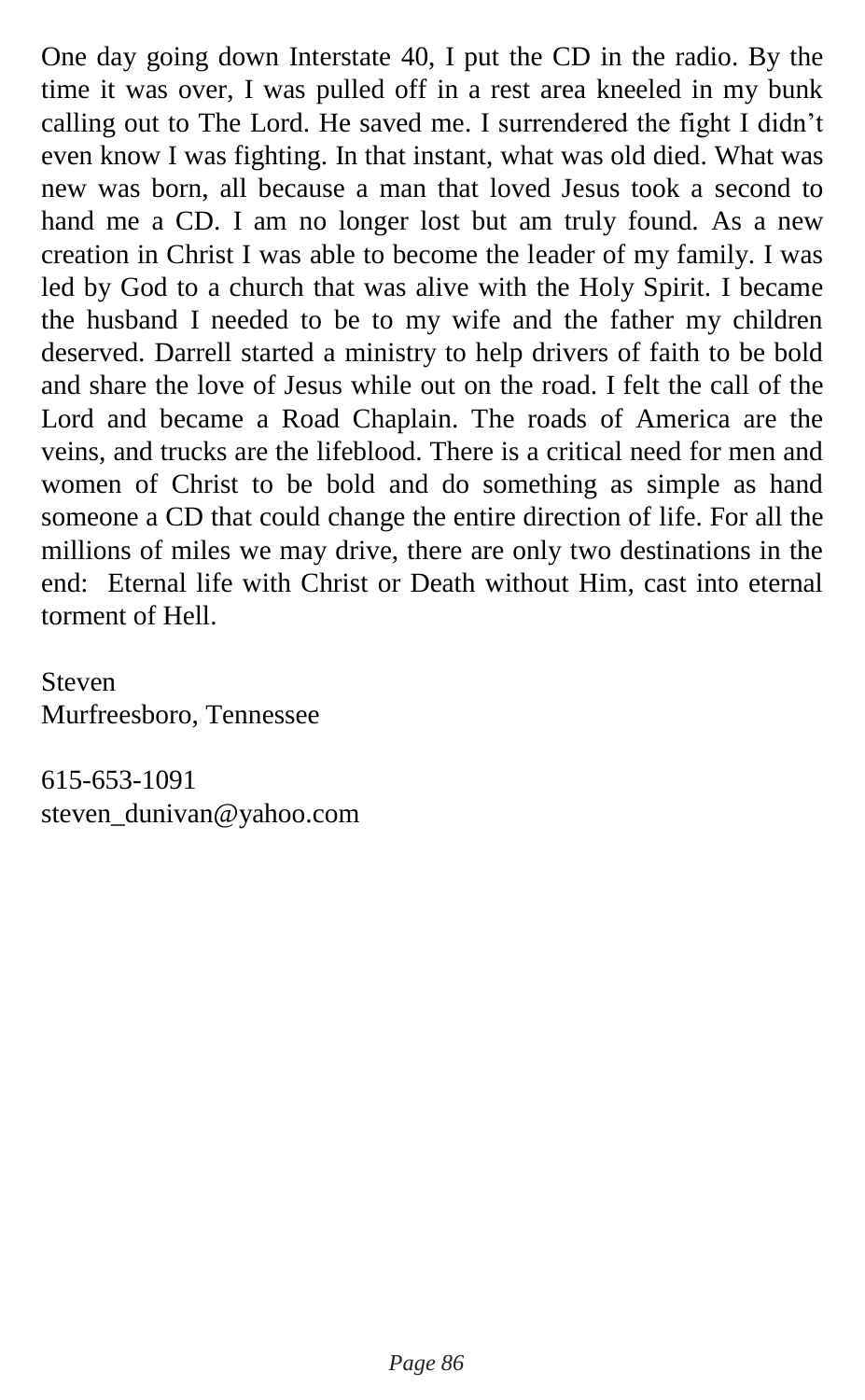### CHAPTER 21 I Was a Mistake

**There was something wrong with me.**

**Physical and mental abuse and years of sexual abuse.**

**Porn, affairs, picking up prostitutes, drinking, and narcotics.**

**I hit bottom. I spent nine years incarcerated.**

**I had an empty feeling deep within me, until...**

I was born late in my parents' life, the fourth of four children. I never knew as a child what dad meant when he said I was a mistake. I took it as meaning there was something wrong with me. That was coupled with his physical and mental abuse and years of sexual abuse by my aunt. In my adulthood, I got heavy into porn, affairs, picking up prostitutes, drinking, and narcotic addictions. I did this all in an attempt to fill an empty feeling I had deep within me. In 2000, I hit bottom. I committed a felony and spent nine years incarcerated.

Early in my incarceration, I began to look at my life. I thought about who I was and where I was in life. I realized I didn't love anyone, including myself. I hurt the people who did love me. I knew if I didn't change soon, it would likely be the end of me. I said a very simple prayer, "God, if You are real, please help me." I went to see the chaplain. I got a Bible, began to read, and began to pray. I asked God to come into my heart, to forgive me, and to take control of my life.

Now, I see a night and day difference in my life. It's nothing I have done. It's all God working in me. I had bitterness, anger, hostility, hatred, hurts, addictions, and low self-esteem. But, when I gave my life to Christ, He set me free. He is a bondage breaker. The truth of it is, I didn't deserve it. It's a gift from God. I can look at myself in the mirror and smile. I love people. I go out of my way to help others. I have never been that way before. He's given me a peace and hope.

Gary – West Branch, Michigan 989-329-7818 – gjvanever7659@gmail.com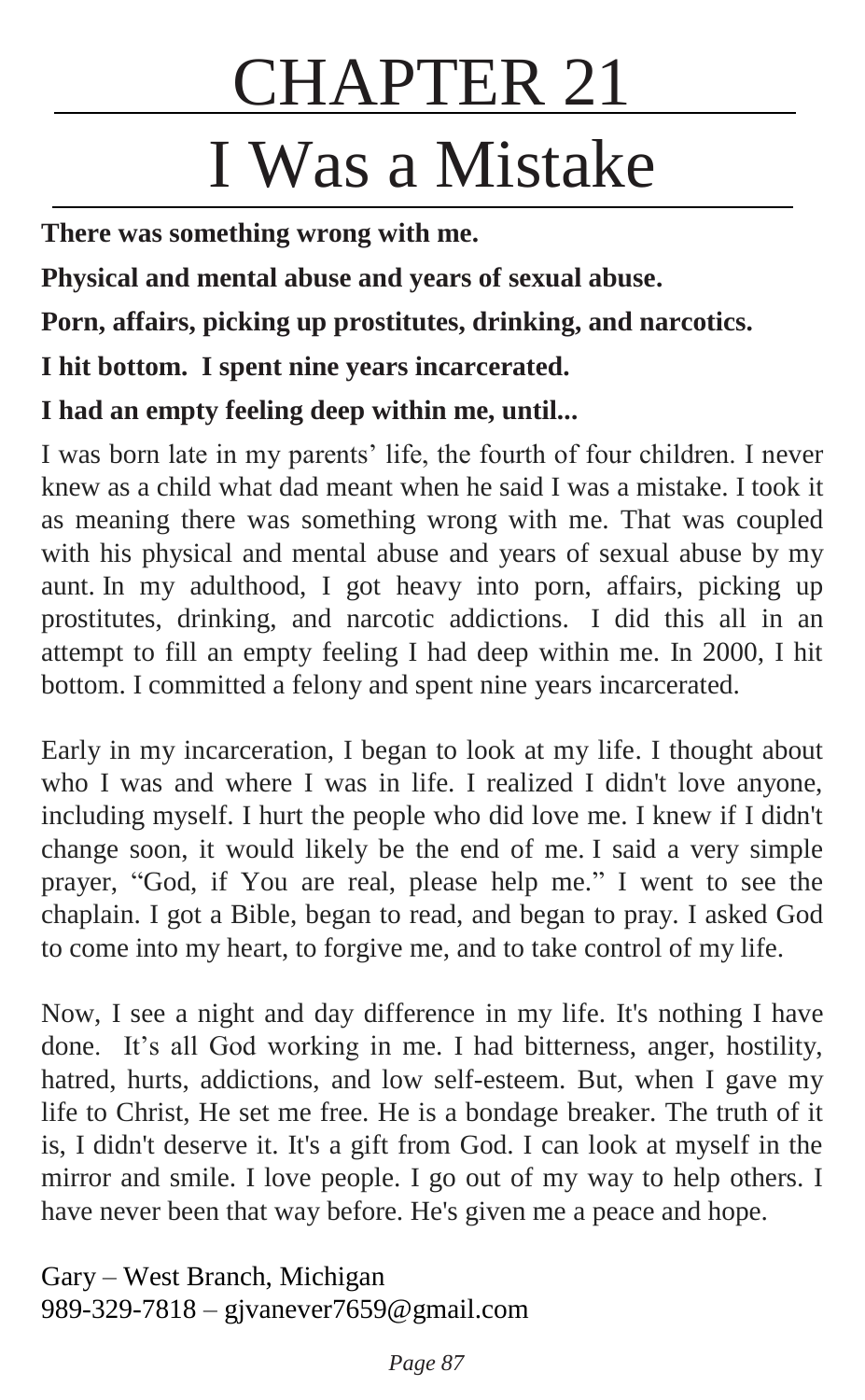If you have already confessed your sins and cried out to God, you are saved. If you have not, it's time that you do. Pray this right now:

Dear God,

I acknowledge You as the Creator of all things. I admit that I am a sinner, and I deserve the Fires of Hell. I kneel at Your feet and ask for Your mercy and forgiveness of my sins. I believe that Jesus Christ is Your son. I believe that Jesus died on the cross for my sins, and I believe that You raised Him from the dead. Jesus, please come into my heart and fill that place in my heart that belongs only to You. Jesus, I declare You Lord of my whole life today. I ask you to show me my life purpose, plan, and destiny for which I was born. Fill me with your Holy Spirit and with all the gifts you have for me. I will confirm my salvation by telling others what You have done for me. Thank You for saving me and giving me abundant life!

Now that you are a child of God, pray this prayer to your Father Daily! My Father in Heaven, Hallowed be Your name. Your kingdom come. Your will be done. On earth as *it is* in heaven. Give me this day my daily bread. And forgive me my trespasses, As I forgive those who trespass against me. And lead me not into temptation, But deliver me from the evil one. For Yours is the kingdom and the power and the glory forever. Amen.

(Matthew 6:9-13)

For more "Real Life Stories," go to the next page. To find out what to do now that you're saved, go to page 97.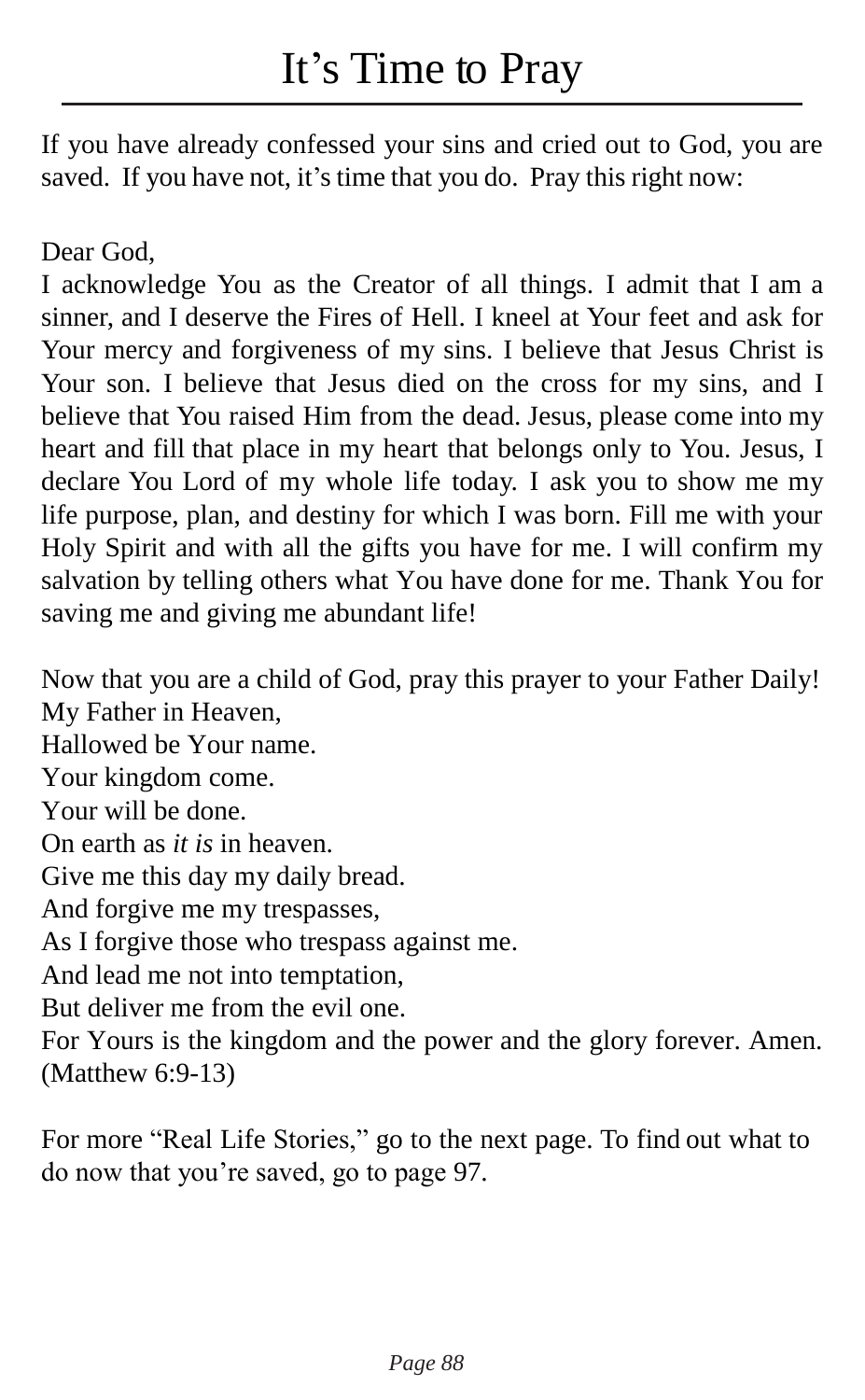## CHAPTER 22 I Love My Job!

**I enlisted in the Air Force.**

**I spent a year in Vietnam.**

**I started my airline career in St. Louis with Allegheny Airlines.**

**I retired in 2005.**

**I started my 2nd career as a truck driver.**

Shortly after high school, I decided to enlist in the Air Force. I spent a year in Vietnam. When I returned to the U.S., I was assigned to Kelly AFB in San Antonio. I met a young girl, and we were engaged. It didn't last long because I thought I wasn't ready for marriage. So I broke the engagement, and we parted ways.

Allow me to paint a picture of my life starting with my early 20's. I was born and raised in mid-Missouri, a small German Catholic community. I had four brothers and one sister. All are married and have children. My sister and I were the only two that left the Catholic faith. Her husband is a pastor in a local church in the area.

I started my airline career in St. Louis with Allegheny Airlines in 1972. In 1974, I had to transfer to Indianapolis in order to keep my job because of layoffs. So there is where I met the lady I was to marry. After about a month or so, I decided to invite myself to the church where she was a member. That very first Sunday I was convicted. I knew that I was missing a personal relationship with Jesus Christ. About two months later, I met with the pastor and made the decision to allow Jesus into my life.

After about a year we were married, and both of us started our walk with the Lord. Since then, we have had two children, one girl and one boy. Currently, they have two children each. In 1989, we moved to Charlotte and worked there until I retired in 2005.

That is when I started my 2nd career as a truck driver. It has been a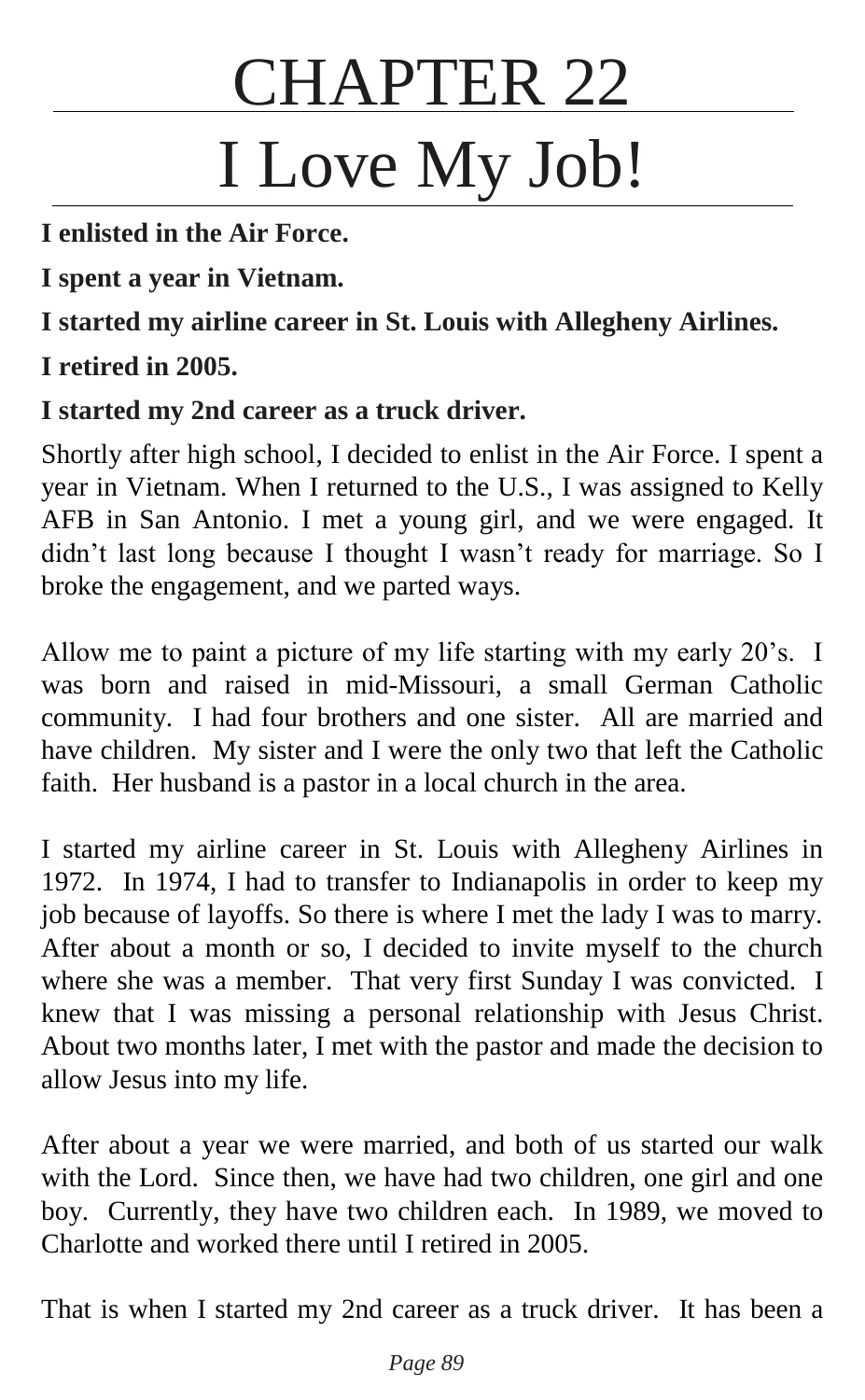good one. I get to travel all over the U.S. and Canada. I'm 71 years old and still working. I love my job, and I have met a lot of Christian drivers out there. I have noticed a lot of trucks with amber lights on the grill in the shape of a cross. I like that. I also noticed a lot of scripture verses on the back of trailers. If I get a chance to pass them, I usually give them a thumbs up. I have noticed in the past couple years that almost every trailer will have some kind of sign or placard saying, "We're hiring." I know for a fact that in this industry, there is a high turnover in drivers. As for me, I have been driving for the same company for 13+ years, and I love what I do.

In my lifetime, I have seen the world change so much, especially from about the mid 60's. In my opinion, the music had a big part in this change. Taking prayer and the pledge of allegiance out of school was another. It also seems lately that we are headed in the wrong direction quickly. I think the term "political correctness" has a lot to do with the way our society is headed. Having said all that, I think it's important that we are sure about our eternal destiny. We are not "promised tomorrow." So now is the acceptable time to make that decision to accept Jesus as your personal savior. Tomorrow may be too late. I can guarantee you that it will be the BEST decision you will ever make. I made that decision on Aug 20, 1974.

[Rich](mailto:Rehagen747@yahoo.com) Charlotte, North Carolina

704-906-6010 rehagen747@ yahoo.com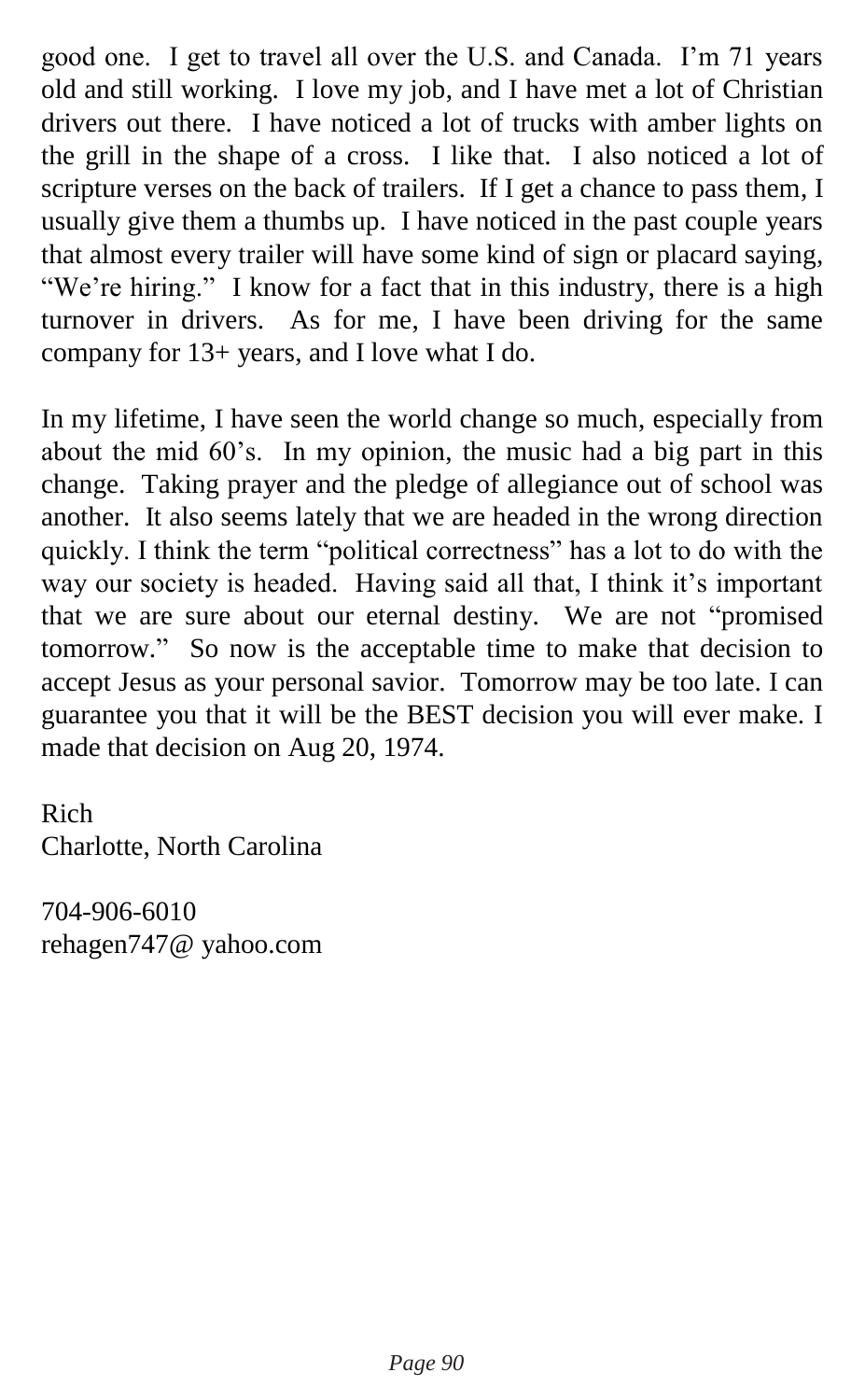## CHAPTER 23 Everything Was Acceptable

**At 14, I started smoking weed.**

**I was arrested in Tijuana for gun running.**

**I was arrested for smuggling marijuana and selling heroin.**

#### **I suffered gunshot wounds, stabbings, and being tortured.**

I was born June 21, 1949 and grew up in Imperial Beach, California, a small beach town on the border of Mexico. I was the youngest of three and raised by a single dysfunctional alcoholic mother who was bi-polar and sometimes violent. We were beat often, with anything handy, sometimes violently enough to break bones. My mom hit my brother with a frying pan, causing broken fingers and a concussion. Shortly after, she had him deemed incorrigible and sent to juvenile detention. He was then sent to a home for boys until his father came and rescued him, almost three years later. My sister was treated so badly, she fled home at 17. So at age 13, I was the only child left at home, unsupervised and running wild. It didn't take long for me to look for trouble. At 14, I started smoking weed. I began trying other drugs as well, LSD, uppers, downers, Peyote, Mescaline, and finally heroin by age 17. I was arrested in Tijuana for gun running. I would take guns I had stolen in burglaries and trade them for kilos of weed. I didn't realize that the charges called for anything from ten years to a firing squad. Almost every other American there, both men and women, was using heroin, and I fell right into that.

I was in LaMesa Penitentiary for nine months until my mother got \$7,300 from her boss. The person called it bail, but as I had never been to court or even seen a lawyer, I called it ransom. When you are a guy who looks like me and are addicted, you really only have two ways to support a habit, stealing or dealing. So, that's what I did. In 1967, I was arrested for smuggling 33 kilos of marijuana. After a 90 day observation at LOMPOC, I was given probation. They suspended my driver's license for ten years for transporting marijuana. In 1968, I was arrested for selling heroin and sentenced to five years in prison. That began a 31 year journey on the edge of the abyss including three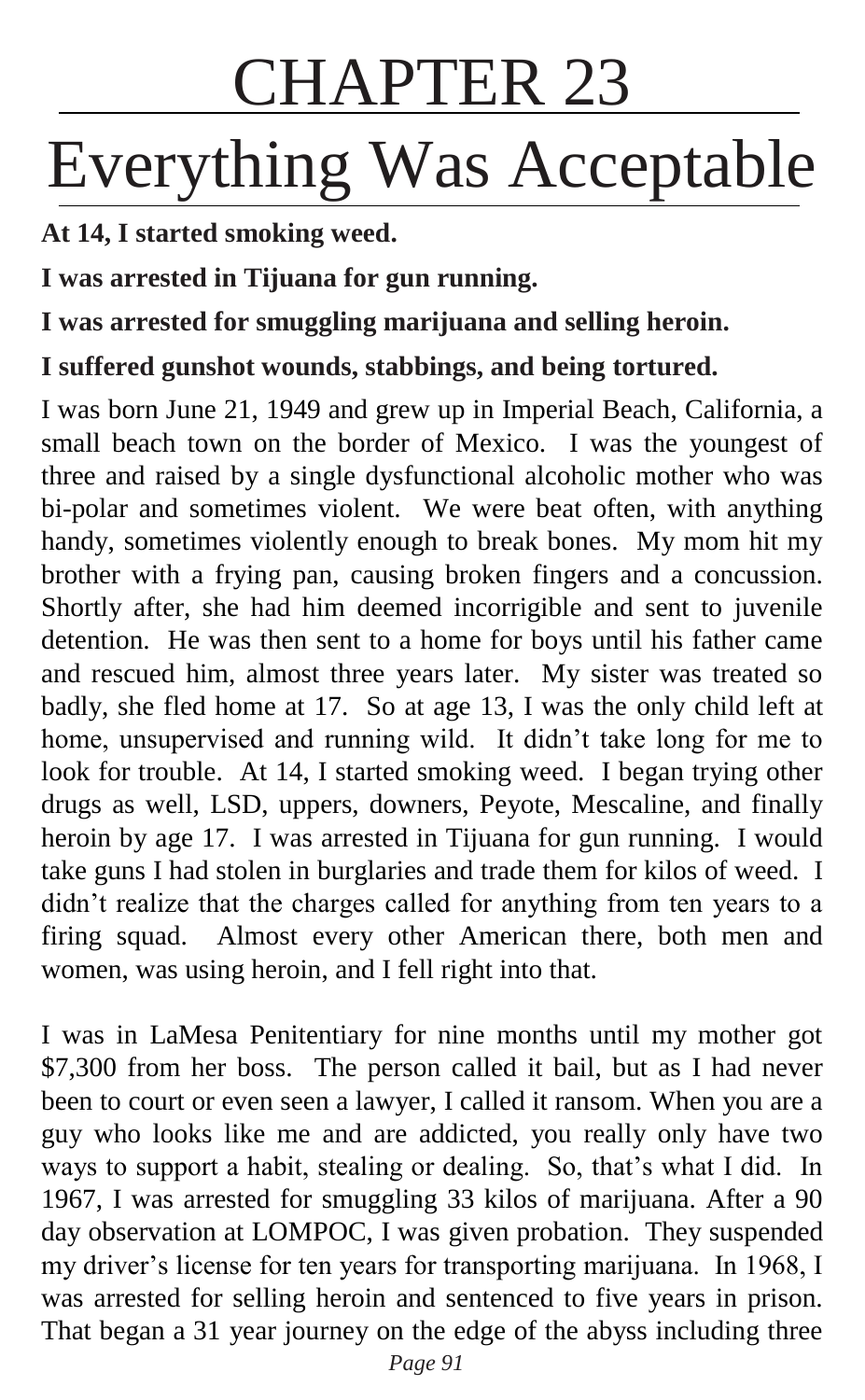separate gunshot wounds, two stabbings, and being tortured and thrown out of a moving van and left for dead. I robbed, burglarized, forged, sold drugs, lied, conned, and ripped off my own family.

I had hardened my own heart to avoid guilt over the things I was doing. Everything was acceptable, as I had turned over my own free will to the demons of addiction. The addict tells everyone to leave them alone because they think they're not hurting anyone but themselves. That is actually the biggest lie of all because the people who love and care about us are the ones we hurt the most. Then we hurt all the victims we create by stealing and dealing, and the circle of pain and anguish only widens. I've hear it said that we need to wait until an addict hits bottom before they are willing to embrace change. I can't tell you how many bottoms that I have willingly fallen to, only to look up and see that I had fallen even lower than the previous time. At that time, my only concern was the next fix. I was unrepentant and "having fun."

In June of 1979, I started living with a woman named Renee that I had known since our teens. I picked her up in a bar, so of course we were drinking. I was actually calling myself "clean," taking uppers and drinking Jim Beam, because I wasn't shooting heroin. I traded one addiction for another and continued to do so for the next twenty years. Renee was the love of my life, but when she brought up getting clean, going to church, and changing our lives, I was not enthusiastic. My refusal to join her in this led to me driving her to a rehab for women, knowing full well I was losing her. In less than six months, I had a brand new prison number, and the merry-go-round was in full operation. I went through two marriages and divorces with addicted women, broken hearts, broken bones, and of course the "fun" of chaos and violence.

In 1996, I was diagnosed with Hepatitis C. The last time I got out of prison was January 8, 1999. Because I was ignorant of God's plan for me, I shot some heroin just for old time's sake. I moved back in with an alcoholic wife, Janet, who later died in 2003. That wasn't working, so I paid a lady \$250 a month to live in a 16 foot RV in her back yard. I only worked enough to support my drinking habit.

Renee came back to town after 17 years. She and my friend Randy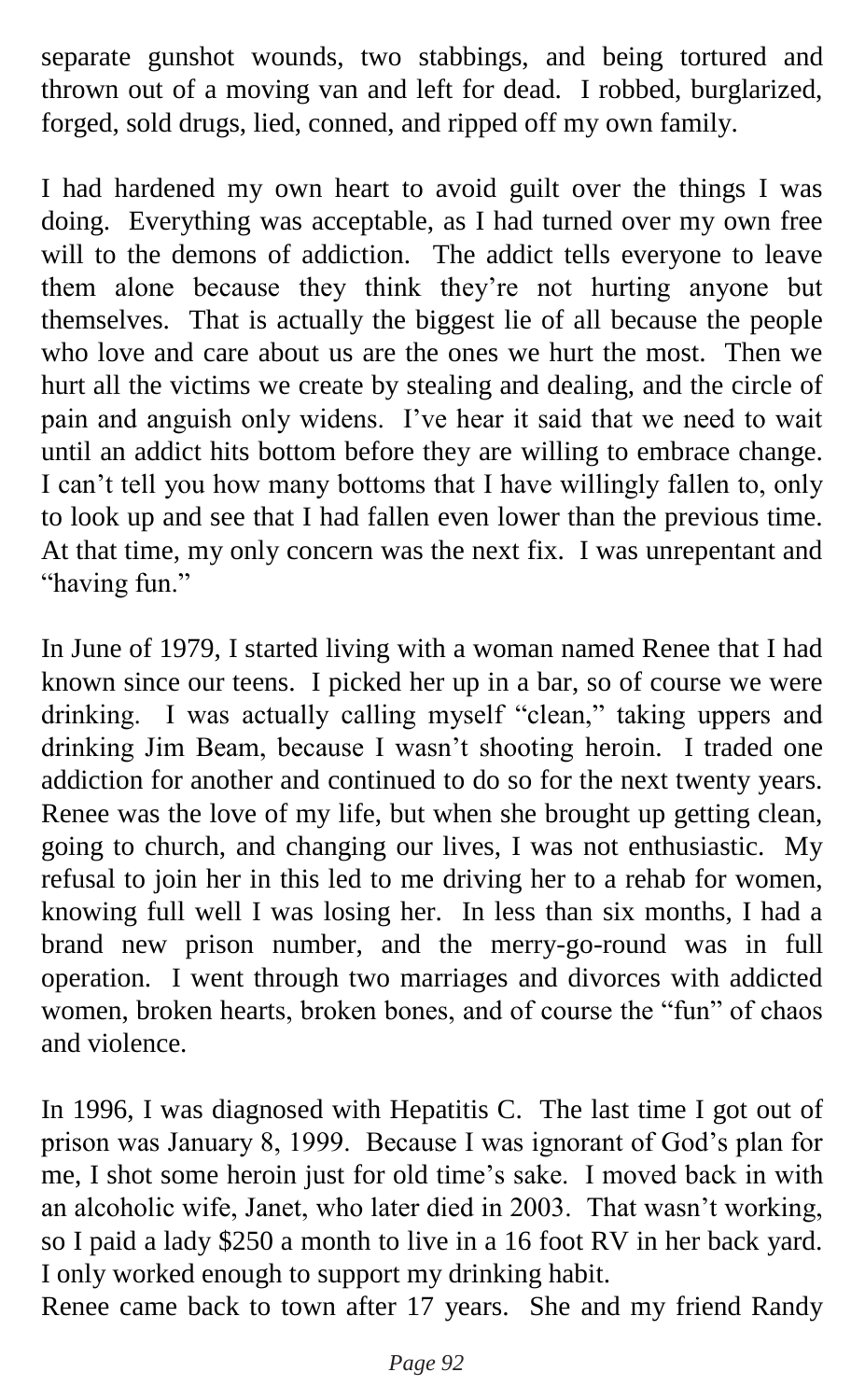came to my RV to witness to me. She started telling me how the Holy Ghost spoke to her. She told me the reason I was still alive at 50 was that God had a plan for me. I laughed and told her the only ghost I knew was Casper, but I did go to church with her… drunk. Then, she started telling me about Teen Challenge, a faith-based rehab. Still laughing, I replied that I was 50 years old, hardly a teen. I lied and told her that my parole wouldn't allow it.

On April 27, 2000, I reached for my boss's business card to call him so I could work and get a drink. I had put Renee's number on the back and called her. She told me my sister called her because my parole officer had put a warrant out for a dirty test. All of a sudden, this Teen Challenge thing seemed like a way out. I could go there instead of back to prison.

I entered Teen Challenge on April 28, 2000, and God started working on me. My counselor, my teachers, and the Assistant Director were ex-offenders and former drug addicts. Now they were clean, productive men with families. They all seemed joyful and at peace. This was a revelation that this could be possible in my own life. All one has to do is take hold of the hand that Jesus holds out to us all. I had been an addict for the same amount of time that He had been on this earth as both the Son of Man and the Son of God!

In October of 2000, I was told that I was dying of Hepatitis C. The doctors said even if they put me on the liver transplant list, I would be dead before I got one. They laughed at the free clinic when I told them I wanted a second opinion from the Greatest Physician, Jesus!

Renee and I were married on April 21, 2001. My family and friends saw the changes the Lord made in me, and most of them have become believers too. I am amazed at all the Lord has done for me. I no longer have Hepatitis C. I have ten acres of land with two homes on it, my sister lives in the other. We have motorcycles for our ministry with "The Tribe of Judah." God has opened the way for a jail ministry at prisons, fire camps, and the county jail. When I go into these places, I tell them all that I have found the perfect escape plan, and they won't even be able to arrest you for it! Just cry out to Jesus!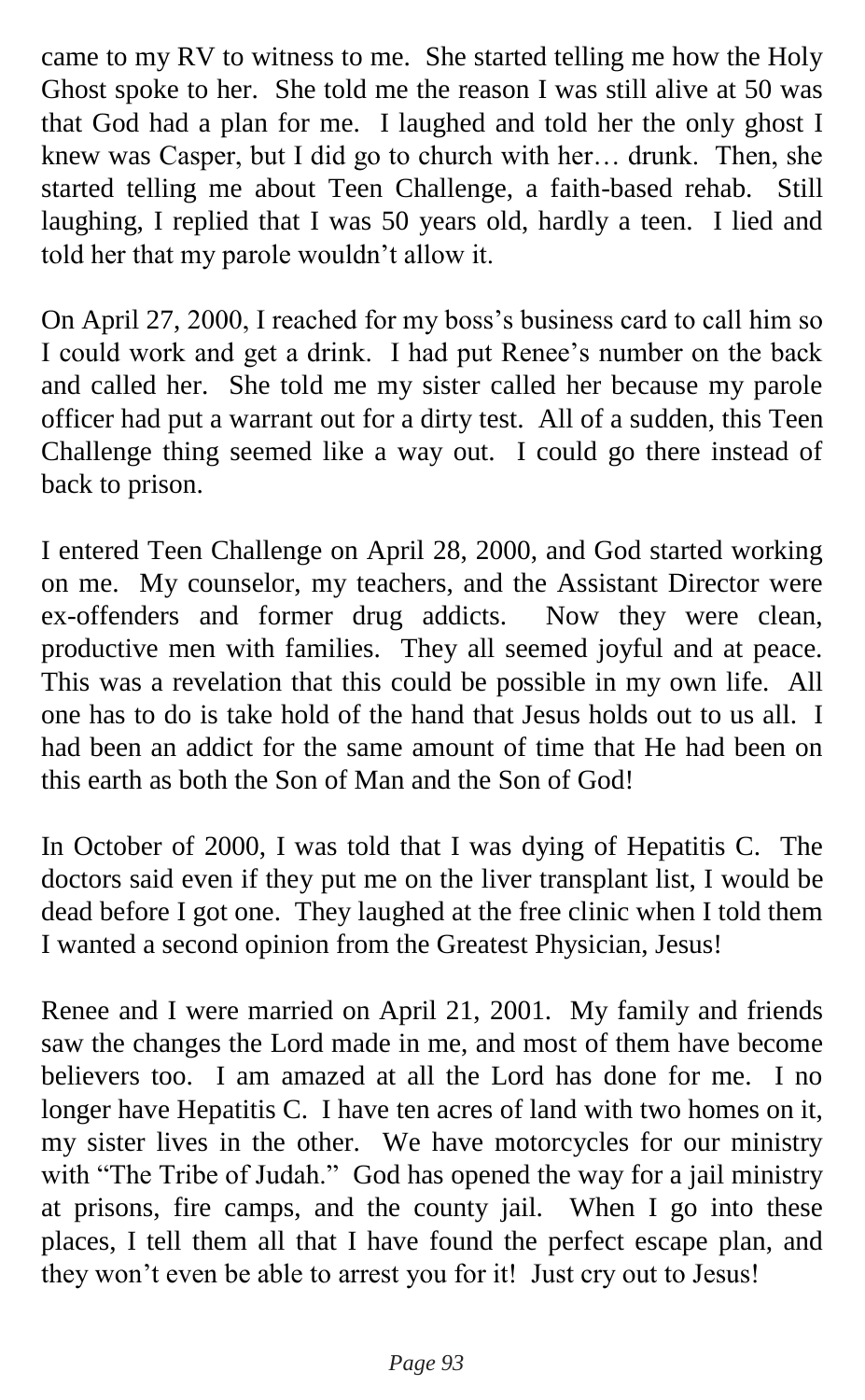We moved to Cedarville, California in June of 2002 and decided to run team for ten years to prepare for our retirement. Renee got hired right away, but they would not hire me because of my arrest record. I reapplied five times. Their safety officer told me they would never hire me. In January of 2003, I was in Renee's truck as a ride along in Phoenix, Arizona. We needed a B Service on Renee's truck, and it was a Saturday. I went to dispatch with a three page letter I had written to tell them that the old me has passed away and I am a born again believer, a new creation in Christ. The owner was a Mormon guy, and on Monday morning, we got a message to put my application in again. God is good! We teamed for almost three years and then moved to another company in 2005.

In early 2008, I picked up a CD called "Free in Christ." It was so powerful that we had to meet these people. We began passing out their CDs. Renee got off the truck in 2011, but I liked truckin' so I continued to drive until poor eyesight from macular degeneration forced me to retire in December 2017. Now, I find work to do that the Lord our provider gives to me. God is so good.

We are all born in a body with a mind and a spirit. The body is finite; it dies. The mind and spirit are infinite and will be somewhere for eternity. Choose life! In Jeremiah 29:11, the Lord tells us He knows the plans He has for us, plans to prosper us and not to harm, plans to give us hope and a future with an expected end. The only expected end for me was always death by violence, a drug overdose, or a disease related to IV drug use. But God's plans are different! John 10:10 tells us He is not willing that any should perish, not me and not you! When Jesus is the one backing your play, you have the means to make it in this dark and dying world. Jesus saved me both physically and spiritually by the salvation of my soul. God's gifts of peace, joy, and love are second. Praise Him with a great praise, for it is a miracle that He loves us!

Christian Cedarville, California

530-569-0604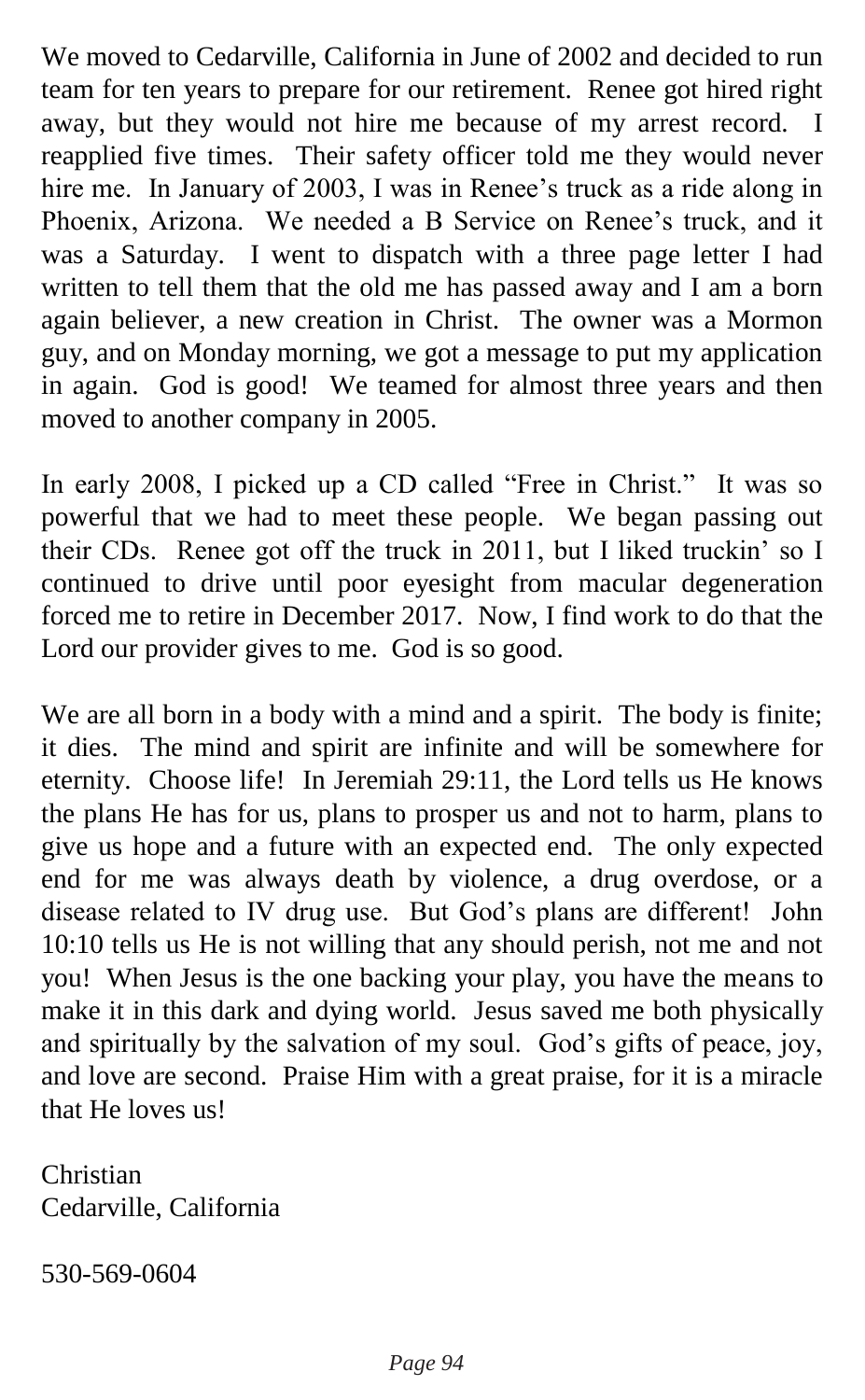# CHAPTER 24 I Thought I Knew Best

**My rebellion started in high school.**

**I ran off and joined the army.**

**Drugs, booze, and women.**

**I was looking for love.**

**I met this gal named Laura.**

**I watched her die.**

I was born in Germany in 1959. I came to America when I was eight years old and didn't speak any English.

My dad was in the army, and my mom worked also. They were hardworking parents and tried hard to raise us right. They sent us to church on Sundays.

My rebellion started in high school with doing drugs and skipping school. I thought I knew best. I ran off and joined the army. I learned more about drugs. I went to Germany and learned even more about drugs, booze, and women. I came back to the states after my three-year hitch in the army. I departed company with an honorable discharge.

I continued to use drugs and booze it up! I was looking for love and all that crap. I had one relationship after another. I met this gal named Laura. I thought I loved her. We were in East St. Louis looking for drugs. A man shot her in the back. It took out the artery of her heart. I watched her die. As I was watching her die, he started shooting everything. I got shot in the arm, my dog got shot, and my truck got shot. I never knew I could run so fast on my knees and elbows.

That was it! That was the turning point of my life! A lot of other stuff happened after that. It wasn't good stuff. I remarried and went to church one day in Gary Indiana at a truckers chapel. I accepted Jesus into my life that day!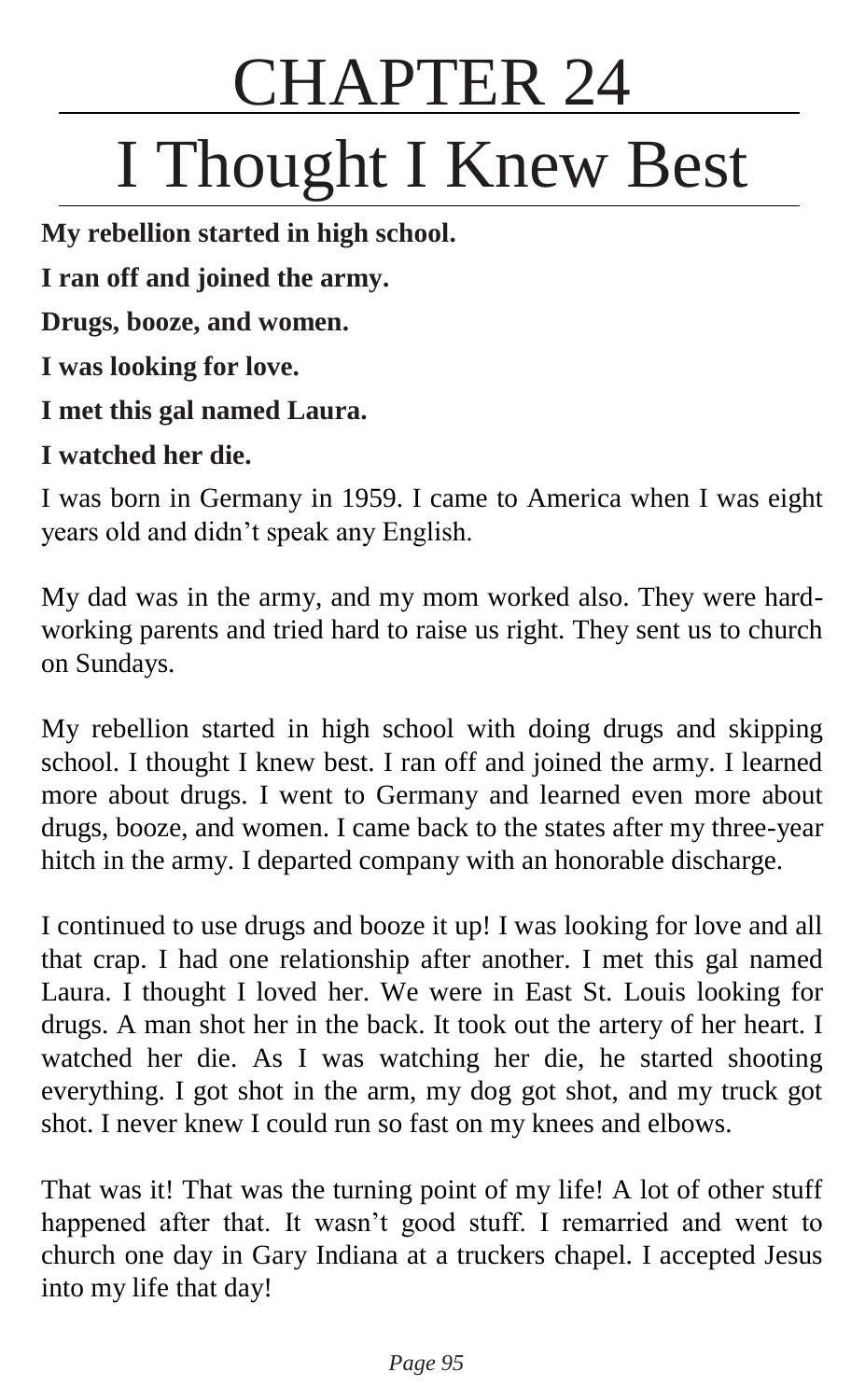I really thought everything would just magically go away, but it really doesn't happen that way. For me, things got a little worse before they got better, and now I'm like a drunk walking with Jesus. If it wasn't for Him, I don't know where I would be today, probably in a grave. I now see His grace and mercy every day! I am a walking testimony, and God has cleaned me up a little more each day. If I would just be still and listen, He could do more faster. I look back at all the things I've done. The good Lord could've just taken me out. I don't know why He didn't. I've been nothing but a pain in His rear end!

All I can say is thank You Jesus for saving the wretched man that I am. Please don't give up on me!

Ralph Clarksville, Georgia

678-617-8003 starmanraider@yahoo.com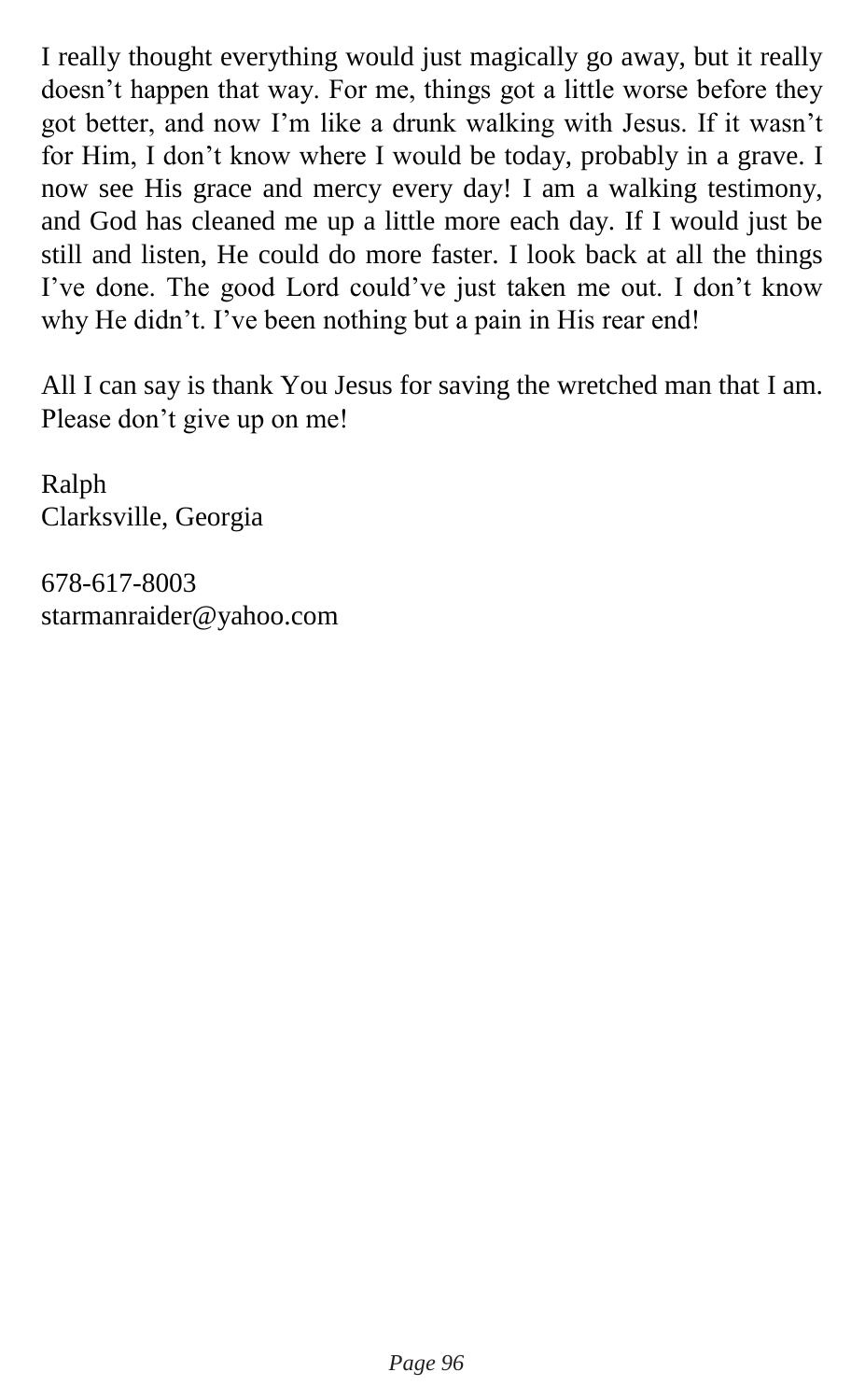#### The Bible says:

*"When someone becomes a Christian, he becomes a brand new person inside. He is not the same any more. A new life has begun!" 2 Corinthians 5:17*

#### Say this: I am a new person. I have a new life, a God centered life.

#### The Bible says:

*"All these new things are from God, who brought us back to Himself through what Christ Jesus did. And God has given us the privilege of urging everyone to come into His favor and be reconciled to Him." 2 Corinthians 5:18*

God bridged the gap of sin between you and Him by Jesus dying on the cross. He now has given you the honor and privilege of telling people how to find that same favor with God through what Jesus has done for them.

#### The Bible says:

*"He died for all so that all who live --- having received eternal life from Him --- might live no longer forthemselves, to please themselves, but to spend their lives pleasing Christ who died and rose again for them." 2 Corinthians 5:15*

Jesus died so you could have eternal life with Him in Heaven. Jesus is calling you to now live for Him, doing only those things with your life that would please Him.

To learn more about what you should now do, go to page 108.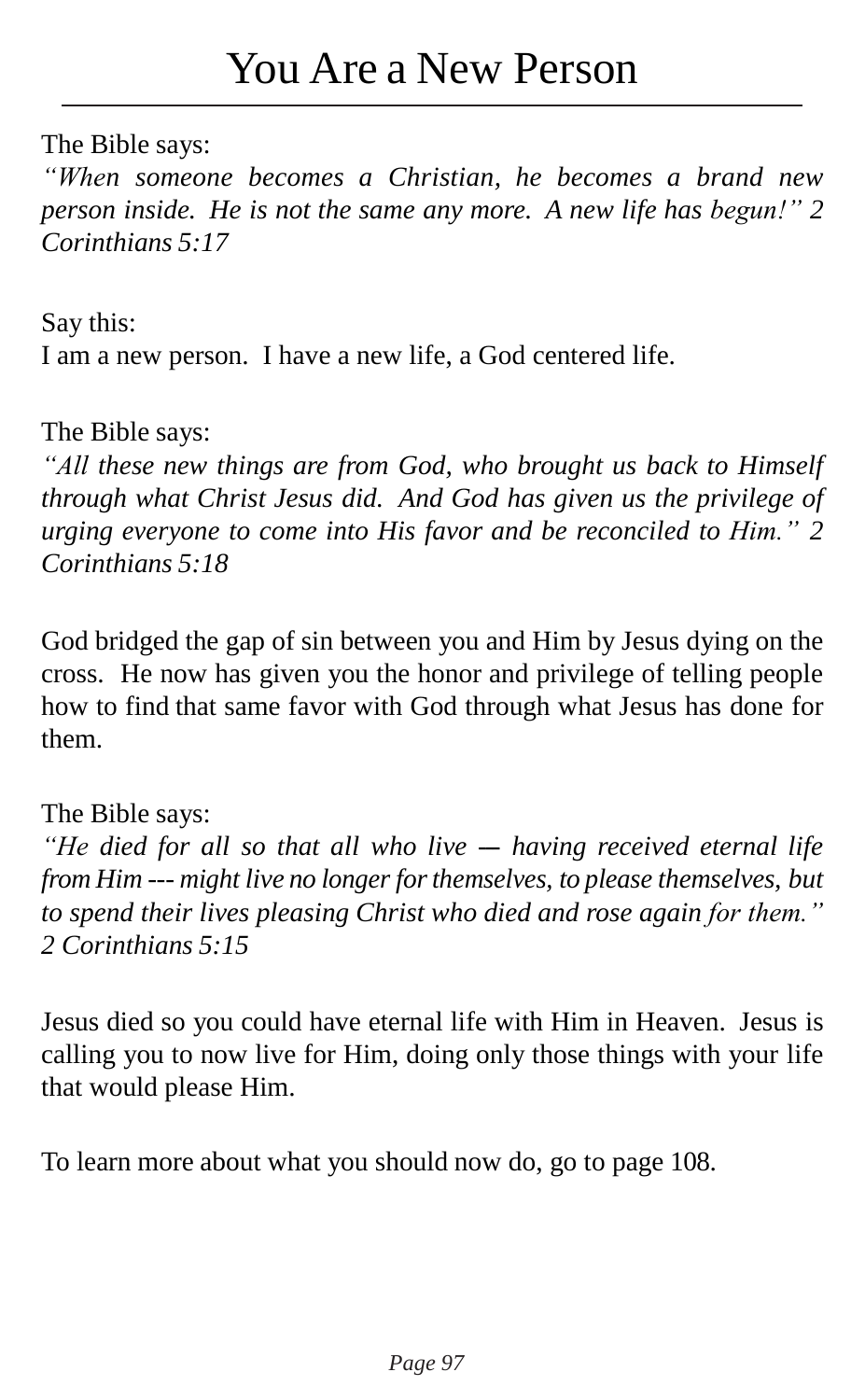## CHAPTER 25 My Need for Speed

**I landed a job as a racecar mechanic.**

**Drinking, drugs rock'n'roll, and ladies were a big weakness.**

**I had issues from my past pulling me back.**

**My life slowly grew darker and out of control, until...**

I was born in Sydney, Australia. I started working at the age of 16 as an apprentice mechanic. I became a mechanic because I loved fast cars. At the age of 7, I helped my dad replace the V8 engine in his GM Holden Manaro. From there, I found myself working with wrenches, repairing bikes and dirt bikes, and building remote control cars.

From there, my love of dirt bike racing grew, along with go-karts and anything else with which I could feed my need for speed. I really wanted to race cars and be a big name, as I loved to drive and was a natural behind the wheel. At the age of 23, I found myself as a very proficient Auto Tech and landed a job as a racecar mechanic in Australia's V8 Supercars. This was the Downunder equivalent of Nascar. I really enjoyed this, but at the same time it tortured me being inches from the other side of the pit wall. The place I really wanted to be was on the track.

Among all of this, I had an equally big desire to party hard. Drinking, drugs, rock'n'roll, and ladies were a big weakness and had a lot of control in my life. As much as I wanted to be a successful racecar driver, I also had issues from my past pulling me back. They always seemed to be secretly tying me up and making me feel like a failure. It was a demon I never knew how to overcome, and I just swept it under the carpet with another hit, beer, woman, or porn.

My life slowly grew darker and more out of control. I found myself waking up one Saturday morning alone at the age of 27, wondering why my life was screwed up. For two weeks this thought drilled me night and day. I found myself trying to blame everyone else for my mess. I blamed my parents, past bosses, and girlfriends. Then, I finally found myself having an argument with God. Being brought up in a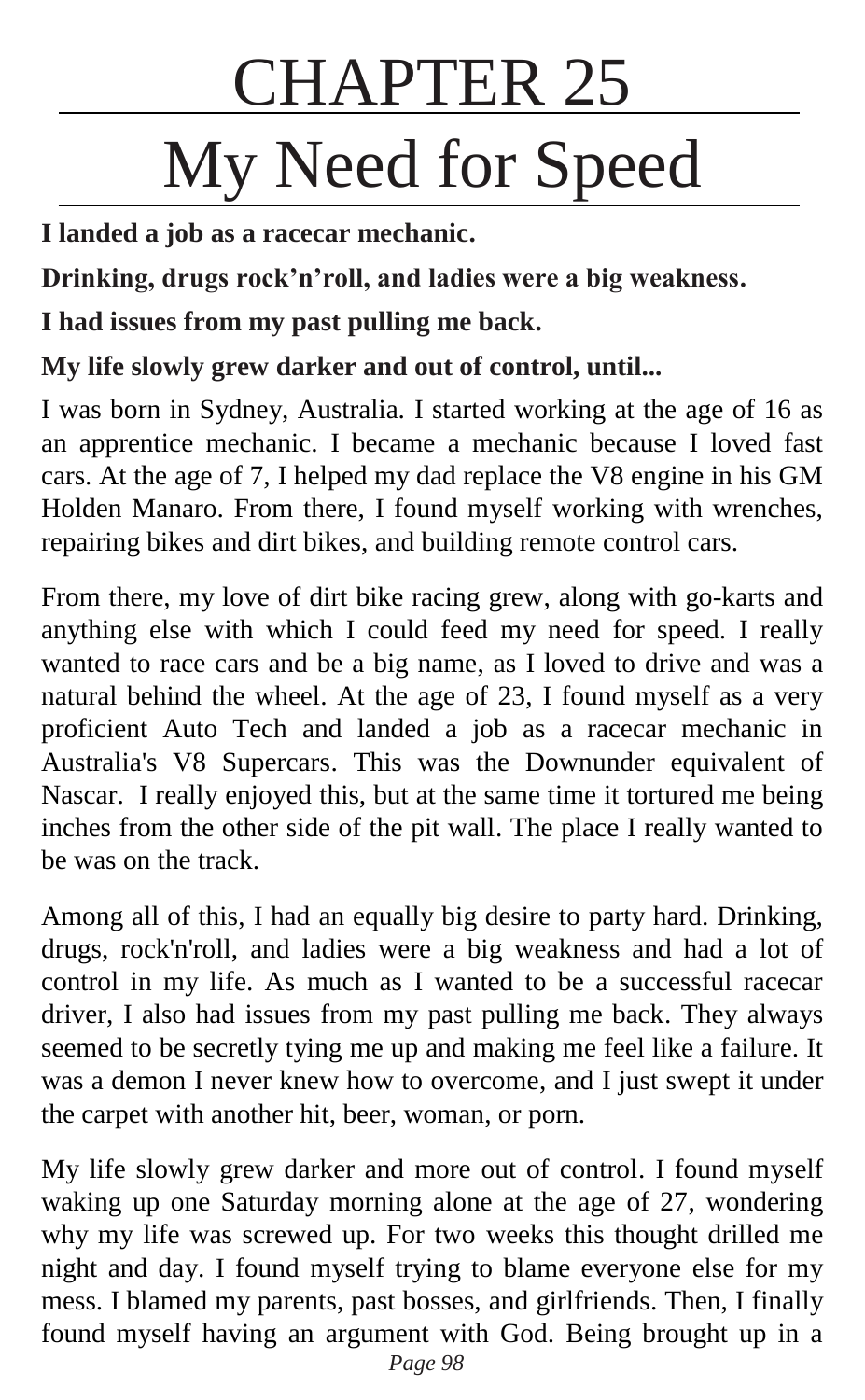Roman Catholic family, I learned that God was supposed to be in control. Since God was in control, then He was to blame.

In my argument with God, I railed on Him and cussed Him up and down every which way. When I had exhausted my words and shut up for 15 seconds, I heard an audible voice speaking to me as clear as day saying, "You have been doing everything your way and not My way." Surprisingly, I found myself shocked and agreeing with the voice. From there, I remembered a small booklet someone had given me about the Good News of Jesus Christ and how He came for a sinner like me to forgive me, love me, and make me part of God's family. After reading it, I decided to stop doing things my way and to follow Jesus as my new boss.

From there, God helped me and blessed me in many ways. He gave me a wonderful American wife, and I moved to the USA to live with her. Jesus has given me peace and four beautiful children. Like many Auto Tech's who have had enough of being on the tools, I ended up landing a job driving a truck.

I love to drive. I love nothing better than being alone in the cabin with just Jesus and myself, enjoying Him. I know I'm a winner, not because I won a race, but because I now have a Father in Heaven who knows me better than I know myself. He truly cares for me. To be a good dad makes me a winner because my dad was never really there for me. When I'm on the road, I like to tell others I meet about the great things God has done for us through His Son Jesus Christ. God has also given me the opportunity to travel to Africa and Asia for Him and get to know many people all over the Earth who need His love and help.

I'm writing this because I know sometimes when you're on the highway alone, it can get real lonely. Life doesn't always go the way we would like, but the truth is that Jesus is right there for each one of us if we will reach out to Him and ask for His friendship and help. I hope you too will find yourself on the same journey I'm on with Him, because to me He is better than life itself.

Sean Spokane, Washington

509-202-9318, sean-ngm@protonmail.com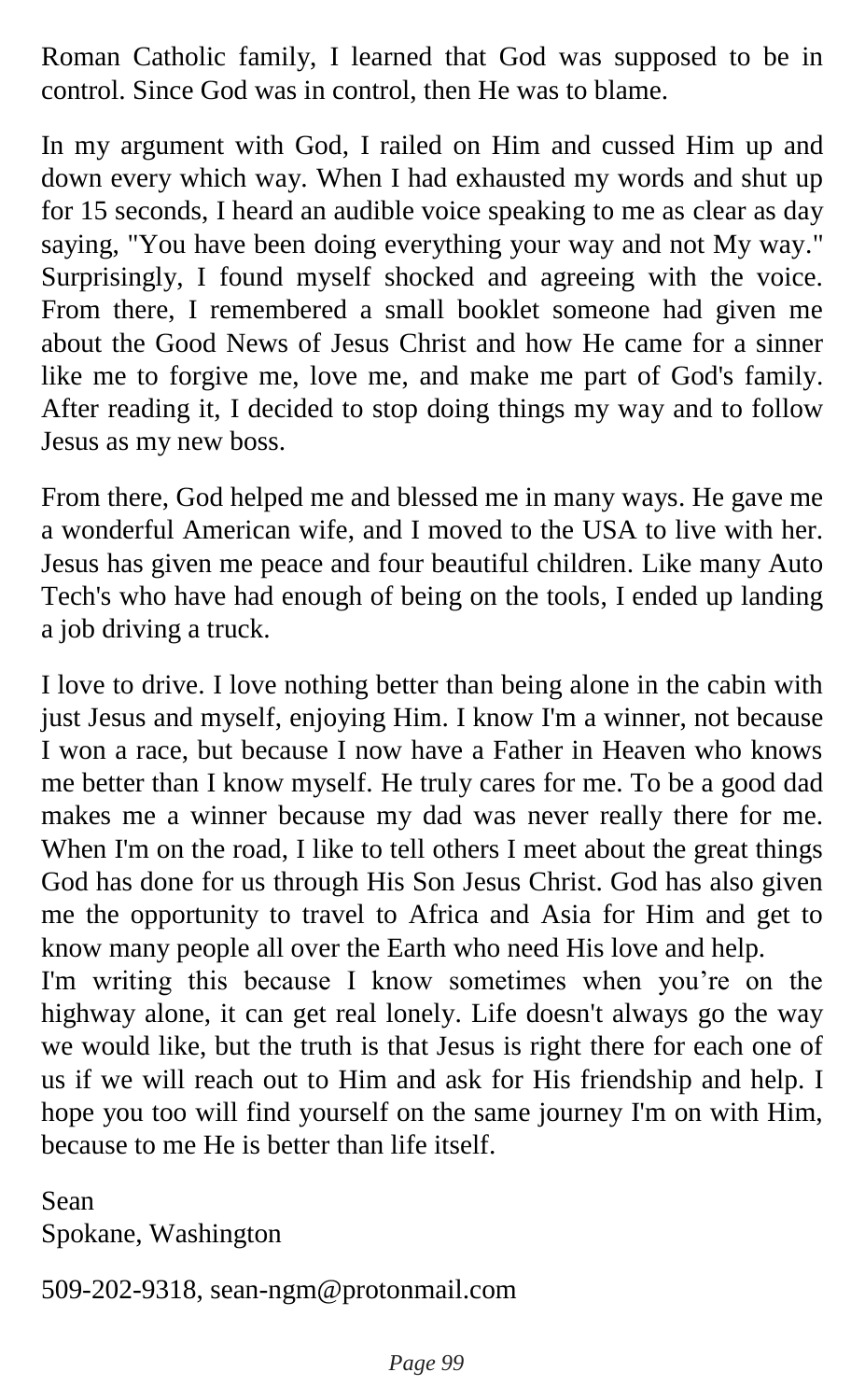# CHAPTER 26 I Had a "Feeling"

**I joined the Navy in 1974.**

**I turned 18 in the Western Pacific on a Destroyer.**

**I served in Vietnam.**

**I joined the National Guard.**

**I got my truck driver's license.**

**I learned to fly private planes.**

**I started doing drugs, and my preferred choice was crack cocaine.**

I was born and raised Catholic in Devil's Lake, North Dakota. I thought I was Saved because I did everything a Catholic does. I was baptized as a newborn baby, confirmed, and had my first Holy Communion as a very young child.

I joined the Navy in 1974 right out of high school. I turned 18 in the Western Pacific on a Destroyer and served in Vietnam. When I returned home in 1977, I joined the National Guard. I got my truck driver's license and started trucking regionally in the summer. I used the GI Bill to go to college but mostly just drank and partied in my fraternity. I quit before graduating but learned to fly private planes at UND and rejoined the Navy in 1980 to serve on Aircraft Carriers.

When I got out the second time, I stayed in California for a few years before moving to Minneapolis, Minnesota. I had several different jobs over the next couple of decades and still believed I was saved because I was a Catholic.

I was in many relationships with many different types of women, but I couldn't commit to anyone. I started doing drugs, and my preferred choice was crack cocaine. I straightened out enough to get my CDL, pass a drug test, and got back into trucking in 2005. I had several driving jobs and continued to smoke crack. It was very challenging to drive under the influence, but I did it for 13 years with about 8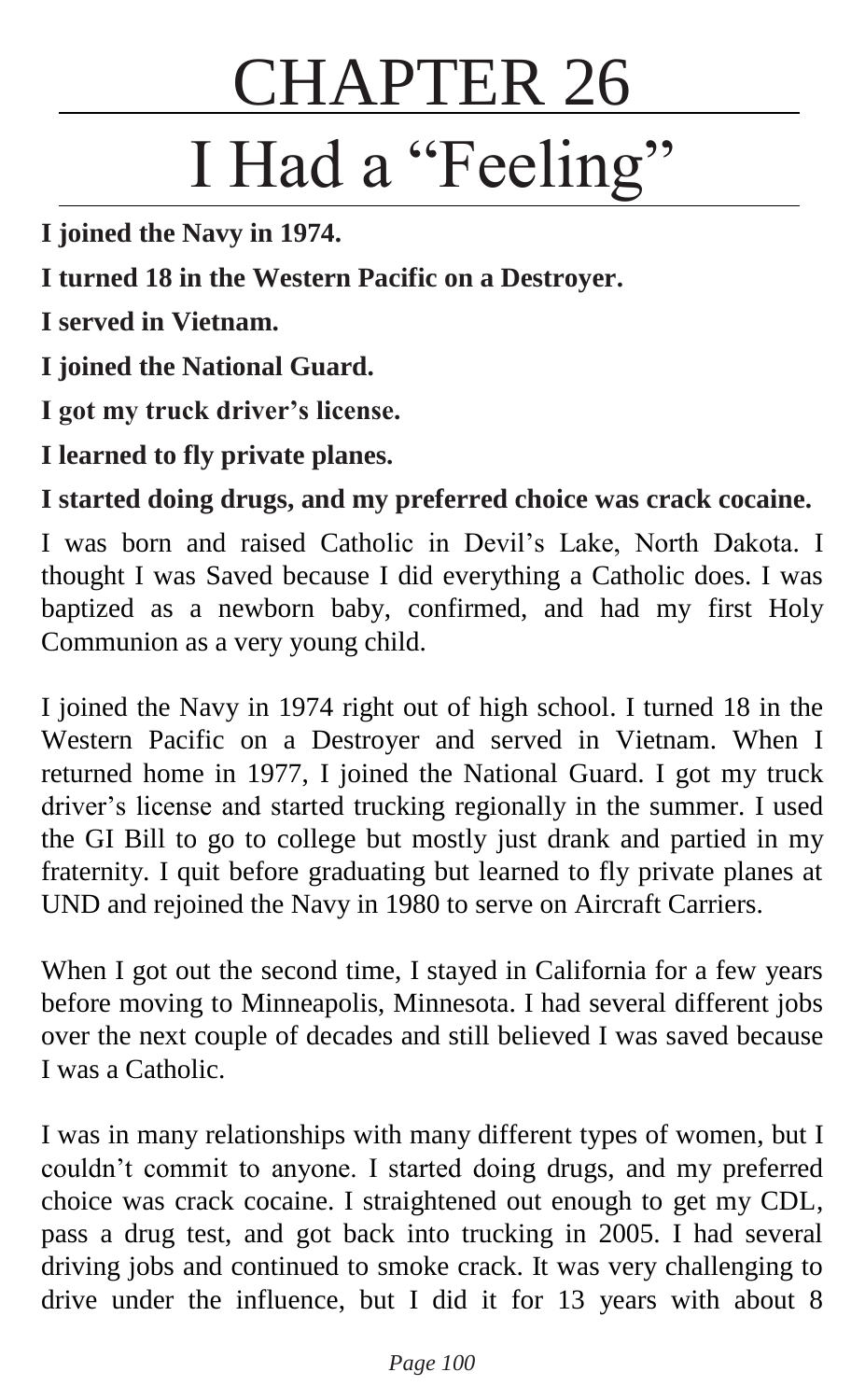different companies. I never got caught, and was able to get by the drug tests. It was only by The Grace of God that I didn't kill myself or anyone else as I drove 80,000 pounds high on crack cocaine.

On Sunday May 4th, 2008 I felt compelled to attend a Chapel Service at Faith on the Move Ministries at the Petro truck stop in West Memphis, Arkansas. I had a "feeling" that God was about to allow something bad to happen to me if I kept driving a semi under the influence of crack cocaine. After the 8am service, I was invited to stay for the 11am service. I didn't have to pick up my load across the Mississippi River in Memphis until 2pm that Sunday afternoon, so I stayed. At the end of the 11am service everyone got up to leave, but I felt glued to my chair and didn't know why. I later realized that I was being convicted by God's Holy Spirit to not leave yet.

Chaplain Gaylon came back into the Chapel and sat down next to me. We were the only two there. He asked me what was on my mind, and all I said was "sin." He gave me his testimony, prayed over me, and led me to Christ that morning, right there in that little truck stop chapel. He gave me a Bible and told me that I was now saved. I was somewhat confused because I thought I already was saved. I was born and raised Catholic. He explained that I now have a personal relationship with Jesus Christ because I accepted Him as my Savior and made Him Lord of my life. I was going to spend eternity with Jesus in Heaven.

I got back into my truck and knew something incredible had just happened to me. I knew I couldn't do drugs anymore or invite women into my truck for sex. I went over to Memphis and got my load that Sunday afternoon. As I was leaving the customer's gate, there were a few women in the parking lot across the street. They were calling to me to come over to them. I knew I could buy drugs and have the services of a prostitute, but the change in me was so real that I just waved to them and kept on going. If I had not gone to Church that morning and been saved by Jesus Christ, I know I would have stopped for those women. Now, I pray for them and their families when they approach me in truck stop parking lots. Most leave abruptly, but some listen to my testimony and the seed is planted.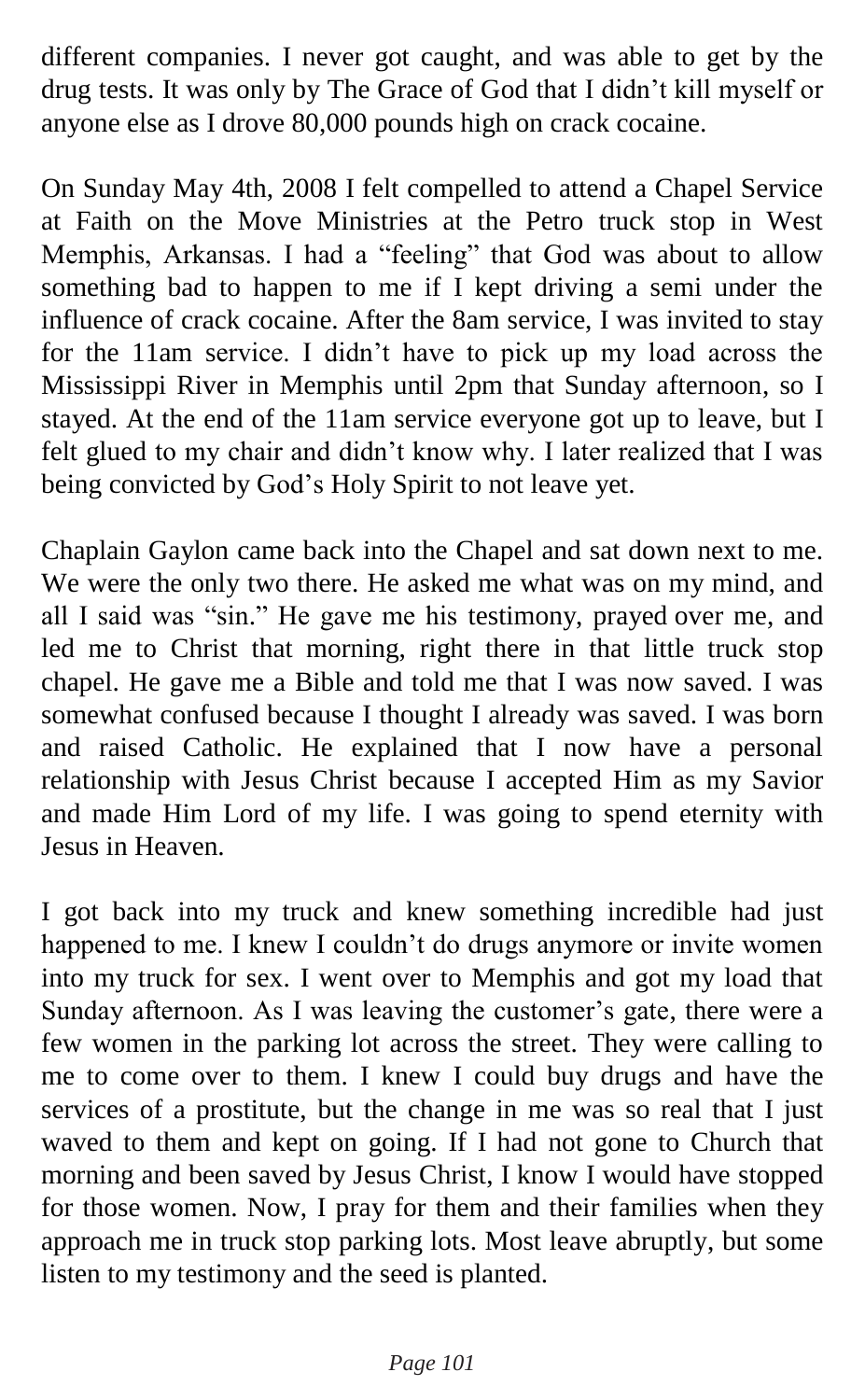The next day, I made my delivery up in Champagne, Illinois. I went to a Walmart, where I bought a cross on a chain and put it around my neck. I knew I was saved, and there was absolutely no confusion anymore. I never take it off and wear it on the outside of my shirt as a sign of who I am and Whose I am. I belong to Jesus Christ, and there is no doubt about it. I never did drugs again. I joined a local church (not Catholic) in Minneapolis and was baptized in July of that same year.

9 months later, in February of 2009, I attended a truck stop chapel service in Carlisle, Pennsylvania. While there I met Johnny, another brother in Christ, and afterwards we went into the restaurant for coffee and Bible study. All the other drivers from the chapel had to go on their way with their loads or to sleep before driving again. Johnny and I had a great time of fellowship and became close friends. He was an owner operator, and I was a company driver at the time. We talked on the phone almost every day, prayed together, and thanked God for introducing us to each other. We met because of the worship service and our love for Christ.

About three months later in May of 2009, I had to quit my over the road job and return to Minneapolis to help care for a sick aunt. I got a call from Johnny, and he brought up the possibility of me becoming an owner operator. I was overwhelmed and told him I was a company driver and couldn't possibly go out on my own. He told me that he was looking to buy a new truck and that every time he prayed about what to do with his old truck, my name came up. He told me, "God wants you to be an owner operator."

I was too scared and told him, "No, thank you." That didn't stop Johnny from talking about it though because he truly believed that he was obeying God.

Soon thereafter in June 2009, I met Dan, another brother in Christ, at my home church in Minneapolis. He owns five trucks and hired me to drive regional flatbed. I was thankful to be able to be home two or three times a week for my aunt. Since I was to be home so often, he put me in an older Freightliner cabover that was clean and well maintained. I learned how to take care of it with Dan's help over the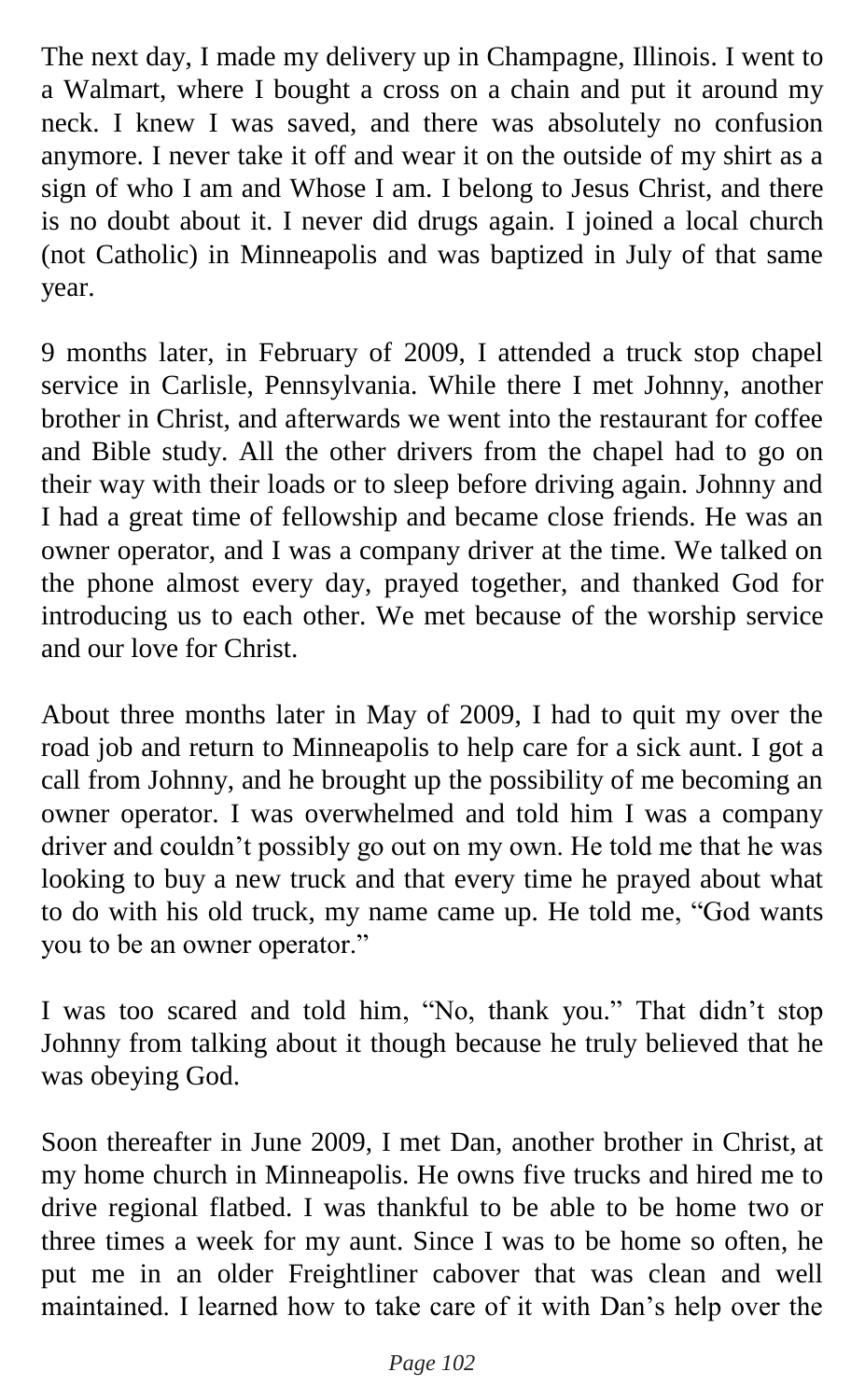next year and really appreciated his mentoring.

Johnny and I continued to talk on the phone almost every day as I drove flatbed. He kept bringing up the possibility of me becoming an owner operator. He and his wife ran as a team and had bought his Kenworth new in 2005. He had already rebuilt the CAT motor at just over a million miles, and the truck was in way too good of shape for him to just trade it in. He kept telling me that God wants me to be an owner operator because of his constant prayers about what to do with his old truck. We would go over the numbers as we talked on the phone, and he even offered to finance the truck for me.

During that same year, my aunt recovered from her illness and Johnny found his perfect new truck. He had spent the whole year looking while teaching me how to own and operate a truck. I took the bus from Minneapolis to Joplin, Missouri to pick up the truck. I leased on with a company in July of 2010, and I'm still leased on with that same company today. By the grace of God, I was able to pay Johnny for the truck completely in just 7 months from the time I left his driveway. During that time, I still had plenty of revenue from the truck to keep it well maintained and running efficiently. I even bought an auxiliary power unit to run a separate heater and air conditioner so I wouldn't have to idle the big motor and waste fuel. I found a very nice lighted cross at a truck stop in Georgia and wired it into the grill of the truck.

In May of 2011, three years after accepting Christ, I became a "Driver Chaplain" with Faith on the Move Ministries to hold worship services at truck stops that don't have designated chapels and chaplains. I am so thankful for what Jesus has done in my life that I witness to everyone who will listen on CB radio and at truck stops or anywhere at all.

I consider this to be God's truck, and He pays me to drive it. As of December, 2018 the truck has over 2.3 million miles on it with just the one rebuild Johnny did years ago. Over one million of these miles were put on by me running coast to coast. The transmission and both rear end gear boxes are stock, and only the fluids have been changed. The injectors are original and have never been changed. Usually a million miles is a lot for a set of injectors, and Caterpillar and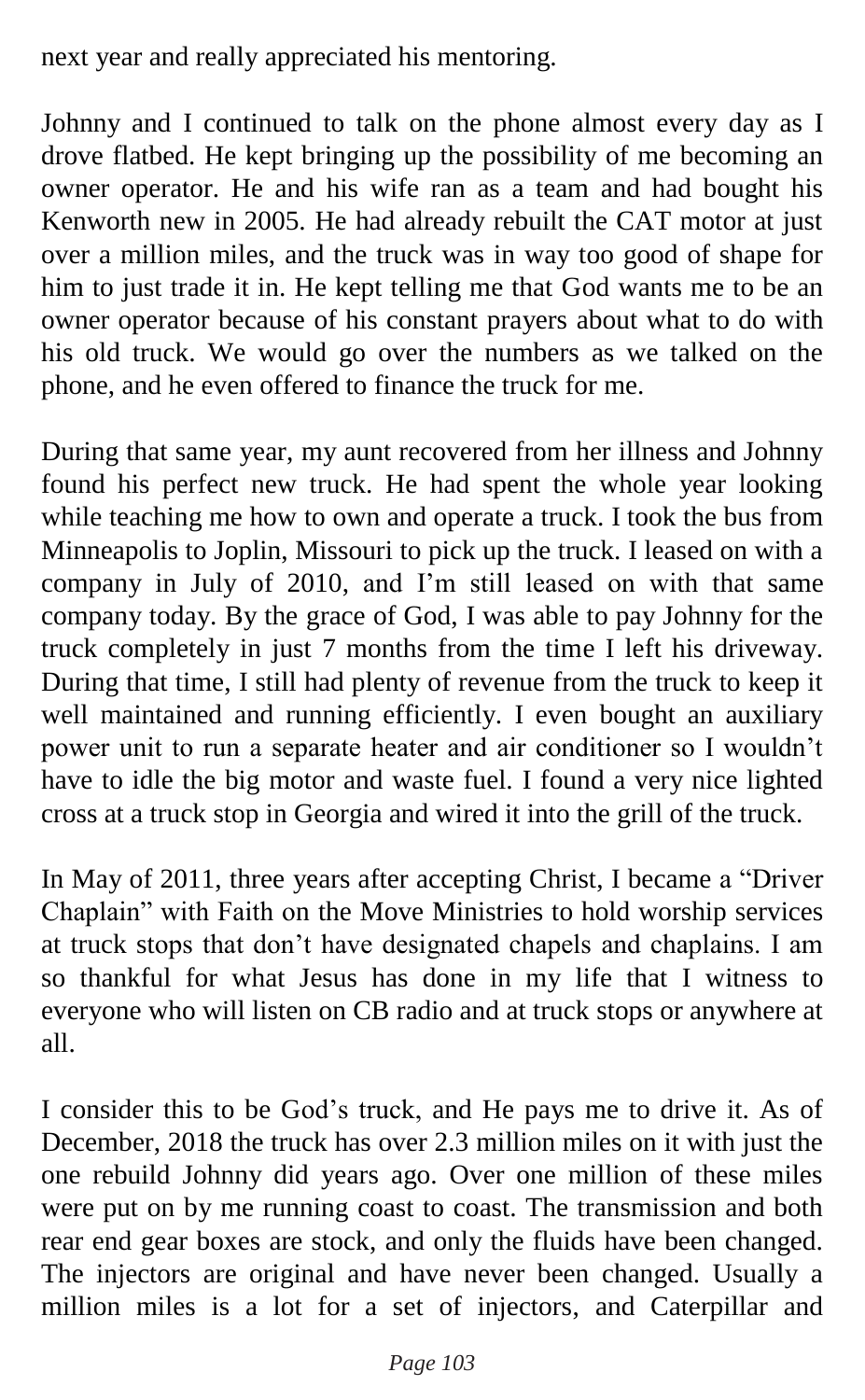Kenworth are both amazed by their longevity. I tell everyone that this is God's truck, and it will continue to earn a living for me as long as He wants.

I know deep in my heart that if I would have continued to live for myself and would not have accepted the sacrifice of Jesus Christ on the cross, that I would be destined to spend eternity in hell. Jesus gives me the best life now and the best life to come. Thank You, Lord!!!

For the past year, I have changed from being an over the road driver to a regional driver. I am still leased on with the same company. I have a dedicated run in five states now that gets me home to Minneapolis every weekend while still paying me a very good income. Thank You, Lord!!!

I am 62 years old and hope to someday come off the road, but I will wait for God to move me. I will stay out here and serve Him until He tells me otherwise. I pray for everyone living in a truck and moving freight around this great country of ours.

God bless you all, and stay safe out there.

Steve St. Paul, Minnesota

651-216-0497 [teamjesus1974@yahoo.com](https://mail.yahoo.com/neo/b/compose?to=teamjesus1974@yahoo.com)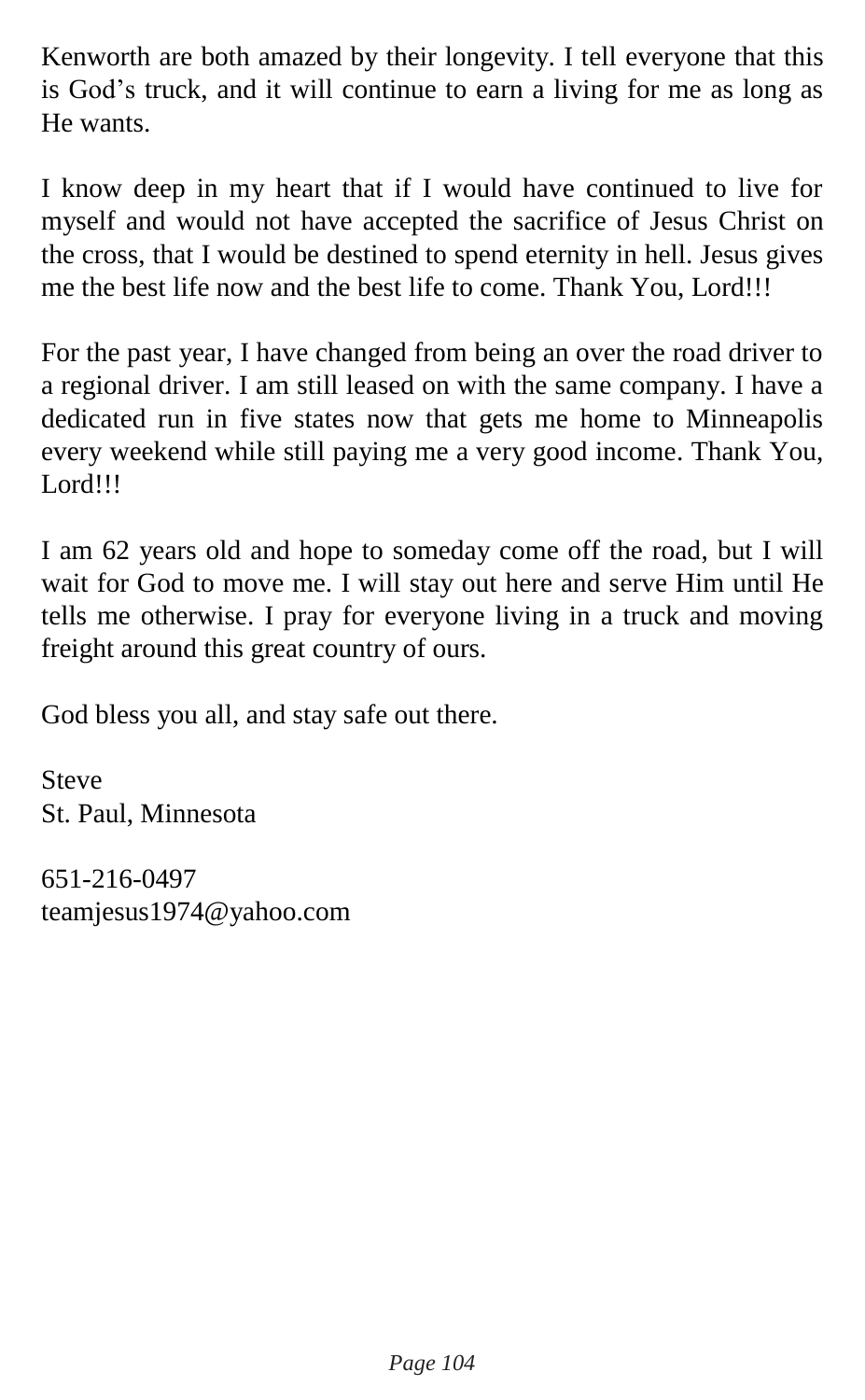### CHAPTER 27 "Free Gift"

#### **Why am I here?**

#### **What is life about?**

#### **Is it possible to live just to die?**

#### **What good is financialsuccess when we must die?**

Many years ago, my wife and I settled down to raise a family. My wife met some great people at the church where we were married, and I believe this was the start of my receiving a "Free Gift."

Over the years our family grew. We had four wonderful children, a fantastic marriage, financial success, and many good friends. Sounds good, doesn't it? Even though it was good, I had many questions.

Why am I here? What is life about? Is it possible to live just to die? What good is financial success when we must die? Why do it? Why even be here? Why do I feel so confused? What is the answer? Why, when I have so much, do I have a feeling of emptiness?

For 19 years, I strongly believed that my family was the only thing that mattered, and I set out to provide for my family with everything the world had to offer. Almost everything I did was geared towards providing for my family and the generations of family to come. During this period of time, I searched high and low, trying many things, to fill the emptiness or void I felt: playing softball with the guys and drinking after the games, playing racquetball and drinking after the games, buying campers, snowmobiles, new cars, houses, etc. I tried working extra hours to make more money, buying more worldly possessions, starting a business, investing in and buying real estate, etc., etc., etc. All of these things gave me a very short-lived pleasure or happiness that would not last! It would leave as quickly as it came.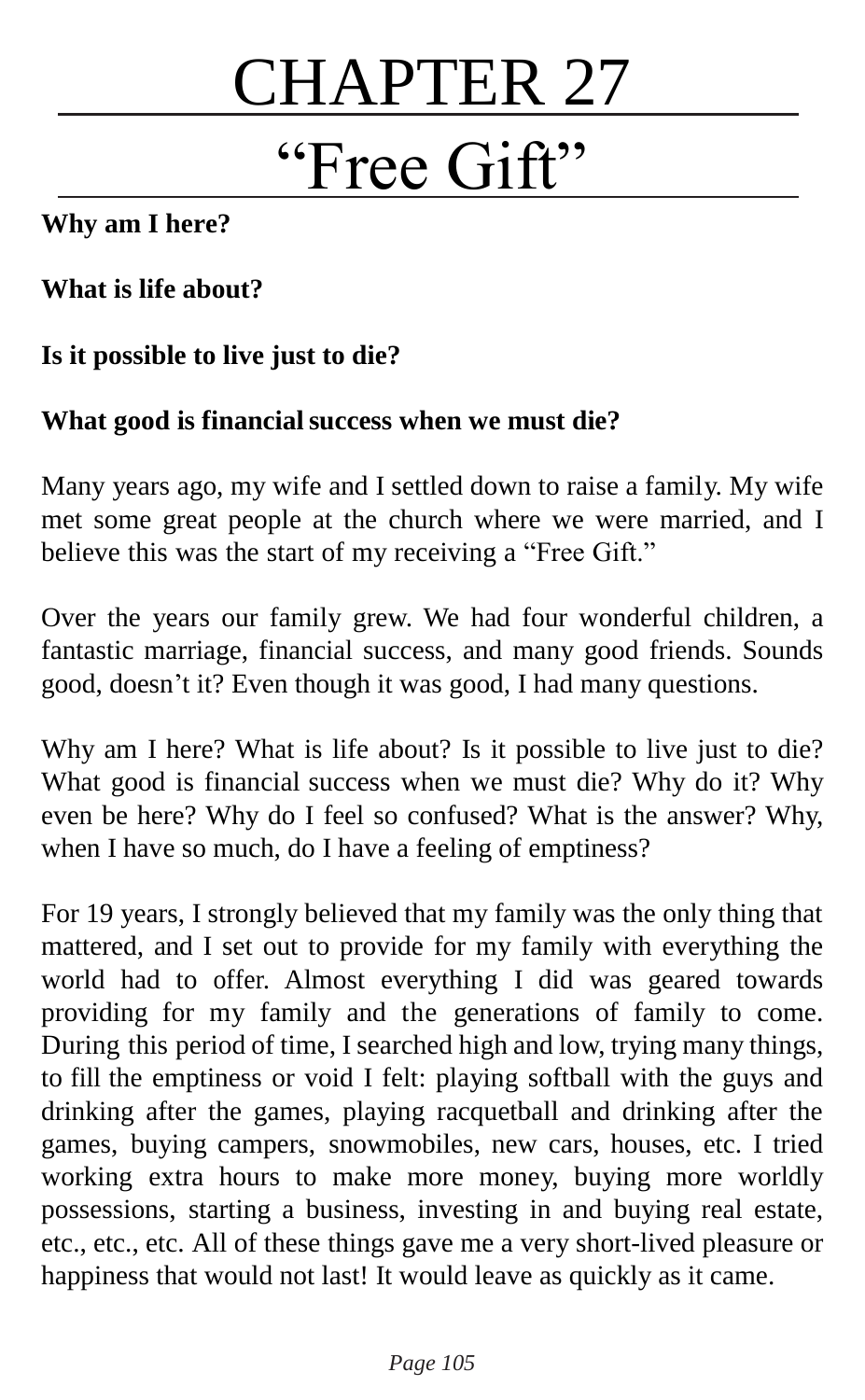Fortunately for my family, while I was providing for their worldly life, my wife, Carla, was building the foundation for our eternal life. I have always believed there was a God, and I would occasionally pray when things were so far out of my control that I could not fix them. A couple things come to mind - like when my daughter was only weeks old and we had to put her in the hospital, and I feared for her life; when my son lay in the hospital with a staph infection; and when my wife was very sick and had an infection in her blood system - the doctor told me that my wife only had a 50/50 chance of survival. The most recent time was when a friend called for our support when his father was ill. Carla helped our friend while I stayed home with the kids.

As I laid there in bed that morning, I told God that I felt my friend's father was still needed in this world and that there was much good he could do by teaching God's word to people like me that still needed help. I asked God to please save my friend's father and to give him the opportunity to help others like myself. In return, I promised to try to follow his path, starting with attending church that coming Sunday.

The following Sunday, I attended church with my wife. It was a very peaceful feeling. The people at church all seemed so happy and full of life that it made me want to return the next Sunday. As the service was ending on my second visit, I felt very relaxed and was in no hurry to leave. After searching for the answers to my earlier questions, I came to the conclusion that we could not possibly live just to die. There was no other answer or reasoning to my problems and questions other than believing in God and having enough faith to accept His Son Jesus Christ in my life, so I did!

The love I saw in all the people "hit me." It was like nothing else I have ever felt in my life. At that time, I was not sure if it was Jesus filling the empty place in my heart or just all the love of the people reaching me. Whatever it was, I hoped it would never stop.

Looking back, I know that the Lord was with me every step of the way. The path He was leading me down was to teach me about the values of the world and temporary happiness versus complete and total joy and the values of the Lord. The Lord blessed me and my family by enabling us to make the right decisions in regard to my investments. I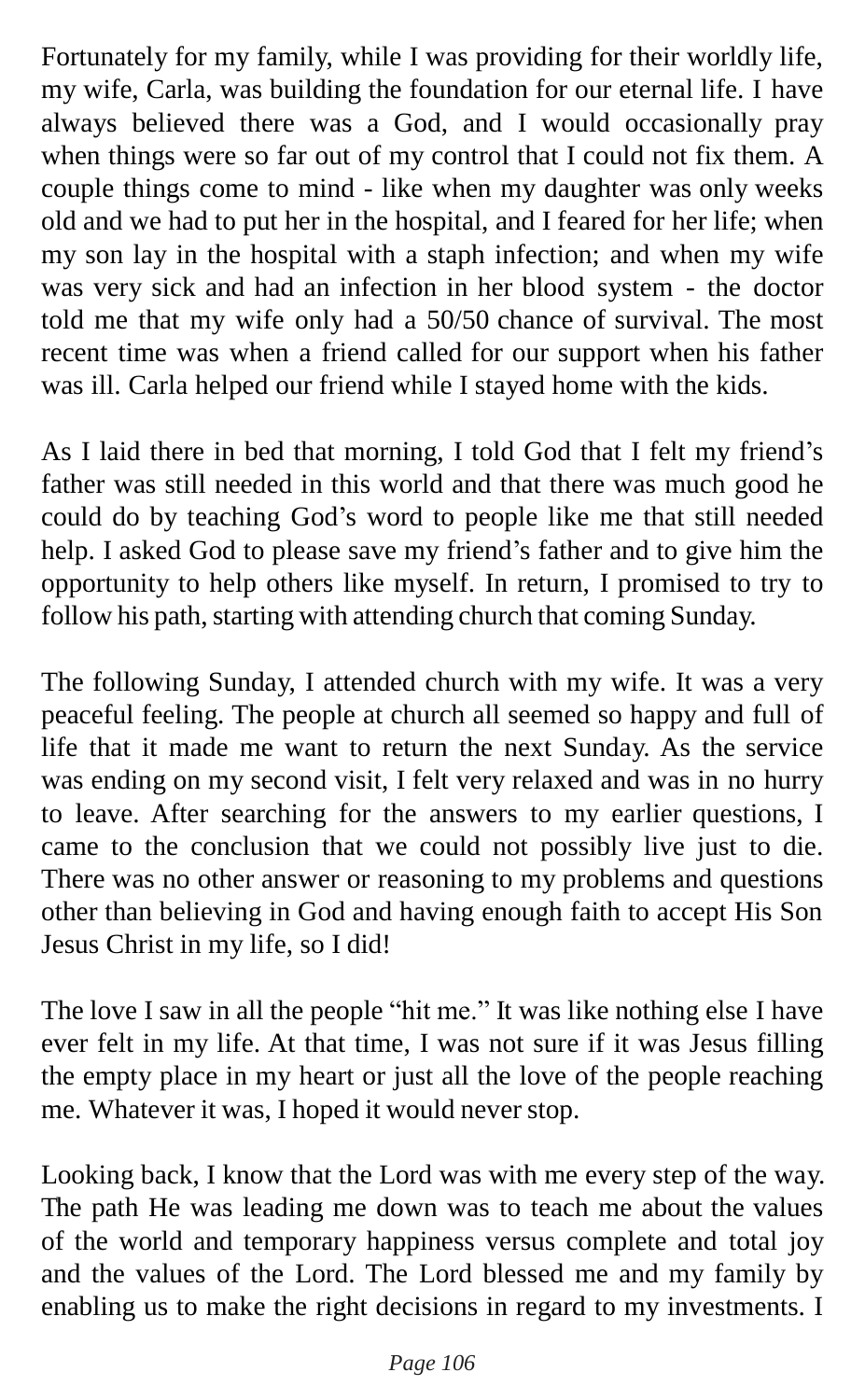have always based my decisions on what I called my "gut feeling," but now I know it was my inner spirit leading me to worldly prosperity so that I would someday be able to testify that the things of the world are temporary and that worldly happiness will slip away very quickly. Even though I was blessed with prosperity before being blessed as a Christian, being a Christian means more to me than anything the world has to offer.

If you have any of the questions or problems I had, don't try to weather the storm on your own. Come in out of the rain, and let the Son of God, Jesus, meet your every need. Let Him lead you and guide you, through the Holy Spirit, from now to eternity. Since the writing of this testimony, the empty place in my heart has been filled with the Love of Jesus Christ, the Holy Spirit, and God our Father.

In 1990 I had to quit my job of almost 20 years due to a rare blood disease. The doctors did not know what caused it and said they could do nothing for me. In January of 1994 the Lord told me He was going to heal me of that rare blood disease. In March of 1994, I took the same blood test that had led to the diagnosis that I had the rare disease. This time the results were negative! My blood had been cleansed by the Blood of My Savior. By His stripes, I was healed. Praise God! God can meet your every need and will if you do your part. I urge you to read God's word daily, pray daily, and praise the Lord's name daily.

"*If ye abide in Me, and My words abide in you, ye shall ask what you will, and it shall be done unto you." John 15:7*

*Receive the "FREE GIFT! God Bless You:*

Jim Barbarossa Author of the Real Life Stories Book Series Porter, Indiana

219-762-7589 [Jim@Step-By-Step.org](mailto:Jim@Step-By-Step.org)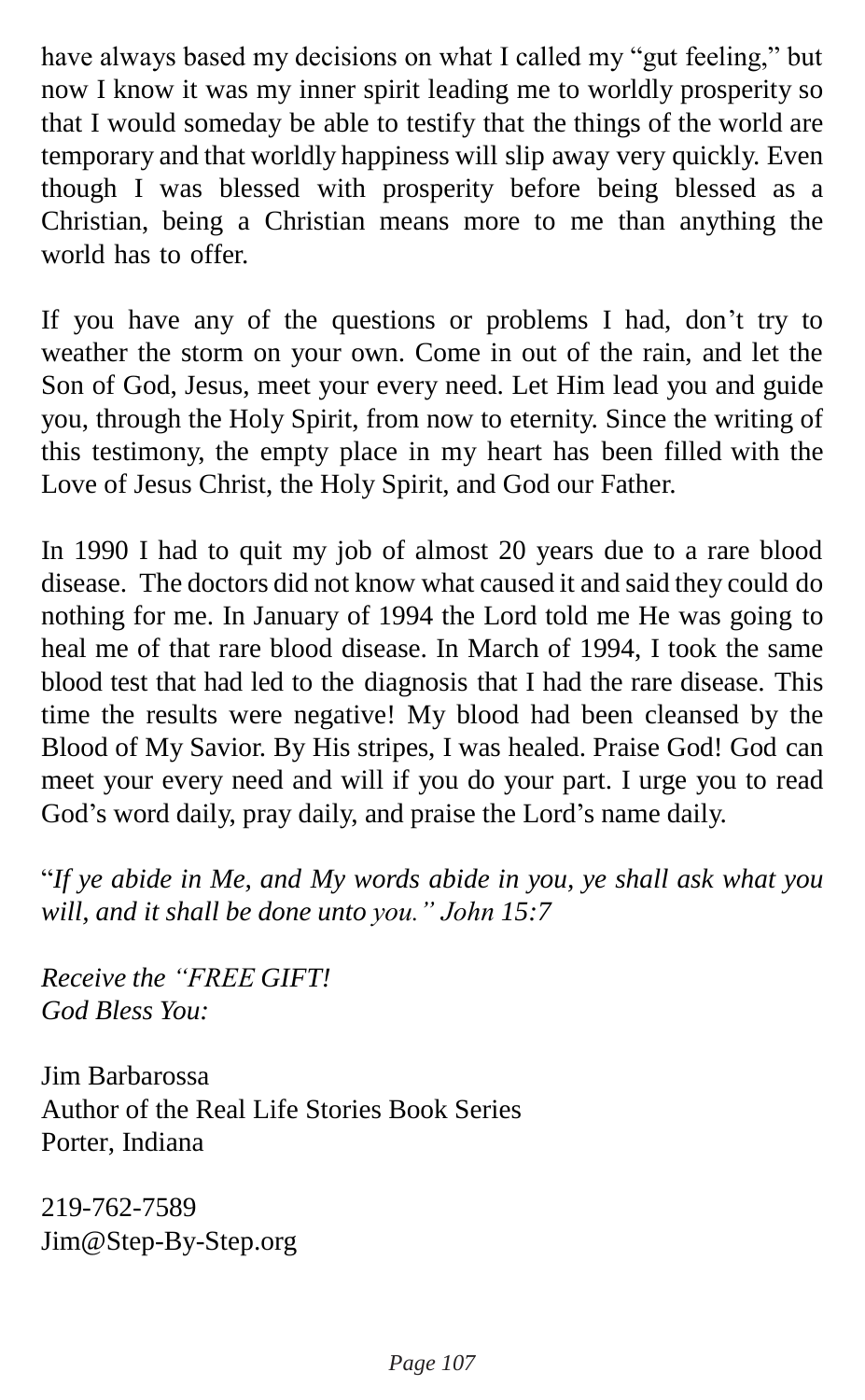### What Do I Do Now?

- 1. Get a Bible, and read it every day. (Start in the New Testament.)
- 2. Find a church, and attend every time the doors are open.
- 3. Attend Bible studies and other Christ-centered meetings.
- 4. Pray every day morning, noon, and night.
- 5. Tell people what Jesus has done for you.
- 6. Write out your Real Life Story, your testimony, and give it to people.
- 7. Make a public profession of your faith by being baptized in water.
- 8. Shout. Yes, Shout! Friend, you have something to shout about. You've been set free. Death cannot hold you, and Hell can't have you. You belong to God. No matter what happens in this life, as long as you continue to walk with Him, you will be with Him in Heaven.

### Church Outreach

Every member in every local church has a real life story (a testimony). One of the most effective ways to teach Christians how to share their faith is to get them to write out their testimony (real life story) and share it as part of their everyday lifestyle. Step By Step Ministry worldwide award winning evangelism teachings are available on DVD and cover the topic of sharing your testimony plus many, many more effective ways to witness. For more information and resources about witnessing call, write, or email:

> Step By Step Ministries 815 South Babcock Rd, Porter, IN 46304 219-762-7589 jim@step-by-step.org · www.step-by-step.org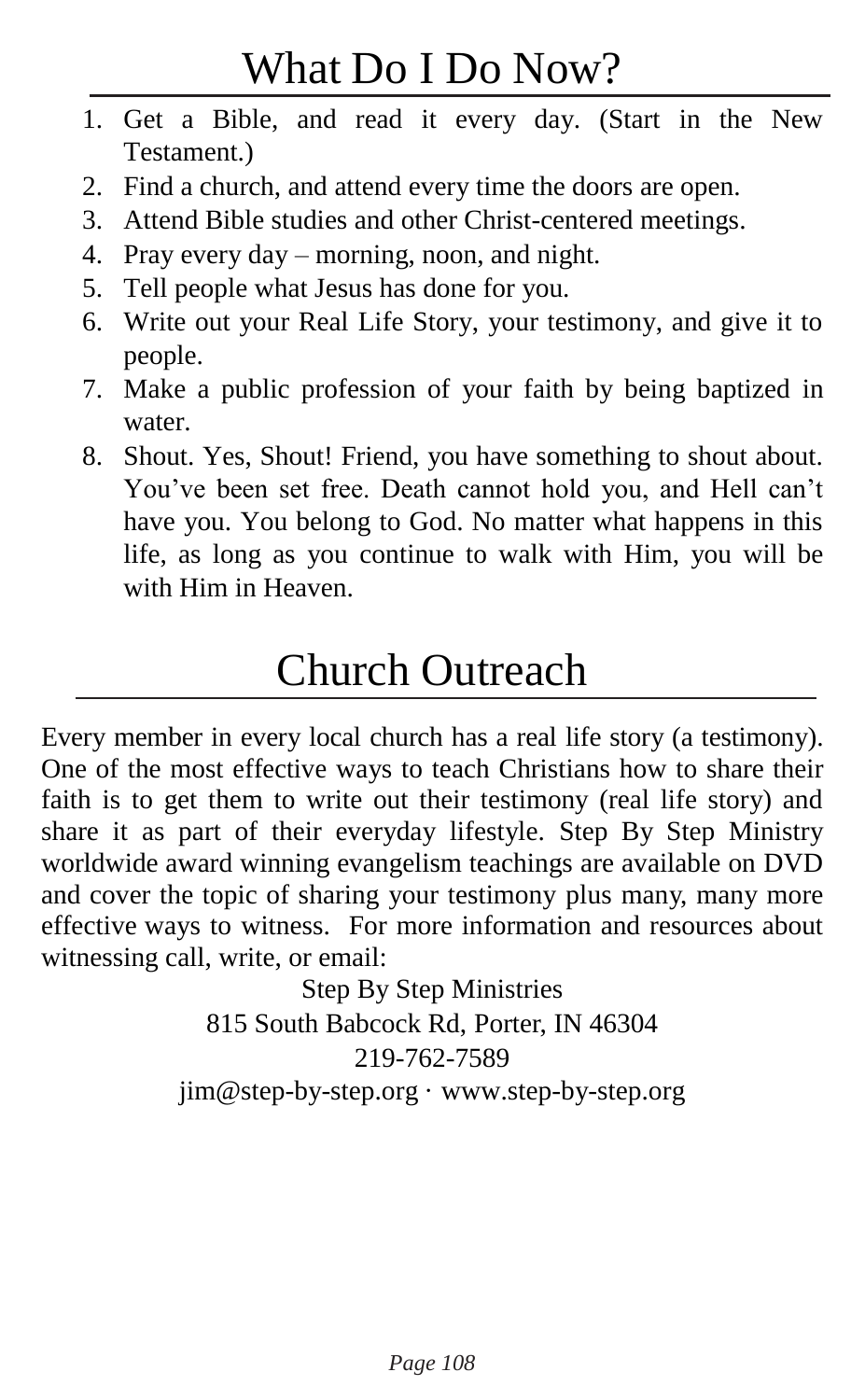Published By

Step by Step Ministries, 219-762-7589 [jim@stepbystep.org](mailto:jim@stepbystep.org) [www.step-by-step.org](http://www.step-by-step.org/)

© Copyright 2019 Step By Step Ministries

\* All rights reserved. No part of this publication may be reproduced, stored in a retrieval system, or transmitted in any form or by any means, electronic, mechanical, photocopying, recording or otherwise, without the prior permission of the publisher.

## Cut Out & Mail Please Print Name Address Place Stamp **Here** City, State, Zip

Phone

TO: Real Life Stories Trucker's Edition 1 815 South Babcock Rd. Porter, IN 46304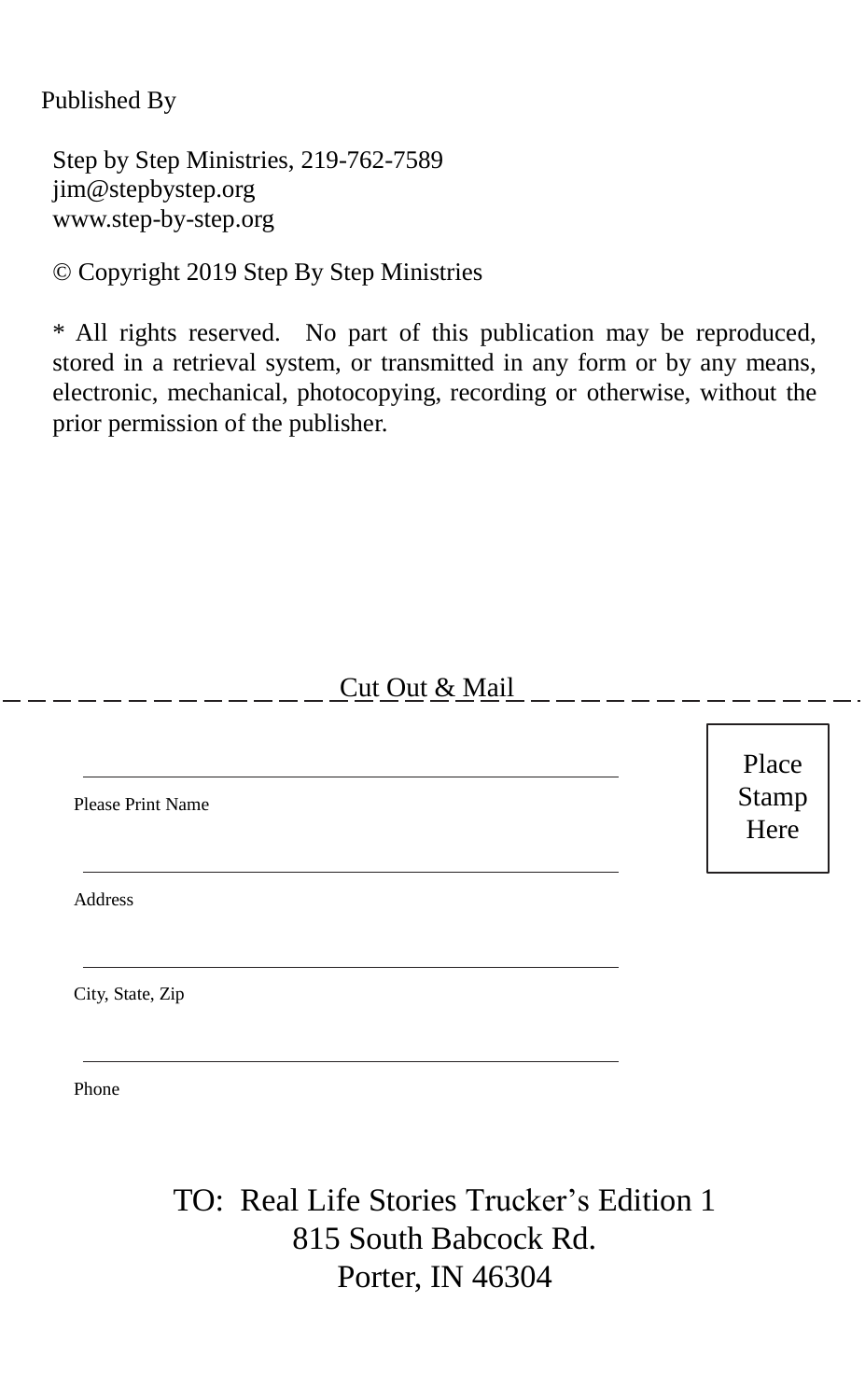*Please do not allow this book to become a dust collector. Take it, and share it with someone. Allow God to use you to help someone through this book.*

Lighthouse Real Life Stories Trucker's Edition 1 has been made available, partly through the advertising dollars of:

> The Shofarman, Inc. www.theshofarman.com · 219-762-7589 Visit them for all your gifts from the Holy Land. AND Stor For Less Storage www.storforless.com · 219-787-5042

*Please email your comments about this book to us at:* [jim@step-by-step.org](mailto:jim@step-by-step.org)

Cut Out & Mail

Please contact me, I have read the "Real Life Stories" Trucker's Edition 1 book and:

*Please check appropriate box(es):*

- ❑ I want to know more about becoming a Christian.
- ❑ I prayed and received Jesus as Savior today!
- ❑ I rededicated my life to Jesus today!
- ❑ I would like you to pray for me.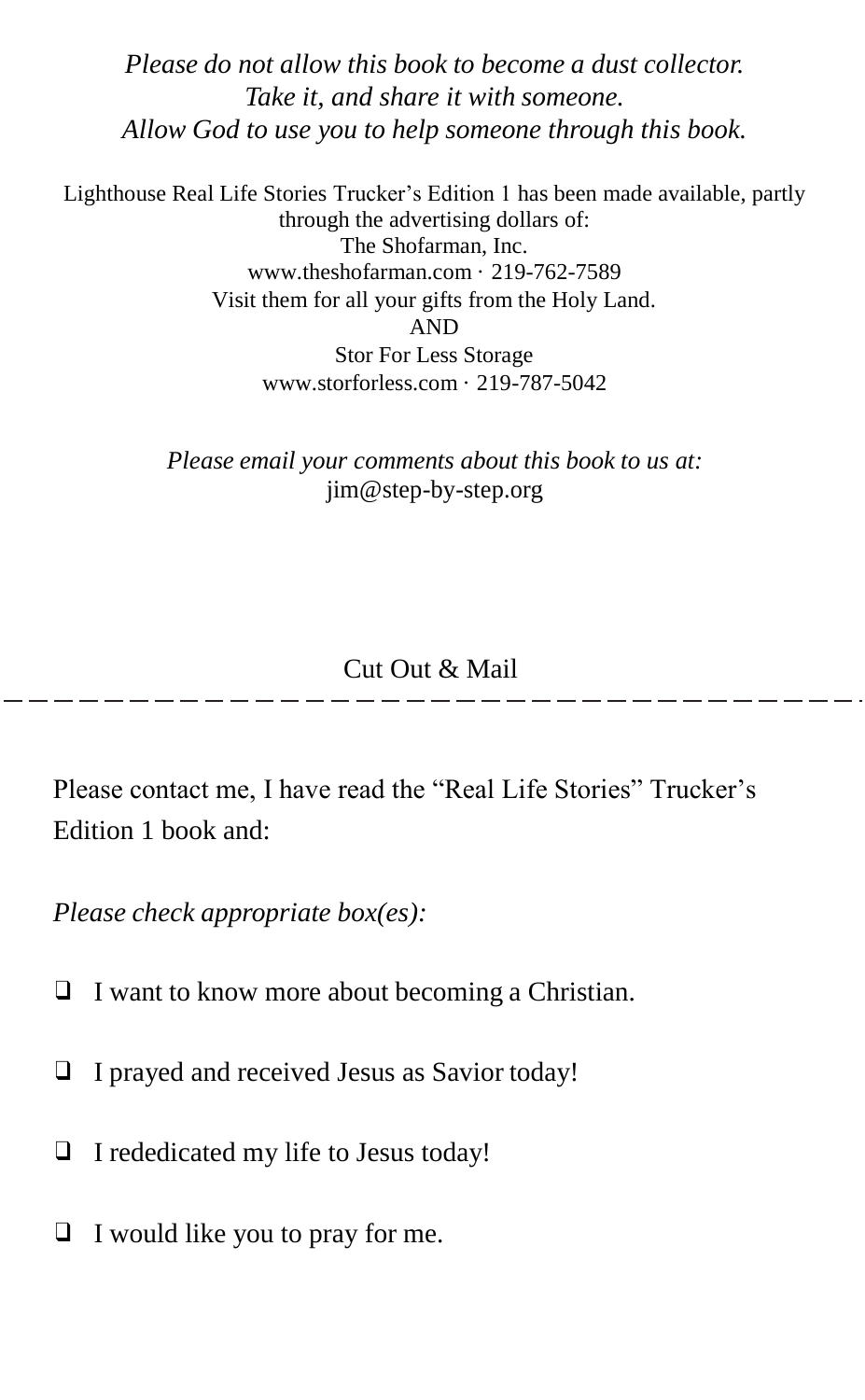Do Real Life Stories Testimony Books help in the making of a disciple?

It is very hard to disciple people in this day and age because it takes time and commitment. Jesus discipled people for 2 or 3 years. There is no way we can get people to make that kind of commitment today. To be able to disciple someone, you must get some kind of a commitment from them. We have found that if you can get a Christian to commit to write out their testimony and share it daily, this commitment sets the stage for the Holy Spirit to disciple them!

The first thing we challenge people to do in our 12-part discipleship teaching series is to commit to writing their testimony and being a part of a Real Life Stories Christian Testimony Book.

The second thing we do is challenge people to carry two copies of the Real Life Stories Christian Testimony in their hand every time they leave their home and every time they get out of their car.

The third thing we do is challenge them to ask the Holy Spirit to help them in the giving away of the books!

The commitment to carry the books, joined with the commitment to ask the Holy Spirit to help them, sets the stage for the Holy Spirit to be active in their life! If a person is always carrying the Gospel message with them in the form of a Real Life Stories Christian Testimony Book, they are always trusting in the Holy Spirit to help them! This gives the Holy Spirit total access to all their Time and Daily Life!

What we accomplish during our 12 Discipleship Sessions is getting a strong commitment from the person being discipled to allow the Holy Spirit to led them into Living a Witnessing Lifestyle!

Want more information on how you can start a Discipleship Gathering in Your City? Send an email to [Jim@step-by-step.org](https://mg.mail.yahoo.com/neo/b/compose?to=Jim@step-by-step.org) with the words "Discipleship Gathering" in the subject line.